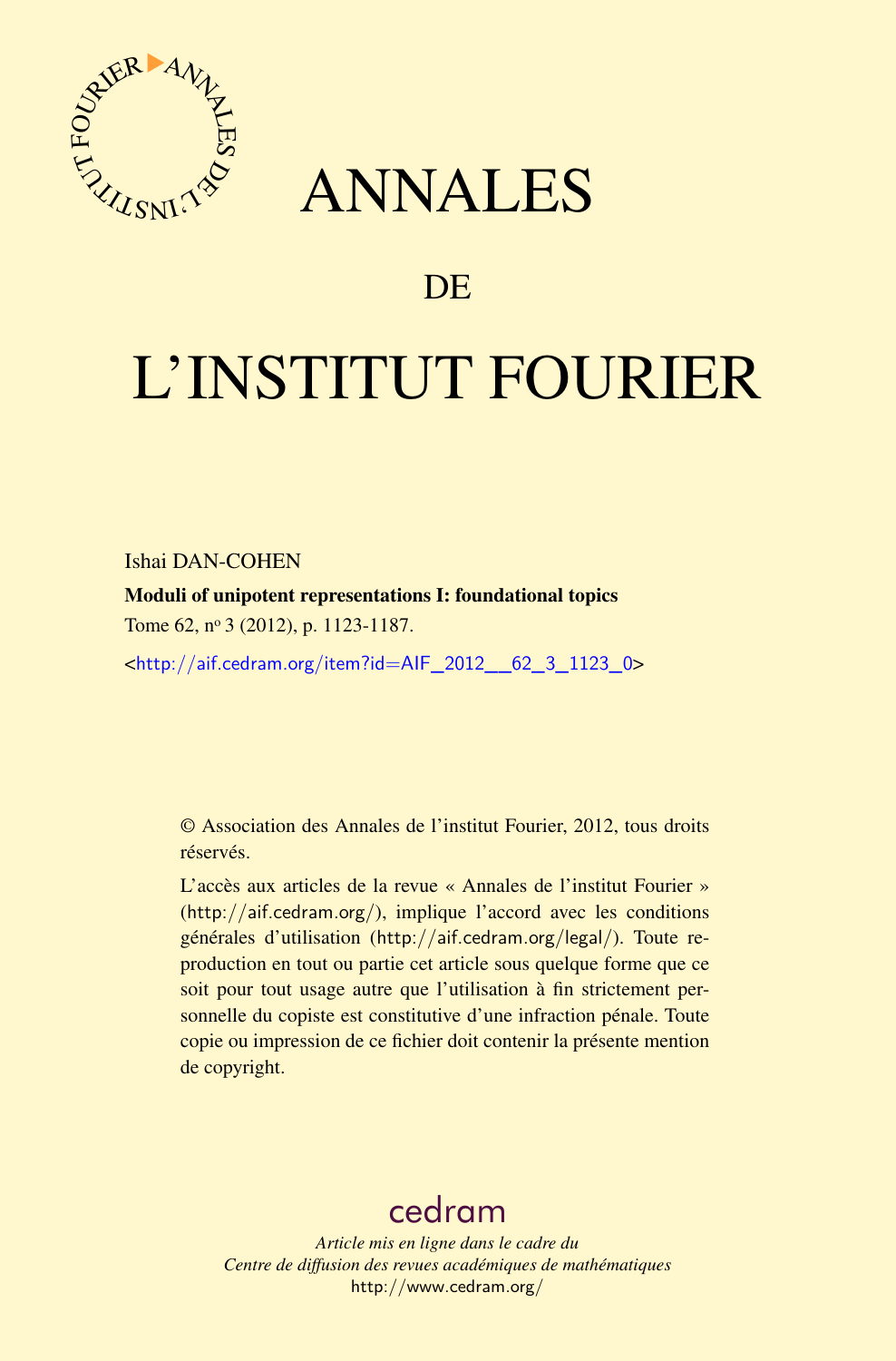#### MODULI OF UNIPOTENT REPRESENTATIONS I: FOUNDATIONAL TOPICS

#### **by Ishai DAN-COHEN**

Abstract. — With this work and its sequel, *Moduli of unipotent representations II*, we initiate a study of the finite dimensional algebraic representations of a unipotent group over a field of characteristic zero from the modular point of view. Let *G* be such a group. The stack  $\mathcal{M}_n(G)$  of all representations of dimension *n* is badly behaved. In this first installment, we introduce a nondegeneracy condition which cuts out a substack  $\mathcal{M}_n^{\mathrm{nd}}(G)$  which is better behaved, and, in particular, admits a coarse algebraic space, which we denote by  $M_n^{\text{nd}}(G)$ . We also study the problem of glueing a pair of nondegenerate representations along a common subquotient.

Résumé. — Dans ce travail et sa suite, *Moduli of unipotent representations II*, nous commençons l'étude des représentations algébriques de dimension finie d'un groupe unipotent sur un corps de caractéristique nulle, d'un point de vue modulaire. Soit *G* un tel groupe. Le champ  $\mathcal{M}_n(G)$  de toutes les représentations de dimension *n* se comporte mal. Dans cette première partie, nous introduisons une condition de non-dégénérescence qui définit un sous-champ  $\mathcal{M}^{\mathrm{nd}}_{n}(G)$  qui se comporte mieux et qui admet en particulier un espace algébrique grossier ; nous le notons  $M^{\mathrm{nd}}_n(G)$ . Nous étudions aussi le problème de recoller deux représentations non dégénérées le long d'un sous-quotient commun.

#### **Introduction**

The purpose of this paper, and its sequel [\[4\]](#page-64-0), is to develop an approach to the problem of moduli of representations of a unipotent group over a field of characteristic zero. Fix such a field *k*, a unipotent group *G* over k, and a positive integer *n*. The stack  $\mathcal{M}_n(G)$  of all representations of a fixed dimension *n* is badly behaved. It is typically not algebraic<sup>(1)</sup>, and its diagonal, albeit representable, is a positive dimensional group whose fiber

Keywords: unipotent representation, unipotent group action, coarse moduli space. Math. classification: 14L30, 14D23, 17B30, 20G05.

 $(1)$  Thanks are due to Anton Geraschenko for helping me understand this fact.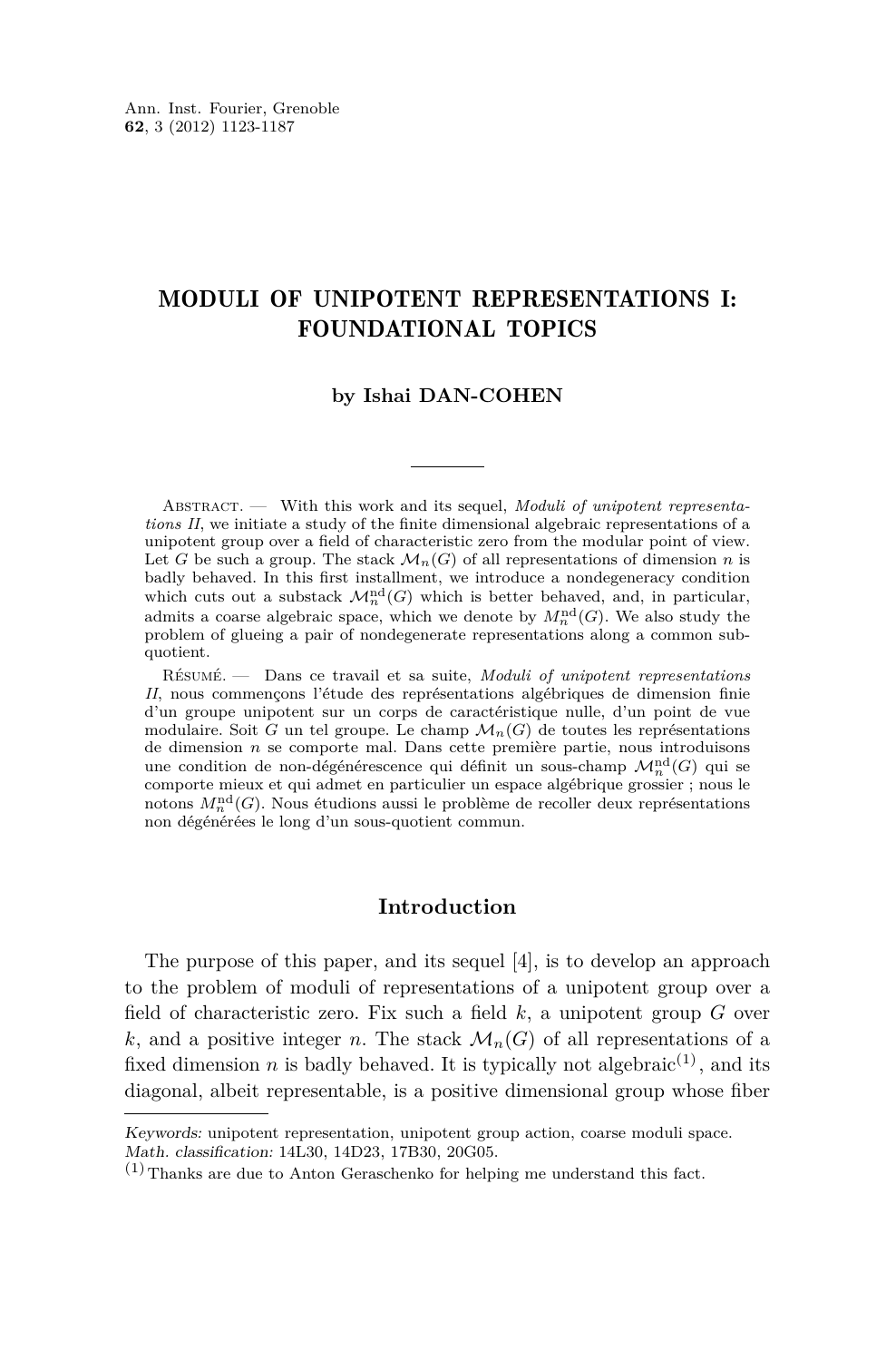dimensions can jump in families. We define a nondegeneracy condition [\(4.1\)](#page-20-0) which cuts out a substack  $\mathcal{M}_n^{\text{nd}}(G) \subset \mathcal{M}_n(G)$ . This substack is algebraic [\(7.4\)](#page-37-0) and its diagonal is flat. It then follows from a higher quotient con-struction known as "rigidification" (see [§6\)](#page-31-0) that the fppf sheaf  $M_n^{\text{nd}}(G)$ associated to  $\mathcal{M}_n^{\text{nd}}(G)$  is an algebraic space [\(7.5\)](#page-38-0).

A sufficient nondegeneracy condition for the above purpose (at least for representations defined over a field containing *k*) would simply minimize the dimension of the automorphism group. Unfortunately, this condition is not preserved under taking subquotients [\(4.11\)](#page-25-0). Our condition includes the recursive assumption that the subquotients of a nondegenerate representation are again nondegenerate. This allows us to fiber the moduli space of representations of dimension  $n + 1$  over a certain space  $M_n^{\text{end}}$  [\(9.7\)](#page-59-0) of compatible pairs of nondegenerate representations of dimension *n*. I expect this fibration to play a role in the study of the geometry of our moduli space.

Our recursive condition is motivated also by the results of [\[4\]](#page-64-0). There is an invariant *w* of (the Lie algebra of) *G* which we call the *width*, which singles out a best-case-scenario for constructing moduli. For  $n \leq w + 1$ , our nondegeneracy condition enjoys a very concrete interpretation, and an ensuing construction shows that  $M_n^{\text{nd}}(G)$  is a quasi-projective variety. [\[4\]](#page-64-0) also contains concrete examples of  $M_n^{\text{nd}}$  as well as of  $M_n^{\text{cnd}}$  for low *n*. As a general matter, the present paper is concerned largely with abstract generalities. These abstractions are, in part, justified and motivated by the concrete results and examples of [\[4\]](#page-64-0). (Conversely, the more elementary approach taken in [\[4\]](#page-64-0) is justified, in part, by the conceptual issues discussed here.)

The problem of constructing a coarse space of a moduli stack has a long and rich history, which may help put our problem in context. However, our problem does not seem to fit the rubric suggested by the methods which have emerged from this history. The functor

$$
\mathbb{H}\text{om}(G,\mathbb{GL}_n)
$$

of homomorphisms to  $\mathbb{GL}_n$  is typically not representable, so a direct application of geometric invariant theory to the action of  $GL_n$  by conjugation is not possible; the prospects of a more creative application are unclear. Mumford's theory requires a reductive group as part of the input. But in our context, it is more natural to consider instead the action of the group  $\mathbb{B}_n$  of invertible upper triangular matrices on the space

$$
X_n^{\text{fl}}(G) \subset \mathbb{H}\text{om}(G, \mathbb{U}_n)
$$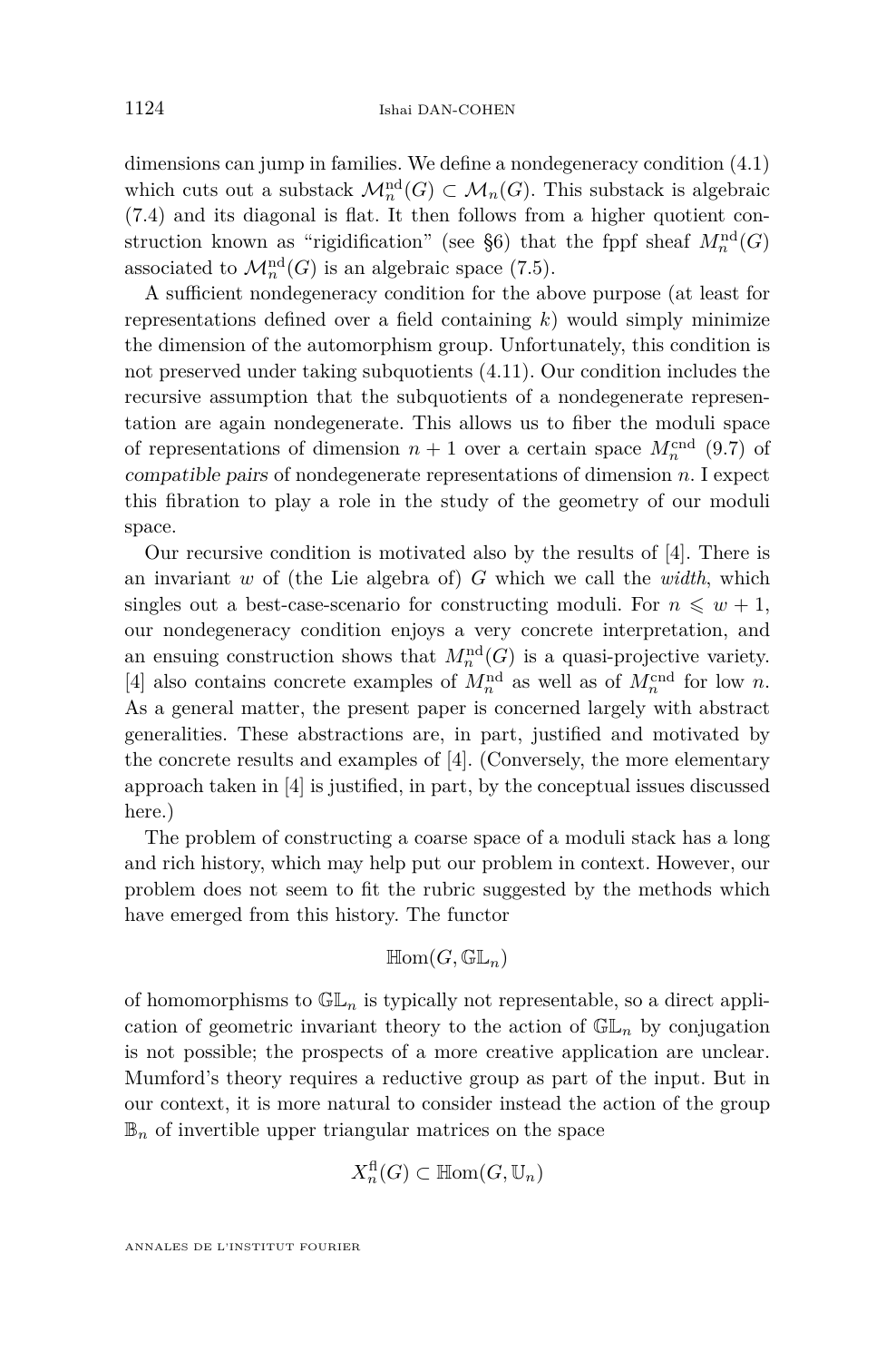of upper triangular representations whose canonically associated filtration is a full flag  $(2.1)$ . Even if we insist on an action by  $\mathbb{GL}_n$  on an appropriate space, the stabilizer subgroups will not be reductive. Partial analogs of Mumford's theory for groups which are not reductive are currently under development in works by A. Asok, B. Doran, and F. Kirwan (c.f. [\[6\]](#page-64-0), [\[2\]](#page-64-0)).

Another well known tool is the Keel-Mori theorem (c.f. [\[11\]](#page-64-0)). This theorem applies to algebraic stacks with finite diagonal and produces an algebraic space. In our context, plagued by a unipotent action with positive dimensional stabilizers, it appears that the only readily available tool is *rigidification*. This technique requires that we restrict attention to representations whose automorphism group is flat, but it has the advantage of producing a sheaf quotient: if we let

$$
X_n^{\mathrm{nd}}(G) \subset X_n^{\mathrm{fl}}(G)
$$

denote the locus of representations which satisfy our nondegeneracy condition, then

$$
M_n^{\mathrm{nd}}(G) = X_n^{\mathrm{nd}}(G)/_{\mathrm{fppf}} \mathbb{B}_n
$$

is a quotient of flat sheaves. Since  $X_n^{\mathrm{nd}}(G)$  is of finite type, it follows, moreover, that the geometric fibers of the projection  $X_n^{\text{nd}}(G) \to M_n^{\text{nd}}(G)$ are orbits.

Our nondegeneracy condition has more in common with Mumford's stability than his semistability. In Mumford's set-up, a reductive algebraic group *G* acts on a finite-type scheme *X*. There is then a locus  $X^s \subset X$ (depending on the choice of a linearization) of points which are stable ([\[14,](#page-64-0) §4, Definition 1.7]). In *X<sup>s</sup>* , dimensions of stabilizers are constant on connected components (loc. cit.), and  $X^s$  admits a quotient  $f: X^s \to Y$  whose geometric fibers are orbits ([\[14,](#page-64-0) §4, Theorem 1.10 and §1, Definition 0.6]).

I now give an outline of the paper together with statements of the main theorems and sketches of proofs. If  $\mathfrak g$  is the Lie algebra of *G*, then finite dimensional representations of *G* correspond to finite dimensional nilpotent representations of g. With this in mind, we begin by studying the problem of moduli of nilpotent representations of a fixed Lie algebra g over *k*. In section [1](#page-10-0) we recall the definition and first properties of nilpotent representations. In section [2](#page-13-0) we study *flag* representations: those whose associated filtration is a full flag. We give, in particular, a criterion for a nilpotent representation to be a flag representation in coordinates.

In section [3](#page-17-0) we develop a technical tool: the scheme-theoretic Lie algebra  $\mathfrak{n}(r)$  of the unipotent part  $\mathbb{U}(r)$  of the automorphism group of a flag representation  $r : \mathfrak{g}_T \to \mathcal{E}nd(\mathcal{E})$  over a general base T over k. We observe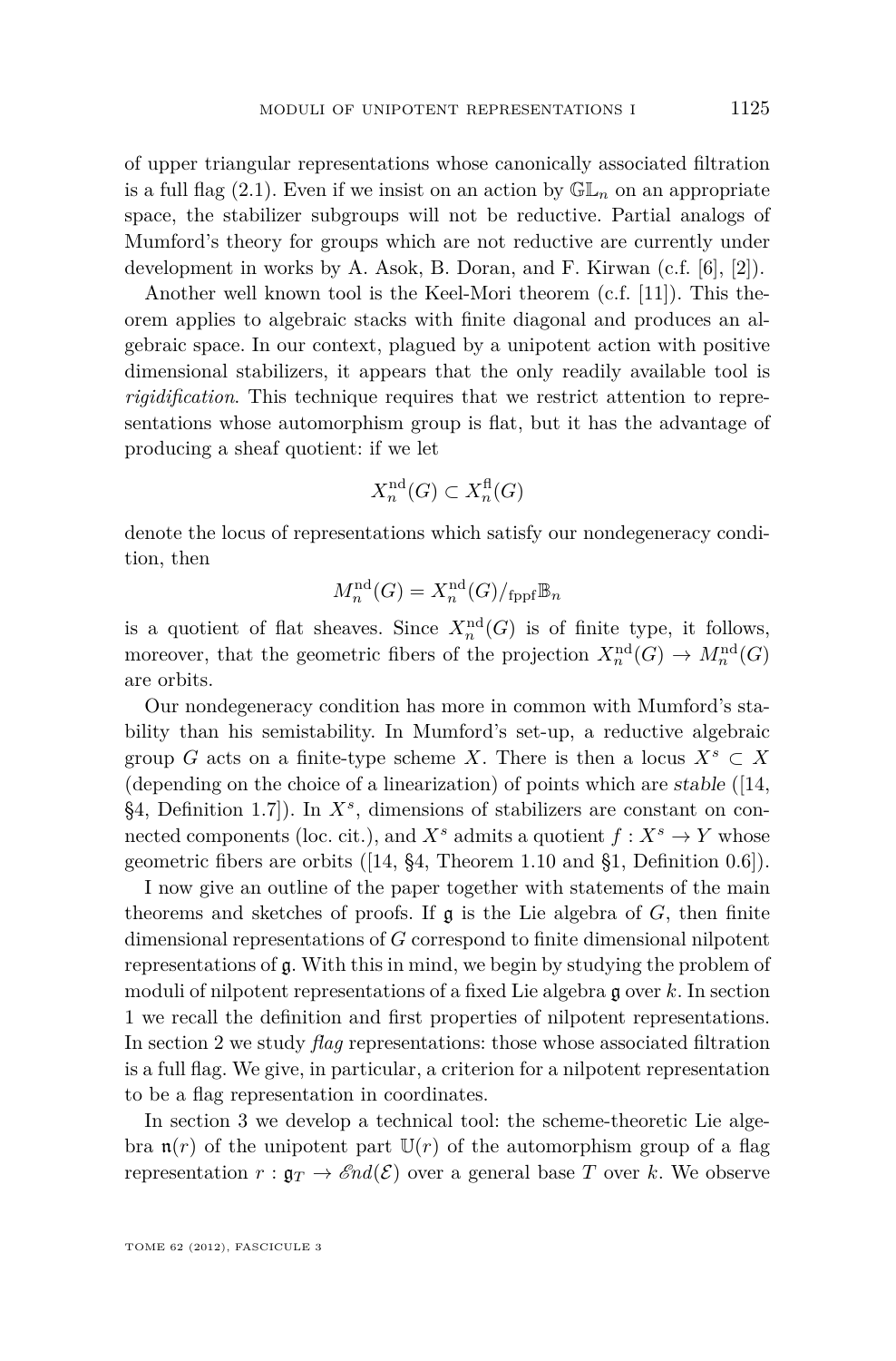that  $\text{Aut } r = \mathbb{G}_{m,T} \times \mathbb{U}(r)$ , that  $\mathbb{U}(r)$  is isomorphic to  $\mathfrak{n}(r)$  as a scheme, and that  $\mathfrak{n}(r)$  is the total space of a module.

In section [4](#page-20-0) we turn to the definition and an initial study of our nondegeneracy condition. Roughly, a nilpotent representation  $r : \mathfrak{g} \to \text{End}(E)$ on a vector space *E* is *nondegenerate*, if it is a flag representation, if every subquotient is (by recursion on the dimension of *E*) already nondegenerate, and if among representations satisfying the above two conditions, the dimension of the automorphism group is minimal. The dimension of the automorphism group of a nondegenerate representation of dimension *n* is independent of the choice of nondegenerate representation; it thus defines an invariant of  $\mathfrak g$  and  $n$  which we denote by  $A(\mathfrak g, n)$ . We illustrate the behavior of  $A(\mathfrak{g}, n)$  for low *n* with several examples, showing in particular that the possible triples  $(A(g, 2), A(g, 3), A(g, 4))$  are  $(2, 2, 2), (2, 2, 3)$  and  $(2, 3, 4)$ .

Let  $\mathfrak{n}_n$  be the Lie algebra of strictly upper triangular  $n \times n$  matrices. In section [5](#page-25-0) we observe that the locus  $X_n^{\text{fl}}$  of flag representations of  $\mathfrak g$  is an open subscheme of  $\mathbb{H}$ om $(\mathfrak{g}, \mathfrak{n}_n)$ , we let  $X_n^{\text{nd}} \subset X_n^{\text{fl}}$  denote the locus of nondegenerate nilpotent representations, and we prove that  $X_n^{\text{nd}} \hookrightarrow X_n^{\text{fl}}$  is an immersion. Here we use  $\mathfrak{n}(r)$  to help in showing that  $X_n^{\text{nd}}$  is compatible with taking infinite unions of rings, and we use  $\mathfrak{n}(r)$  again to produce a flattening stratification for the automorphism group of the universal family.

If  $X$  is an algebraic stack whose automorphism groups are flat, then the associated fppf sheaf,  $\pi_0^{\text{fppf}}(\mathcal{X})$ , is an algebraic space. This is an instance of rigidification, which we review in [§6.](#page-31-0)

We let  $\mathcal{M}_n^{\text{nd}}(\mathfrak{g})$  denote the stack of *n*-dimensional nondegenerate nilpotent representations of g. The main goal of section [7](#page-35-0) is to prove:

THEOREM [7.5.](#page-38-0) — The fppf sheaf  $\pi_0^{\text{fppf}}\mathcal{M}_n^{\text{nd}}(\mathfrak{g})$  associated to  $\mathcal{M}_n^{\text{nd}}(\mathfrak{g})$  is an algebraic space.

For the proof, we let  $\mathbb{B}_n$  denote the group of invertible upper triangular matrices, and we observe that the stack quotient of  $X_n^{\text{fl}}$  by the action of  $\mathbb{B}_n$ by conjugation is equal to the stack of flag representations. In particular, the stack quotient of  $X_n^{\text{nd}}$  by the action of  $\mathbb{B}_n$  is equal to  $\mathcal{M}_n^{\text{nd}}(\mathfrak{g})$ . It follows that  $\mathcal{M}_n^{\text{nd}}(\mathfrak{g})$  is an algebraic stack. Since its inertia is by construction flat, rigidification applies to produce the theorem.

We let

$$
M^{\mathrm{nd}}_{n}(\mathfrak{g}):=\pi^{\mathrm{fppf}}_{0}\mathcal{M}^{\mathrm{nd}}_{n}(\mathfrak{g})\;,
$$

and call it *the moduli space of n-dimensional nondegenerate nilpotent representations*. Next we discuss the functoriality of our moduli spaces. We show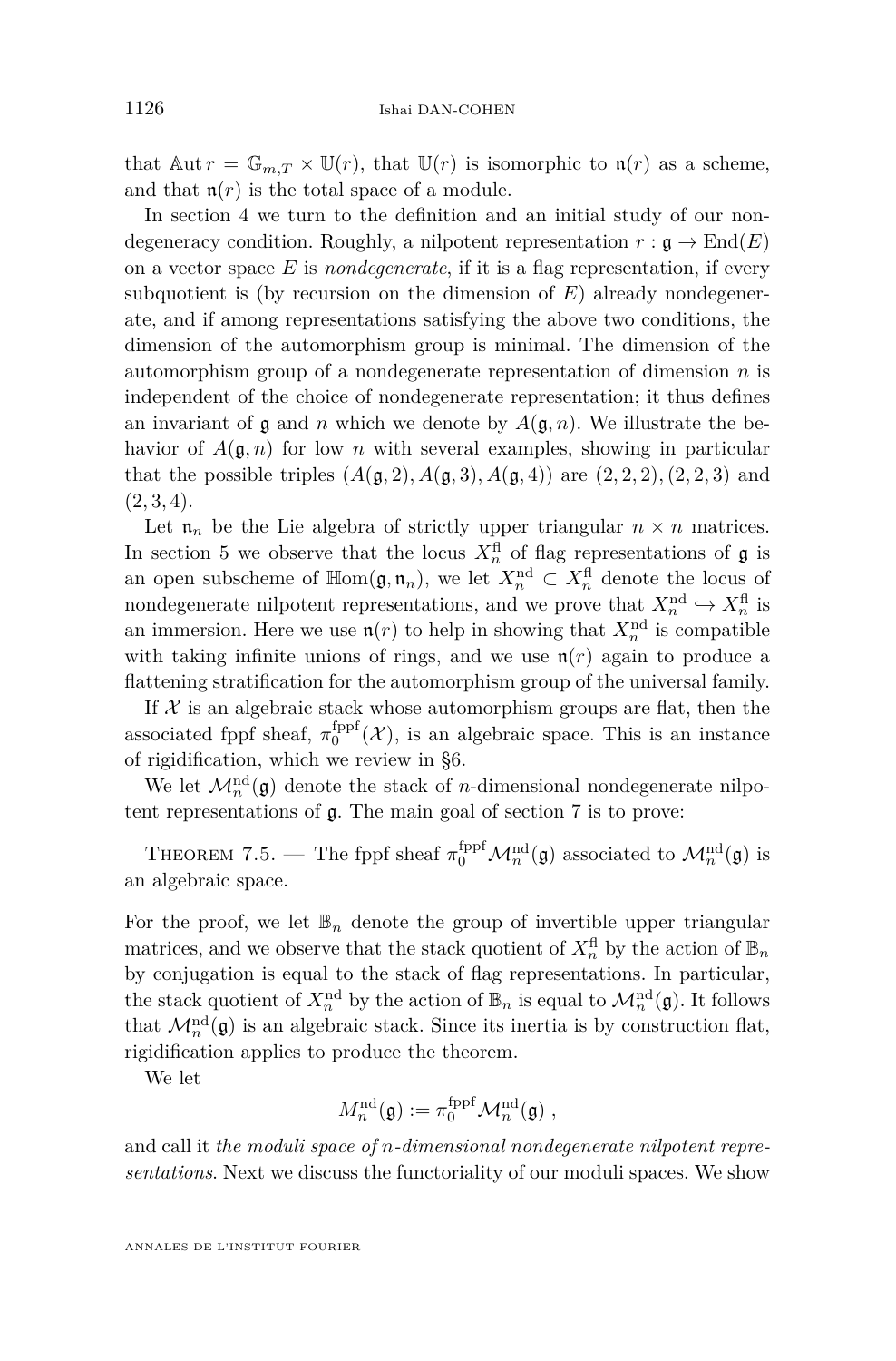that if f, g are Lie algebras such that for  $i = 1, \ldots, n$ ,  $A(g, i) = A(f, i)$ , then any surjection

$$
\mathfrak{f}\twoheadrightarrow\mathfrak{g}
$$

gives rise to a closed immersion

$$
M_n^{\mathrm{nd}}(\mathfrak{g}) \hookrightarrow M_n^{\mathrm{nd}}(\mathfrak{f})\,.
$$

We end the section with a discussion of a certain variant of the above constructions. We define a *framed nondegenerate nilpotent representation* to be a nondegenerate nilpotent representation equipped with a gradingcompatible basis for the associated graded vector space. We let  $\mathcal{M}_n^{\text{find}}(\mathfrak{g})$ denote the stack of *n*-dimensional framed nondegenerate nilpotent representations of  $\mathfrak{g}$ , we prove that  $\pi_0^{\text{fppf}}\mathcal{M}_n^{\text{fnd}}(\mathfrak{g})$  is an algebraic space, and we define

$$
M_n^{\text{find}}(\mathfrak{g}) := \pi_0^{\text{fppf}} \mathcal{M}_n^{\text{find}}(\mathfrak{g})\,.
$$

This gives us a modular interpretation of the sheaf quotient of  $X_n^{\text{nd}}$  by the action of the group  $\mathbb{U}_n$  of upper triangular matrices with 1's on the diagonal.

It is well known that the functor **Lie** induces an equivalence of categories from the category of unipotent groups over *k* to the category of nilpotent Lie algebras over *k*, and that given a unipotent group *G* with Lie algebra g, **Lie** also induces an isomorphism from the category of finite dimensional representations of *G* to the category of finite dimensional nilpotent representations of g. In section [8](#page-44-0) we generalize the latter statement to include families of (as well as infinite dimensional) representations. Let  $\mathbb{R}\mathbb{E}\mathbb{P}(G)$ denote the fibered category of quasi-coherent representations of *G* and let  $\mathbb{R}\mathbb{E}\mathbb{P}^{\text{nil}}(\mathfrak{g})$  denote the fibered category of locally nilpotent quasi-coherent representations of g. Then we have

THEOREM  $8.20.$  – The functor  $\mathbf{Lie} : \mathbb{R}\mathbb{E}\mathbb{P}(G) \to \mathbb{R}\mathbb{E}\mathbb{P}^{\text{nil}}(\mathfrak{g})$ 

sending a representation to its derivative at the identity is an isomorphism of fibered categories.

The main obstacle is that the functor of automorphisms of a quasi-coherent sheaf may not be representable; it is overcome by a careful analysis of the exponential map. This theorem reduces the problem of moduli of representations of  $G$  to the problem of moduli of nilpotent representations of  $\mathfrak{g}$ , and hence to the context of the previous section. We apply all definitions introduced in sections [2–](#page-13-0)[7](#page-35-0) to *G* through its Lie algebra; in particular we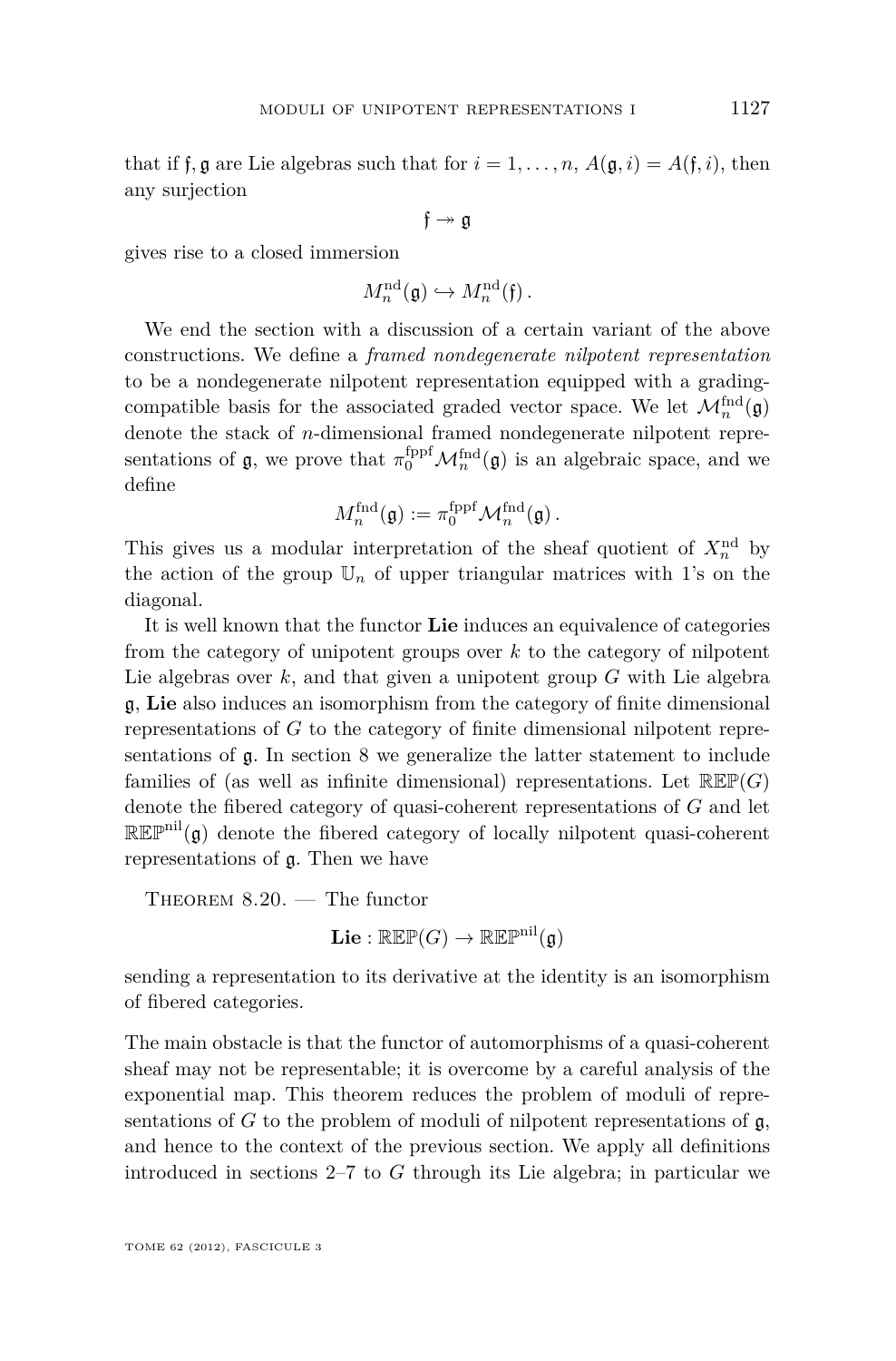define *the moduli space of n*-*dimensional nondegenerate representations of G* by

$$
M_n^{\mathrm{nd}}(G) := M_n^{\mathrm{nd}}(\mathbf{Lie}\, G) .
$$

Since a flag representation has two canonically defined subquotients, the moduli spaces of nondegenerate representations form a tower



with

$$
p_2^{n-1} \circ p_1^n = p_1^{n-1} \circ p_2^n.
$$

In section [9](#page-56-0) we discuss this tower, focussing on a modular answer to the following question: when can two *n*-dimensional nondegenerate representations be glued along a codimension-one subquotient to produce an  $n + 1$ dimensional flag representation? The answer is given in the form of a closed algebraic subspace  $M_n^{\text{end}}$  of  $M_n^{\text{nd}} \times_{p_2, M_{n-1}^{\text{nd}}, p_1} M_n^{\text{nd}}$  through which the map

$$
M_{n+1}^{\mathrm{nd}}\to M_{n}^{\mathrm{nd}}\underset{p_{2},M_{n-1}^{\mathrm{nd}},p_{1}}{\times}M_{n}^{\mathrm{nd}}
$$

factors. This generalizes the role played by the diagonal of  $\mathbb{P}\mathfrak{g}^{\rm ab} \times \mathbb{P}\mathfrak{g}^{\rm ab}$  in the case of three dimensional representations of a Lie algebra of width one  $([4])$  $([4])$  $([4])$ .

This project leads naturally in several directions which I now indicate briefly. Computations performed jointly with Anton Geraschenko reveal that typically  $M_n^{\text{nd}}(G)$  has multiple components, many singularities not explained by the multiplicity of components, and sometimes even generically nonreduced components. These geometric features endow  $M_n^{\text{nd}}(G)$ with a natural stratification which provides unipotent representations with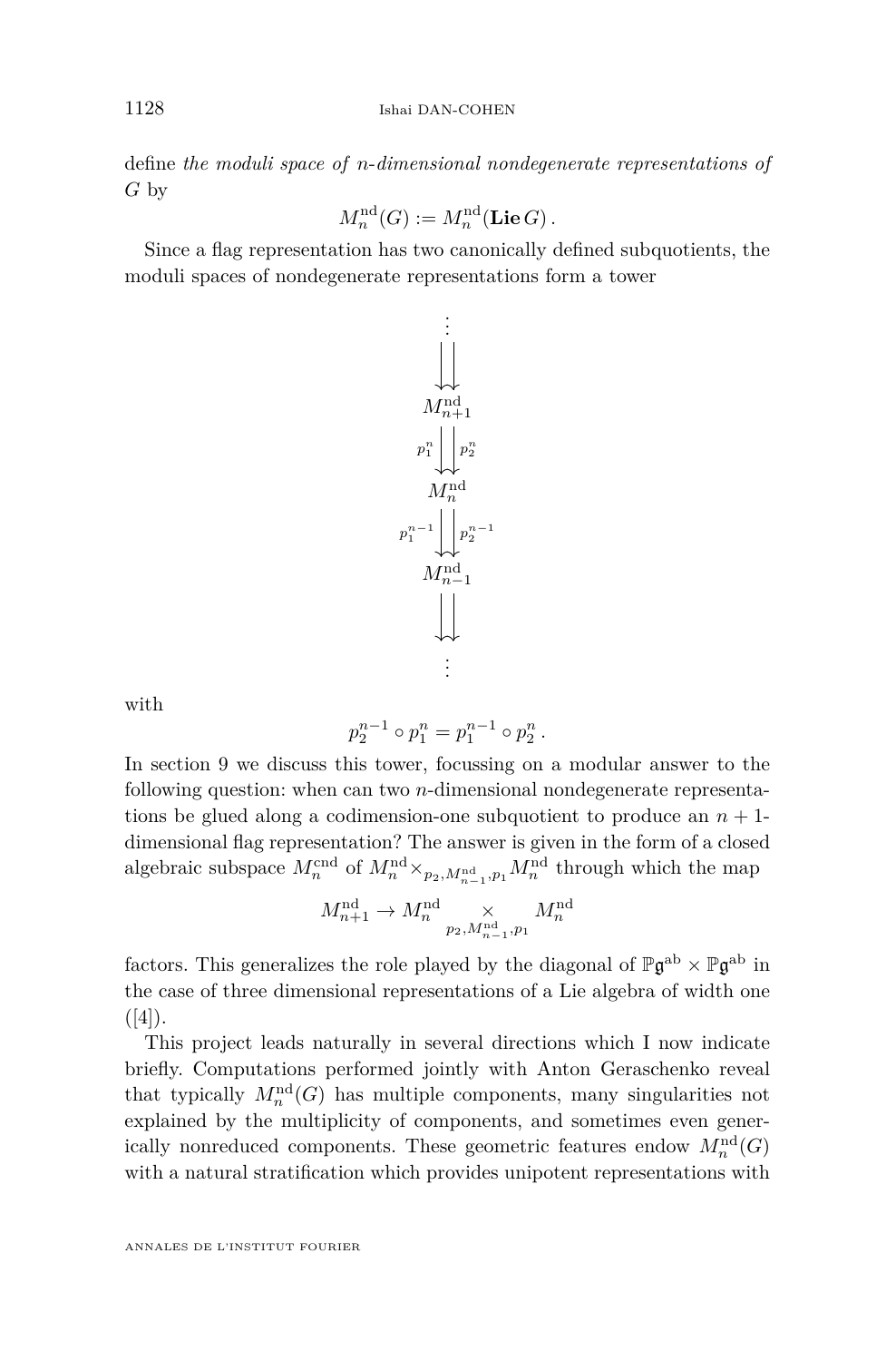<span id="page-7-0"></span>an intricate discrete invariant and suggests a classification program in the same spirit as classical representation theory. This may lead to a study of representations of an arbitrary algebraic group which mixes classical representation theory with a theory of unipotent representations.

On the other hand, my initial interest in this problem came from the hope to formulate a story somewhat similar to that of [\[17\]](#page-65-0) for the unipotent fundamental group in a *p*-adic context. Given a variety over  $\mathbb{F}_n$  satisfying certain hypotheses, the theory of the *p*-adic unipotent fundamental group gives rise to a pair of prounipotent groups  $U_{\text{cris}}$  and  $U_{\text{\'et}}$  over  $\mathbb{Q}_p$ . These groups carry various extra structures, as well as a comparison isomorphism over  $B_{\text{cris}}$  which together reflect arithmetic properties of the variety and which should in turn be reflected in the structure of the moduli space of representations. For instance, there should be an automorphism whose fixed points single out those unipotent isocrystals which support an *F*-structure.

#### **Acknowledgements**

First and foremost, I would like to thank my two advisors at Berkeley: Arthur Ogus and Martin Olsson. This project was suggested and guided by Olsson; many of the ideas below (and above) arose in conversations with him. During my time at Rice I often met with Brendan Hassett, who kindly treated me as one of his own students. I would like to thank Anton Geraschenko and Matthew Satriano for many helpful conversations. I would like to thank the math department at Rice for its hospitality during my time there. Finally, I would like to thank the referee for a formidable report, and, in particular, for providing precise instructions on how to turn one long paper into two shorter papers, of which this is the first.

#### **Notations and conventions**

 $0.1.$  If *T* is a scheme and *F* is a quasi-coherent sheaf, then the *contravariant total space*, denoted  $\nabla \mathcal{F}$ , of  $\mathcal{F}$  is defined by

$$
\mathbb{V}\mathcal{F}(f:T'\rightarrow T)=\mathrm{Hom}_{\mathcal{O}_{T'}}(f^*\mathcal{F},\mathcal{O}_{T'})
$$

([\[8,](#page-64-0) 1.7.8]) and if  $\phi : \mathcal{E} \to \mathcal{F}$  is a map of quasi-coherent sheaves then  $\mathbb{V}\phi$ denotes the induced map  $\nabla \mathcal{F} \to \nabla \mathcal{E}$ . If  $\mathcal{E}, \mathcal{F}$  are locally free of finite rank,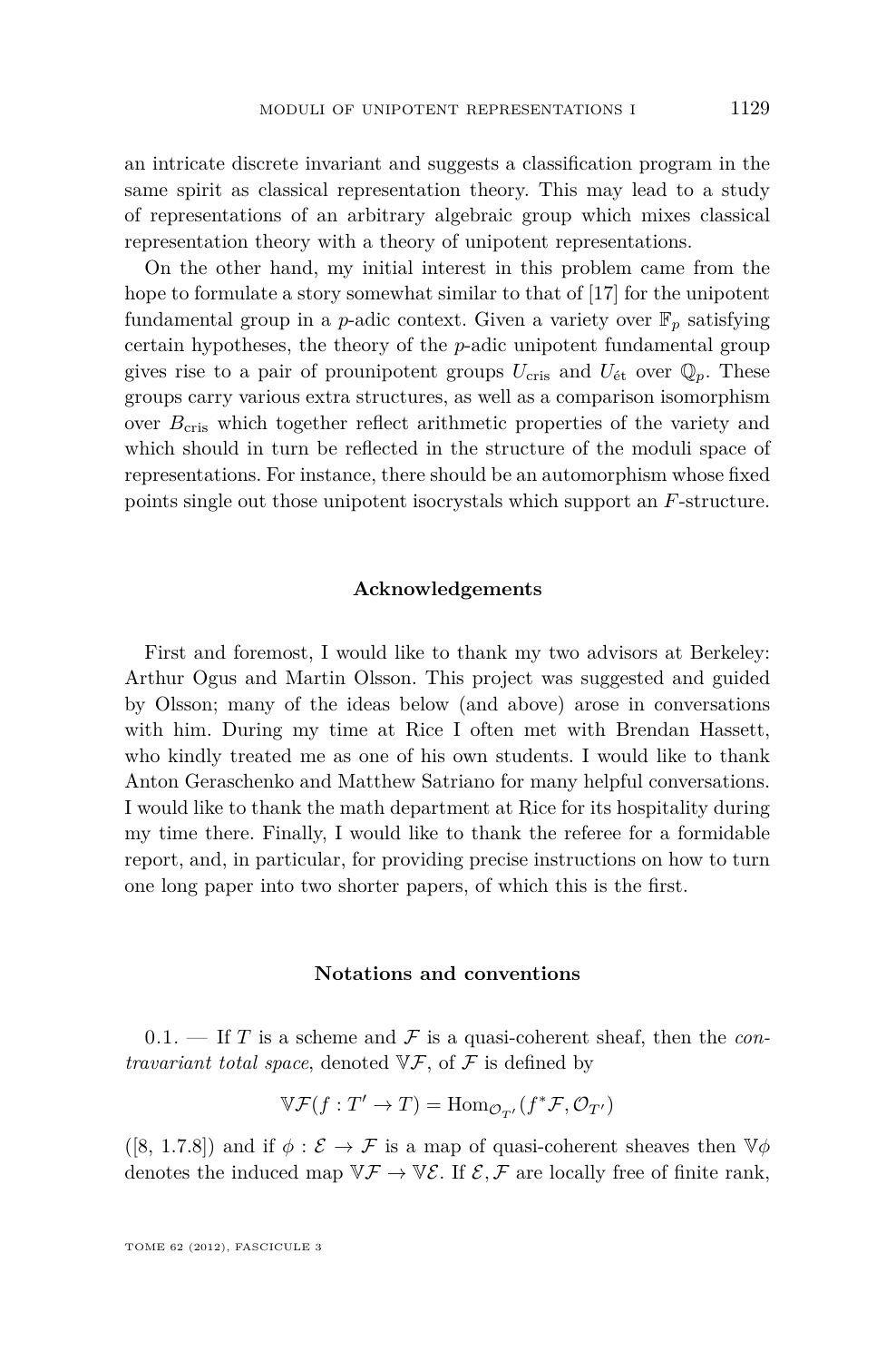<span id="page-8-0"></span>then the kernel of *φ regarded as a map of vector groups* is defined by the Cartesian square



where the arrow at the bottom is the zero section. Although ker  $\mathbb{V} \phi^{\vee}$  may not be a vector group, it is the contravariant total space of a module. Indeed, it suffices to check this under the assumption that  $T = \text{Spec } A$  is affine in which case we write *E* and *F* for the modules of global sections, we let  $Q = \text{cok}(\phi^{\vee})$  and we observe that for any A-algebra B we have

$$
\operatorname{Hom}_A(Q, B) = \ker(\operatorname{id}_B \otimes \phi)
$$

as in the following diagram.

$$
0 \longrightarrow \text{Hom}(Q, B) \longrightarrow \text{Hom}(E^{\vee}, B) \longrightarrow \text{Hom}(F^{\vee}, B)
$$
  

$$
\parallel \qquad \qquad \parallel \qquad \qquad \parallel
$$
  

$$
B \otimes E \xrightarrow{\text{id}_B \otimes \phi} B \otimes F
$$

0.2. — In general, when working over a scheme *T*, we use blackboard bold symbols to denote presheaves on the category of affine *T*-schemes, and calligraphic symbols to denote presheaves on the small Zariski site of *T*. So, for example, if  $r : \mathfrak{g} \to \mathcal{E}nd(\mathcal{F})$  is a representation of a Lie algebra on a quasi-coherent sheaf over  $T$ , then  $\mathbb{E} \text{nd}(r)$  denotes the functor

$$
(f: T' \to T) \mapsto \text{End}(f^*r)
$$

and  $\mathscr{E}nd(r)$  denotes its restriction to  $X_{\text{Zar}}(0.5)$  $X_{\text{Zar}}(0.5)$ . The latter is quasi-coherent but the former may not be.

0.3. — When working over an affine scheme  $T = \text{Spec } A$  we use a plain font to denote the module of global sections of a quasi-coherent sheaf; thus  $E = \Gamma(T, \mathcal{E})$ . On the other hand, when g is a Lie algebra over a ring *A* and  $T = \text{Spec } A$ , we use g again for the sheaf of Lie  $\mathcal{O}_T$ -algebras associated to g when conflating the two poses no danger.

0.4. — Let *T* be a scheme,  $\mathcal F$  an  $\mathcal O_T$ -module, and  $\mathcal E \subset \mathcal F$  a submodule. Following Lang, we say that  $\mathcal F$  is a *vector sheaf* if it is locally free of finite rank. Assuming this to be the case, we say that  $\mathcal E$  is a *vector subsheaf* if the quotient module  $\mathcal{F}/\mathcal{E}$  is a vector sheaf.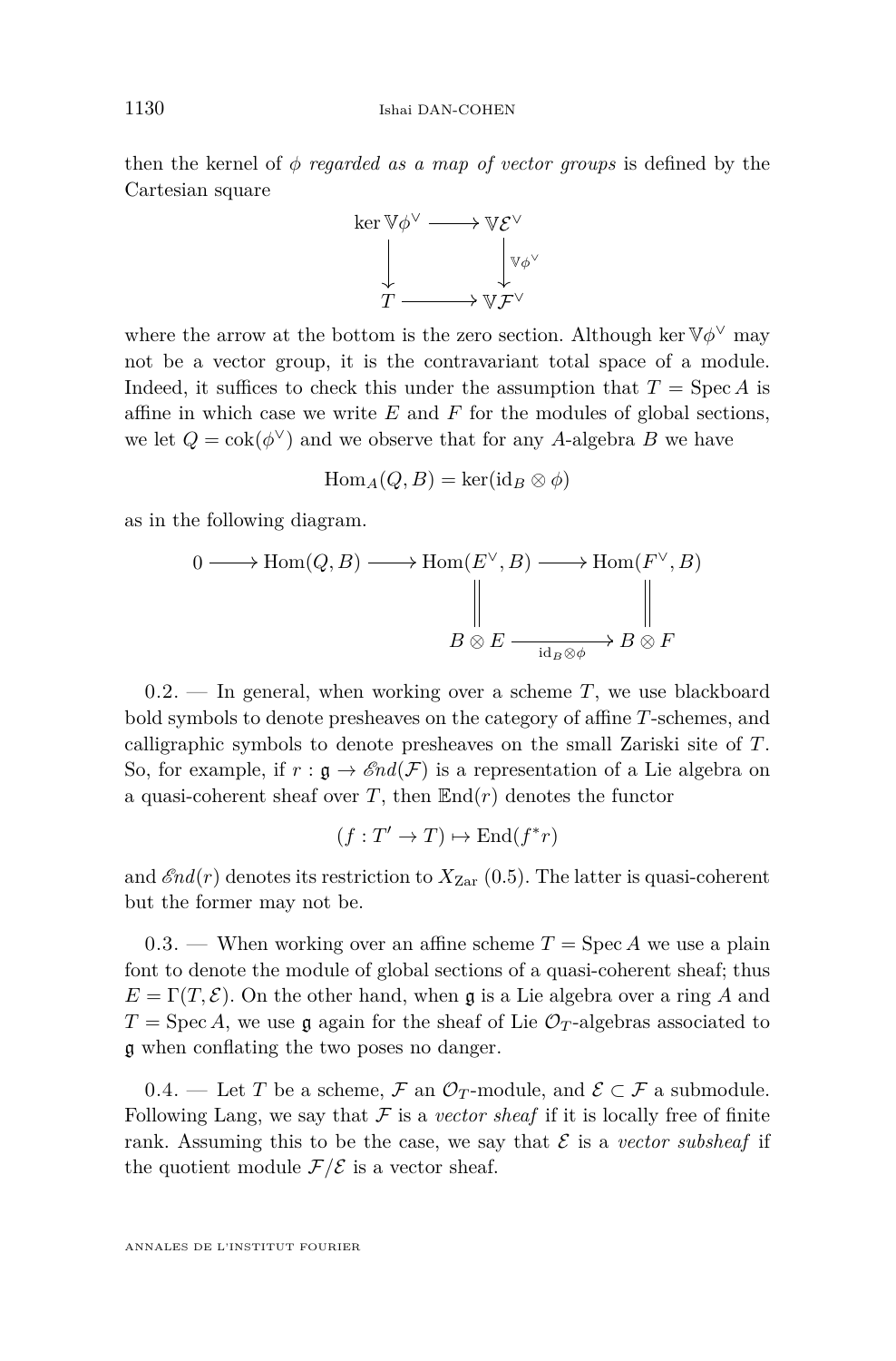<span id="page-9-0"></span>0.5. — For generalities on stacks and algebraic stacks, we refer the reader to [\[13\]](#page-64-0). An efficient overview can be found in §1 of [\[15\]](#page-64-0). When working with algebraic stacks, it is customary to work in the étale topology. We, however, will have occasion to use the fppf topology, which is finer, as well as the Zariski topology, which is coarser. An easy definition of the notion of a (Grothendieck) topology on a category may be found in [\[18\]](#page-65-0).

A category equipped with a topology is called a *site*. For our purposes, the distinction between a site and its sheaf topos will be unimportant. Thus, if X is a scheme, the reader is invited to think of  $X_{\text{Zar}}$  as the site whose objects are the (Zariski) open subsets of *X*, whose only morphisms are inclusions, and whose covering families are the usual coverings by Zariski open subsets. This is often referred to as the *small Zariski site of X*. By contrast, the *big Zariski site of X*, denoted  $X_{ZAR}$ , is the site whose underlying category is the category  $\mathbf{Aff}(X)$  of all affine *X*-schemes, and whose coverings are the usual coverings by Zariski open subsets. The *fppf site of X* is again a topology on  $\text{Aff}(X)$ . Its covering families are families of morphisms  $\{f_i: T_i \to T\}_i$  such that  $\mathcal{I}f_i: \coprod T_i \to T$  if faithfully flat and locally of finite presentation.

0.6. — When working over the category  $\mathbf{Aff}(T)$  of affine schemes over a base *T*, we employ the convention that when no topology is mentioned, the indiscrete topology (that is, the topology whose only coverings are the isomorphisms) is assumed. Notationally, this means the following.

If X is a presheaf on  $\mathbf{Aff}(T)$  and G is a group presheaf acting on X, we write  $X/G$  for the presheaf quotient and  $[X/G]$  for the associated fibered category. Thus for  $T' \in \text{Aff}(T)$ ,

$$
(X/G)(T') = X(T')/G(T')
$$

and  $[X/G](T')$  is the groupoid whose objects are the elements of  $X(T')$  and whose morphisms  $x \to y$  are those elements of  $G(T')$  such that  $gx = y$ .

Now let  $\tau$  be a topology on  $\textbf{Aff}(T)$  and suppose X is a  $\tau$ -sheaf and G is a group  $\tau$ -sheaf acting on X. Then we write  $X/\tau$ <sup>*G*</sup> for the sheaf quotient with respect to  $\tau$  and  $[X/\tau G]$  for the stack quotient with respect to  $\tau$ . Thus  $X/\tau$ <sup>*G*</sup> is the *τ*-sheaf associated to  $X/G$  and  $[X/\tau$ <sup>*G*</sup> is the *τ*-stack associated to [*X/G*].

0.7. — Continuing with the situation of 0.6, suppose  $\mathcal{X}$  is a fibered category over  $\textbf{Aff}(T)$ . Then  $\pi_0(\mathcal{X})$  denotes the presheaf associated to X:  $\pi_0(\mathcal{X})(T') = \pi_0(\mathcal{X}(T'))$  is the set of isomorphism classes of objects of  $\mathcal{X}(T')$ . If  $\text{Aff}(T)$  is again endowed with a topology  $\tau$  then we write  $\pi_0^{\tau}(\mathcal{X})$ for the *τ*-sheaf associated to  $\pi_0(\mathcal{X})$ .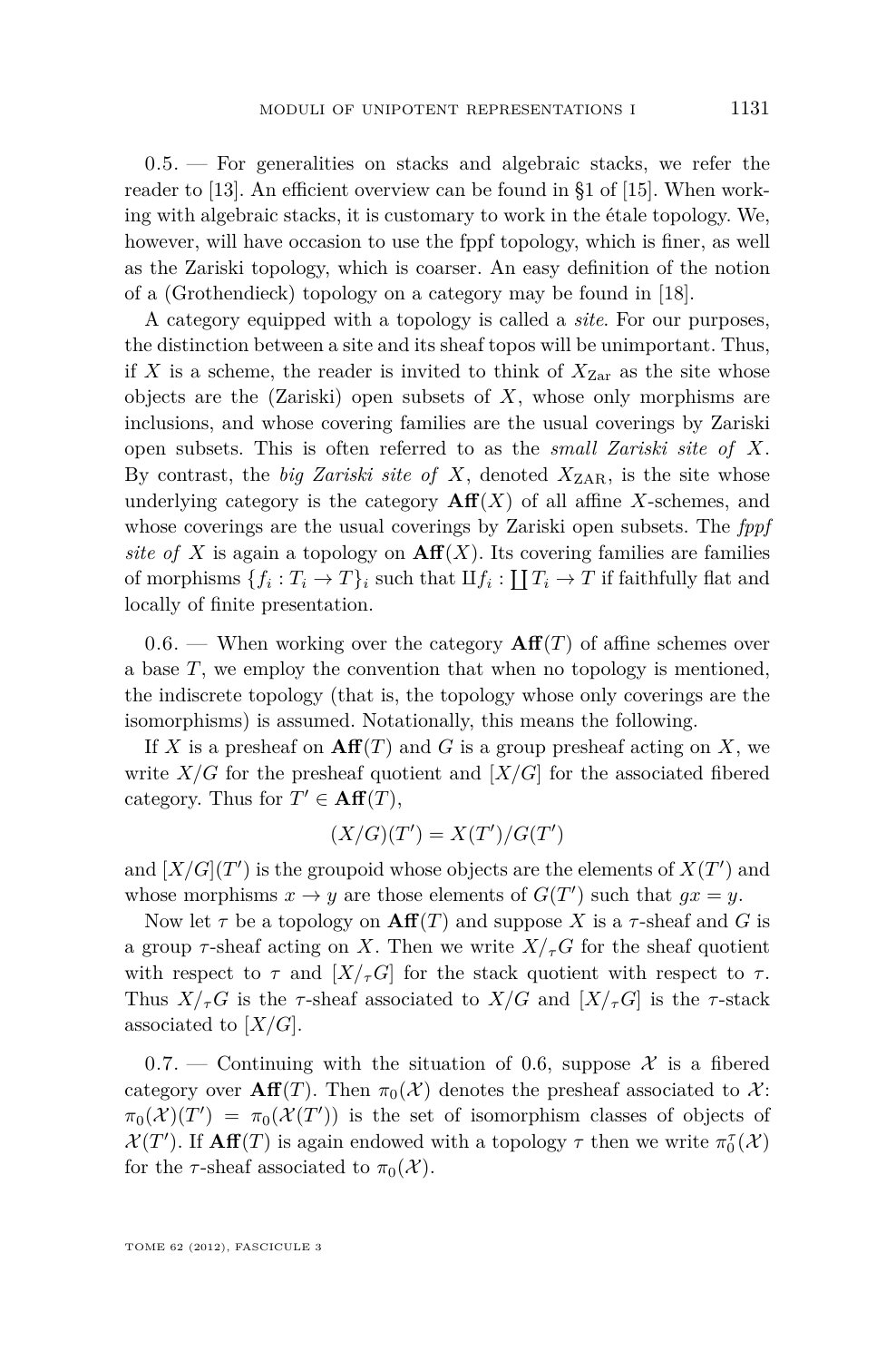<span id="page-10-0"></span>0.8. — We remind the reader that a quasi-coherent sheaf on the small Zariski site of a scheme *T* extends uniquely to a quasi-coherent sheaf on the big Zariski site of *T*, so there is usually no danger in conflating the two in our notation. Nevertheless, we find it useful to reserve a special notation for the big structure sheaf  $o_T : \mathbf{Aff}(T) \to \mathbf{Ring}$  which sends  $T' \mapsto \Gamma(T', \mathcal{O}_{T'})$ .

#### **1. Preliminary discussion of nilpotence**

Fix a field *k* and a Lie algebra g over *k*, assumed to be finitely generated. Here we review some of the basics of nilpotent Lie algebras and nilpotent representations, while discussing some initial technicalities pertaining to nilpotence in families.

1.1. — We denote by  $\mathfrak{g}^{(i)}$  the  $i^{\text{th}}$  term in the descending central series:  $\mathfrak{g}^{(1)} = \mathfrak{g}, \ \mathfrak{g}^{(i+1)} = [\mathfrak{g}, \mathfrak{g}^{(i)}],$  and by  $\mathfrak{g}^{\text{ab}}$  the abelianization:  $\mathfrak{g}^{\text{ab}} = \mathfrak{g}^{(1)}/\mathfrak{g}^{(2)}$ . The *pronilpotent completion* of **g** is the inverse limit  $\varprojlim_{n} g/g^{(n)}$ . We say that  $\mathfrak g$  is *nilpotent* if there exits an *n* such that  $\mathfrak g^{(n)} = 0$  and *pronilpotent* if  $\mathfrak g$  is equal to its pronilpotent completion. If  $F$  is a vector space,  $\mathfrak{n}(F)$  denotes the free pronilpotent Lie algebra on *F*. It is characterized by the mapping property  $\text{Hom}_{\text{Lie}}(\mathfrak{n}(F), \mathfrak{n}) = \text{Hom}_{\text{Vect}}(F, \mathfrak{n})$  for every nilpotent Lie algebra n, and may be constructed as the pronilpotent completion of the free Lie algebra on *F*.

1.2. — The word *filtration* will always refer to an increasing filtration indexed by the natural numbers.

1.3. — Let *A* be a ring, *E* an *A*-module, Fil a filtration of *E* by submodules, and  $\phi$  an endomorphism of *E*. We say that  $\phi$  *is nilpotent with respect to* Fil if for each  $i \geq 1$ ,  $\phi(\text{Fil}_i E) \subset \text{Fil}_{i-1} E$ , and we write  $\mathfrak{n}_{\text{Fil}} E$  for the space of all such endomorphisms.

More generally, if  $(T, \mathcal{O}_T)$  is a ringed space,  $\mathcal E$  an  $\mathcal{O}_T$ -module, and Fil a filtration of  $\mathcal E$  by submodules, we write  $\mathfrak{n}_{\text{Fil}}\mathcal E$  for the sheaf of endomorphisms of  $\mathcal E$  nilpotent with respect to Fil: if U is an open subset of T then  $\mathfrak n_{\text{Fil}}\mathcal E(U)$ is the set of those endomorphisms  $\mathcal{E}|_U \to \mathcal{E}|_U$  such that for every *i*, the composite Fil<sub>i</sub> $\mathcal{E}|_U \subset \mathcal{E}|_U \to \mathcal{E}|_U$  factors through Fil<sub>i</sub><sup>−1</sup>E/*U*. We remind the reader, however, that when *T* is a scheme and  $\mathcal E$  is quasi-coherent,  $\mathcal End(\mathcal E)$ may not be quasi-coherent.

1.4. — Let *T* be a *k*-scheme, and  $r : \mathfrak{g}_T \to \mathcal{E}nd\mathcal{E}$  a representation on a quasi-coherent sheaf  $\mathcal E$ . We define the 0-*eigenspace of*  $r$ , an  $\mathcal O_T$ -submodule  $\mathcal{E}^0$  of  $\mathcal{E}$ , by

$$
\mathcal{E}^0(U) := \{ e \in \mathcal{E}(U) \mid (rv)e = 0 \,\forall v \in \mathfrak{g}(U) \}.
$$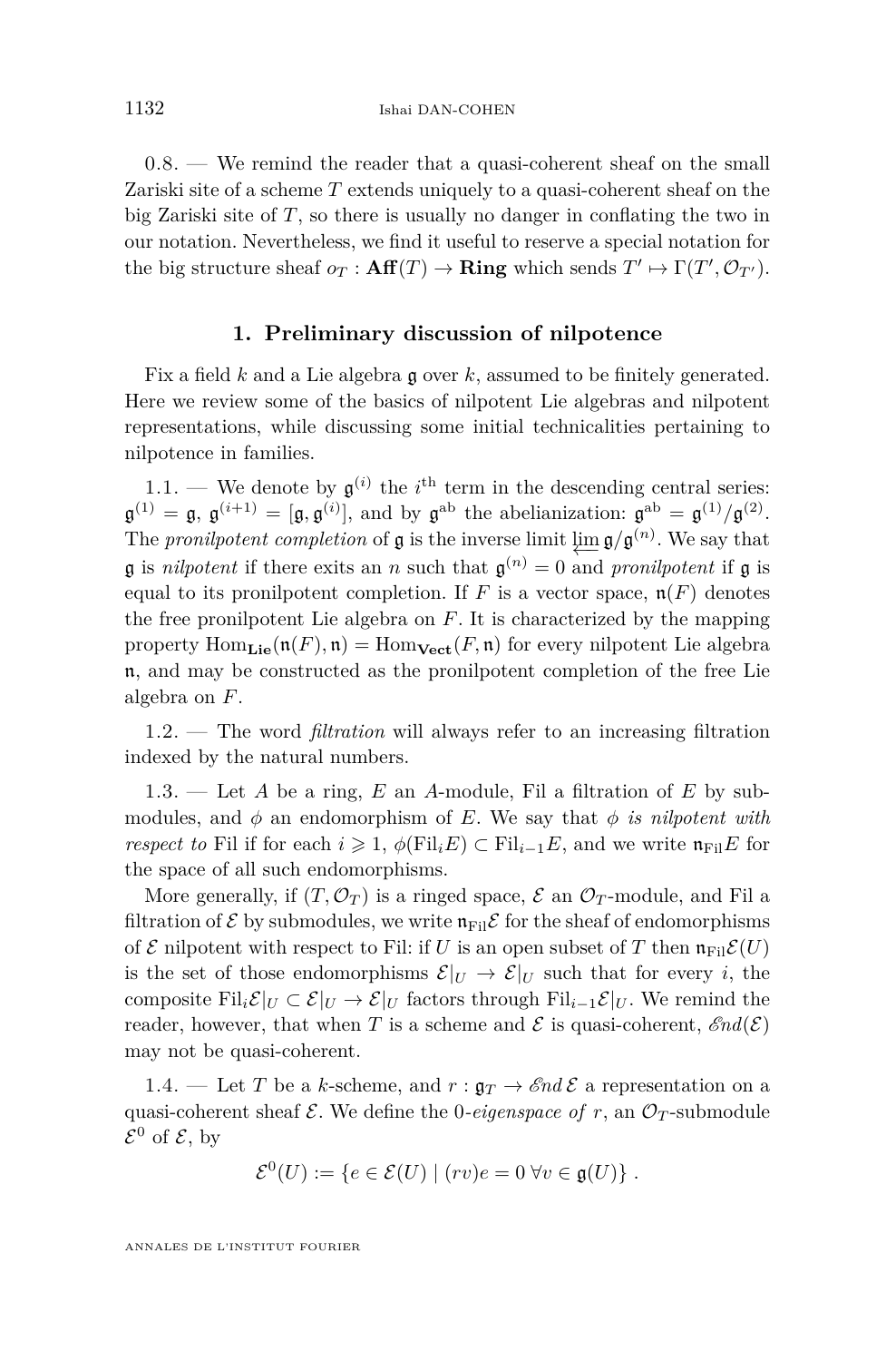<span id="page-11-0"></span>We remark that  $\mathcal{E}^0$  is quasi-coherent. In verifying this, we assume  $T =$ Spec *A* to be affine, we write *E* for the module of global sections of  $\mathcal{E}$ , and we fix an arbitrary element  $a \in A$ . There is then a natural map  $(E^0)_a \to (E_a)^0$ which is injective by exactness of localization, and we are to show that it is surjective. To this end, fix a finite set  $v_1, \ldots, v_s$  of generators of  $\mathfrak{g}$ , and consider an arbitrary element  $\frac{e}{a^n}$  of  $(E_a)^0$ . For each  $i = 1, \ldots, s$ , we have  $0 = (rv_i)(\frac{e}{a^n}) = \frac{(rv_i)(e)}{a^n}$ , from which it follows that there exists an integer  $l_i$  such that  $a^{l_i}(rv_i)(e) = 0$ . Let  $l = \max_i l_i$ . Then  $a^l e \in E^0$ , so  $\frac{a^l e}{a^{n-l}}$  is an element of  $(E^0)_a$  mapping to  $\frac{e}{a^n}$ , which completes the verification.

DEFINITION 1.5. — Let *T* be a *k*-scheme and let  $r : \mathfrak{a}_T \to \mathcal{E}nd\mathcal{E}$  be a representation of  $\mathfrak g$  on a quasi-coherent sheaf  $\mathcal E$  over  $T$ . We define the associated filtration of  $\mathcal{E}$ , denoted Fil<sup>r</sup>, by

$$
\mathrm{Fil}_{0}^{r}\mathcal{E}=0
$$

and

$$
\mathrm{Fil}_{n+1}^r \mathcal{E} = \tau_n^{-1}((\mathcal{E}/\mathrm{Fil}_n^r \mathcal{E})^0),
$$

where

$$
\tau_n: \mathcal{E} \to \mathcal{E}/\text{Fil}_n^r \mathcal{E}
$$

is the projection, and the 0-eigenspace  $(\mathcal{E}/\text{Fil}_{n}^{r}\mathcal{E})^{0}$  is defined as in [1.4.](#page-10-0) When there is no risk of confusion, we drop the *r* from the notation, and we sometimes write  $\mathcal{E}_n$  instead of Fil<sub>n</sub> $\mathcal{E}$ . We also write  $r_i$  for the subrepresentation

$$
\mathfrak{g}_T \to \mathscr{E}\hspace{-0.01cm}nd(\mathrm{Fil}_i^r\mathcal{E})
$$

and  $r^j$  or  $r/r_j$  for the quotient representation

$$
\mathfrak{g}_T \to \mathscr{E}nd(\mathcal{E}/\text{Fil}_j^r\mathcal{E})
$$

and finally, for  $j \leq i$  we write  $r_i^j$  for the subquotient

$$
\mathfrak{g}_T \to \mathscr{E}nd(\mathrm{Fil}_i^r \mathcal{E}/\mathrm{Fil}_j^r \mathcal{E}).
$$

Remark 1.6. — Let *T* be a *k*-scheme and let  $r : \mathfrak{g}_T \to \mathcal{E}nd\mathcal{E}$  be a representation of  $\mathfrak g$  on a quasi-coherent sheaf  $\mathcal E$  over  $T$ . We note the following formula for  $0 \leq i \leq j$  and  $0 \leq k \leq j - i$ :

$$
\mathrm{Fil}_{k}^{r_{j}^{i}}(\mathcal{E}_{j}/\mathcal{E}_{i})=\mathcal{E}_{i+k}/\mathcal{E}_{i}.
$$

LEMMA 1.7. — Let  $r : \mathfrak{g} \to \text{End } E$  be a representation of g on a vector space *E* over *k*. Then *r* factors through  $\mathfrak{n}_{\text{Fil}}$ <sup>*r*</sup>*E* [\(1.3\)](#page-10-0).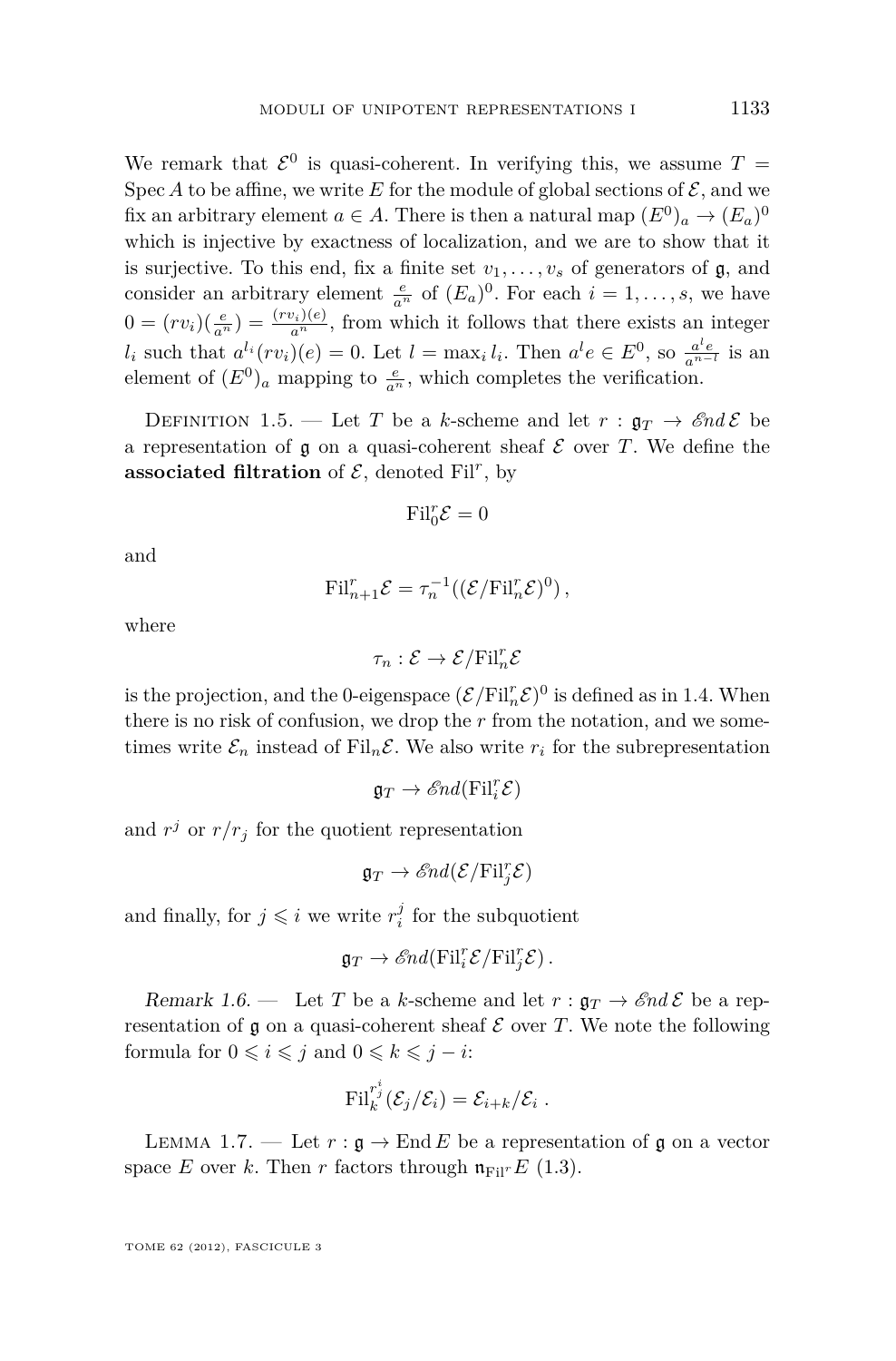<span id="page-12-0"></span>*Proof.* — Fixing  $v \in \mathfrak{g}$ ,  $i \geqslant 1$  and  $e \in \mathrm{Fil}_{i}^{r}E$ , we are to show that  $(rv)e \in \mathfrak{g}$  $\text{Fil}_{i-1}^r E$ ; since, in the notation of [1.5,](#page-11-0)  $\tau_{i-1}$  is a morphism of representations, we have

$$
\tau_{i-1}((rv)e) = (r^{i-1}v)(\tau_{i-1}e) = 0
$$

whence  $(rv)e \in \text{Fil}_{i-1}^r E$ . *<sup>i</sup>*−1*E*.

1.8.  $-$  Given a ring  $B$ , a module  $F$  over  $B$  and a filtration Fil, we say that Fil is *exhaustive* if

$$
\bigcup_i \mathrm{Fil}_i F = F.
$$

1.9. — We recall that a representation  $r : \mathfrak{g} \to \text{End } E$  on a finite dimensional vector space *E* is nilpotent if either  $E = 0$  or  $E^0$  is nonzero and, by recursion on dim *E*,  $E/E^0$  is nilpotent. (By Engel's theorem ([\[12,](#page-64-0) 1.35]), this condition is equivalent to another condition, which is often taken as the definition.)

PROPOSITION 1.10. — Let  $r : \mathfrak{g} \to \text{End } E$  be a representation of g on a finite dimensional vector space *E*. The following conditions are equivalent:

- (i) *r* is nilpotent.
- (ii)  $\text{Fil}^r$  is exhaustive.
- (iii) *r* factors through  $\mathfrak{n}_{\text{Fil}}E$  for some exhaustive filtration Fil of *E*.

Proof. — ( $i \Rightarrow ii$ ) Suppose *r* is nilpotent. Then *r*<sup>*i*</sup> is nilpotent for all *i*; indeed, if we assume for an induction on  $i$  that  $r^i$  is nilpotent, since

$$
E/E_{i+1} = (E/E_i)/((E/E_i)^0),
$$

it follows that  $E/E_{i+1}$  is nilpotent. This implies that for each *i*, either  $E_i = E$  or  $E_i \neq E_{i+1}$ . Since *E* is finite dimensional, there exists an *i* such that  $E_i = E$ , from which the conclusion follows.

(ii  $\Rightarrow$  iii) This follows from [1.7](#page-11-0) by setting Fil := Fil<sup>r</sup>.

(iii  $\Rightarrow$  i) If dim  $E = 0$ , then r is nilpotent by definition. Fix a positive integer *n* and assume for an induction on *n* that (iii) implies (i) whenever  $\dim E = n$ . Let Fil be an exhaustive filtration on E, suppose r factors through  $\mathfrak{n}_{\text{Fil}}E$  and suppose dim  $E = n + 1$ . If *i* is the smallest number such that  $\text{Fil}_i E \neq 0$ , then  $\text{Fil}_i E \subset E^0$  so  $E^0 \neq 0$ . It remains to show that the inductive hypothesis may be applied to the quotient representation  $r^1$  :  $\mathfrak{g} \to \text{End}(E/E^0)$ . Denote by  $\tau_1 : E \to E/E^0$  the projection and for each *j*, let  $_{\tau_1}$ Fil<sub>*j*</sub>( $E/E^0$ ) be the image of Fil<sub>*j*</sub> $E$  in  $E/E^0$ . Given *j* an arbitrary natural number,  $e \in \text{Fil}_{i+1}E$ , and  $v \in \mathfrak{g}$ , we have

$$
(r1v)(\tau_1e)=\tau_1((rv)e);
$$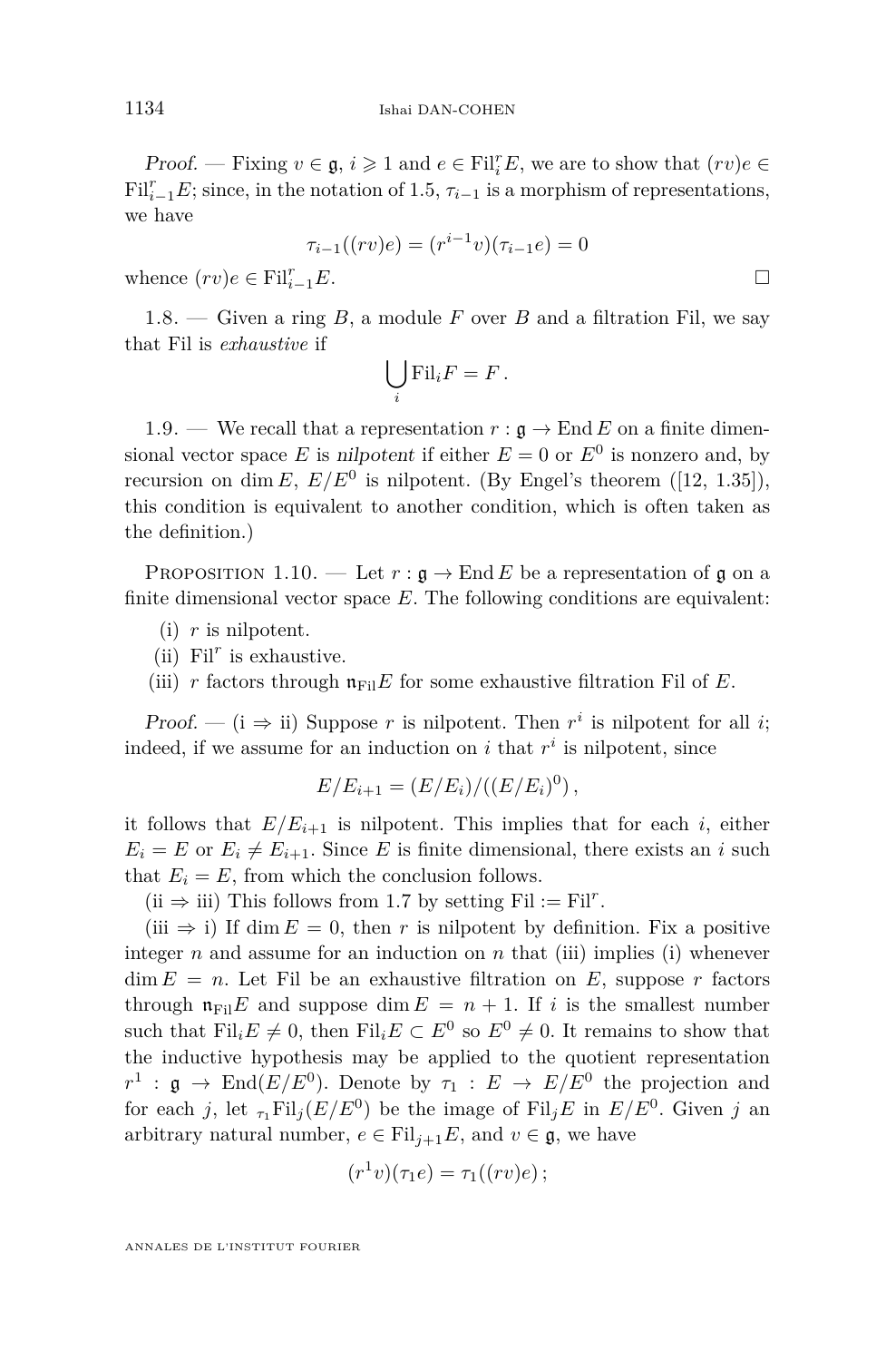<span id="page-13-0"></span>since  $(rv)e \in \text{Fil}_jE$ , it follows that  $(r^1e)(\tau_1e) \in \tau_1\text{Fil}_j(E/E^0)$ . Thus  $r^1$ factors through  $\mathfrak{n}_{\tau_1\text{Fil}}(E/E^0)$ ; since  $\tau_1\text{Fil}$  is exhaustive, the inductive hypothesis applies as hoped to conclude that  $r<sup>1</sup>$  is nilpotent, and hence that  $r$  is nilpotent, concluding the proof.

COROLLARY 1.11. — Let  $r : \mathfrak{g} \to \text{End } E$  be a representation of g on a finite-dimensional vector space  $E$ . If  $r$  is nilpotent then so is every subquotient.

Proof. — It is sufficient to consider subrepresentations and quotient representations separately. Suppose  $r : \mathfrak{g} \to \text{End } E$  is nilpotent and let Fil be an exhaustive filtration such that *r* factors through  $\mathfrak{n}_{\text{Fil}}E$  as in [1.10](#page-12-0) (iii). If  $\iota : E' \hookrightarrow E$  is a subrepresentation, define Fil' by

$$
\mathrm{Fil}_{i}'E':=\iota^{-1}\mathrm{Fil}_{i}E
$$

and if  $\pi : E \to E'$  is a quotient representation, define Fil<sup>'</sup> by

$$
\mathrm{Fil}'_iE':=\pi(\mathrm{Fil}_iE)
$$

as in the proof of (iii  $\Rightarrow$  ii) in Proposition [1.10.](#page-12-0) Either way,  $r' : \mathfrak{g} \to \text{End } E'$ factors through  $\mathfrak{n}_{\text{Fil}}/E'$ : in the case of a quotient representation this was verified in the proof of (iii  $\Rightarrow$  ii) in [1.10;](#page-12-0) the case of a subrepresentation is similar.  $\Box$ 

DEFINITION 1.12. — If  $r : \mathfrak{g} \to \text{End } E$  is a nilpotent representation and Fil is an exhaustive filtration such that *r* factors through  $\mathfrak{n}_{\text{Fil}}E$ , we say that *r* is **nilpotent with respect to** Fil. Note that *r* is nilpotent with respect to Fil if and only if Fil*<sup>r</sup>* is subordinate to Fil.

#### **2. Flag representations**

We continue to work with a finitely generated Lie algebra g over a field *k*. We fix an arbitrary affine *k*-scheme  $T = \text{Spec } A$ . We write  $\mathfrak{g}_A$  (or  $\mathfrak{g}_T$ ) for the Lie A-algebra (or for the Lie  $\mathcal{O}_T$ -algebra associated to)  $A \otimes \mathfrak{g}$ .

DEFINITION  $2.1.$  — Suppose first that *A* is a field. A nilpotent representation  $r : \mathfrak{g}_A \to \text{End } E$  on an *A*-vector space *E* is a **flag** representation if  $\text{Fil}^r$  [\(1.5\)](#page-11-0) is a (full) flag. Now let  $A$  be arbitrary. A representation  $r : \mathfrak{g}_T \to \mathcal{E}nd\mathcal{E}$  is a **flag** representation if its fibers above field-valued points of *T* are flag representations in the above sense, and in addition, the following conditions are satisfied:

- (i)  $\mathcal E$  is a vector sheaf [\(0.4\)](#page-8-0),
- (ii) for each  $i \geqslant 0$ ,  $\mathrm{Fil}_{i}^{r} \mathcal{E}$  is a vector subsheaf (loc. cit.), and
- (iii) formation of  $\text{Fil}^r$  is compatible with base-change.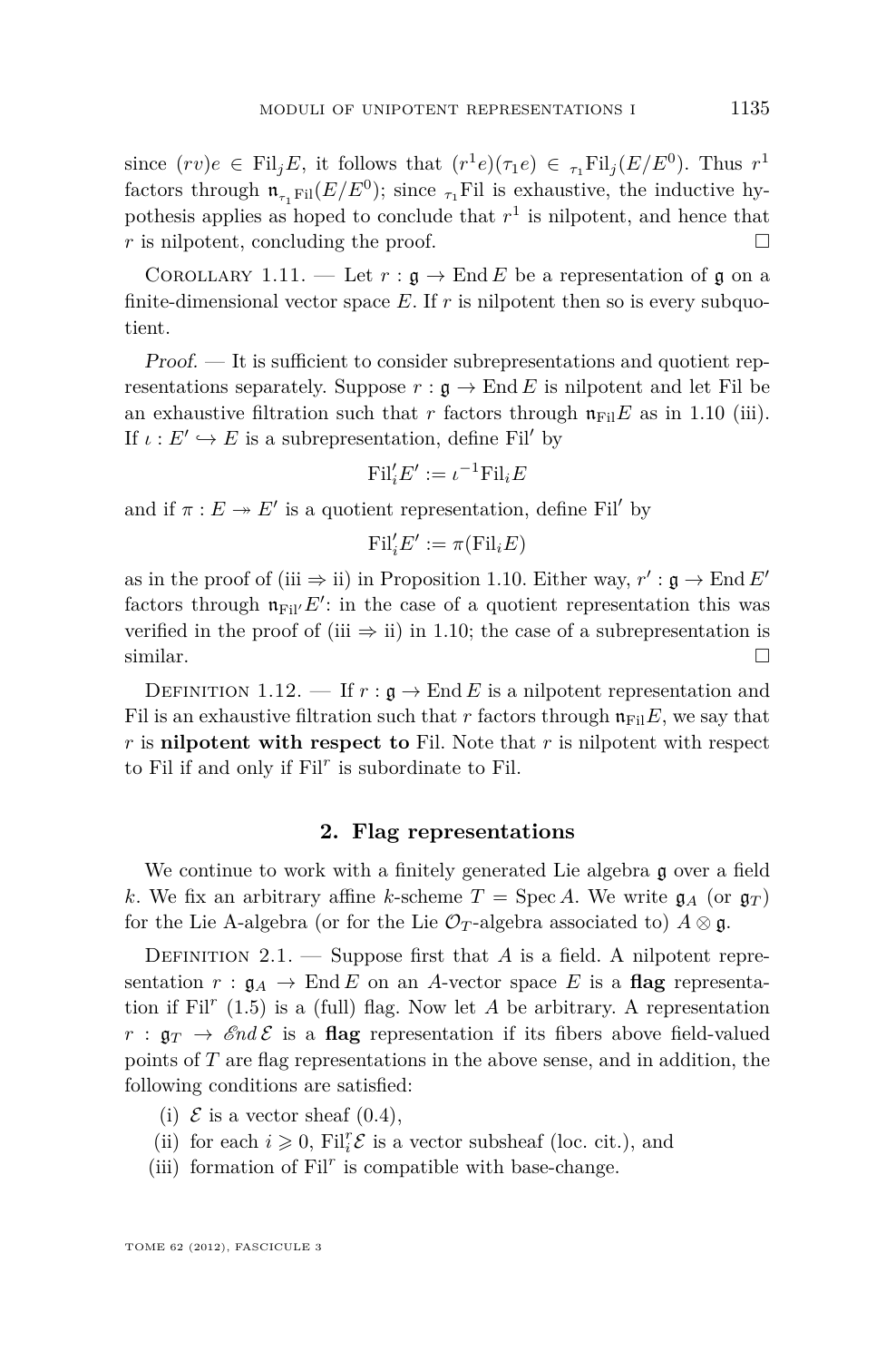#### **Counterexamples (2.2-2.4)**

<span id="page-14-0"></span>We discuss briefly what can go wrong when conditions (ii) and (iii) of definition [2.1](#page-13-0) are dropped. Even when the canonical filtration is a full flag by vector subsheaves, the flag can hide a degeneration (2.2); and infinitesimally, the filtration can take on a horizontal flavor (2.3).

2.2. — Let  $T = \text{Spec } k[x]$ ,  $E = k[x]^2$ ,  $\mathfrak{g} = k$ , and define  $r : k[x] \rightarrow$  $\text{Mat}_{2\times 2}(k[x])$  by

$$
1 \longmapsto \left( \begin{array}{cc} 0 & x \\ 0 & 0 \end{array} \right) .
$$

Then  $E^0 = \ker \begin{pmatrix} 0 & x \ 0 & 0 \end{pmatrix}$ , so Fil<sup>r</sup> is the standard flag  $0 \subset k[x] \subset k[x] \oplus k[x]$ . But  $r_0$ , the fiber of  $r$  above the origin, is the trivial representation.

2.3. — Let  $T = \text{Spec } k[\epsilon]/(\epsilon^2)$ ,  $E = k[\epsilon]/(\epsilon^2)$ ,  $\mathfrak{g} = k$ , and define  $r$ :  $k[\epsilon]/(\epsilon^2) \rightarrow k[\epsilon]/(\epsilon^2)$  by

$$
1 \longmapsto \epsilon.
$$

Then Fil<sup>*r*</sup> is given by  $0 \subset k\epsilon \subset k \oplus k\epsilon = k[\epsilon]/(\epsilon^2)$ .

2.4. — In 2.3, Fil<sub>1</sub> is not locally free; in 2.2, Fil<sub>1</sub> is locally free and co-locally-free, but its formation is not compatible with base change.

We begin our study of flag representations with a discussion of subquotients.

PROPOSITION 2.5. — Let  $r : \mathfrak{g} \to \text{End } E$  be a nilpotent representation of  $\mathfrak g$  on a vector space E. If  $r$  is a flag representation, then every subquotient is of the form  $r_j^i$  [\(1.5\)](#page-11-0) for some  $0 \leqslant i \leqslant j$ . Moreover, every such subquotient is itself a flag representation.

The proof follows (2.6[–2.8\)](#page-15-0).

LEMMA 2.6. — If  $r : \mathfrak{g} \to \text{End } E$  is a flag representation and x is an element of  $E_l$  not in  $E_{l-1}$  then there exists a  $v \in \mathfrak{g}$  such that  $(rv)x$  is an element of  $E_{l-1}$  not in  $E_{l-2}$ .

Proof. — Indeed, every  $v \in \mathfrak{g}$  satisfies  $(rv)x \in E_{l-1}$  by definition; if, moreover, every  $v \in \mathfrak{g}$  satisfies  $(rv)x \in E_{l-2}$  then  $x \in E_{l-1}$  by definition.  $\Box$ 

2.7. — We consider subrepresentations first. Fixing a subrepresentation *E*<sup> $\prime$ </sup>, and an element  $x \in E'$ , it is enough to assume  $x \in E_l \setminus E_{l-1}$  and show  $E' \supset E_l$ . By 2.6, there exists an element  $x_i \in (E_i \setminus E_{i-1}) \cap E'$  for all  $i \leq l$ . The sequence of elements  $\{x_i\}_i$  then forms a basis for  $E_l$ .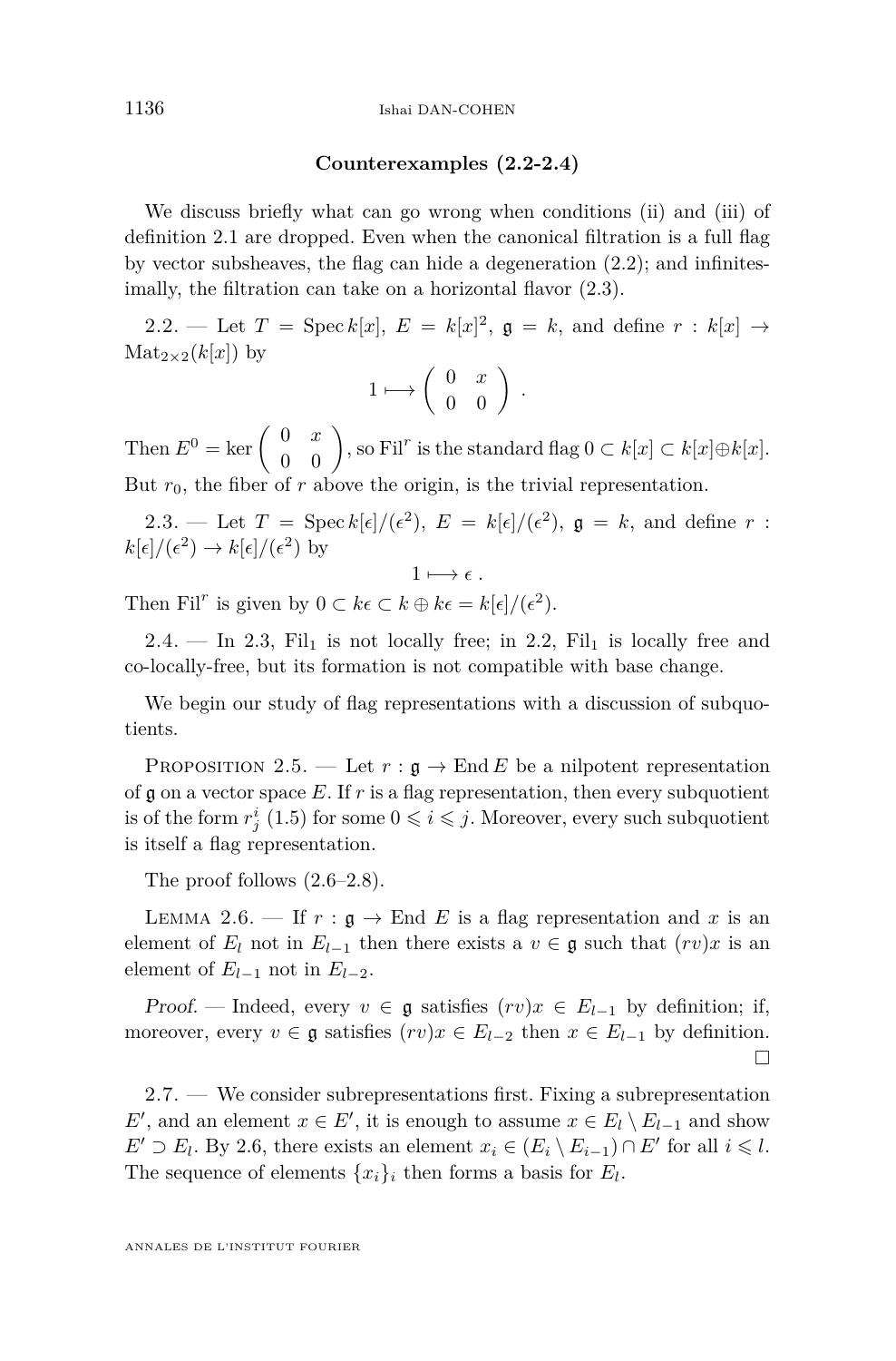<span id="page-15-0"></span>2.8. — Since every subrepresentation of a flag representation *r* is of the form  $r_j$ , every quotient representation is of the form  $r^i$ . It follows from [1.6](#page-11-0) that every subrepresentation is itself a flag representation and hence that every subquotient is of the form  $r_j^i$ . Finally, it follows from the same paragraph that each such subquotient is again a flag representation.

We now give a characterization of flag representations in coordinates. We let  $\mathfrak{n}_n$  denote the Lie algebra of strictly upper triangular  $n \times n$  matrices.

DEFINITION 2.9. — Given a representation  $r : \mathfrak{g}_T \to \mathfrak{n}_{n,T}$  of  $\mathfrak{g}_T$  on  $\mathcal{O}_T^n$ , nilpotent with respect to the standard flag, we denote the composite

$$
\mathfrak{g}_T\to\mathfrak{n}_{n,T}\to\mathcal{O}_T
$$

of *r* with the  $(i, j)$ <sup>th</sup> standard projection of  $\mathfrak{n}_{n,T}$  by  $\lambda_{i,j}^r$  and call it the **full**  $(i, j)$ <sup>th</sup> **matrix entry of** *r*. We drop the superscript when there is no danger of confusion. If *r* is a flag representation and *l*, *m* are integers,  $0 \le$  $l \leq m \leq n$ , then  $r_m^l$  is a representation on  $\mathcal{O}_T^{m-l}$ , and for  $1 \leq i < j \leq m-l$ we have

$$
\lambda_{i,j}^{r_m^l} = \lambda_{l+i,l+j}^r.
$$

PROPOSITION  $2.10.$  — In the notation of 2.9, a representation of the form  $r : \mathfrak{g}_T \to \mathfrak{n}_{n,T}$  is a flag representation if and only if each  $\lambda_{i,i+1}$ ,  $i = 1, \ldots, n-1$ , is surjective.

The proof follows  $(2.11-2.13)$ .

2.11. — Let  $s : \mathfrak{g} \to \mathfrak{n}_{mT}$  be a representation on  $\mathcal{O}_T^m$ , nilpotent with respect to the standard flag, suppose  $\lambda_{i,i+1}^s$  is surjective for  $i = 1, \ldots, m-1$ and let  $x = (x_1, \ldots, x_n)$  be a section of the 0-eigenspace of *s*. I claim that  $x_l = 0$  for  $l = 2, \ldots, m$ . For *v* a section of  $\mathfrak{g}_T$  and  $i = 1, \ldots, m$ , we have

(2.11.1) 
$$
((rv)x)_i = \sum_{i < j \leq m} (\lambda_{i,j}^s v)x_j \; .
$$

This family of equations specializes to

(2.11.2) 
$$
(\lambda_{m-1,m}^s v)x_m = 0
$$

when  $i = m-1$ . Since  $\lambda_{m-1,m}^s$  is surjective there exists a section *v* of  $\mathfrak{g}_T$  such that  $\lambda_{m-1,m}^s v = 1$ ; plugging in to 2.11.2 produces  $x_m = 0$ , which is the base case for a descending induction on *l*. Suppose  $x_j = 0$  for  $j = l + 1, \ldots, m$ . Setting *i* equal to *l* − 1 in 2.11.1 then produces  $(\lambda_{l-1,l}^s v)x_l = 0$ ; plugging in a section *v* of  $\mathfrak g$  such that  $\lambda_{l-1,l}^s v = 1$  yields  $x_l = 0$  and the claim follows. Since the full matrix entries remain surjective after localization (and, indeed, after an arbitrary base change), we conclude that the 0-eigenspace of *s* is equal to the first step in the standard flag.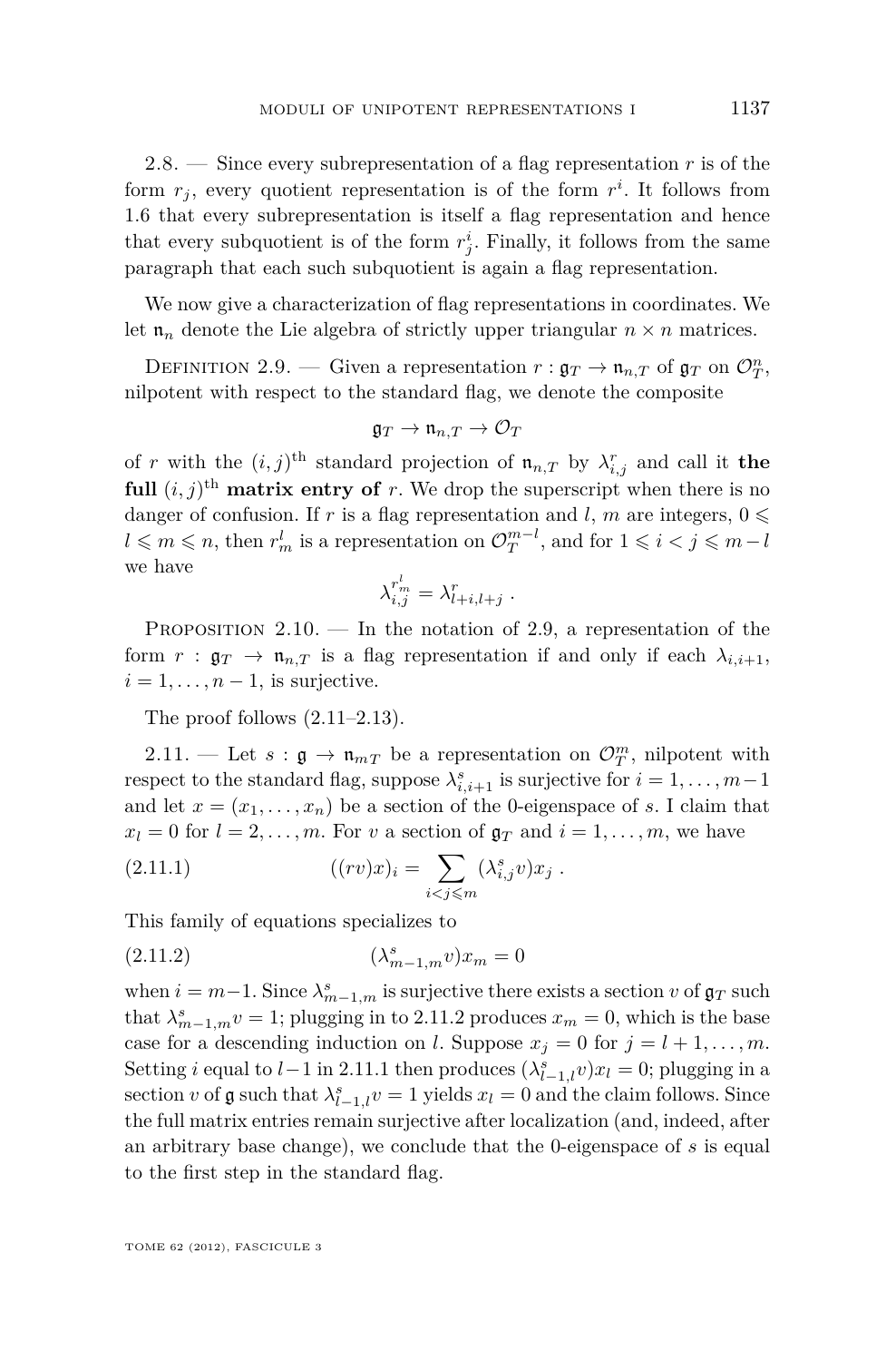<span id="page-16-0"></span>2.12. — Returning to the notation of the proposition, suppose  $\lambda_{i,i+1}^r$  is surjective for  $i = 1, ..., n - 1$ . We note first that  $\text{Fil}_{0}^{r} \mathcal{O}_{T}^{n} = 0$  agrees with step zero of the standard flag  $\text{Fil}^{\text{st}}$ . Fix a positive integer *l* and assume for an induction on *l* that  $\text{Fil}_{l}^{r} \mathcal{O}_{T}^{n} = \text{Fil}_{l}^{\text{st}} \mathcal{O}_{T}^{n}$ . Then for  $i = 1, ..., n - l$ ,  $\lambda_{i,i+1}^{r^{l}}$ is surjective. Hence paragraph [2.11](#page-15-0) applies with  $s := r<sup>l</sup>$  to conclude that  $(\mathcal{O}_T^{n-l})^0 = \text{Fil}_1^{\text{st}} \mathcal{O}_T^{n-l}$  from which it follows that  $\text{Fil}_{l+1}^r \mathcal{O}_T^n = \text{Fil}_{l+1}^{\text{st}} \mathcal{O}_T^n$ , as hoped.

2.13. — For the converse, suppose  $\lambda_{i,i+1}$  is not surjective, and assume for a contradiction that *r* is nevertheless a flag representation. After possibly pulling back to a field-valued point  $\text{Spec } l \to T$  at which  $\lambda_{i,i+1}$  vanishes, we may assume that  $T = \text{Spec } l$  is the spectrum of a field and that  $\lambda_{i,i+1} = 0$ . Since *r* is nilpotent with respect to the standard flag, Fil<sup>*r*</sup> is subordinate to the standard flag, and since Fil<sup>r</sup> is a full flag, it follows that Fil<sup>*r*</sup> is equal to the standard flag. Since  $r^{i-1}$  is again a flag representation [\(2.5\)](#page-14-0), and since  $\lambda_{i,i-1} = \lambda_{1,2}^{r^{i-1}}$ , after possibly replacing *r* by  $r^{i-1}$  we may assume  $\lambda_{1,2} = 0$ . It then follows that the 0-eigenspace of *r* contains step two of the standard flag, a contradiction, as hoped.

Remark 2.14. — We note that every flag representation of  $\mathfrak{g}_T$  over T is Zariski locally on  $T$  isomorphic to a representation on  $\mathcal{O}_T^n$ , with associated flag equal to the standard flag.

DEFINITION 2.15. — We denote the  $s^{\text{th}}$  graded piece  $\mathfrak{g}^{(s)}/\mathfrak{g}^{(s+1)}$  of the descending central series of g by  $\mathfrak{h}_s$ . Let  $r : \mathfrak{g}_T \to \mathcal{E}nd\mathcal{E}$  be a flag representation of g on a vector sheaf  $\mathcal E$  of rank *n* over *T*. For  $1 \leq i \leq n$ , we set  $\mathcal{L}_i^r := \operatorname{gr}_i^{\mathrm{Fil}^r} \mathcal{E}$ , and for  $1 \leqslant i < j \leqslant n$ , we set  $\mathcal{L}_{i,j}^r := \mathscr{H}\!{\it om}_{\mathcal{O}_T}(\mathcal{L}_j^r,\mathcal{L}_i^r)$ . For each  $1 \leq i \leq j \leq n$ , *r* defines a map

$$
\kappa_{i,j}^r : (\mathfrak{h}_{j-i})_T \to \mathcal{L}_{i,j}^r
$$

which we call **the canonical**  $(i, j)$ <sup>th</sup> **matrix entry of** *r*. When there is no risk of confusion, we drop the superscript *r* from the notation.

 $2.16.$  — Continuing with the situation and the notation of 2.15, we note that there is a canonical isomorphism

$$
\mathcal{L}_k^{r_m^l} = \mathcal{L}_{l+k}^r
$$

and a corresponding equality (through the above isomorphism)

$$
\kappa_{i,j}^{r_m^l} = \kappa_{l+i,l+j}^r
$$

for any  $0 \leq l \leq m \leq n$  and  $1 \leq i < j \leq m - l$ .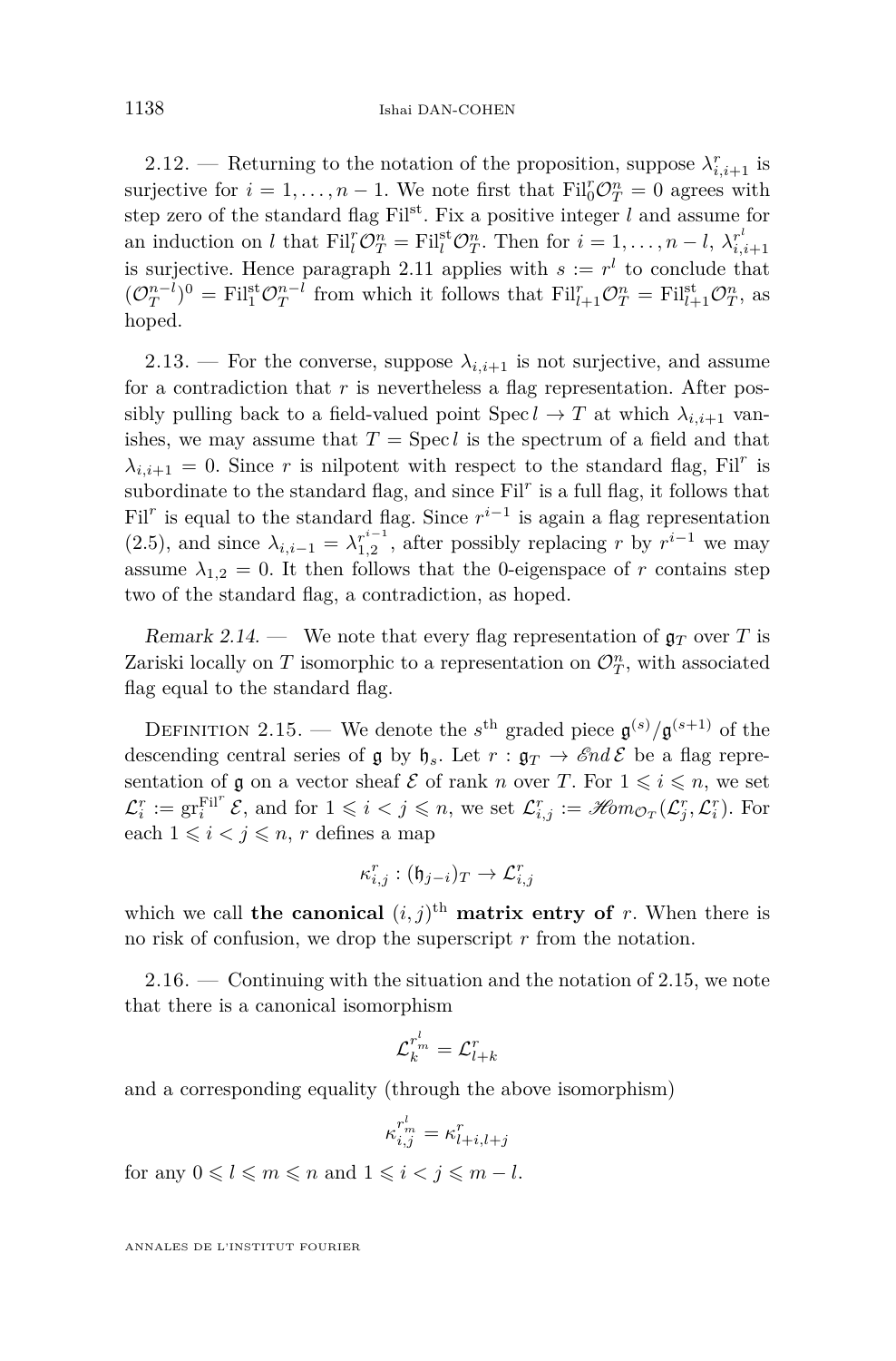<span id="page-17-0"></span>A lengthier discussion of the canonical matrix entries of a flag representation may be found in [\[4\]](#page-64-0), where they play an important role.

#### **3. Automorphisms of flag representations**

We continue to work with a finitely generated Lie algebra **q** over a field k.

3.1. — If  $(T, \mathcal{O}_T)$  is a ringed space,  $\mathcal E$  is an  $\mathcal{O}_T$ -module, Fil is a filtration by  $\mathcal{O}_T$ -submodules and  $\psi$  is an automorphism of  $\mathcal{E}$ , we say that  $\phi$  is *unipotent with respect to* Fil if  $\psi$  respects Fil and  $gr<sup>Fil</sup> \psi = id<sub>gr<sup>Fil</sup> \varepsilon</sub>$ .

DEFINITION 3.2. — Let  $\mathcal{E}$  be a vector sheaf over a *k*-scheme *T*, and let Fil be a filtration by vector subsheaves. We call **the group of unipotent automorphism of**  $(\mathcal{E}, \text{Fil})$ , and denote by  $\mathbb{U}_{\text{Fil}}(\mathcal{E})$ , the *T*-group of automorphisms of  $\mathcal E$  which are unipotent with respect to Fil. The group of unipotent automorphisms of  $(\mathcal{E}, \text{Fil})$  is a closed subgroup of Aut  $\mathcal{E}$ . Its functor of points is defined as follows. Since Fil is locally split, given *f* :  $T' = \text{Spec } A' \to T$ , Fil pulls back to a filtration  $f^*$ Fil on  $f^*E$ ;  $\mathbb{U}_{\text{Fil}}(\mathcal{E})(T')$ is the set of automorphisms of  $f^*{\mathcal{E}}$  which respect  $f^*$ Fil and induce the identity on the associated graded.

DEFINITION 3.3. — Let  $r : \mathfrak{g}_T \to \mathcal{E}nd\mathcal{E}$  be a flag representation of g on a vector sheaf  $\mathcal E$  over  $T$  [\(2.1\)](#page-13-0). We define the group of unipotent auto**morphisms of**  $r$ , and denote by  $U(r)$ , the subgroup of  $\mathbb{A}$ ut  $r$  consisting of those automorphisms which are unipotent with respect to Fil*<sup>r</sup>* .

PROPOSITION  $3.4.$  — In the situation and the notation of 3.3, we have

$$
Aut r = \mathbb{G}_{m,T} \times \mathbb{U}(r)
$$

Proof. — Let *n* denote the rank of  $\mathcal{E}$ . We consider a point  $\phi'$  of Aut *r* with values in an arbitrary  $T$ -scheme  $T'$ , adding primes to denote pullback to *T*'. Then for  $i = 1, ..., n - 1$ ,  $\kappa'_{i,i+1}$  [\(2.15\)](#page-16-0) is surjective. Thus, for any open  $U' \subset T'$  and any morphism

$$
\mathcal{L}'_{i+1}|_{U'} \to \mathcal{L}'_i|_{U'}\,,
$$

 $\operatorname{gr} \phi'$  induces a commuting square as follows.

$$
\mathcal{L}'_i|_{U'} \xrightarrow{\quad (\text{gr }\phi')_i|_{U'}} \mathcal{L}'_i|_{U'}
$$
\n
$$
\uparrow \qquad \qquad \downarrow \qquad \qquad \downarrow
$$
\n
$$
\mathcal{L}'_{i+1}|_{U'} \xrightarrow{\quad (\text{gr }\phi')_{i+1}|_{U'}} \mathcal{L}'_{i+1}|_{U'}
$$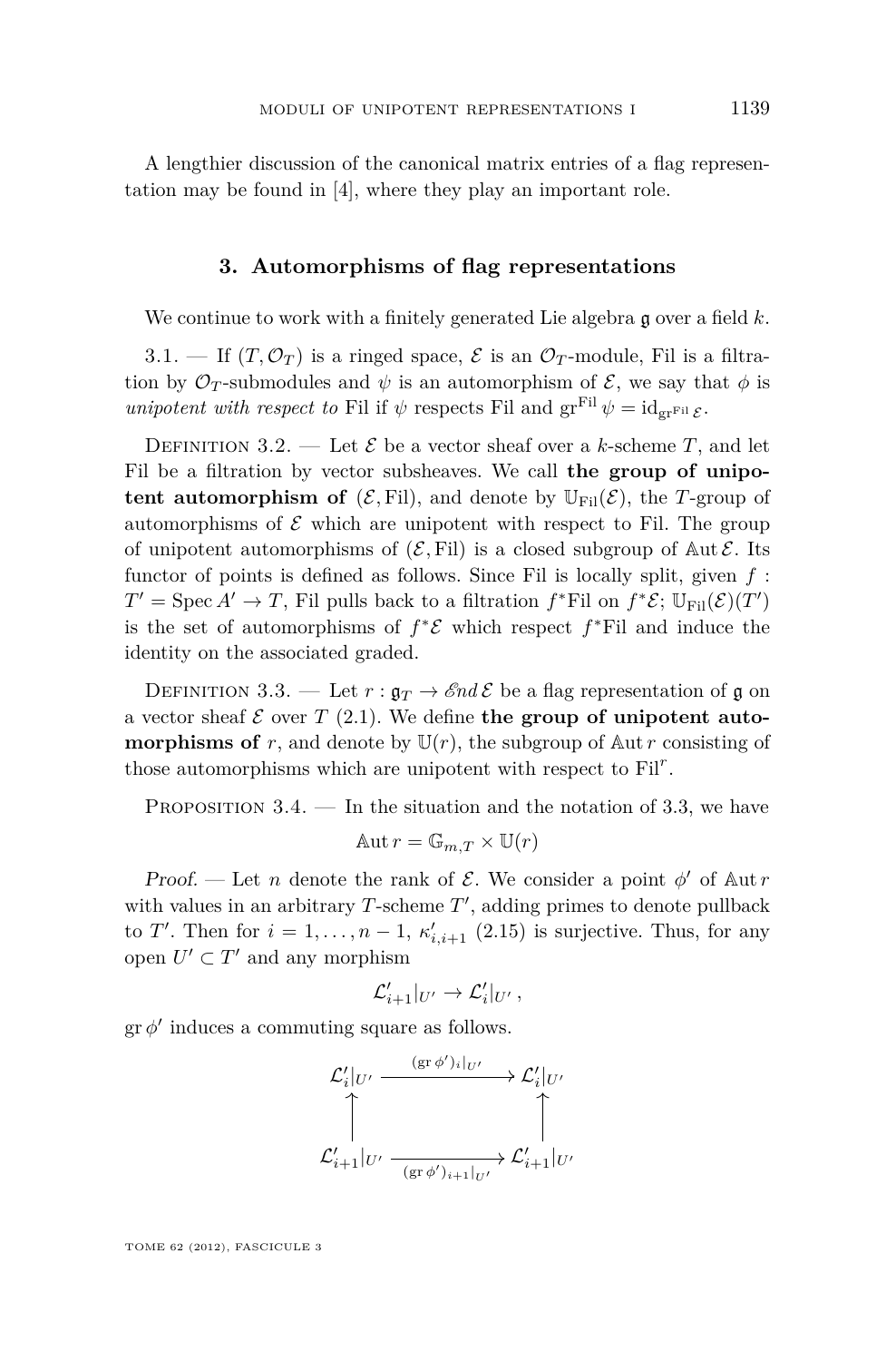Applying this in particular to a family of local isomorphisms, it follows that  $(\text{gr } \phi')_i = (\text{gr } \phi')_{i+1}$ . This gives us a short exact sequence

$$
1 \to \mathbb{U}(r) \to \mathbb{A}\mathrm{ut}(r) \to \mathbb{G}_{m,T} \to 1.
$$

Finally, there is a natural splitting making  $\mathbb{G}_{m,T}$  central, whence the product decomposition.

DEFINITION 3.5. — Let  $r : \mathfrak{g}_T \to \mathcal{E}nd\mathcal{E}$  be a flag representation. We let  $\mathfrak{n}(r)$  denote the Lie  $o<sub>T</sub>$ -algebra [\(0.8\)](#page-10-0) whose points valued in an affine *T*-scheme  $T'$  are given by

$$
\mathfrak{n}(r)(T') = \{ \phi \in \mathfrak{n}_{\mathrm{Fil}_{T'}}(E_{T'}) \mid r_{T'}(v) \circ \phi = \phi \circ r_{T'}(v) \text{ for all } v \in \mathfrak{g}_{T'} \},
$$

that is, the set of endomorphisms of  $E_{T}$  nilpotent with respect to Fil<sub>T</sub><sup> $0$ </sup> and equivariant with the action of  $r_T$ . We call  $n(r)$  the Lie algebra of **nilpotent infinitesimal automorphisms of** *r*.

CLAIM  $3.6.$  — In the situation and the notation of [3.3](#page-17-0) and 3.5, the functor  $\mathfrak{n}(r)$  is the scheme-theoretic Lie algebra of  $\mathbb{U}(r)$ . (In the notation of [\[5,](#page-64-0) II §4 1.2],  $n(r) =$  Lie  $U(r)$ .)

*Proof.* — Fix  $T' = \text{Spec } B'$ , write  $T'[\epsilon] = \text{Spec } B'[\epsilon]/[\epsilon^2]$  and write  $E'$ for  $\Gamma(T', \mathcal{E}_{T'})$ . We are to show that  $\mathfrak{n}(r)(T')$  is the kernel of the map

$$
\alpha: \mathbb{U}(r)(T'[\epsilon]) \to \mathbb{U}(r)(T')
$$

induced by the closed immersion  $T'[\epsilon] \leftrightarrow T'$ . Consider the (split) short exact sequence of abstract groups

$$
1 \longrightarrow \mathfrak{n}_{\mathrm{Fil}'}(E') \xrightarrow{e^{\epsilon}} \mathbb{U}_{\mathrm{Fil}}(\mathcal{E})(T'[\epsilon]) \xrightarrow[\kappa]{} \mathcal{B} \longrightarrow \mathbb{U}_{\mathrm{Fil}}(\mathcal{E})(T') \longrightarrow 1
$$

where for  $\phi \in \mathfrak{n}_{\text{Fil}}(E')$ ,  $e^{\epsilon \phi} := 1 + \epsilon \phi$ . Since  $\alpha$  is just the restriction of  $\beta$  to the set of automorphisms equivariant with the action, it suffices to check that  $\phi \in \mathfrak{n}_{\text{Fil}}(E')$  is equivariant with the action of  $\mathfrak{g}_{T'}$  if and only if  $e^{\epsilon\phi}$  is equivariant with the action of  $\mathfrak{g}_{T'[\epsilon]}$ . This is formal: suppose  $\phi$  is equivariant with the action of  $\mathfrak{g}_{T}$ , fix an arbitrary  $v \in \mathfrak{g}_{T'[\epsilon]}$ , write  $v = v_0 + \epsilon v_1$  with  $v_0, v_1 \in \mathfrak{g}_{T}$  and compute

$$
(1 + \epsilon \phi)(v_0 + \epsilon v_1) = v_0 + \epsilon (v_1 + \phi v_0)
$$
  
=  $v_0 + \epsilon (v_1 + v_0 \phi)$   
=  $(v_0 + \epsilon v_1)(1 + \epsilon \phi);$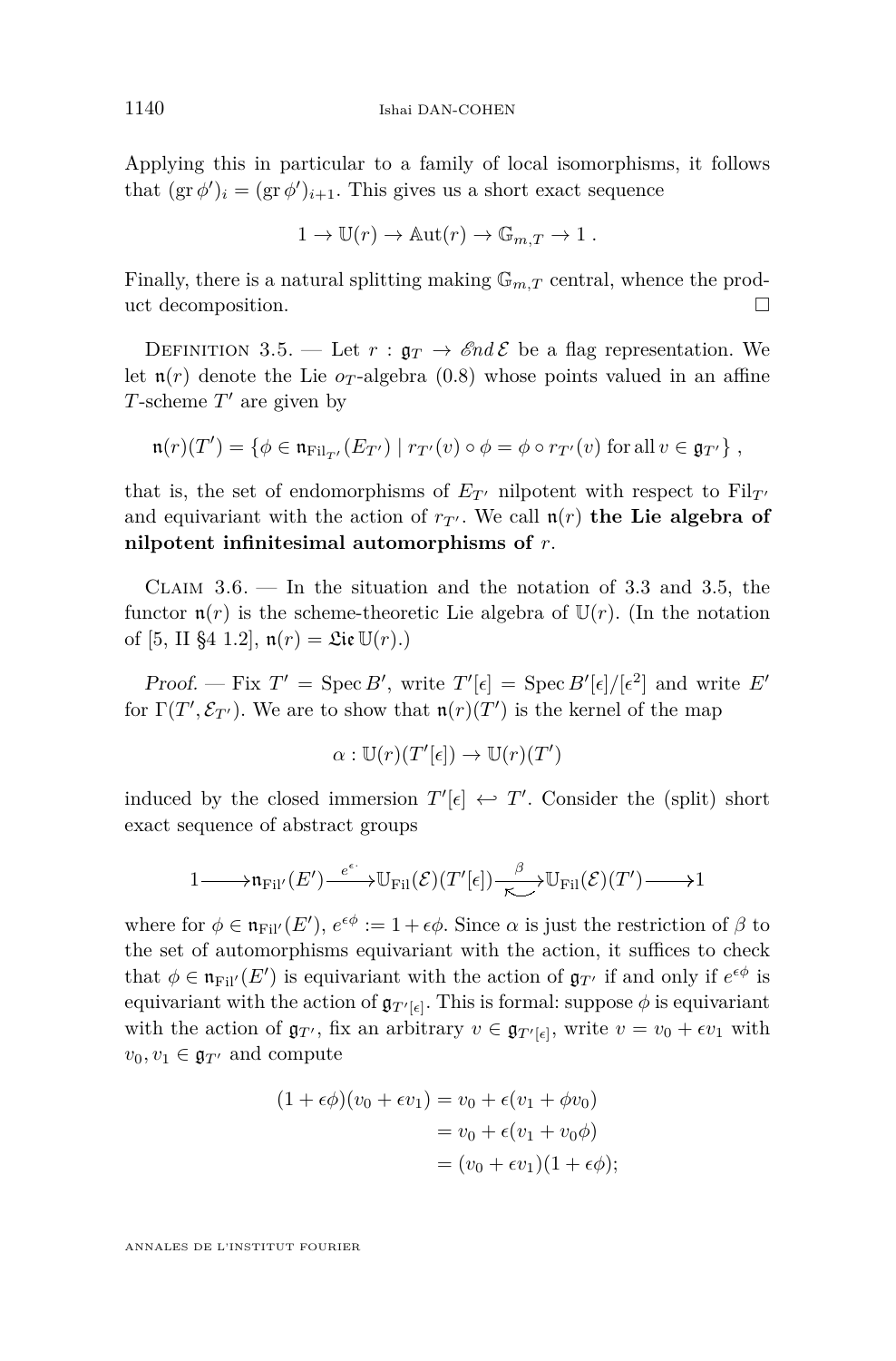<span id="page-19-0"></span>conversely, suppose  $e^{\epsilon \phi}$  is equivariant with the action of  $\mathfrak{g}_{T'[\epsilon]}$ , fix an element  $v \in \mathfrak{g}_{T}$ , regard it as an element of  $\mathfrak{g}_{T'[\epsilon]}$  and note that

$$
v + \epsilon v \phi = v(1 + \epsilon \phi)
$$

$$
= (1 + \epsilon \phi)v
$$

$$
= v + \epsilon \phi v
$$

implies  $v\phi = \phi v$ .

The Lie algebra of nilpotent infinitesimal automorphisms of *r* is useful because it is, on the one hand, isomorphic to  $U(r)$  (as a scheme) and, on the other hand, occurs as the kernel of a map of vector groups, hence as the contravariant total space of a module, as I now explain (3.7–3.8).

Claim 3.7. — The exponential power series induces an isomorphism of functors  $\mathfrak{n}(r) \to \mathbb{U}(r)$ .

Proof. — Given a *T*-scheme  $T' = \text{Spec } B'$  as above, the exponential power series defines a map

$$
\mathfrak{n}_{\mathrm{Fil}'}(E') \xrightarrow{\quad \ \ \exp\quad \ \ } \mathbb{U}_{\mathrm{Fil}}(\mathcal{E})(T')
$$

given by

$$
v \longmapsto 1 + v + \frac{v^2}{2} + \frac{v^3}{3!} + \cdots
$$

while the logarithmic power series defines a map

$$
\mathfrak{n}_{\mathrm{Fil}'}(E') \longleftarrow \qquad \qquad \mathbb{U}_{\mathrm{Fil}}(\mathcal{E})(T')
$$

given by

$$
(u-1) - \frac{(u-1)^2}{2} + \frac{(u-1)^3}{3} - \dots \longleftarrow u.
$$

These are inverse to one another. So it suffices to check that for  $v \in$  $\mathfrak{n}_{\text{Fil}'}(E')$ , *v* is equivariant with the action of  $\mathfrak{g}_{T'}$  if and only if exp *v* is: if  $v \in \mathfrak{n}_{\text{Fil}}(E')$  is equivariant with the action of  $\mathfrak{g}_{T'}$  and  $w \in \mathfrak{g}_{T'}$  is an arbitrary element then  $r_{T}w$  commutes with the terms of the exponential power series in  $v$  and hence with their sum,  $\exp v$ ; conversely, if  $\exp v \in \mathbb{U}_{\text{Fil}}(\mathcal{E})(T')$  is equivariant with the action of  $\mathfrak{g}_{T'}$  then  $r_{T'}w$  commutes with the terms of the logarithmic power series in  $\exp v$  hence with their sum, which equals *v*.

3.8. — Fix a basis  $v_1, \ldots, v_m$  for  $\mathfrak{g}$ , and continuing with our flag representation  $r : \mathfrak{g}_T \to \mathcal{E}nd(\mathcal{E})$ , define

$$
\Psi: \mathfrak{n}_{\mathrm{Fil}}\mathcal{E} \to (\mathfrak{n}_{\mathrm{Fil}}\mathcal{E})^{\oplus m}
$$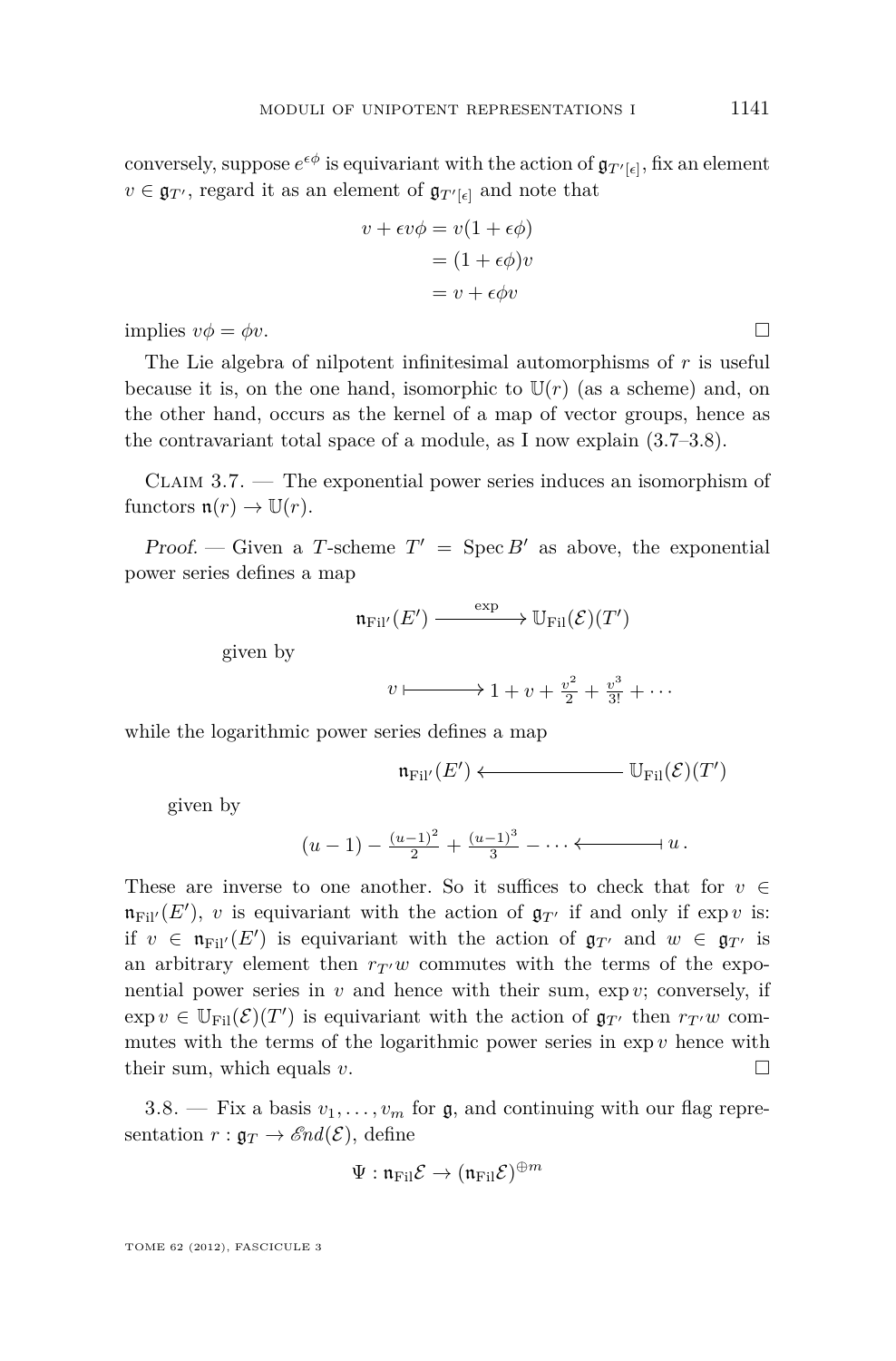<span id="page-20-0"></span>by

$$
\phi \mapsto (\left[\phi, rv_1\right], \ldots, \left[\phi, rv_m\right]).
$$

Then  $\mathfrak{n}(r) = \ker \mathbb{V} \Psi^{\vee}$  [\(0.1\)](#page-7-0).

PROPOSITION 3.9. — Suppose  $r : \mathfrak{g} \to \text{End } E$  is a flag representation of g on a vector space *E* of dimension *n*. Then

$$
2\leqslant \dim \mathop{\rm Aut}\nolimits r\leqslant n\,.
$$

Only the lower bound is needed in the sequel.

*Proof.* — Fixing a filtered isomorphism  $E \cong k^n$ , we may replace *r* with a homomorphism of Lie algebras  $r : \mathfrak{g} \to \mathfrak{n}_n$ . In the notation of [2.9,](#page-15-0)

$$
\mathbb{U}(r) = \left\{ b \in \mathbb{U}_n \mid \sum_{i < k < j} b_{ik} \lambda_{kj} - b_{kj} \lambda_{ik} = 0, \ j - i \geqslant 2 \right\} \ .
$$

For each *i*, fix  $v_i \in \mathfrak{g}$  such that  $\lambda_{i,i+1}v_i = 1$ . Then by applying the above equation to  $v_i$  we solve for  $b_{i+1,j}$  in terms of entries of the form  $b_{i'+1,j'}$ with either  $j' - i' < j - i$  or both of:  $j' - i' = j - i$  and  $i' < i$ . Iterating (and renaming), we can solve for each  $b_{i,i+s}$  in terms of entries of the form  $b_{1,1+s'}$  with  $s' \leqslant s$ . This provides the upper bound.

For the lower bound, note that  $\mathbb{U}_n$  contains a copy of  $\mathbb{G}_a$  whose entries commute with all strictly upper triangular matrices (observe simply that  $b_{1n}$  does not intervene in the above equations). Thus

$$
\mathbb{A}\mathrm{ut}\, r\supset \mathbb{G}_m\times \mathbb{G}_a\, .
$$

Remark 3.10. — Finally, we note that if *T* is connected and  $r : \mathfrak{g}_T \to$  $\mathscr{E}nd\mathscr{E}$  is any representation on a vector sheaf, then  $\mathbb{A}$ ut *r* is connected. Indeed,  $\text{End } r$  is the total space of a module, hence connected with irreducible fibers; and Aut *r* is an open subscheme containing a global section.

#### **4. Recursive minimization of automorphism groups**

We continue to work with a finitely generated Lie algebra g over a field *k*.

DEFINITION 4.1. — Let  $T = \text{Spec } A$  be an affine *k*-scheme, *E* an *A*module with corresponding  $\mathcal{O}_T$ -module  $\mathcal{E}$ , and  $r : \mathfrak{g}_T \to \mathcal{E}nd(\mathcal{E})$  a flag representation  $(2.1)$ . Suppose first that *A* is a field. Then *r* is **nondegenerate** if it satisfies the following conditions, recursive on the dimension of *E*. If dim  $E = 1$ , then  $r = 0$  is the trivial representation. If, on the other hand, the rank of *E* is  $n \geq 2$  then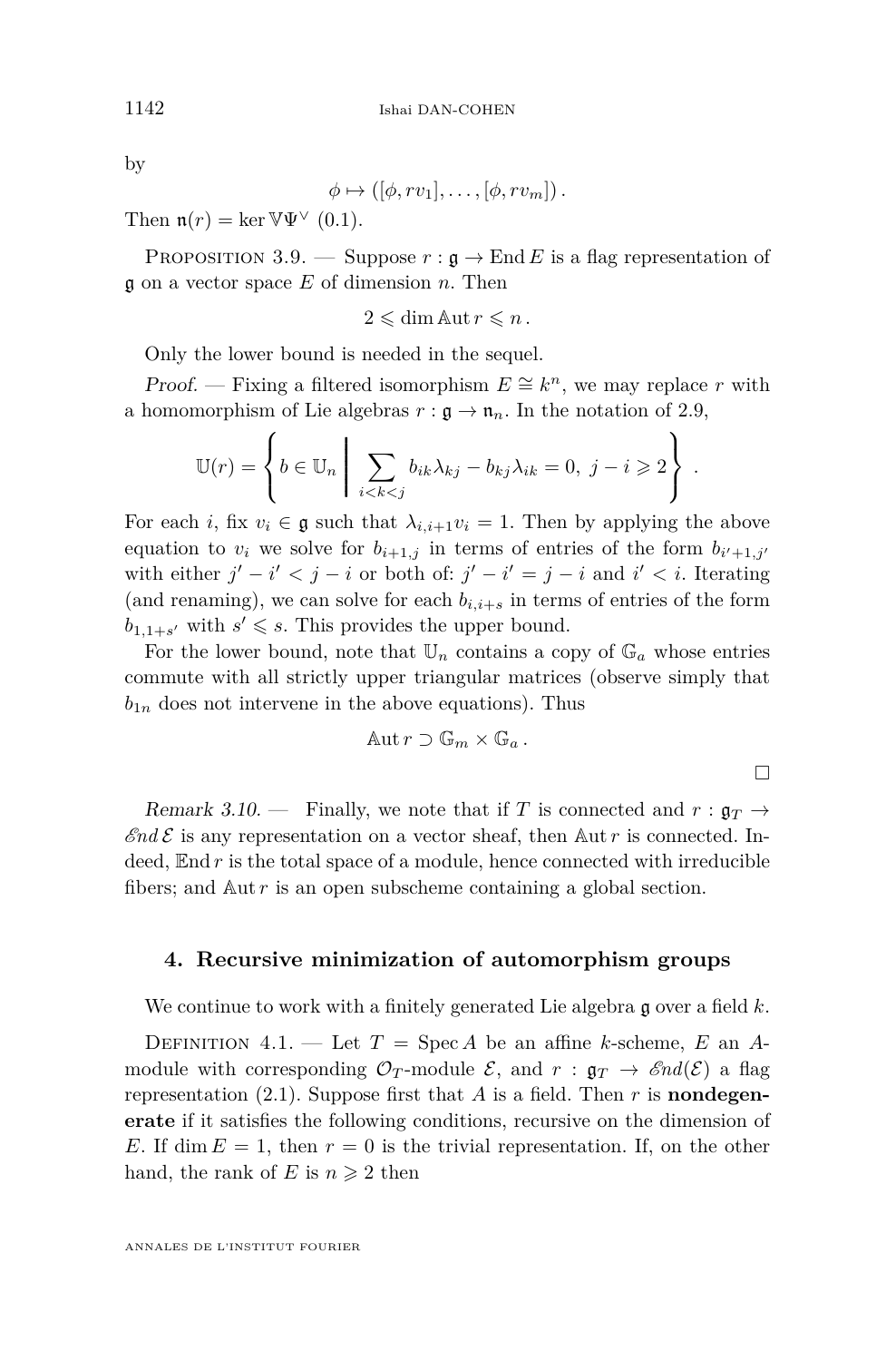- (i)  $r_{n-1}$ ,  $r^1$  [\(1.5\)](#page-11-0) are both nondegenerate, and
- (ii) dim Aut *r* is *minimal subject to condition (i)* in the following sense. Let  $A'$  be a field containing  $A$ , and let  $r'$  be a flag representation of  $\mathfrak{g}_{A'}$ . If  $r'_{n-1}$  and  $r'^{1}$  are both nondegenerate, then

$$
\dim \mathbb{A}ut r \leqslant \dim \mathbb{A}ut r' .
$$

Now let *A* be arbitrary. Then *r* is **nondegenerate** if it satisfies the following conditions, recursive on the rank of  $\mathcal{E}$ :

- (i)  $r_{n-1}$ ,  $r^1$  are both nondegenerate,
- (ii) the fibers of *r* above field-valued points of *T* are nondegenerate in the above sense, and
- (iii)  $\mathbb{A}$ ut *r* is flat.

 $Notation 4.2.$  We denote the dimension of the automorphism group of some (hence any) nondegenerate *n*-dimensional representation of  $\boldsymbol{\mathfrak{g}}$  by *A*(g*, n*).

#### **Examples and counterexamples in low dimensions (4.3[–4.11\)](#page-25-0)**

We consider representations of our fixed Lie algebra  $\mathfrak g$  on  $k^n$  for small  $n$ , nilpotent with respect to the standard flag. We begin with the case  $n = 2$ .

4.3. — Since  $\mathfrak{n}_2 = k$  is abelian, every representation  $r : \mathfrak{g} \to \mathfrak{n}_2$  factors through the abelianization  $\mathfrak{g}^{\text{ab}}$  of  $\mathfrak{g}$ . Conversely, any linear map  $\mathfrak{g} \to \mathfrak{n}_2$ which factors through  $\mathfrak{g}^{\rm ab}$  is a homomorphism of Lie algebras and hence a representation. Thus representations on  $k^2$ , nilpotent with respect to the standard flag, correspond canonically to linear functionals  $\lambda : \mathfrak{g}^{\text{ab}} \to k$  on the abelianization of g.

The trivial representation is clearly not a flag representation; conversely, every nontrivial representation is a flag representation. A calculation shows that for *r* nonzero,

$$
\mathbb{A} \mathrm{ut} \, r = \left\{ \left( \begin{array}{cc} b & c \\ 0 & b \end{array} \right) \right\} = \mathbb{G}_m \times \mathbb{G}_a \, .
$$

In particular, dim  $\text{Aut } r = 2$ . Thus every flag representation is nondegenerate and  $A(\mathfrak{g},2)=2$  independently of  $\mathfrak{g}$ .

We now consider three dimensional representations  $(4.4-4.6)$ .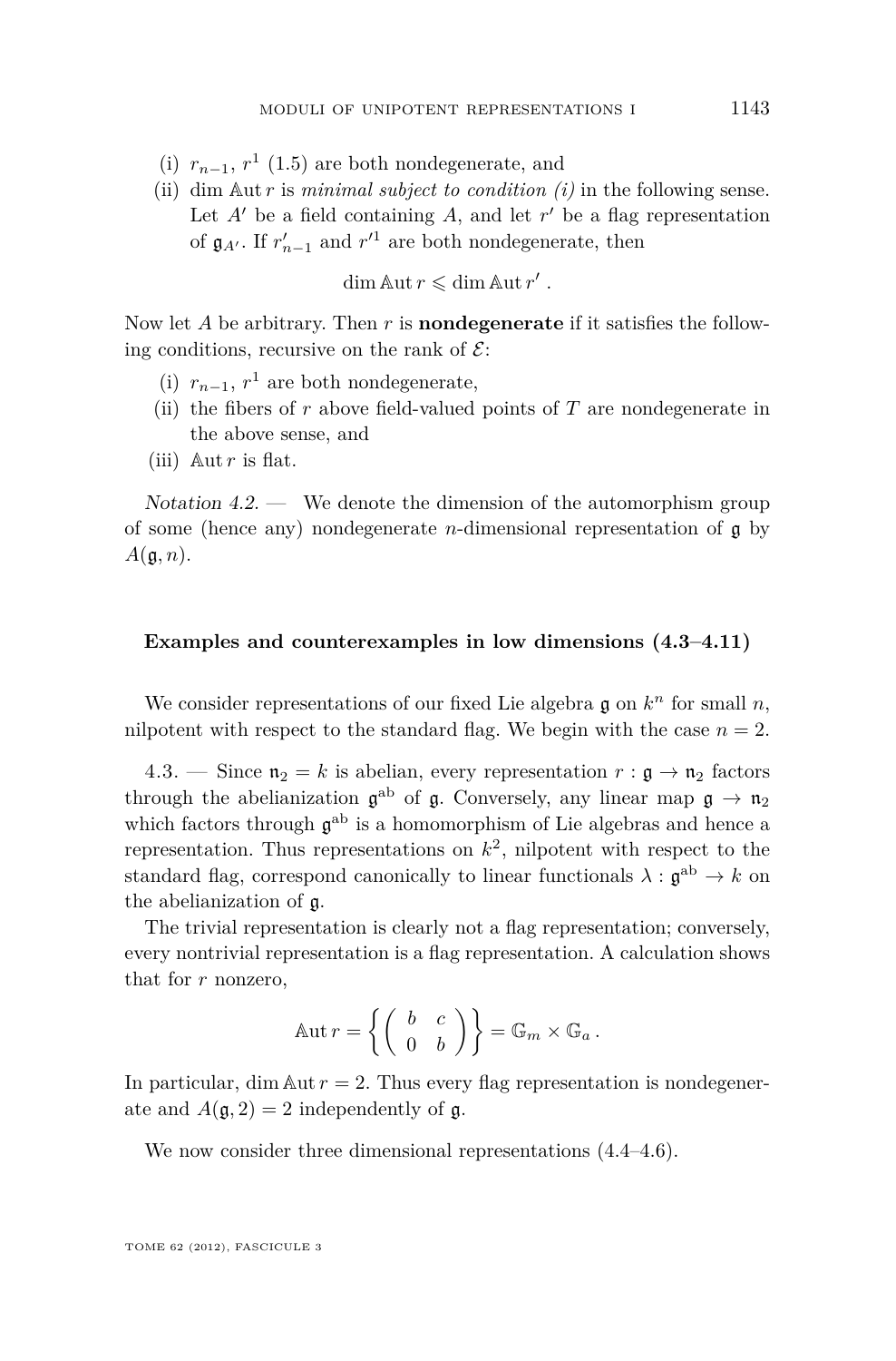<span id="page-22-0"></span>4.4. — Fix a three dimensional nilpotent representation  $r : \mathfrak{g} \to \mathfrak{n}_3$ . We use single indices in order to simplify notation: for  $v \in \mathfrak{g}$  write

$$
rv = \left(\begin{array}{ccc} 0 & \lambda_1 v & \lambda_3 v \\ 0 & 0 & \lambda_2 v \\ 0 & 0 & 0 \end{array}\right) .
$$

For each *i*,  $\lambda_i$  is the composite of *r* regarded as a map  $\mathfrak{g} \to \mathfrak{n}_3$  with one of the three standard projections  $\mathfrak{n}_3 \to k$ . Thus for each *i*,  $\lambda_i$  is a linear functional on  $\mathfrak{g}$ . The equation  $r[\cdot, \cdot] = [r \cdot, r \cdot]$  may be rewritten in terms of these linear functionals:

- $(4.4.1)$   $\lambda_1[\cdot,\cdot] = 0$
- $(4.4.2)$   $\lambda_2[\cdot, \cdot] = 0$
- (4.4.3)  $\lambda_3[\cdot, \cdot] = \lambda_1 \wedge \lambda_2.$

According to [2.10,](#page-15-0) *r* is a flag representation if and only if  $\lambda_1$ ,  $\lambda_2$  are nonzero. For r a flag representation, the automorphism group is given by

(4.4.4) 
$$
\text{Aut } r = \left\{ \left( \begin{array}{ccc} a & b_1 & c \\ 0 & a & b_2 \\ 0 & 0 & a \end{array} \right) \middle| b_1 \lambda_2 = b_2 \lambda_1 \text{ and } a \neq 0 \right\}.
$$

Thus

(4.4.5) 
$$
A(\mathfrak{g},3) = \begin{cases} 3 & \text{if equations } 4.4.1-4.4.3 \text{ imply } \lambda_1 \wedge \lambda_2 = 0 \\ 2 & \text{otherwise.} \end{cases}
$$

4.5. — Continuing with the notation of 4.4, consider, for a first example in three dimensions, the case  $\mathfrak{g} = k^2$ . Then the system of equations 4.4.1– 4.4.3 becomes simply

(4.5.1) *λ*<sup>1</sup> ∧ *λ*<sup>2</sup> = 0 *.*

Hence every flag representation is nondegenerate and we have

$$
A(k^2,3) = 3.
$$

4.6. — Again in the notation of 4.4, consider, for a second example in three dimensions, the case  $\mathfrak{g} = \mathfrak{n}_3$ . Then flag representations with  $\lambda_1, \lambda_2$ linearly independent exist: the natural representation provides an example. So nondegenerate representations are precisely those for which  $\lambda_1, \lambda_2$  are linearly independent and  $A(\mathfrak{n}_3,3) = 2$ .

We now consider four dimensional representations  $(4.7-4.10)$  $(4.7-4.10)$ .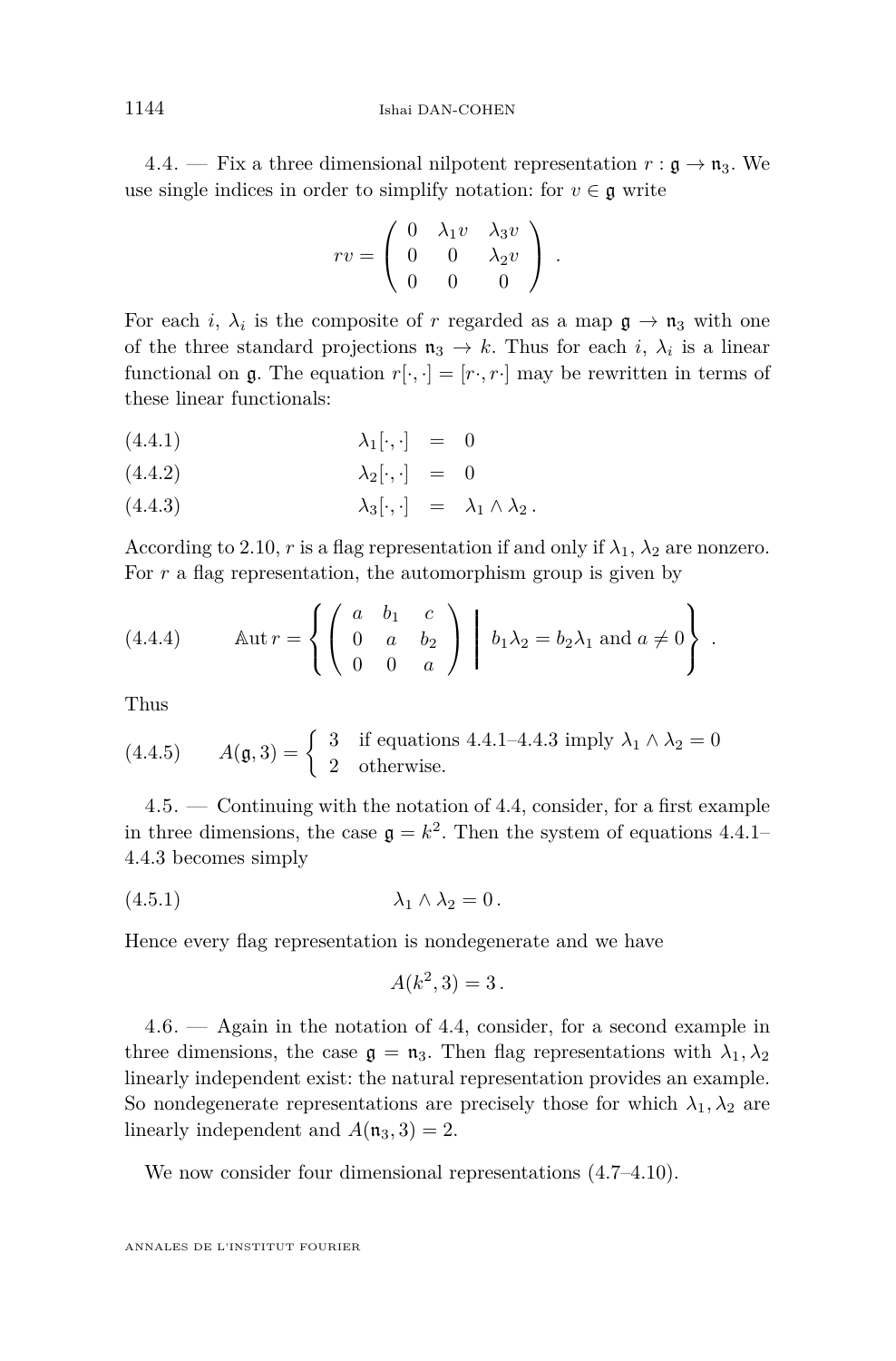<span id="page-23-0"></span>4.7. — Given a representation  $r : \mathfrak{g} \to \mathfrak{n}_4$ , write

$$
rv = \left(\begin{array}{cccc} 0 & \lambda_1 v & \lambda_4 v & \lambda_6 v \\ 0 & 0 & \lambda_2 v & \lambda_5 v \\ 0 & 0 & 0 & \lambda_3 v \\ 0 & 0 & 0 & 0 \end{array}\right)
$$

with  $\lambda_i \in \mathfrak{g}^{\vee}$ . In terms of these linear functionals, the equation  $r[\cdot, \cdot] =$ [*r*·*, r*·] becomes:

$$
\lambda_1[\cdot, \cdot] = \lambda_2[\cdot, \cdot] = \lambda_3[\cdot, \cdot] = 0
$$

and

$$
(4.7.2) \qquad \qquad \lambda_4[\cdot,\cdot] \quad = \quad \lambda_1 \wedge \lambda_2
$$

$$
(4.7.3) \qquad \qquad \lambda_5[\cdot,\cdot] \quad = \quad \lambda_2 \wedge \lambda_3
$$

$$
(4.7.4) \qquad \qquad \lambda_6[\cdot,\cdot] \quad = \quad \lambda_1 \wedge \lambda_5 - \lambda_3 \wedge \lambda_4 \, .
$$

The representation *r* is a flag representation if and only if  $\lambda_1, \lambda_2, \lambda_3 \neq 0$  $(2.10)$ . For *r* a flag representation,  $\Delta$ ut *r* is the set of matrices of the form

$$
\left(\begin{array}{cccc} a & b_1 & b_4 & b_6 \\ 0 & a & b_2 & b_5 \\ 0 & 0 & a & b_3 \\ 0 & 0 & 0 & a \end{array}\right)
$$

subject to the equations

$$
(4.7.5) \t\t\t b_1\lambda_2 = b_2\lambda_1
$$

$$
(4.7.6) \t\t\t b_2\lambda_3 = b_3\lambda_2
$$

(4.7.7) 
$$
b_1 \lambda_5 + b_4 \lambda_3 = b_5 \lambda_1 + b_3 \lambda_4.
$$

The possible pairs of numbers  $(A(g, 3), A(g, 4))$  are  $(2, 2), (2, 3)$  and  $(3, 4)$ . Paragraphs 4.8[–4.9](#page-24-0) explain why this is and paragraph [4.10](#page-25-0) gives examples of each of these cases.

4.8. — Suppose  $A(\mathfrak{g},3) = 3$ , fix a representation  $r : \mathfrak{g} \to \mathfrak{n}_4$  and suppose *r* is nondegenerate. Then according to [4.4.5,](#page-22-0) in the notation of 4.7, we have

$$
(4.8.1) \qquad \qquad \lambda_1, \lambda_2, \lambda_3 \neq 0
$$

(4.8.2) 
$$
\lambda_4[\cdot,\cdot] = \lambda_1 \wedge \lambda_2 = 0
$$

(4.8.3)  $\lambda_5[\cdot,\cdot] = \lambda_2 \wedge \lambda_3 = 0$ .

Fix elements  $a, a' \in k$  such that

$$
(4.8.4) \t\t a\lambda_1 = \lambda_2
$$

(4.8.5)  $a' \lambda_1 = \lambda_3$ .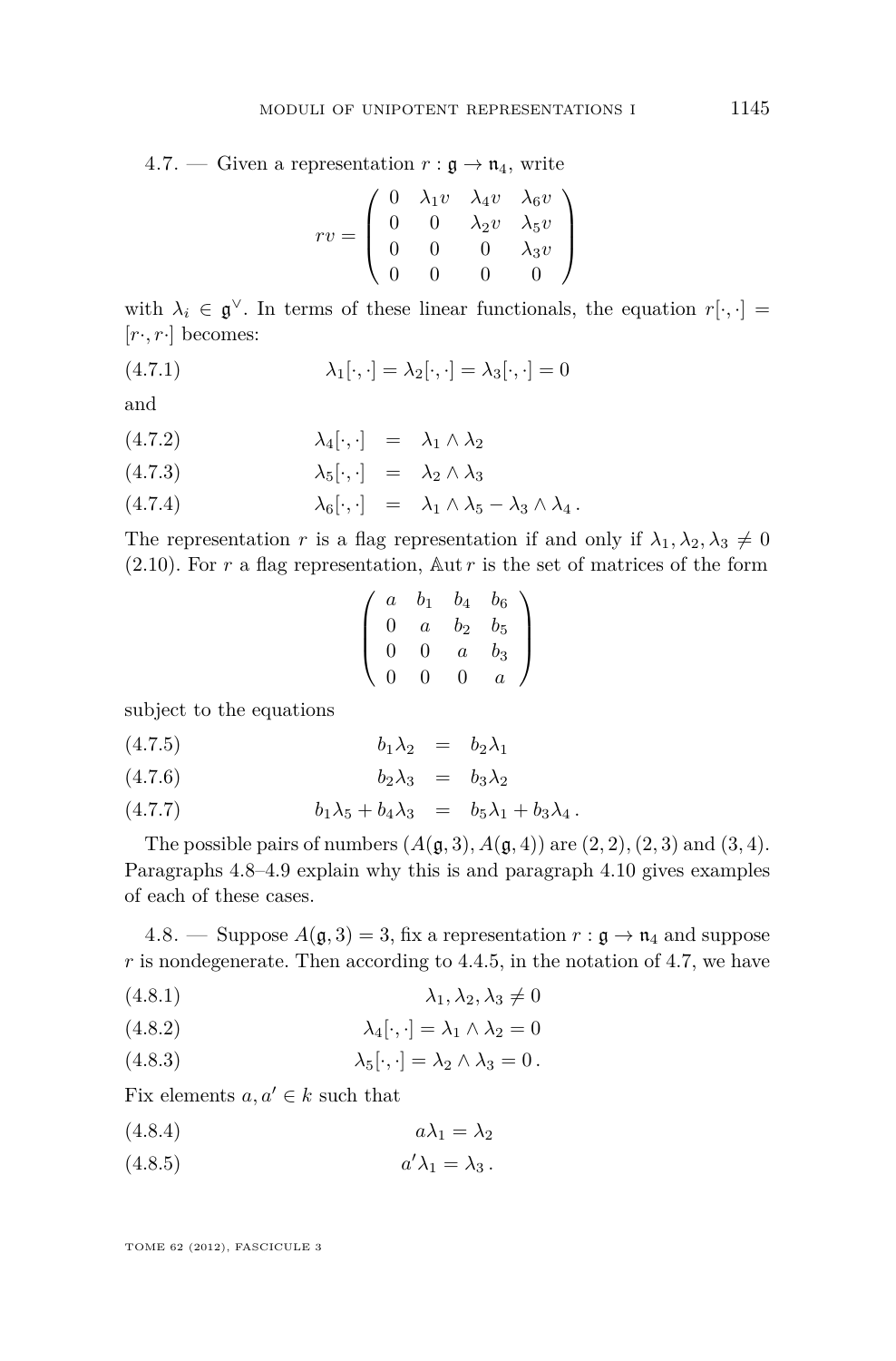Combining [4.7.1](#page-23-0) and [4.7.4](#page-23-0) with [4.8.2–4.8.5](#page-23-0) we get the following three equations:

$$
\lambda_1[\cdot, \cdot] = 0
$$

$$
(4.8.7) \qquad \qquad (\lambda_5 - a'\lambda_4)[\cdot, \cdot] = 0
$$

(4.8.8)  $\lambda_1 \wedge (\lambda_5 - a'\lambda_4) = \lambda_6[\cdot, \cdot].$ 

So by [4.4.5](#page-22-0) applied with  $\lambda_5 - a'\lambda_4$  in place of  $\lambda_2$  and  $\lambda_6$  in place of  $\lambda_3$ , we have

(4.8.9) 
$$
\lambda_1 \wedge (\lambda_5 - a'\lambda_4) = 0.
$$

There is thus an element  $a'' \in k$  such that

$$
\lambda_5 = a''\lambda_1 + a'\lambda_4.
$$

In terms of  $a, a', a''$  the system of equations [4.7.5–4.7.7](#page-23-0) is equivalent to

$$
(4.8.11) \t\t ab1 = b2
$$

$$
(4.8.12) \t a'b_1 = b_3
$$

$$
(4.8.13) \t a''b_1 + a'b_4 = b_5.
$$

This shows that dim Aut  $r = 4$  and hence that  $A(\mathfrak{g}, 4) = 4$ .

4.9. — Now suppose instead that  $A(\mathfrak{g},3) \neq 3$ . Fix a nilpotent representation  $r : \mathfrak{g} \to \mathfrak{n}_4$ , denote its full matrix entries by  $\lambda_1, \ldots, \lambda_6$  as in [4.7](#page-23-0) and suppose *r* is nondegenerate. Then according to [4.4.5,](#page-22-0) the pairs  $(\lambda_1, \lambda_2), (\lambda_2, \lambda_3)$  are both linearly independent, so the system of equations [4.7.5–4.7.7](#page-23-0) becomes

$$
(4.9.1) \t\t b1 = b2 = b3 = 0
$$

$$
(4.9.2) \t\t b4\lambda3 = b5\lambda1.
$$

If  $\lambda_1, \lambda_3$  are linearly dependent then (4.9.2) becomes

$$
(4.9.3) \t\t b_5 = a'b_4
$$

and  $A(\mathfrak{g}, 4) = 3$ . If, on the other hand,  $\lambda_1, \lambda_3$  are linearly independent, then the system of equations 4.9.1–4.9.2 becomes

$$
(4.9.4) \t\t b_1 = \cdots = b_5 = 0
$$

and  $A(\mathfrak{g}, 4) = 2$ .

<span id="page-24-0"></span>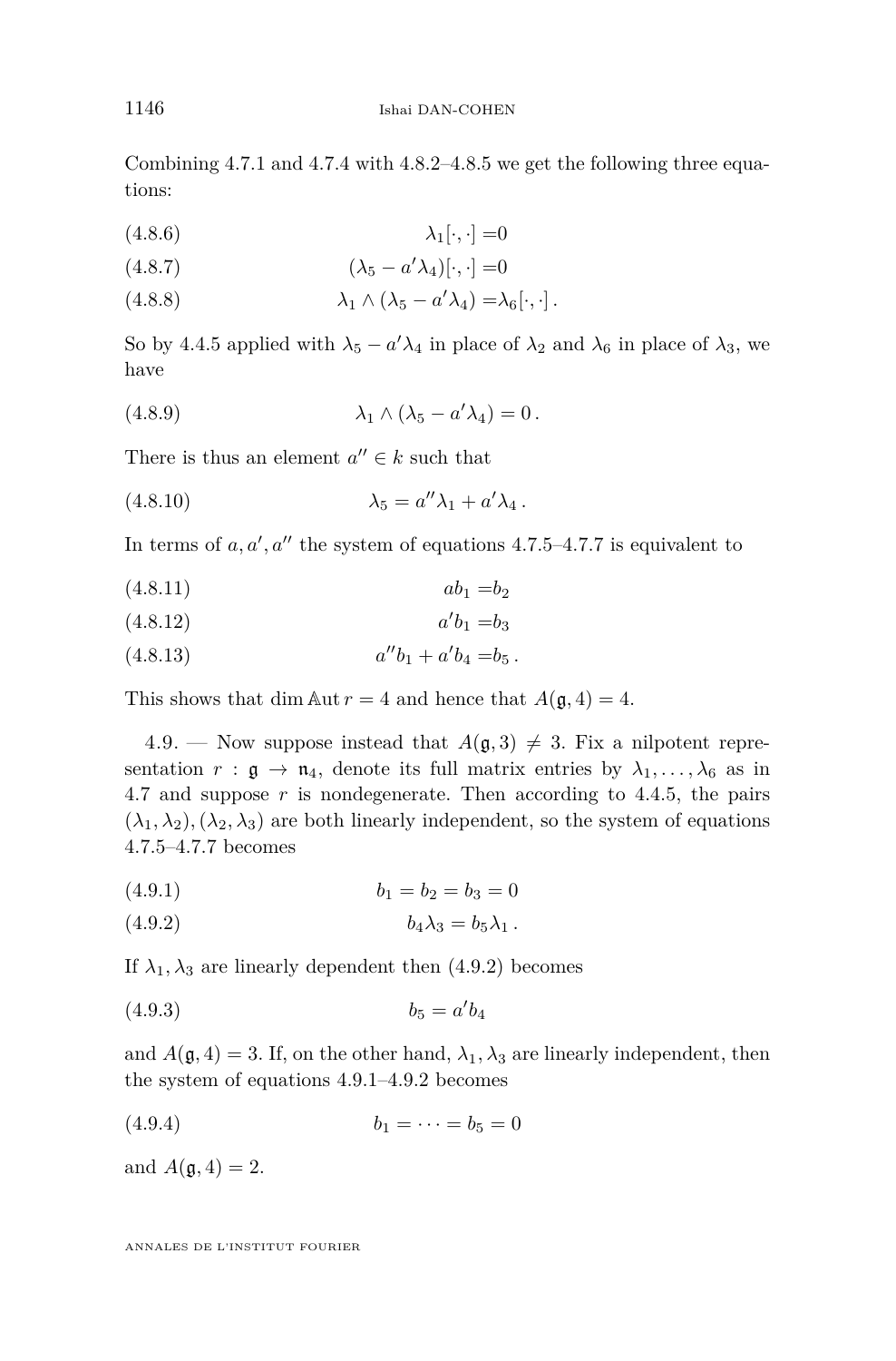<span id="page-25-0"></span>4.10. — Here, then, are the promised examples. The  $4 \times 4$  upper triangular Lie algebra  $n_4$  is of type  $(2, 2)$ , as witnessed by the natural representation and its subquotients. The *m*-dimensional abelian Lie algebra *k <sup>m</sup>* is of type (3*,* 4): indeed, the system [4.7.1–4.7.4](#page-23-0) becomes precisely

$$
(4.10.1) \qquad \qquad \lambda_1 \wedge \lambda_2 = 0
$$

$$
(4.10.2) \qquad \qquad \lambda_2 \wedge \lambda_3 = 0
$$

and, in terms of *a*, *a'* such that  $a\lambda_1 = \lambda_2$  and  $a'\lambda_1 = \lambda_3$ ,

(4.10.3) 
$$
\lambda_1 \wedge (\lambda_5 - a'\lambda_4) = 0.
$$

Finally,  $\mathfrak{n}_3$  is of type  $(2,3)$ ; this is not hard to check directly but is better understood as a consequence of the fact that the width is bounded by the depth; see [\[4\]](#page-64-0).

 $4.11.$  — Finally, we give an example of a flag representation which has minimal automorphism group, and a degenerate subquotient. Let *F* be a vector space of dimension 2 and let  $\mathfrak{g} = \mathfrak{n}(F)$  [\(1.1\)](#page-10-0). Then

$$
\mathrm{Hom}_{\mathbf{Lie}}(\mathfrak{g},\mathfrak{n}_4)=\mathrm{Hom}_{\mathbf{Vect}}(F,\mathfrak{n}_4)=F^{\vee 6}.
$$

Denoting the full coordinates of *r* by  $\lambda_1, \ldots, \lambda_6$  as in [4.7,](#page-23-0) suppose  $\lambda_1, \lambda_2$  are linearly independent and  $\lambda_2, \lambda_3$  are linearly dependent but nonzero. Then  $\dim \text{Aut } r^1 = 3$  is not minimal; but  $\lambda_1, \lambda_3$  are linearly independent and equations [4.7.5–4.7.7](#page-23-0) show that dim  $\text{Aut } r = 2$  is minimal. This example shows that the recursive aspect of the definition of nondegeneracy is not redundant.

#### **5. Parameter spaces**

We continue to work with a finitely generated Lie algebra g over a field *k*.

5.1. — Fix an affine *k*-scheme  $T = \text{Spec } A$ , a vector sheaf  $\mathcal E$  with module of global sections *E*, and a full flag by vector subsheaves Fil. We denote by  $\mathbb{H}\text{om}_{\mathbf{Mod}(o_T)}(\mathfrak{g}_T, \mathfrak{n}_{\text{Fil}}(\mathcal{E}))$  (or by  $\mathbb{H}\text{om}_{\mathbf{Vect}(k)}(\mathfrak{g}, \mathfrak{n}_{\text{Fil}}(\mathcal{E}))$  when  $T = \text{Spec } k$ ) the functor  $\textbf{Aff}(A) \rightarrow \textbf{Set}$  sending

$$
(f:T'\to T)\mapsto \mathrm{Hom}_{\mathbf{Mod}(\mathcal{O}_{T'})}(f^*\mathfrak{g},f^*\mathfrak{n}_{\mathrm{Fil}}(\mathcal{E}))
$$

and we denote by

$$
\mathbb{H}\text{om}_{\mathbf{Lie}(o_T)}(\mathfrak{g}_T, \mathfrak{n}_{\mathrm{Fil}}(\mathcal{E})) = X_{(A, E, \mathrm{Fil})} \supset X^{\mathrm{fl}}_{(A, E, \mathrm{Fil})} \supset X^{\mathrm{nd}}_{(A, E, \mathrm{Fil})}
$$

the successively smaller subfunctors whose points are representations, flag representations [\(2.1\)](#page-13-0), and nondegenerate representations [\(4.1\)](#page-20-0), respectively.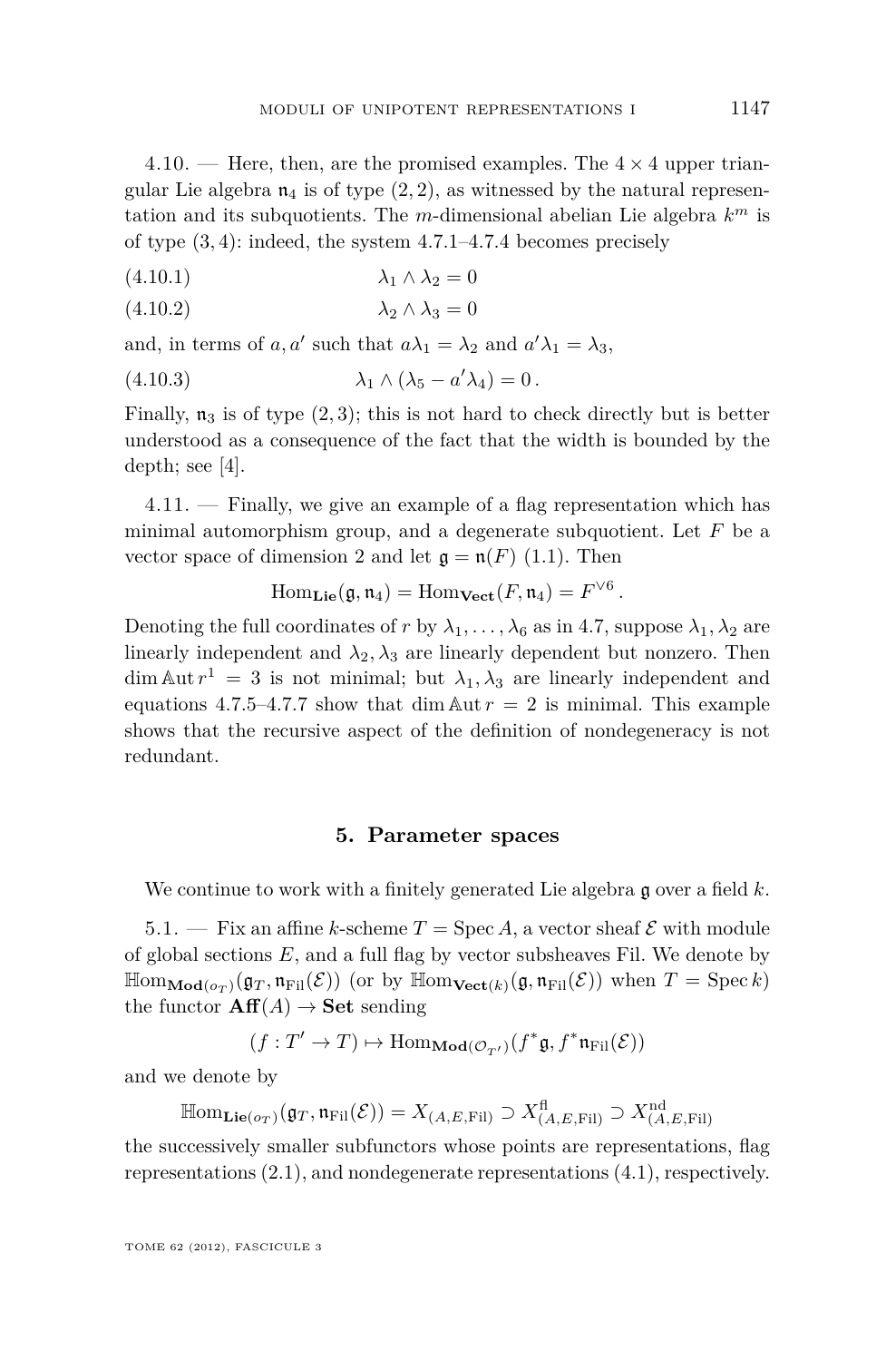<span id="page-26-0"></span>When  $A = k$ ,  $E = k^n$ , and Fil is the standard flag, we write simply  $X_n \supset X_n^{\text{fl}} \supset X_n^{\text{nd}}$ .

We begin by studying the functors  $X_{(A, E, \text{Fil})}, X_{(A, E, \text{Fil})}^{\text{fl}}$  and  $X_{(A, E, \text{Fil})}^{\text{nd}}$  $(5.2–5.18).$  $(5.2–5.18).$  $(5.2–5.18).$ 

PROPOSITION  $5.2.$  — In the situation and the notation of  $5.1$ 

- (1) the inclusion  $X_{(A,E,\text{Fil})} \hookrightarrow \mathbb{H}\text{om}_{\mathbf{Mod}(o_T)}(\mathfrak{g}_T, \mathfrak{n}_{\text{Fil}}(\mathcal{E}))$  is a closed immersion;
- (2) the inclusion  $X_{(A,E,\text{Fil})}^{\text{fl}} \hookrightarrow X_{(A,E,\text{Fil})}$  is an open immersion.

 $Proof. - (1)$  Preservation of bracket is a closed condition defined by equations depending on the choice of a basis for g. (2) Let

$$
r_{(A,E,\mathrm{Fil})}: \mathfrak{g}_{X_{(A,E,\mathrm{Fil})}} \to \mathfrak{n}_{\mathrm{Fil}}(\mathcal{E}_{X_{(A,E,\mathrm{Fil})}})
$$

be the universal family and suppose  $\mathcal{E}$  has rank *n*. Then  $X_{(A,E,\text{Fil})}^{\text{fl}}$  is the open locus defined by the nonvanishing of each  $\kappa_{i,i+1}^{r_{(A,E,\text{Fil})}}(2.15)$  $\kappa_{i,i+1}^{r_{(A,E,\text{Fil})}}(2.15)$ ,  $i=$ 1*, . . . , n* − 1.

COROLLARY 5.3. — The functor  $X_{(A, E, \mathrm{Fil})}^{\text{fl}}$  is representable by a quasiprojective scheme; in particular, it is locally of finite presentation.

Proposition 5.4. — Let *A* be a Noetherian *k*-algebra, (*E,* Fil) a vector sheaf of rank *n* filtered by a full flag of vector subsheavs, let *B* be an *A*algebra and let  $\mathscr{B}$  denote the directed system of finite type A-subalgebras of *B*. Then the map

$$
\varinjlim_{B' \in \mathcal{B}} X^{\mathrm{nd}}_{(A,E,\mathrm{Fil})}(B') \to X^{\mathrm{nd}}_{(A,E,\mathrm{Fil})}(B)
$$

is an isomorphism.

This proposition will be used in a special case in paragraph [5.16](#page-31-0) below, and in full generality only in [\[4,](#page-64-0) Proposition 7.1]. The proof follows  $(5.5-$ [5.9\)](#page-29-0).

5.5. — For injectivity, given representations  $r' : \mathfrak{g}_{B'} \to \mathfrak{n}_{\text{Fil}}(\mathcal{E}_{B'})$ ,  $r''$ :  $\mathfrak{g}_{B''} \to \mathfrak{n}_{\text{Fil}}(\mathcal{E}_{B''})$  such that

$$
\mathrm{id}_B \otimes_{B'} r' = \mathrm{id}_B \otimes_{B''} r'',
$$

let  $B^{\prime\prime\prime}$  be the subalgebra generated by  $B^{\prime}$  and  $B^{\prime\prime}$ ; then

$$
\mathrm{id}_{B'''}\otimes_{B'}r'=\mathrm{id}_{B'''}\otimes_{B''}r''.
$$

We turn to surjectivity. Let  $r : \mathfrak{g}_B \to B \otimes \mathfrak{n}_{\text{Fil}} \mathcal{E} = \mathfrak{n}_{\text{Fil}_B} \mathcal{E}_B$  be a nondegenerate nilpotent representation. Then by 5.3 there exists a  $B' \in \mathscr{B}$  and a flag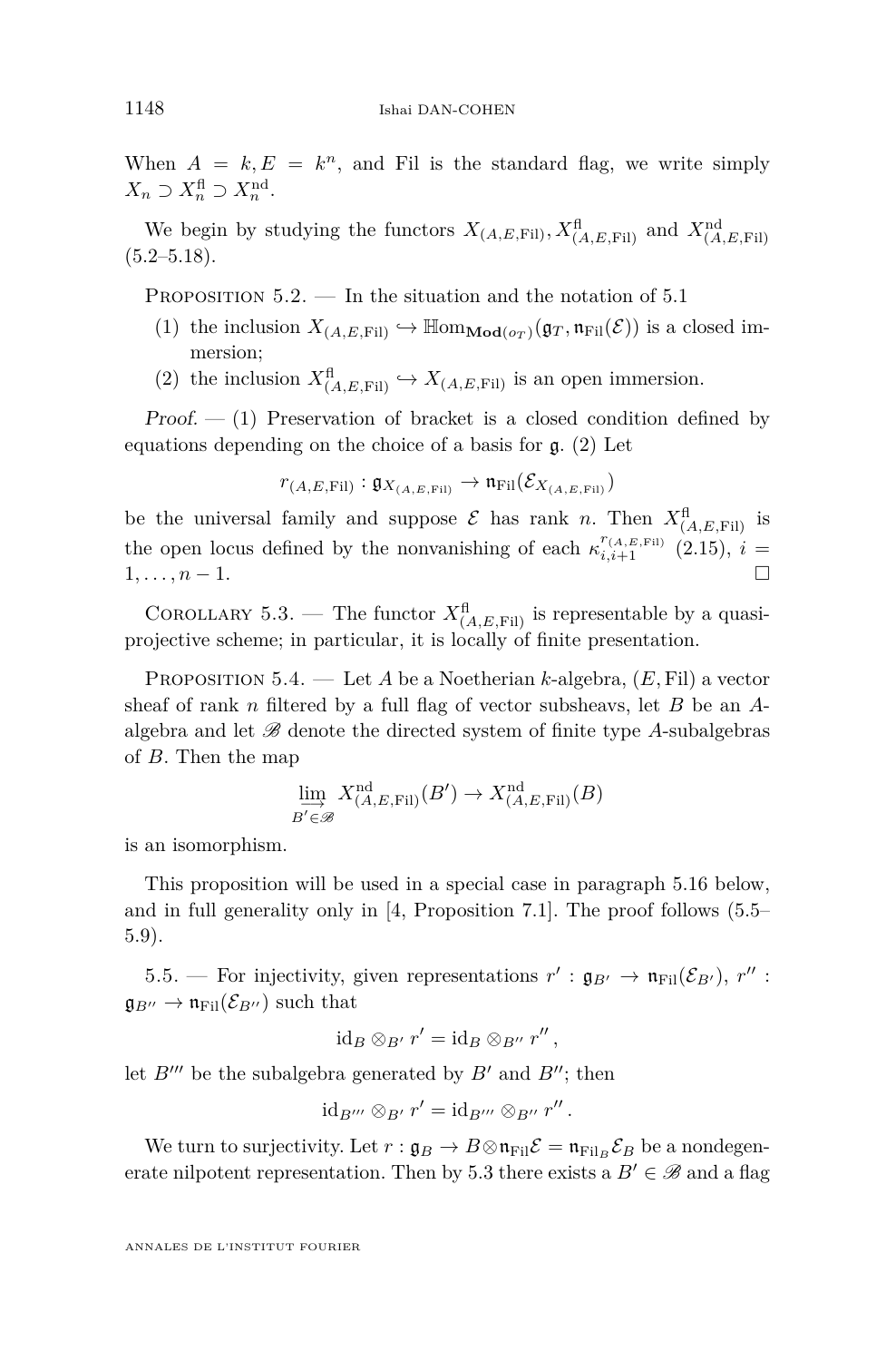<span id="page-27-0"></span>representation  $r': \mathfrak{g}_{B'} \to \mathfrak{n}_{\text{Fil}_{B'}} \mathcal{E}_{B'}$  such that  $r = \text{id}_B \otimes_{B'} r'$ . Assume for an induction on  $n$  that after possibly replacing  $B'$  by a finite type subalgebra of *B* containing *B*<sup> $\prime$ </sup>,  $r'_{n-1}$ ,  $r'^{1}$  are nondegenerate. Fix a basis  $v_1, \ldots, v_m$  for g and define

$$
\Psi: \mathfrak{n}_{\mathrm{Fil}_B} \mathcal{E}_B \rightarrow (\mathfrak{n}_{\mathrm{Fil}_B} \mathcal{E}_B)^{\oplus m}
$$

by

$$
\phi \mapsto ([\phi, rv_1], \dots, [\phi, rv_m])
$$

and define  $\Psi'$  similarly for  $r'$  so that writing

$$
0 \longleftarrow Q \xleftarrow{\sigma} (\mathfrak{n}_{\mathrm{Fil}_B} \mathcal{E}_B)^\vee \longleftarrow (\mathfrak{n}_{\mathrm{Fil}_B} \mathcal{E}_B)^{\oplus m \vee}
$$
  

$$
0 \longleftarrow Q' \longleftarrow (\mathfrak{n}_{\mathrm{Fil}_{B'}} \mathcal{E}_{B'})^\vee \longleftarrow (\mathfrak{n}_{\mathrm{Fil}_{B'}} \mathcal{E}_{B'})^{\oplus m \vee}
$$

we have  $n(r) = \mathbb{V}Q$ ,  $n(r') = \mathbb{V}Q'$  [\(3.8\)](#page-19-0). The *B*-module *Q* is flat and of finite presentation, hence projective, so that  $\chi$  splits; fix a splitting  $\sigma$  as in the diagram. Our goal is to show that after possibly replacing  $B'$  by a finite type  $B'$ -subalgebra of  $B$ ,  $\chi'$  splits.

Lemma 5.6. — Disengaging briefly from the notation of the proposition, let  $B'$  be a Noetherian ring, let  $B$  be a  $B'$ -algebra, let  $N'$  be a finite  $B'$ module, and consider an element  $n' \in N'$ . If  $1_B \otimes_{B'} n' = 0$ , then there exists a finite type subalgebra  $B'' \subset B$  such that  $1_{B''} \otimes_{B'} n' = 0$ .

Proof. — Fix a finite family  $\{n'_i\}$  of generators for  $N'$ , and write

$$
1_B \otimes_{B'} n' = \sum_i b_i \otimes_{B'} n'_i
$$

Then by [\[7,](#page-64-0) Lemma 6.4], there are elements  $a_{i,j} \in B'$  and  $c_j \in B$  such that

(5.6.1) 
$$
\sum_{j} a_{ij} c_j = b_i \quad \text{for all } i
$$

(5.6.2) and 
$$
\sum_{i} a_{ij} n'_i = 0 \quad \text{for all } j.
$$

Let *B<sup>n</sup>* be the subalgebra generated over *B*<sup>*'*</sup> by the (finitely many)  $c_j$ . Then again by [\[7,](#page-64-0) Lemma 6.4],  $1_{B''} \otimes_{B'} n' = 0$  as claimed.

LEMMA 5.7. — In the notation of 5.6, let  $Q'$  be a finitely presented  $B'$ -module, and let  $\sigma$  be a morphism

$$
Q := B \otimes_{B'} Q' \to N := B \otimes_{B'} N'.
$$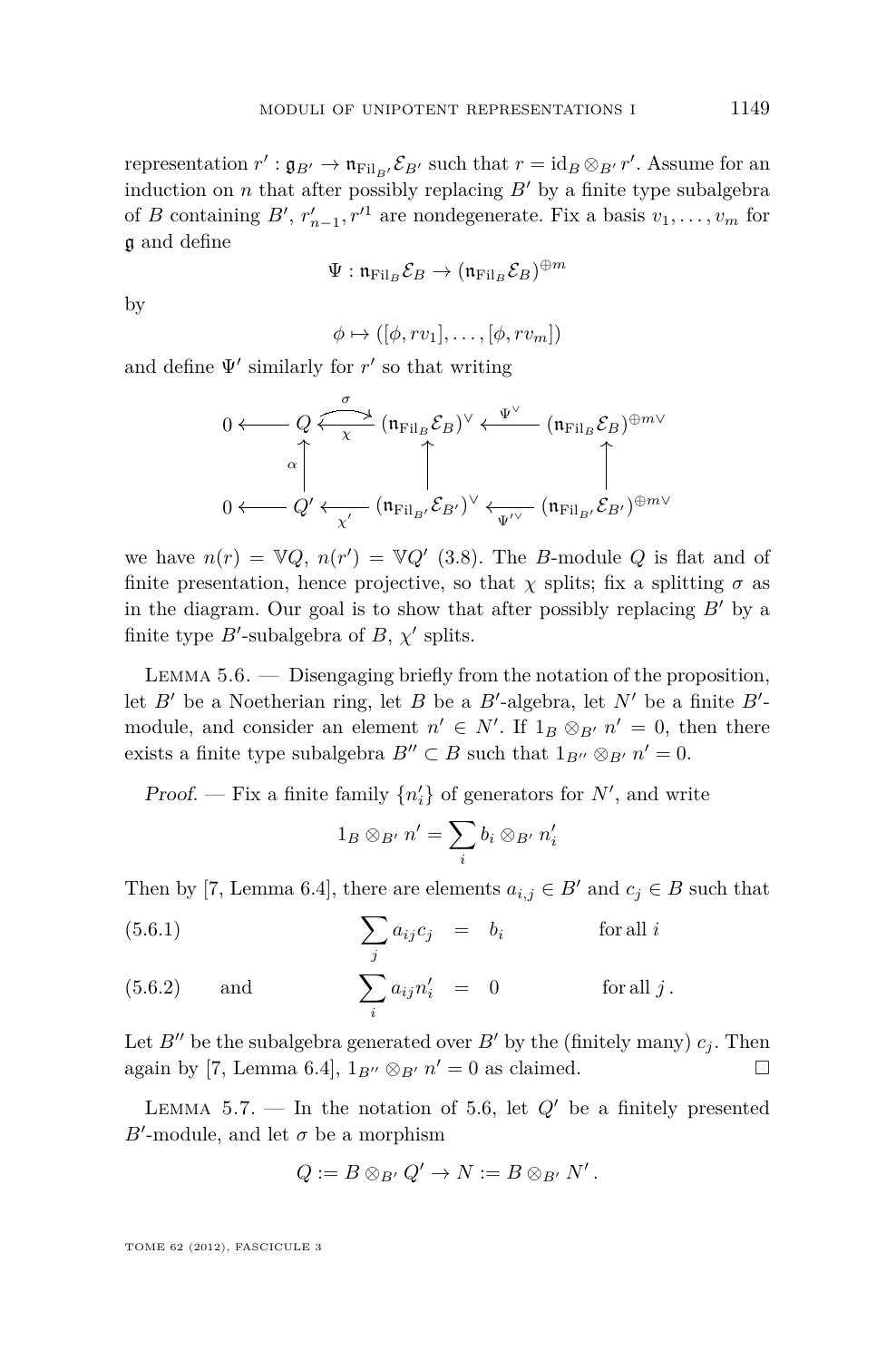Then after possibly replacing  $B'$  by a finite type subalgebra of  $B$  there exists a morphism

$$
\sigma':Q'\to N'
$$

such that  $\sigma = \text{id}_B \otimes_{B'} \sigma'$ .

 $Proof. - Fix a finite presentation$ 

$$
F_1' \to F_0' \to Q' \to 0,
$$

and drop the primes to denote base-change to *B*:



 $B' \longrightarrow B$ 

Since  $F'_0$  is free and finite, after possibly replacing  $B'$  by a finite type subalgebra of *B*, there is a map  $\beta': F'_0 \to N'$  commuting with  $\sigma \epsilon$  as in the diagram. Now

$$
(F_1' \to F_0' \to N' \to N) = 0,
$$

so by [5.6,](#page-27-0) after possibly replacing  $B'$  by a finite type subalgebra of  $B$ ,

$$
(F'_1, \to F'_0 \to N') = 0.
$$

Subsequently,  $\beta'$  factors through  $Q'$  to produce the desired morphism.  $\Box$ 

5.8. — Returning to the situation of the proposition, after possibly replacing  $B'$  by a finite type subalgebra of  $B$  containing  $B'$ , we obtain a candidate  $\sigma' : Q' \to (\mathfrak{n}_{\text{Fil}_B}, \mathcal{E}_{B'})^{\vee}$  for our desired splitting. Now since

$$
(Q' \to (\mathfrak{n}_{\mathrm{Fil}_{B'}} \mathcal{E}_{B'})^{\vee} \to Q' \to Q) - (q' \mapsto 1_B \otimes q') = 0
$$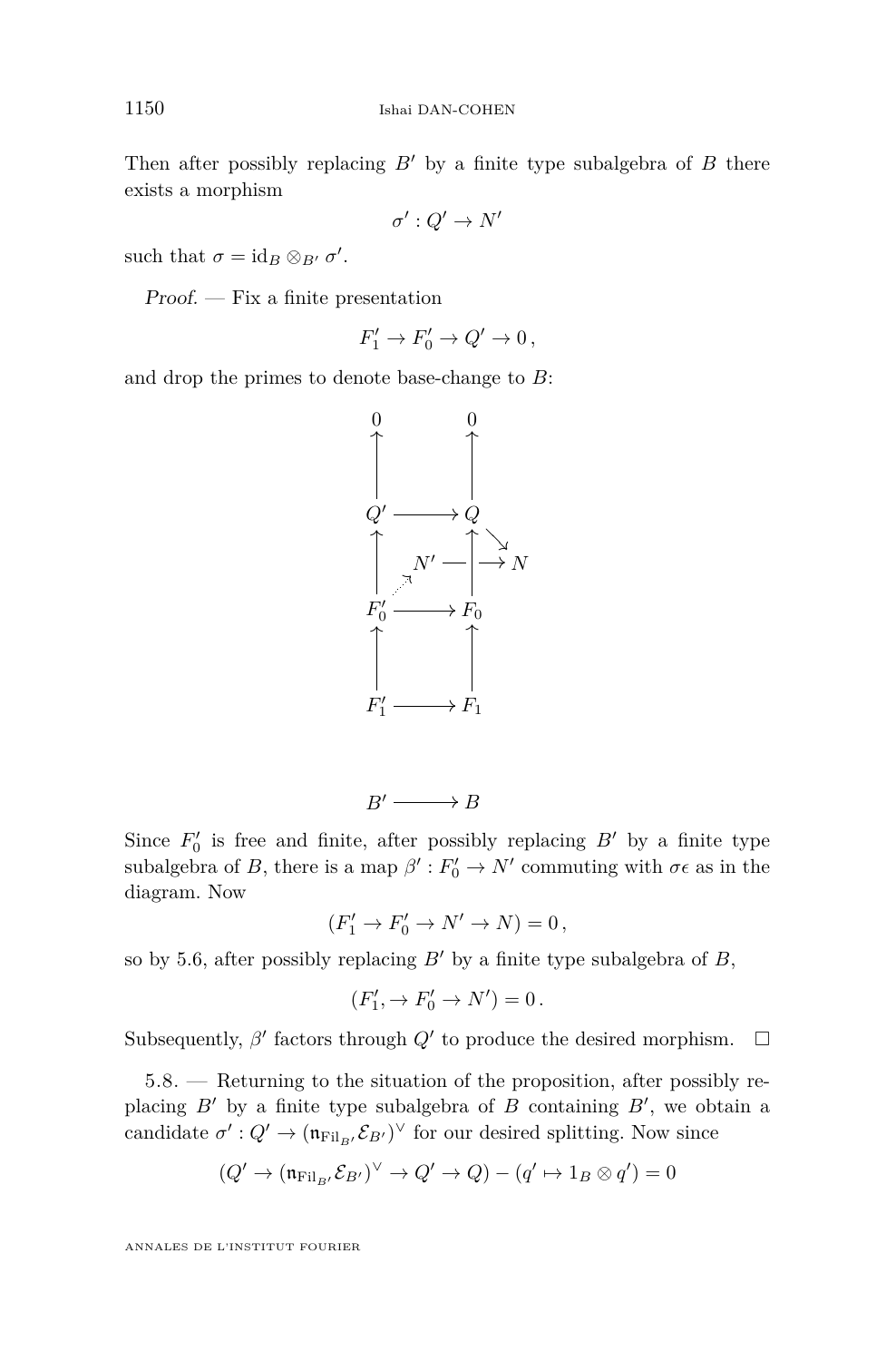<span id="page-29-0"></span>and since  $Q'$  is of finite type, by [5.6,](#page-27-0) after possibly replacing  $B'$  by a finite type subalgebra of *B* containing *B'*, we have  $\chi' \sigma' = id_{Q'}$ , giving us our desired splitting.

5.9. — Finally, we have that  $\mathbb{A}$ ut *r'* is flat, and also that  $\dim(\mathbb{A}ut r'(t)) =$  $\dim Q'(t) + 1$  is locally constant on  $T' = \text{Spec } B'$ . Since the image of  $T' \leftarrow$ *T* is dense, it follows that  $\dim(\text{Aut } r'(t)) = A(\mathfrak{g}, n)$  for all  $t \in T'$  which completes the proof.

PROPOSITION 5.10. — The inclusion  $X_n^{\text{nd}} \hookrightarrow X_n^{\text{fl}}$  is an immersion. In particular,  $X_n^{\text{nd}}$  is representable by a quasi-projective scheme.

The proof follows in paragraphs 5.12[–5.16.](#page-31-0) We begin by recalling the theory of Fitting ideals.

5.11. — Let *A* be a Noetherian ring, *F* a finite module, and

$$
A^r \xrightarrow{\phi} A^s \to F \to 0
$$

a free presentation. Fix an integer  $0 \leq i \leq r$ . Then by [\[7,](#page-64-0) Corollary-Definition 20.4], the ideal Fitt<sub>i</sub> $(F)$  generated by determinants of all  $(r$  $i \times (r - i)$  minors of  $\phi$  is independent of the choice of presentation. Speaking geometrically, when  $X = \text{Spec } A$ , we call

$$
X_i := Z(\mathrm{Fitt}_i(F)) \setminus Z(\mathrm{Fitt}_{i+1}(F))
$$

the *i*<sup>th</sup> *Fitting locus of F*. According to Corollary 20.5 of [\[7\]](#page-64-0), formation of  $X_i$  is compatible with base change. Moreover, when *A* is a field, dim  $F = i$ if and only if  $X_i = X$ .

PROPOSITION 5.12. — Let *X* be a Noetherian scheme and  $\mathcal F$  a coherent sheaf. Then  $X$  admits a flattening stratification for  $\mathcal F$ . We recall that this means that there exists a stratification

$$
s:\coprod_i X_i\to X
$$

of *X* by immersed subschemes such that given a morphism

$$
g: T = \operatorname{Spec} B \to X,
$$

(i) if *B* is a field, then *g* factors through  $X_i$  if and only if

$$
\dim g^* \mathcal{F} = i \,,
$$

and

(ii) if *B* is Noetherian, then *g* factors through *s* if and only if  $s^*$ F is flat.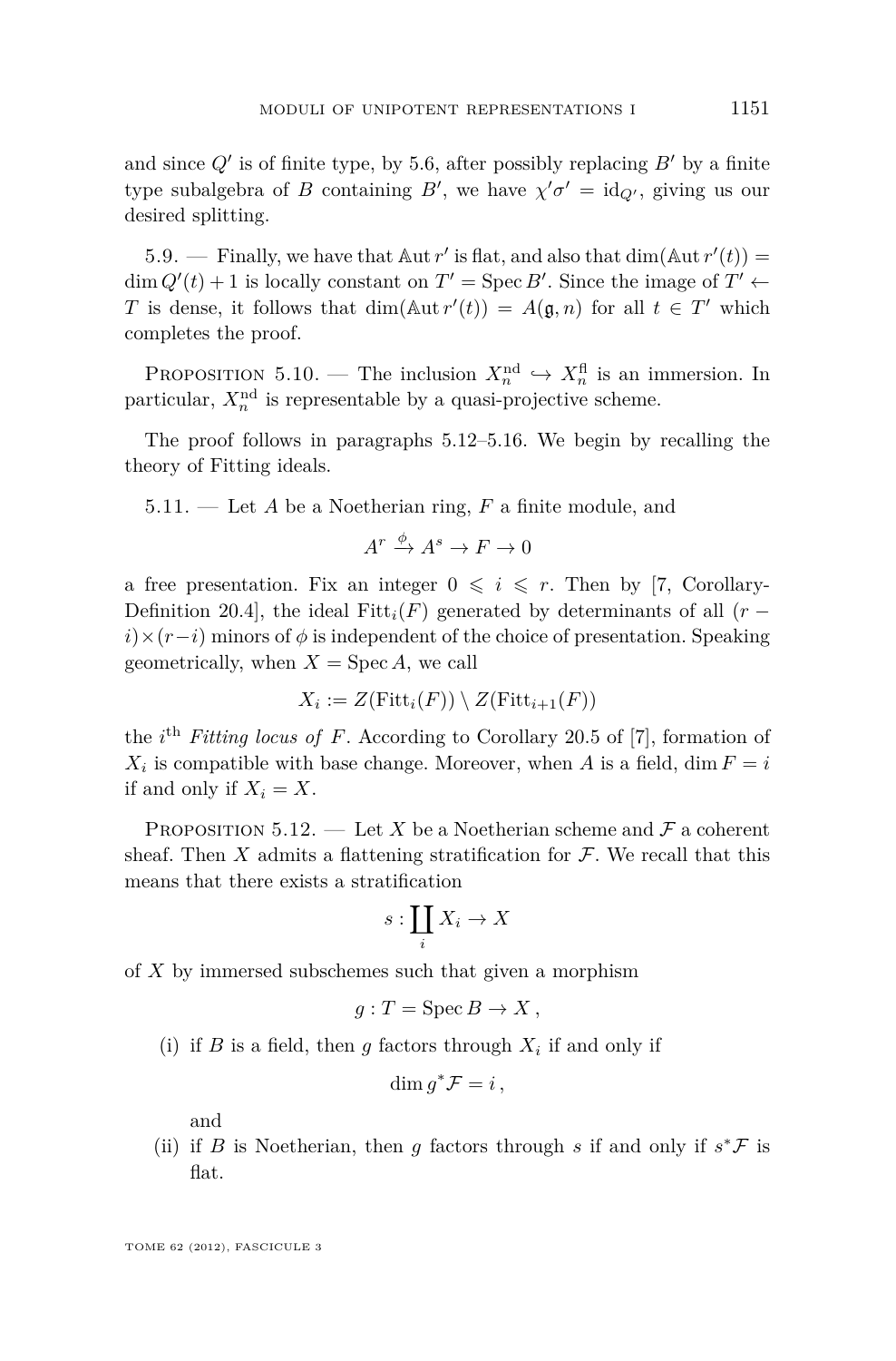Proof. — Since formation of the hypothetical stratification is compatible with base change, we may assume  $X = \text{Spec } A$  to be affine. Write  $F :=$  $\Gamma(X, \mathcal{F})$  for the associated A-module, and let  $X_i$  be the *i*<sup>th</sup> Fitting locus of *F* [\(5.11\)](#page-29-0). Fix a *T* = Spec *B*-valued point *q* as in the theorem, and let  $T_i$ denote the  $i^{\text{th}}$  Fitting locus of  $B \otimes_k F$ .

(i) Suppose *B* is a field. By [5.11,](#page-29-0) *g* factors through  $X_i$  if and only if  $T_i = T$  if and only if dim  $B \otimes_k F = i$ .

(ii) Now suppose only that *T* is Noetherian. We may assume *T* is connected. Let *s<sup>i</sup>* denote the immersion

$$
X_i\hookrightarrow X.
$$

Suppose that  $g$  factors through  $s$ . Then  $g$  factors through  $s_i$  for some  $i$ . Then by compatibility with base-change,  $T_i = T$ , so by [\[7,](#page-64-0) Proposition 20.8],  $B \otimes F$  is projective, hence flat. Conversely, suppose  $B \otimes F$  is flat. Since  $B \otimes F$  is finitely presented,  $B \otimes F$  is also projective; and since Spec *B* is connected,  $B \otimes F$  has constant rank, say *i*. Then by loc. cit.,  $T_i = T$ , from which it follows that *g* factors through *s<sup>i</sup>* , hence through *s*, which concludes the proof of (ii).  $\Box$ 

5.13. — Assume for an induction on *n* that for  $i \leq n$ , the inclusion  $\iota: X_i^{\text{nd}} \hookrightarrow X_i^{\text{fl}}$  is an immersion. Let  $p_1: X_i^{\text{fl}} \to X_{i-1}^{\text{fl}}$  denote the map given (on points valued in an arbitrary *k*-scheme) by  $r \mapsto r_{i-1}$  [\(1.5\)](#page-11-0), and let  $p_2$ denote the map given by  $r \mapsto r^1$  (loc. cit.). Assume moreover that the two composites  $p_1 \iota$ ,  $p_2 \iota$  in the following diagram



factor through  $X_{i-1}^{\text{nd}}$  as shown. Define  $X'_{n+1}$  by the Cartesian square



and let  $r'_{n+1} : \mathfrak{g}_{X'} \to \mathfrak{n}_{n+1,X'}$  be its universal family.

5.14. — Write  $\mathfrak{n}(r'_{n+1}) = \mathbb{V}Q$ , combining [3.8](#page-19-0) with [0.1](#page-7-0) as above. The Fitting ideals of *Q* define a flattening stratification  $X'_{n+1} = \bigcup (X'_{n+1})_i$  of  $\text{Aut } r'_{n+1}$ . Each  $(X'_{n+1})_i \subset X'_{n+1}$  is an immersed suscheme; if  $T = \text{Spec } l$  is a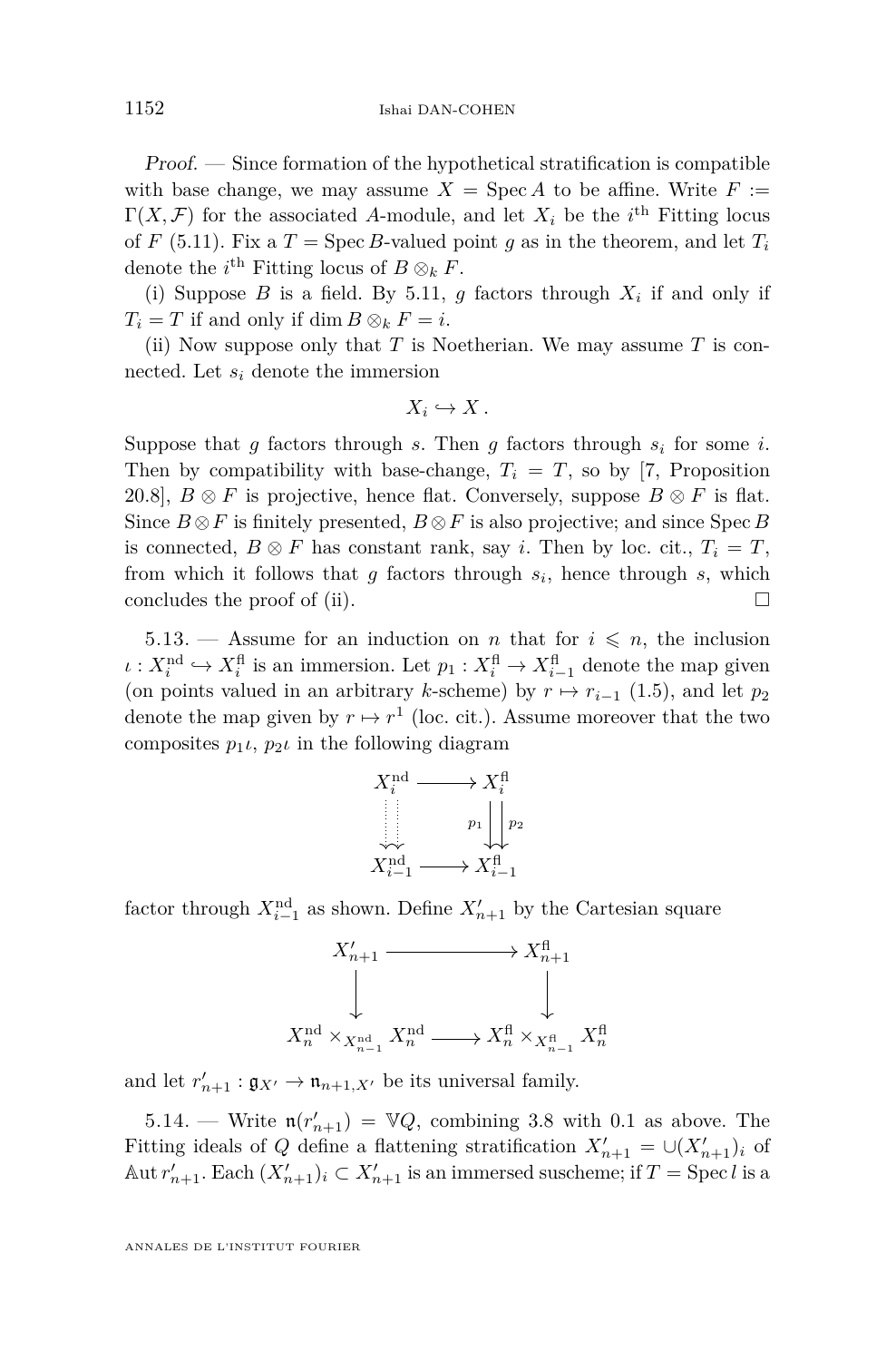<span id="page-31-0"></span>field then  $g: T \to X'_{n+1}$  lands in  $(X'_{n+1})_i$  if and only if dim  $g^*$  Aut  $r'_{n+1} = i$ ; and if *T* is Noetherian, then  $g: T \to X'_{n+1}$  factors through  $\prod (X'_{n+1})_i$  if and only if  $g^*$  Aut  $r'_{n+1}$  is flat. We claim that  $X_{n+1}^{\text{nd}} = (X'_{n+1})_{A(g,n+1)}$ .

5.15. — Suppose first that  $T = \text{Spec } B$  is an affine Noetherian *k*-scheme, suppose  $g: T \to X_{n+1}^{\text{fl}}$  factors through  $(X'_{n+1})_{A(\mathfrak{g},n+1)}$  and let *r* be the corresponding representation over *T*. Then it is clear that  $r_n$ ,  $r^1$  are both nondegenerate. Thus if  $t \in T$  then  $r(t)_n$  and  $r(t)^1$  are nondegenerate, and  $\dim \text{Aut } r(t) = A(\mathfrak{g}, n+1)$ . Hence  $r(t)$  is nondegenerate. Finally, it is clear that Aut *r* is flat.

Conversely, suppose  $r : \mathfrak{g}_T \to \mathfrak{n}_{n+1,T}$  is nondegenerate (*T* Noether- $\lim$  and let  $g: T \to X_{n+1}^{\text{fl}}$  be the corresponding map. It is clear that *g* factors through  $X'_{n+1}$ . Flatness of Aut *r* implies that *g* factors through  $\prod_i (X_{n+1}')_i$ . Finally, the fiberwise condition implies that set-theoretically g factors though  $(X'_{n+1})_{A(\mathfrak{g},n+1)}$ , from which it follows that the previous (scheme-theoretic) factorization was actually a factorization through  $(X'_{n+1})_{A(\mathfrak{g},n+1)}$ .

5.16. — If  $T = \text{Spec } B$  is not Noetherian, let  $\mathscr{B}$  be the system of finite type subalgebras. Then it follows from [5.4,](#page-26-0) from 5.15, and finally from the fact that  $(X'_{n+1})_{A(\mathfrak{g},n+1)}$  is finite type over a field, hence in particular locally of finite presentation, that

$$
X_{n+1}^{nd}(B) = \varinjlim_{B' \in \mathcal{B}} X_{n+1}^{nd}(B')
$$

$$
= \varinjlim_{B' \in \mathcal{B}} (X'_{n+1})_{A(\mathfrak{g}, n+1)}(B')
$$

$$
= (X'_{n+1})_{A(\mathfrak{g}, n+1)}(B)
$$

 $([9, Ch. 3, Prop. 8.14.2.1])$  $([9, Ch. 3, Prop. 8.14.2.1])$  $([9, Ch. 3, Prop. 8.14.2.1])$ . This completes the proof of [5.10.](#page-29-0)

Remark 5.17. — It follows from the construction that although  $X^{\text{nd}} \hookrightarrow$  $X<sup>fl</sup>$  may not be an open immersion, it is close to an open immersion in the sense that it factors as a surjective closed immersion followed by an open immersion.

Remark 5.18. — Although Proposition [5.4](#page-26-0) falls short of stating that  $X_n^{\text{nd}}$  is locally of finite presentation, it follows from the construction of [5.10](#page-29-0) that it is locally of finite presentation after all.

#### **6. Review of rigidification**

6.1. — Let C be a site, and  $f: \mathcal{X} \to \mathcal{C}$  a stack in groupoids. The inertia stack  $\mathcal I$  may be defined as follows. The object class is the class of all pairs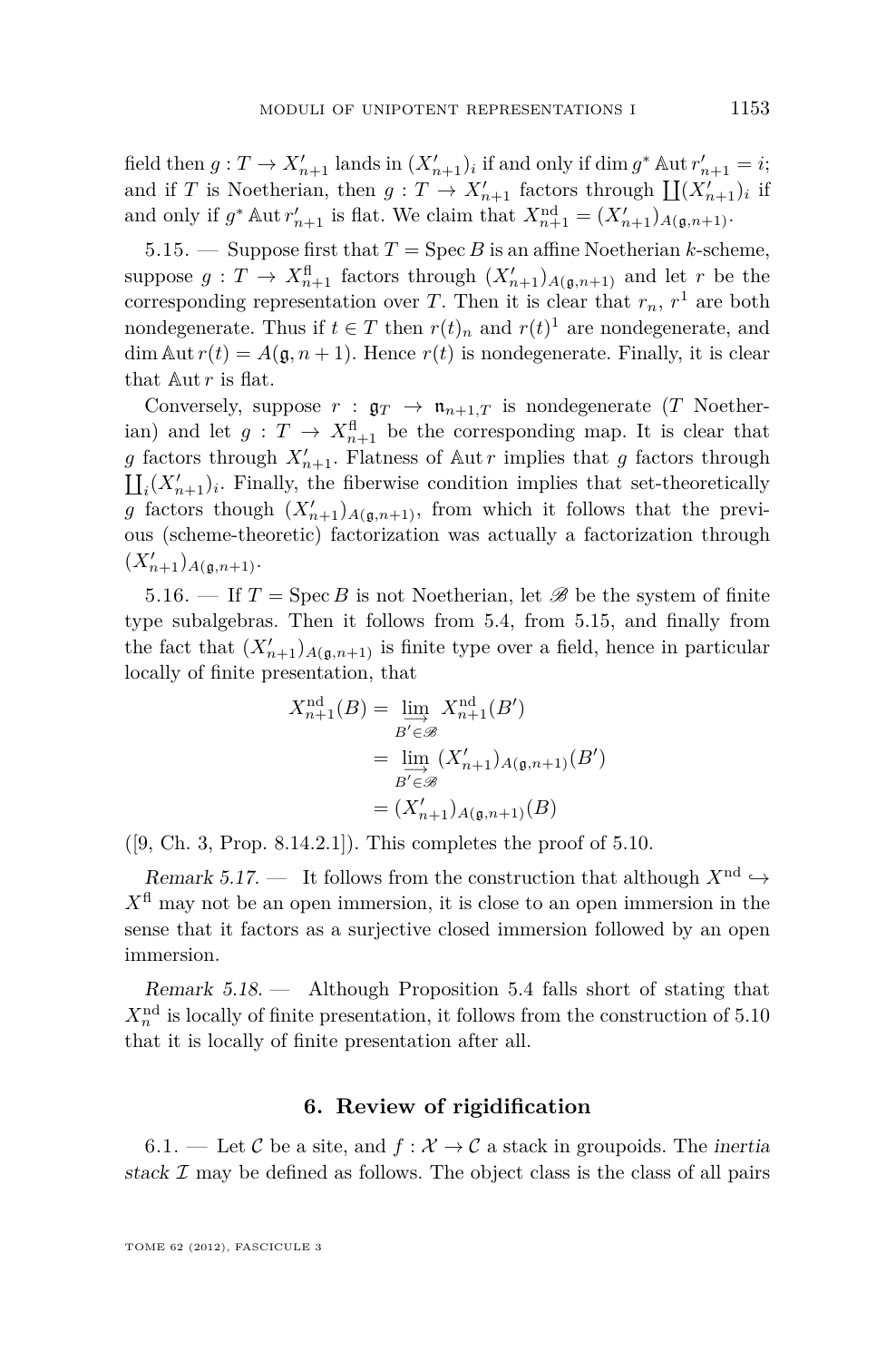<span id="page-32-0"></span> $(x, \alpha)$ , *x* an object of X and  $\alpha$  an automorphism of *x* such that  $f(\alpha)$  is the identity automorphism of  $f(x)$ . Given objects  $(x, \alpha)$ ,  $(y, \beta)$ , the set of morphisms  $(x, \alpha) \rightarrow (y, \beta)$  consists of those morphisms  $\gamma : x \rightarrow y$  such that  $\gamma \alpha = \beta \gamma$ . There is a morphism  $\mathcal{I} \to \mathcal{X}$  given by forgetting the automorphism. For every object *x* of *X* over an object *T* of *C*,  $x^* \mathcal{I} = \text{Aut}_{\mathcal{X}(T)}(x)$ is the sheaf of automorphisms of *x* over the identity automorphism of *T*. (To make sense of the notation  $x^* \mathcal{I}$ , we should recall that to an object  $T$ of  $\mathcal C$  there corresponds a stack over  $\mathcal C$ , again denoted by  $T$ , and, moreover, that the 2-Yoneda lemma constructs an equivalence of categories  $HOM_{\mathcal{C}}(T,\mathcal{X}) = \mathcal{X}(T).$ 

6.2. — Continuing with the situation and the notation of [6.1,](#page-31-0) let  $\mathcal{N} \subset \mathcal{I}$ be a normal group substack. This means that for each  $x \in \mathcal{X}$  over  $T \in \mathcal{C}$ ,  $x^*N$  is a normal subgroup of  $\text{Aut}_{\mathcal{X}(T)}(x)$ . Then the rigidification  $\mathcal{X}/N$ of  $X$  by  $N$  may be constructed in two steps as follows. In the first step we construct a prestack  $\mathcal Y$ . Its object class is the same as that of  $\mathcal X$ . Fix an arbitrary  $T \in \mathcal{C}$  and  $x, y \in \mathcal{X}(T)$ . Then precomposition of morphisms  $x \to y$  (over the identity of *T*) with automorphisms of *x* (over the identity of *T*) defines a right action of  $x^*\mathcal{N}$  on the sheaf  $\mathbb{H}_{\text{OM}_{\mathcal{X}(T)}}(x, y)$  of morphisms  $x \to y$  over the identity of *T*. We define the set  $\text{Hom}_{\mathcal{V}(T)}(x, y)$  of morphisms  $x \to y$  in Y over the identity of T to be the set of global sections of the sheaf quotient  $x^*\mathcal{N}\backslash \mathbb{H}_{\text{om}_{\mathcal{X}(T)}}(x,y)$ . To define the set  $\text{Hom}_{\mathcal{Y}}(x,y)$  of morphisms between an arbitrary pair of objects  $x \in \mathcal{X}(T)$ ,  $y \in \mathcal{X}(U)$ , we fix a cleavage of  $X$  and a morphism  $f: T \to U$ , and we declare the set of morphisms  $x \to y$  over *f* to be Hom $y(T)(x, f^*y)$ . Composition of morphisms is defined as follows. Consider three objects  $x, y, z$  of  $\mathcal X$  over an object  $T$  of  $\mathcal C$ . Then the composite

$$
\mathbb{H}\text{om}_{\mathcal{X}(T)}(x,y) \times \mathbb{H}\text{om}_{\mathcal{X}(T)}(y,z) \longrightarrow \mathbb{H}\text{om}_{\mathcal{X}(T)}(x,z)
$$
\n
$$
\downarrow
$$
\n
$$
\mathbb{H}\text{om}_{\mathcal{Y}(T)}(x,z)
$$

factors uniquely through  $\mathbb{Hom}_{\mathcal{Y}(T)}(x, y) \times \mathbb{Hom}_{\mathcal{Y}(T)}(y, z)$ . Taking global sections gives us our composition law.

For the second step, we define  $\mathcal{X}/\mathcal{N}$  to be the stack associated to  $\mathcal{Y}$ . There is a natural map  $\mathcal{X} \to \mathcal{X}/\mathcal{N}$  which we denote by p.

PROPOSITION  $6.3.$  — Continuing with the situation and the notation of 6.2, let  $\mathcal Z$  be a second stack over  $\mathcal C$ . Given a pair of stacks, we write HOM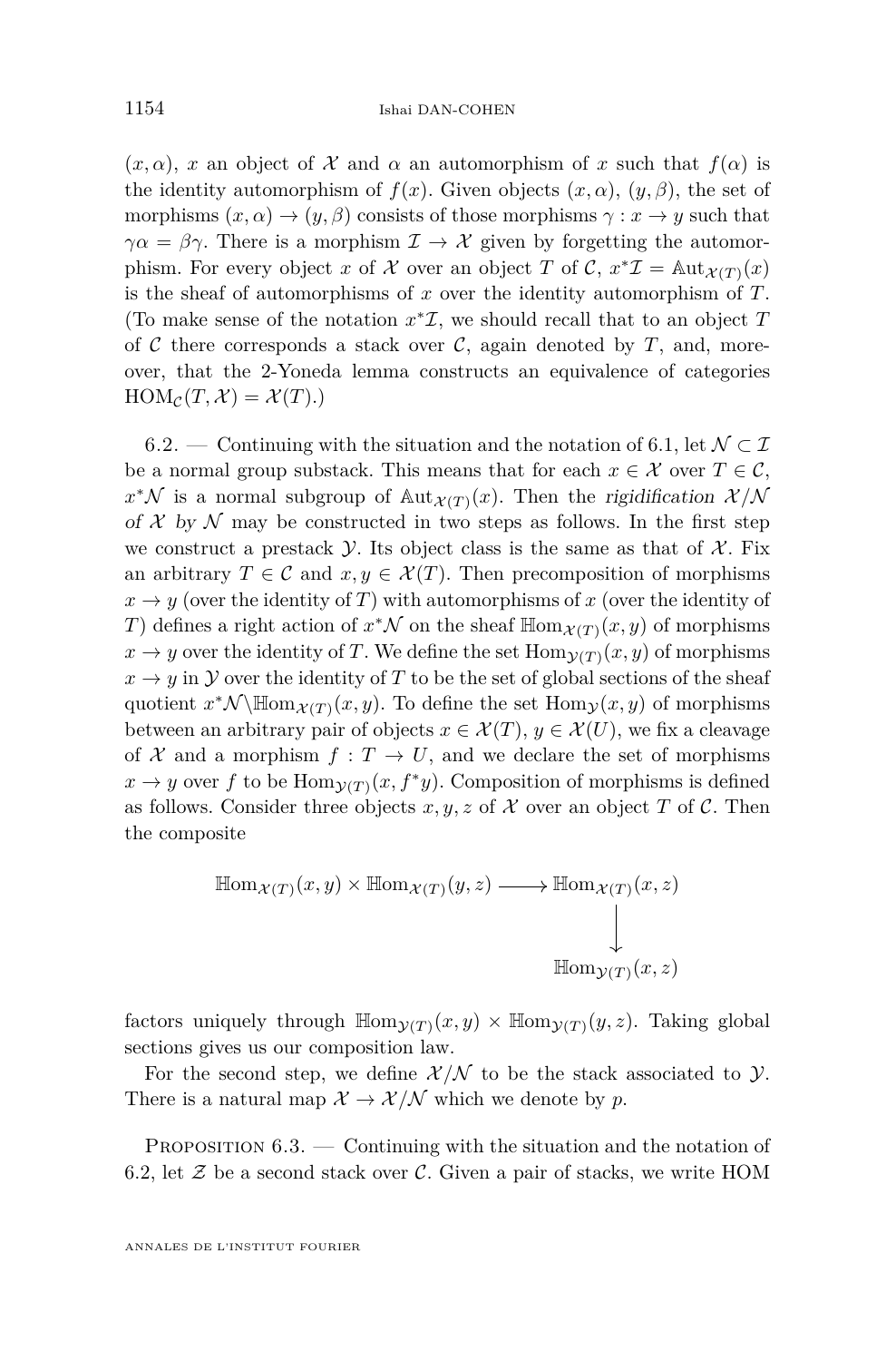for the category of morphisms. Then the map

 $HOM(\mathcal{X}/\mathcal{N}, \mathcal{Z}) \rightarrow HOM(\mathcal{X}, \mathcal{Z})$ 

induced by  $p$ , is fully faithful and has essential image those morphisms  $g: \mathcal{X} \to \mathcal{Z}$  which satisfy the following condition. Consider an arbitrary object *T* of *C* and an object *x* of  $\mathcal{X}(T)$ . Let *z* denote its image in  $\mathcal{Z}$ . Then *g* induces a map

 $\text{Aut}_{\mathcal{X}(T)}(x) \to \text{Aut}_{\mathcal{Z}(T)}(z)$ .

We require that  $x^*\mathcal{N}$  be contained in its kernel.

Proof. — This amounts to a verification. By [\[13,](#page-64-0) Lemme 3.2], the map under consideration factors through an equivalence of categories

$$
HOM(\mathcal{X}/\mathcal{N}, \mathcal{Z}) \xrightarrow{\cong} HOM(\mathcal{Y}, \mathcal{Z}) .
$$

(Here  $\mathcal Y$  denotes the prestack that intervened in the construction of  $\mathcal X/N$ above.) So in proving the proposition, we may restrict attention to the map

 $HOM(Y, Z) \to HOM(X, Z)$ .

We begin with the statement concerning the essential image. Let *g* :  $\mathcal{X} \to \mathcal{Z}$  be a morphism satisfying the stated condition. Then a morphism  $h: \mathcal{Y} \to \mathcal{Z}$  mapping to *q* is defined as follows. On the level of objects *h* is equal to g. Let  $x_1, x_2$  be objects of X mapping to  $T \in \mathcal{C}$  and to  $z_1, z_2$  in Z. Then  $\text{Aut}_{\mathcal{X}(T)}(x_1)$  acts on  $\text{Hom}_{\mathcal{X}(T)}(x_1, x_2)$ , and  $\text{Aut}_{\mathcal{Z}(T)}(z_1)$  acts on  $\mathbb{H}\text{om}_{\mathcal{Z}(T)}(z_1, z_2)$ , and the map of sheaves

$$
\mathbb{H}\mathrm{om}_{\mathcal{X}(T)}(x_1,x_2)\to \mathbb{H}\mathrm{om}_{\mathcal{Z}(T)}(z_1,z_2)
$$

induced by  $g$  is equivariant with respect to these actions, hence factors through the quotient  $\mathbb{H}_{\text{om}_{\mathcal{Y}(T)}}(x_1, x_2) = x_1^* \mathcal{N} \setminus \mathbb{H}_{\text{om}_{\mathcal{X}(T)}}(x_1, x_2)$ .

We now go on to discuss the full faithfulness. Let *q* denote the projection  $\mathcal{X} \to \mathcal{Y}$ . Given objects g, h of HOM( $\mathcal{Y}, \mathcal{Z}$ ) and a morphism  $\gamma : gq \to hq$ , we are to construct a morphism  $\delta : g \to h$  mapping to  $\gamma$ . To this end we fix an arbitrary object *x* of  $\mathcal{X}(T)$  and, recalling that X and Y share the same object class, define  $\delta(x) : g(x) \to h(x)$  by  $\delta(x) := \gamma(x)$ . To check naturality, consider a morphism  $\phi: x_1 \to x_2$  in Y over the identity of T. The desired equality

(6.3.1) 
$$
h(\phi)\delta(x_1) = \delta(x_2)g(\phi)
$$

of morphisms  $g(x_1) \to h(x_2)$  in  $\mathcal{Z}(T)$  may be checked locally on *T*. So after possibly replacing *T* by a covering, we may assume that  $\phi$  is the image of a morphism  $\psi: x_1 \to x_2$  in X, whereupon 6.3.1 follows from the naturality of  $\gamma$ .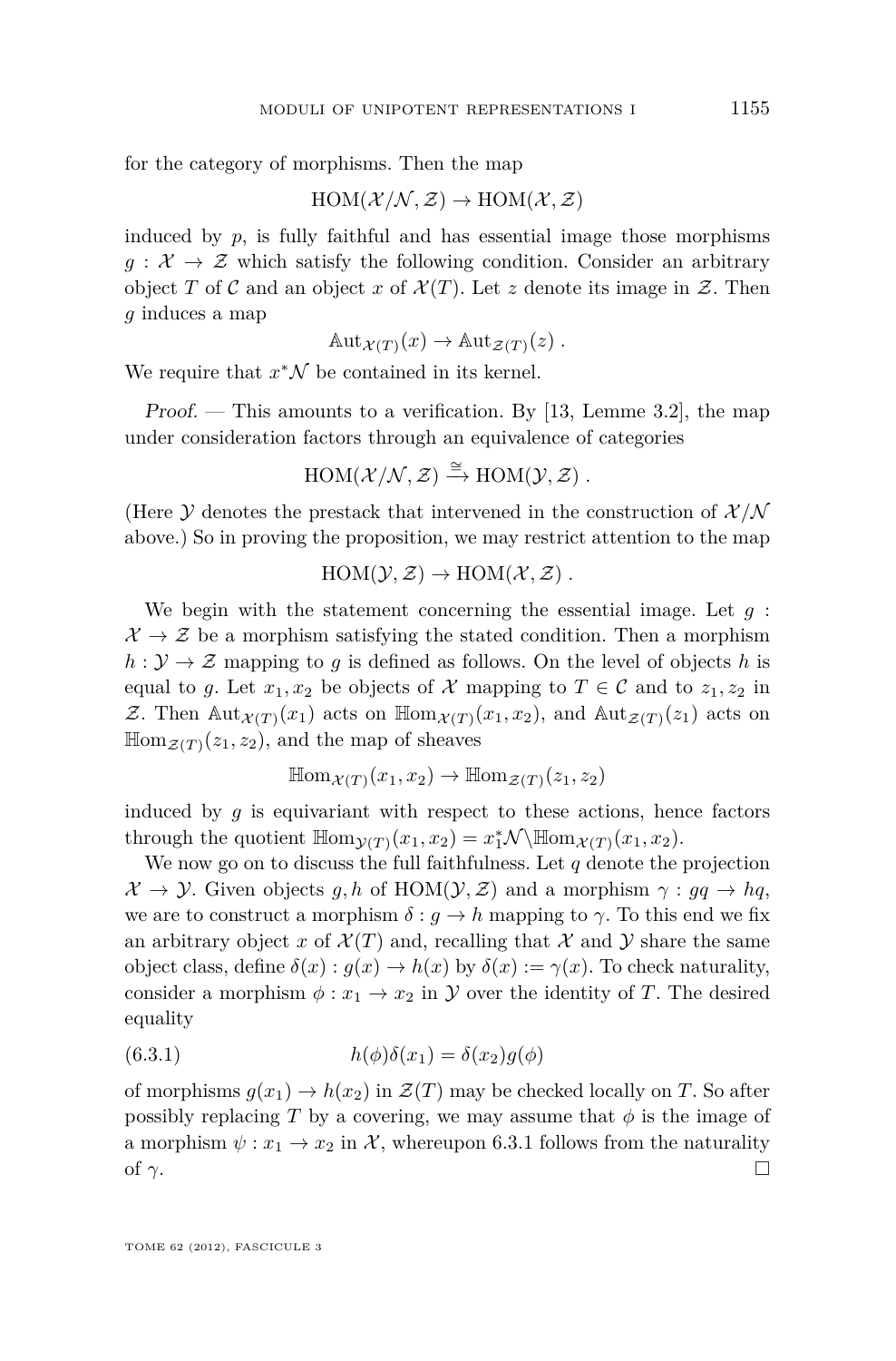<span id="page-34-0"></span>COROLLARY 6.4. — In particular, the rigidification of a stack  $\mathcal{X}$  by its entire inertia stack

$$
\mathcal{X}/\mathcal{I}=\pi_0(\mathcal{X})
$$

is canonically isomorphic to the sheaf associated to the functor of isomorphism classes of objects of  $\mathcal{X}$ .

Proof. — In this case, the rigidified stack  $\mathcal{X}/\mathcal{I}$  possesses no nontrivial automorphisms, hence is equivalent to a sheaf. The theorem then specializes to the statement that the projection  $\mathcal{X} \to \mathcal{X}/\mathcal{I}$  is the universal map to a sheaf, which is the same as the universal mapping property of  $\pi_0(\mathcal{X})$ .  $\square$ 

PROPOSITION  $6.5.$  — Continuing with the situation and the notation of [6.2,](#page-32-0) let *T* be an object of *C*, *x* an object of *X*, and  $\bar{x}$  its image in  $\mathcal{X}/\mathcal{N}(T)$ . Then

$$
\bar{x}^*\mathcal{X} = Bx^*\mathcal{N}
$$

is canonically the classifying stack of  $x^*\mathcal{N}$ .

Proof. — This too is merely a verification. We regard these as stacks over the restricted site  $C|_T$  of objects *over T*. We let  $B'x^*\mathcal{N}$  denote the classifying prestack: its objects are the same as those of  $\mathcal{C}|_{\mathcal{T}}$ , and for  $t$ :  $T' \rightarrow T$  an object of C,  $\text{Aut}_{B'x^*\mathcal{N}}(t) = x'^*\mathcal{N}(T)$ , where  $x'$  denotes the composite  $x' = xt$ . We set out to construct a morphism

$$
\Psi:B'x^*\mathcal{N}\to\bar{x}^*\mathcal{X}
$$

and to show that  $\Psi$  is fully faithful, and, moreover, that every object of  $\bar{x}^*\mathcal{N}$  is locally in the essential image. By the universal mapping property of stackification ([\[13,](#page-64-0) Lemme 3.2]), it will then follow that  $\Psi$  factors uniquely through an isomorphism as proposed. For simplicity, we restrict attention to the morphism

$$
\Psi(T) : B'x^*\mathcal{N}(T) \to \bar{x}^*\mathcal{X}(T)
$$

of fibers over *T*.

An object of  $\bar{x}^* \mathcal{X}(T)$  is a pair  $(y, \bar{\phi})$ , where *y* is an object of  $\mathcal{X}(T)$  and  $\phi : \bar{y} \to \bar{x}$  is an isomorphism in  $\mathcal{X}/\mathcal{N}$ . A morphism  $(y, \phi) \to (z, \psi)$  in  $\bar{x}^* \mathcal{X}(T)$  is a morphism  $y \to z$  in X whose image in  $\mathcal{X}/\mathcal{N}$  coincides with  $\bar{\psi}^{-1}\bar{\phi}$ . In particular, Aut<sub> $\bar{x}^*\mathcal{X}(T)(x,\mathrm{id}_{\bar{x}})=x^*\mathcal{N}(T)$ . So we obtain our hoped-</sub> for morphism, together with its full-faithfulness, by sending the unique object of  $B'x^*\mathcal{N}(T)$  to  $(x, id_{\bar{x}})$ . Finally, consider an object  $(y, \bar{\phi})$  of  $\bar{x}^*\mathcal{X}(T)$ . In showing that  $(y, \bar{\phi})$  is locally in the essential image, we may, after possibly replacing *T* by a covering, assume that  $\phi$  comes from a section  $\phi$  of  $\mathbb{H}_{\text{om}_{\mathcal{X}(T)}(y,x)}$ . An isomorphism  $(y,\phi) \to (x,\text{id}_{\bar{x}})$  is then given by  $\phi$ .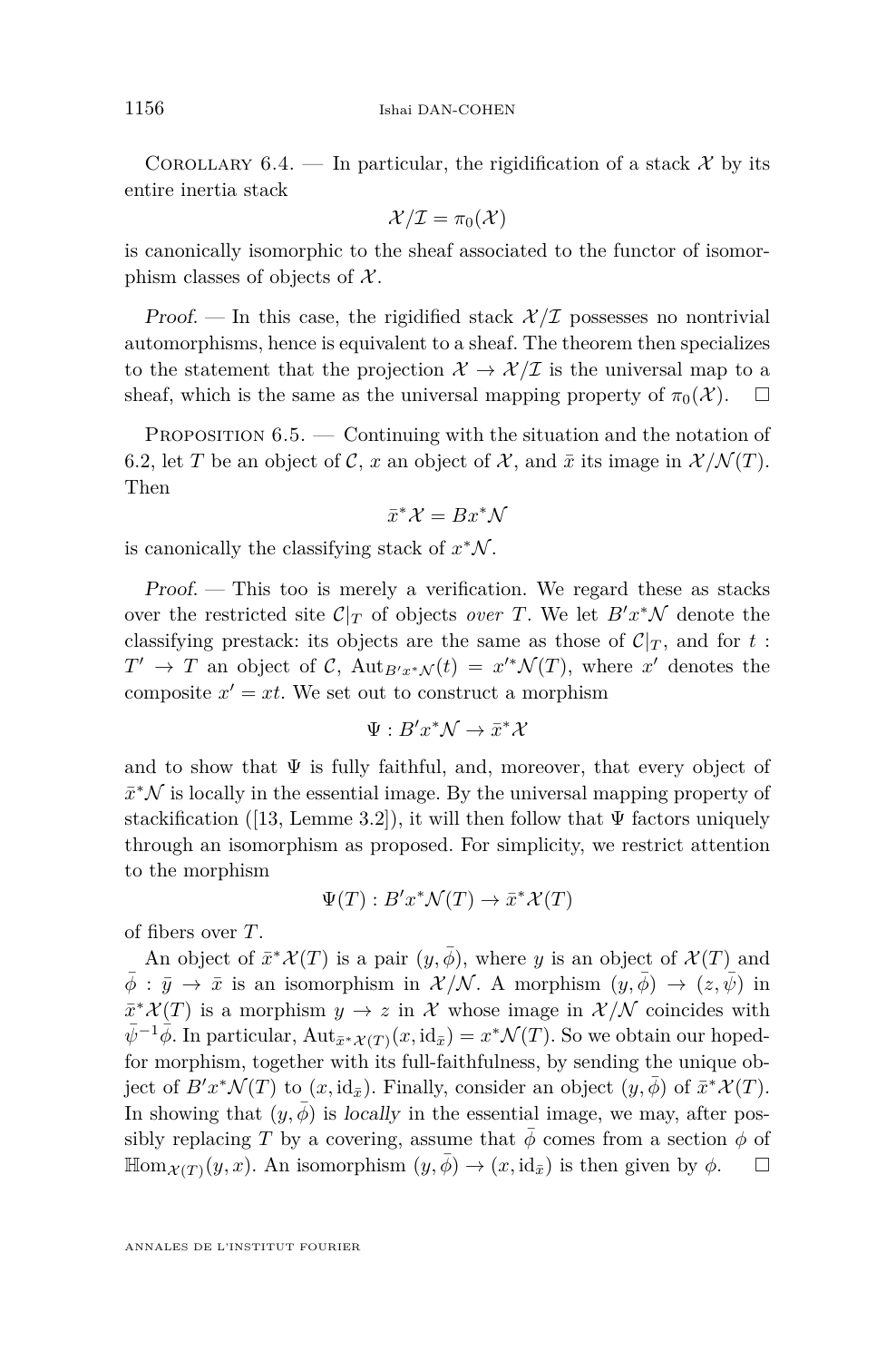<span id="page-35-0"></span>THEOREM 6.6. — Let X be an algebraic stack and let  $\mathcal{N} \subset \mathcal{I}$  be a closed group substack of the inertia stack. Suppose that  $\mathcal N$  is flat and locally of finite presentation over  $\mathcal{X}$ . Then the rigidification  $\mathcal{X}/\mathcal{N}$  with respect to the fppf topology is again an algebraic stack. Moreover,  $\mathcal X$  is faithfully flat and locally of finite presentation over  $\mathcal{X}/\mathcal{N}$ .

Proof. — The first statement is Proposition 1.5.4 of [\[15\]](#page-64-0). We note that the main ideas behind this theorem are contained in work of Artin (c.f. [\[1\]](#page-64-0)). As for the second statement, the properties *faithfully flat* and *locally of finite presentation* are local on source and target. It follows from the construction of the stack associated to a prestack that every object  $\bar{x}$  of  $\mathcal{X}/\mathcal{N}$  comes locally from an object *x* of  $\mathcal{X}$ . So by [6.5,](#page-34-0)  $\mathcal{X}$  is locally over  $\mathcal{X}/\mathcal{N}$  the classifying stack of a group which is itself faithfully flat and locally of finite presentation. Let *G* be such a group over a base *T*. Then the projection  $T \to BG$  is an fppf torsor under G, hance faithfully flat and locally of finite presentation. Hence  $BG \to T$  is fppf-locally on the source the identity map of *T*, hence, in particular, faithfully flat and locally of finite presentation, which completes the proof.  $\Box$ 

COROLLARY 6.7. — Let X be an algebraic stack and let  $\mathcal I$  denote its inertia stack. Suppose that  $\mathcal I$  is flat and locally of finite presentation (or, which is the same, that all automorphism groups in  $\mathcal X$  are flat and locally of finite presentation). Then the fppf sheaf  $X := \pi_0^{\text{fppf}}(\mathcal{X})$  associated to  $\mathcal{X}$ is an algebraic space. Moreover, the projection  $\mathcal{X} \to X$  is faithfully flat and locally of finite presentation.

Proof. — This follows from Theorem 6.6 in view of Corollary [6.4.](#page-34-0)  $\Box$ 

#### **7. Moduli spaces**

We now apply the construction of [§6](#page-31-0) to the parameter spaces of [§5.](#page-25-0) We continue to work with a finitely generated Lie algebra g over a field *k*, and we preserve all notations introduced in [§5.](#page-25-0)

DEFINITION 7.1. — We let  $\mathcal{M}_n^{\text{fl}}(\mathfrak{g})$  denote the category fibered in groupoids over  $\mathbf{Aff}(k)$  whose objects are flag representations of rank *n*. Thus an object is a pair  $(T, r)$ , with  $T \in Aff(k)$  and  $r : \mathfrak{g}_T \to \mathcal{E}nd\mathcal{E}$  a flag representation. A morphism  $(T', r') \rightarrow (T, r)$  is a pair  $(f, \phi)$  where  $f: T' \to T$  is a map of affine schemes and  $\phi: f^*r \to r'$  is an isomorphism of representations. We let  $\mathcal{M}^{\text{nd}}_n(\mathfrak{g})$  denote the fibered subcategory of  $\mathcal{M}^{\text{fl}}_n(\mathfrak{g})$ whose objects are nondegenerate nilpotent representations. When there is no risk of confusion we write simply  $\mathcal{M}_n^{\text{fl}}$  and  $\mathcal{M}_n^{\text{nd}}$ .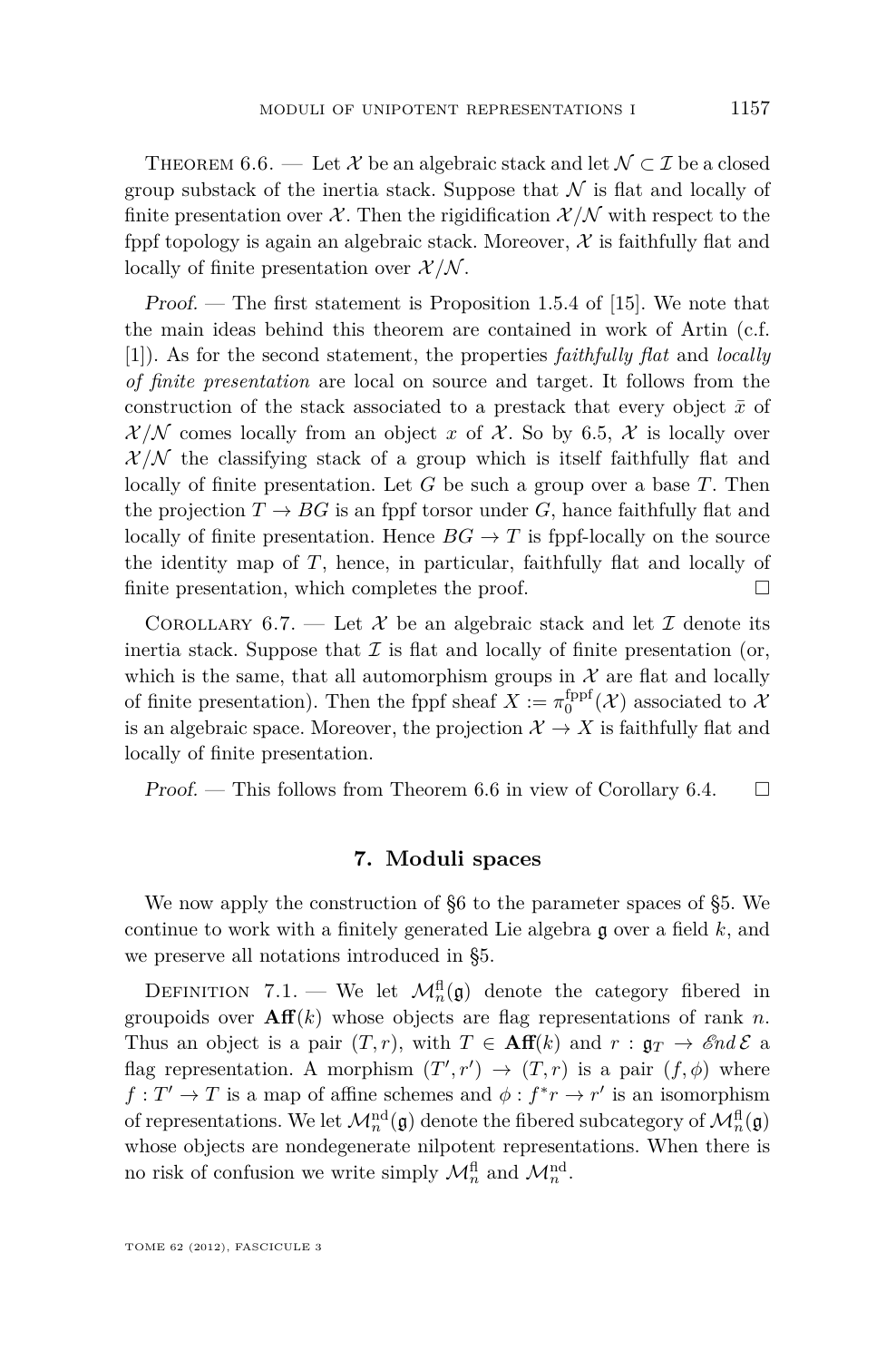<span id="page-36-0"></span>PROPOSITION 7.2. — Both  $\mathcal{M}_n^{\text{fl}}(\mathfrak{g})$  and  $\mathcal{M}_n^{\text{nd}}(\mathfrak{g})$  are stacks for the fppf topology.

Proof. — Fix arbitrarily a faithfully flat, locally finitely presented morphism  $f: T' \to T$  of *k*-schemes. Let  $\mathcal{M}_n^{\text{fl}}(f)$  denote the category of descent data in  $\mathcal{M}_n^{\text{fl}}$  relative to *f* (c.f. [\[15,](#page-64-0) 1.2.3]), and let  $f^{**}$  denote the functor  $\mathcal{M}_n^{\text{fl}}(f) \leftarrow \mathcal{M}_n^{\text{fl}}(T)$  which sends an object over *T* to its descent datum rel. *f*. We are to show that  $f^{**}$  is an equivalence of categories.

To see that  $f^{**}$  is fully faithful, fix arbitrarily flag representations  $r_1$ :  $\mathfrak{g}_T \to \mathscr{E}nd\,\mathcal{E}_1, r_2: \mathfrak{g}_T \to \mathscr{E}nd\,\mathcal{E}_2$  over  $T$  and a morphism  $\phi': r_2' \to r_1'$  over  $T'.$ Then by descent for quasi-coherent sheaves (c.f. [\[10,](#page-64-0) Eposé VIII, Theorem 1.1]), there is one and only one morphism  $\phi : \mathcal{E}_2 \to \mathcal{E}_1$  of modules whose pullback to  $T'$  coincides with  $\phi'$ . We are to verify that  $\phi$  is equivariant with the action of  $\mathfrak{g}$ . Fix arbitrarily a  $v \in \mathfrak{g}$ . Then the square



commutes after pullback to  $T'$ , so, by descent for quasi-coherent sheaves, the square itself commutes, indeed.

To see that  $f^{**}$  is fully faithful, let  $s, t : T'' \implies T'$  denote the structural projections of the product  $T'' = T' \times_T T'$ , let  $r' : \mathfrak{g}_{T'} \to \mathscr{E}nd\mathscr{E}'$  be a flag representation over  $T'$  and let  $\psi : s^*r' \to t^*r'$  be an isomorphism obeying the cocycle condition. Then  $(\mathcal{E}', \psi)$  is in particular a descent datum for a quasi coherent sheaf  $\mathcal E$  on *T*. Equivariance of  $\psi$  means that the map  $\mathscr{E}nd\ s^*\mathcal{E}' \to \mathscr{E}nd\ t^*\mathcal{E}'$  given by  $\alpha \mapsto \psi \alpha \psi^{-1}$  fits into a commutative triangle as follows.



Since  $\mathcal{E}'$  is a vector sheaf (hence, in particular, coherent), the commutativity of this triangle implies that the square

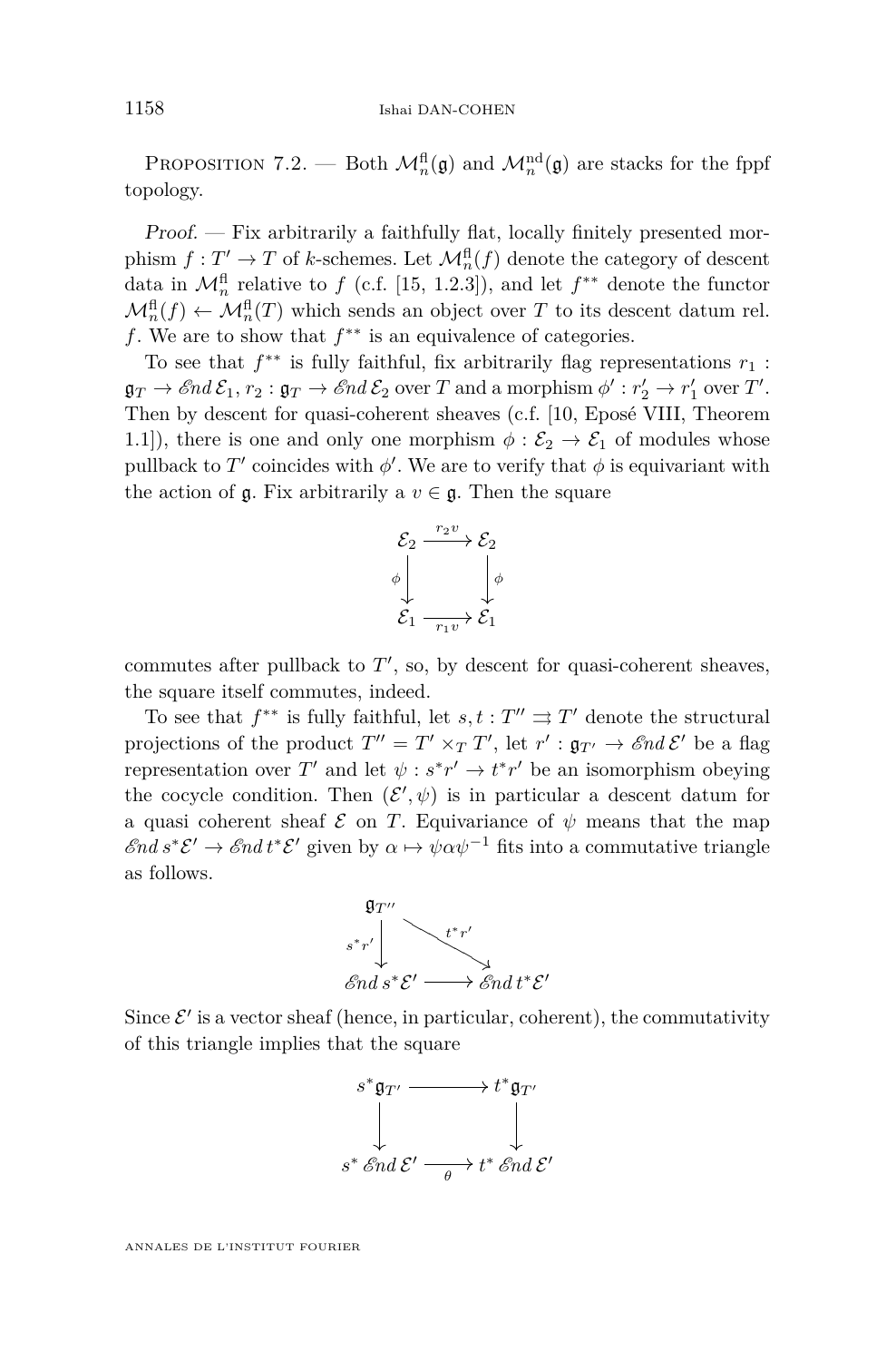<span id="page-37-0"></span>commutes. The pair  $(\mathcal{E}nd \mathcal{E}', \theta)$  is the descent datum for  $\mathcal{E}nd \mathcal{E}$  along f. Thus r' is a morphism of descent data. Hence, by descent for quasi coherent sheaves,  $r'$  comes from a unique homomorphism  $r : \mathfrak{g}_T \to \mathcal{E}nd\mathcal{E}$ . A straightforward verification shows that *r* is a flag representation, and, moreover, that if  $r'$  was nondegenerate, then so is  $r$ .

We recall that  $\mathbb{B}_n$  denotes the group of invertible upper triangular  $n \times n$ matrices.

PROPOSITION 7.3. — Let  $\mathbb{B}_n$  act on  $X_n^{\text{fl}}(\mathfrak{g})$  and on  $X_n^{\text{nd}}(\mathfrak{g})$  by conjugation. Then (in the notation of [0.6\)](#page-9-0)

 $[X_n^{\text{fl}}/ZAR\mathbb{B}_n] = \mathcal{M}_n^{\text{fl}}(\mathfrak{g})$  and  $[X_n^{\text{nd}}/ZAR\mathbb{B}_n] = \mathcal{M}_n^{\text{nd}}(\mathfrak{g})$ .

*Proof.* — Recall our notational convention [\(0.6\)](#page-9-0) by which  $[X_n^{\text{fl}}/\mathbb{B}_n]$  denotes the fibered category whose objects over *T* are the elements of  $X^{\text{fl}}_n(T)$ and whose morphisms  $x \to y$  over  $\mathrm{id}_T$  are those elements *b* of  $\mathbb{B}_n(T)$  such that  $bx = y$ . There is an obvious map

$$
[X_n^{\text{fl}}/\mathbb{B}_n] \to \mathcal{M}_n^{\text{fl}}(\mathfrak{g})\,.
$$

Any isomorphism between flag representations of the form  $r : \mathfrak{g}_T \to \mathfrak{n}_{nT}$ belongs to  $\mathbb{B}_n(T)$ . Indeed, any isomorphism of representations must respect the associated filtrations [\(1.5\)](#page-11-0); the filtration associated to a flag representation of the form  $\mathfrak{g}_T \to \mathfrak{n}_{nT}$  is equal to the standard flag; an element of  $\mathbb{GL}_n(T)$  which preserves the standard flag is by definition an element of  $\mathbb{B}_n(T)$ . This shows that the map is fully faithful. Moreover, a general nondegenerate nilpotent representation  $r : \mathfrak{g}_T \to \mathcal{E}nd\mathcal{E}$  is of the form  $\mathfrak{g}_T \to \mathfrak{n}_{nT}$ , hence comes from  $X_n^{\text{fl}}(\mathfrak{g})(T)$ , after possibly replacing *T* by a Zariski covering of *T*. That is, every object of the target is Zariski locally in the image. It follows that the map factors through an isomorphism of Zariski stacks as claimed.

The same argument applies to  $\mathcal{M}_n^{\text{nd}}$ .

COROLLARY 7.4. — The stacks  $\mathcal{M}_n^{\text{fl}}$  and  $\mathcal{M}_n^{\text{nd}}$  are algebraic.

Proof. — We could switch to the étale topology, note that  $\mathbb{B}_n$  is smooth, and quote well known results ([\[13,](#page-64-0) 4.6.1]). Instead, we stick to the fppf topology, and indicate how this follows from other well known results. By [5.3,](#page-26-0)  $X_n^{\text{fl}}$  is represented by a scheme. Denote  $X_n^{\text{fl}}$  by  $X$ , and  $\mathbb{B}_n$  by  $B$  for short. The groupoid  $(X, B \times X, s, t, m, e, i)$  in  $\textbf{Aff}(k)$  ([\[15,](#page-64-0) 1.1.18]) associated to the *action of B on X* is defined as follows. Recall that *s* and *t* are morphisms

$$
B \times X \rightrightarrows X ,
$$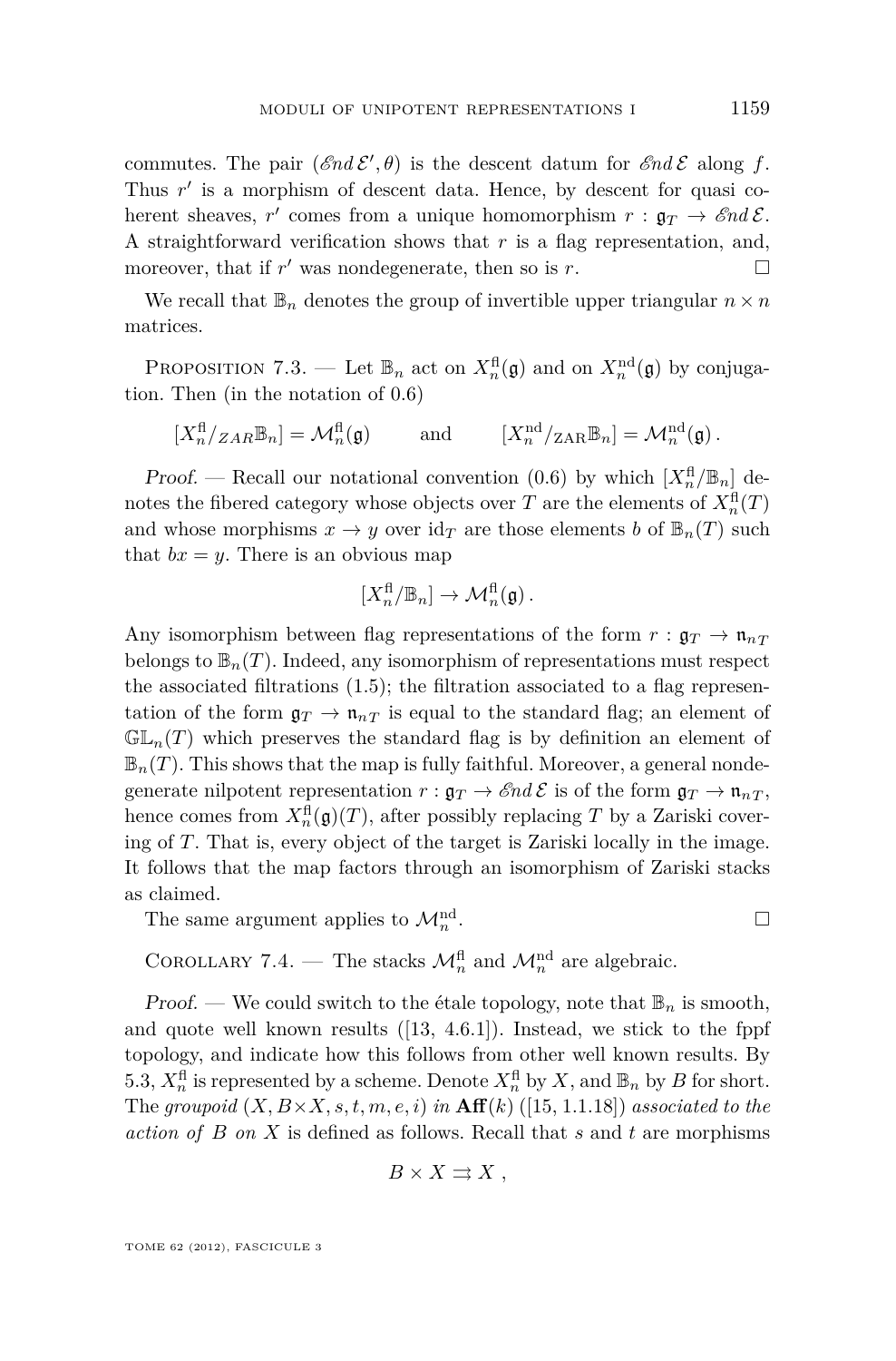<span id="page-38-0"></span>*m* is a morphism

$$
(B \times X) \underset{s,t}{\times} (B \times X) \to B \times X
$$

*e* is a morphism

 $B \times X \leftarrow X$ 

and *i* is a morphism

$$
B \times X \to B \times X .
$$

We set  $s(g, x) = x$ ,  $t(g, x) = gx$ ,  $m((g, x), (g', x')) = (gg', x')$ ,  $e(x) = (I, x)$ (where *I* denotes the identity matrix), and  $i(g, x) = (g^{-1}, gx)$ . Then the fppf stack quotient  $[X/\text{f}_{\text{top}}B]$  is equal to the stack associated to  $(X, B \times$  $X, s, t, m, e, i)$  ([\[15,](#page-64-0) 1.2.7]) in the fppf topology. By Artin's theorem on stacks in the flat topology (quoted in [\[15,](#page-64-0) Theorem 1.3.2] and proved in [\[1\]](#page-64-0)), the latter is an algebraic stack. On the other hand, by Propositions [7.2](#page-36-0) and 7*.*[3,](#page-37-0)

$$
[X/\mathrm{ZAR}B] = [X/\mathrm{fppf}B]
$$

by which the assertion concerning  $\mathcal{M}_n^{\text{fl}}$  follows.

The assertion concerning  $\mathcal{M}_n^{\text{nd}}$  follows similarly from Proposition [5.10.](#page-29-0)

 $\Box$ 

THEOREM 7.5. — The fppf sheaf  $\pi_0^{\text{fppf}}\mathcal{M}_n^{\text{nd}}(\mathfrak{g})$  [\(0.7\)](#page-9-0) associated to  $\mathcal{M}_n^{\text{nd}}(\mathfrak{g})$ is an algebraic space.

Proof. — The automorphism group of a nondegenerate representation is flat and locally of finite presentation. So this follows from [7.4](#page-37-0) by Corollary  $6.7.$ 

DEFINITION 7.6. — We define the **moduli space of nondegenerate nilpotent representations** by

$$
M_n^{\mathrm{nd}}(\mathfrak{g}) := \pi_0^{\mathrm{fppf}} \mathcal{M}_n(\mathfrak{g}) \ .
$$

Remark  $7.7.$  We note that according to Corollary [6.7,](#page-35-0) the map  $\mathcal{M}_n^{\text{nd}} \to M_n^{\text{nd}}$  is faithfully flat and locally of finite presentation.

We now discuss the functoriality of our moduli spaces  $(7.8-7.14)$ .

Remark 7.8. — Let *s* be a surjection of Lie algebras

 $f \rightarrow \alpha$ 

and let  $r : \mathfrak{g}_T \to \mathcal{E}nd\mathcal{E}$  be a representation of g over a *k*-scheme *T*. Then the zero eigenspace of  $rs<sub>T</sub>$  is equal to the zero-eigenspace of r. Since the functor  $r \mapsto rs_T$  is exact, it follows that  $rs_T$  is a flag representation if and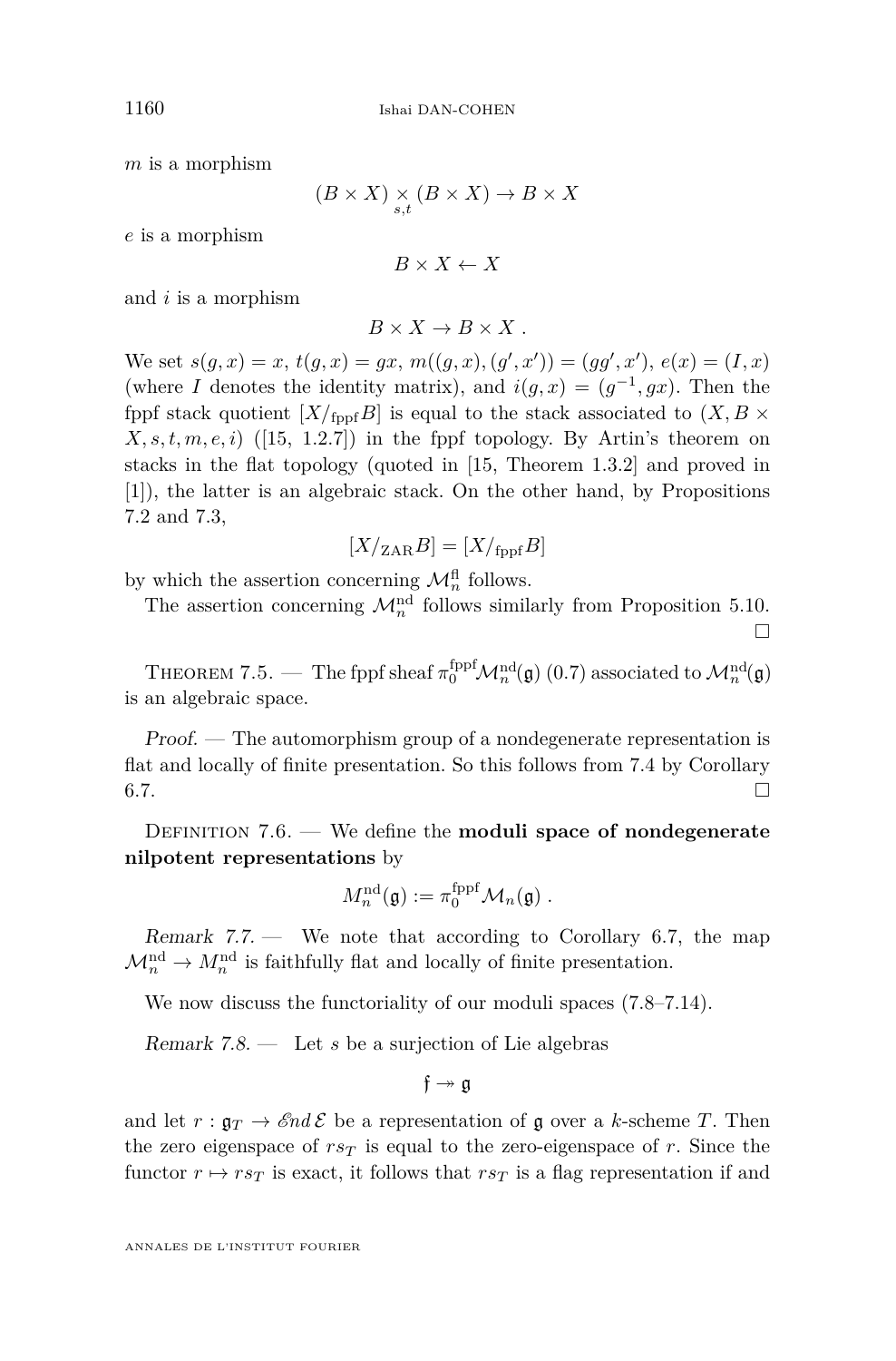<span id="page-39-0"></span>only if *r* is a flag preresentation. In particular, *s* gives rise to a fully faithful morphism of stacks

$$
\mathcal{M}_n^{\text{fl}}(\mathfrak{g}) \hookrightarrow \mathcal{M}_n^{\text{fl}}(\mathfrak{f})\,.
$$

PROPOSITION 7.9. — Let *s* be a surjection of Lie algebras

$$
\mathfrak{f}\twoheadrightarrow \mathfrak{g}\,.
$$

Then the morphism

$$
\mathcal{M}_n^{\text{fl}}(\mathfrak{g}) \hookrightarrow \mathcal{M}_n^{\text{fl}}(\mathfrak{f})
$$

induced by *s* as in [7.8](#page-38-0) is a closed immersion.

The proof follows (7.10–7.11).

LEMMA 7.10. — Let *A* be a ring and  $\theta : E \to F$  a morphism of *A*modules with *F* locally free of finite rank. Then there exists an ideal  $I(\theta)$ of *A* such that for all *A*-algebras *B*,  $\theta_B := id_B \otimes \theta = 0$  if and only if  $I(\theta)B=0.$ 

Proof. — The assertion is local on *A*, so we may assume *F* is free. After possibly precomposing  $\theta$  with a surjection  $E' \rightarrow E$ , we may assume *E* is free as well. To complete the proof, we fix bases and let  $I(\theta)$  be the ideal generated by the corresponding matrix entries of  $\theta$ .

7.11. — *Completion of proof of* 7.9. Let  $r : f_T \to \mathcal{E}nd\mathcal{E}$  be a flag representation of f over an affine *k*-scheme  $T = \text{Spec } A$ . Let  $i : \mathfrak{a} \to \mathfrak{f}$  be the kernel of  $s : \mathfrak{f} \to \mathfrak{g}$  and let Z be the closed subscheme of T defined by *I*( $ri_T$ ). Then by 7.10,  $g: T' \to T$  factors through *Z* if and only if  $g^*r$ factors through  $\mathfrak{g}$ . Regarding *r* as a map  $T \to \mathcal{M}_n^{\text{fl}}(\mathfrak{f})$ , we have constructed a cartesian square



with  $Z \hookrightarrow T$  a closed immersion, which concludes the proof.

Remark 7.12. — Consider again the situation of [7.8](#page-38-0) given by a surjection

$$
s:\mathfrak{f}\twoheadrightarrow\mathfrak{g}
$$

of Lie algebras and a representation  $r : \mathfrak{g}_T \to \mathcal{E}nd\mathcal{E}$  of  $\mathfrak{g}$  over a *k*-scheme *T*. Then

$$
Aut\,rs_T=\mathrm{Aut}\,r\,.
$$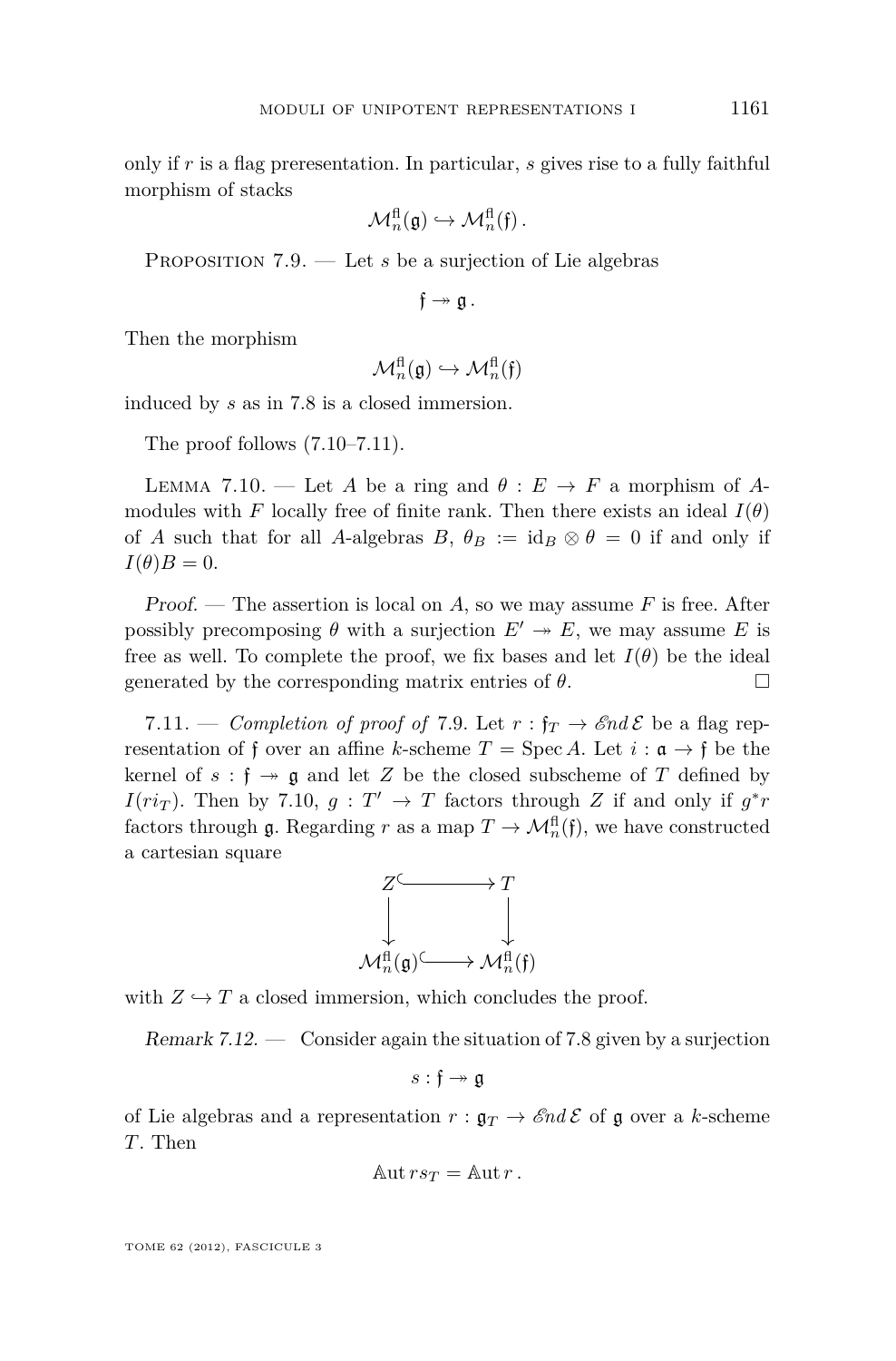<span id="page-40-0"></span>Suppose  $A(\mathfrak{g},i) = A(\mathfrak{f},i)$  for  $i = 1,\ldots,n$ . Then it follows from [7.8](#page-38-0) that *r* is nondegenerate if and only if  $rs<sub>T</sub>$  is nondegenerate. In particular, *s* gives rise to a fully faithful morphism of stacks

$$
\mathcal{M}_n^{\mathrm{nd}}(\mathfrak{g}) \hookrightarrow \mathcal{M}_n^{\mathrm{nd}}(\mathfrak{f})\,.
$$

COROLLARY  $7.13.$  — Continuing with the situation of [7.12,](#page-39-0) the map

$$
\mathcal{M}^{\mathrm{nd}}_{n}(\mathfrak{g}) \hookrightarrow \mathcal{M}^{\mathrm{nd}}_{n}(\mathfrak{f})
$$

is a closed immersion.

Proof. — Indeed, the "if and only if" part of [7.12](#page-39-0) implies moreover that the resulting square



is Cartesian, so this follows from [7.8.](#page-38-0)

Corollary 7.14. — Continuing with the situation of [7.12,](#page-39-0) *s* gives rise to a closed immersion

$$
M_n^{\mathrm{nd}}(\mathfrak{g}) \hookrightarrow M_n^{\mathrm{nd}}(\mathfrak{f})\,.
$$

Proof. — The square

$$
\begin{array}{ccc} \mathcal{M}_{n}^{\mathrm{nd}}(\mathfrak{g}) & \longrightarrow \mathcal{M}_{n}^{\mathrm{nd}}(\mathfrak{f}) \\ \downarrow & & \downarrow \\ M_{n}^{\mathrm{nd}}(\mathfrak{g}) & \longrightarrow M_{n}^{\mathrm{nd}}(\mathfrak{f}) \end{array}
$$

is automatically Cartesian. Since the vertical arrow on the right is fppf [\(7.7\)](#page-38-0) and the horizontal arrow at the top is a closed immersion (7.13), the proposition follows.

Recall that  $\mathbb{B}_n = \mathbb{T}_n \ltimes \mathbb{U}_n$  is the semidirect product of a torus and a unipotent group. In studying the quotient of  $X_n^{\text{nd}}$  by  $\mathbb{B}_n$  it will be convenient to consider the actions of  $\mathbb{U}_n$  on  $X_n^{\text{nd}}$  and of  $\mathbb{T}_n$  on the quotient of  $X_n^{\text{nd}}$  by  $\mathbb{U}_n$  separately. The following variant provides a natural interpretation of the quotient stack  $[X_n^{\text{fl}}/_{\text{ZAR}}\mathbb{U}_n]$  in terms of flag representations.

DEFINITION 7.15. — Let *T* be a *k*-scheme. A framed flag representa**tion of** g over *T* is a pair  $(r, e)$  where *r* is a flag representation  $g_T \rightarrow \mathcal{E}nd\mathcal{E}$ of  $\mathfrak g$  over  $T$  and  $e = (e_1, \ldots, e_n)$  is a basis for  $gr^{\text{Fil}^*}\mathcal E$  [\(1.5\)](#page-11-0) compatible with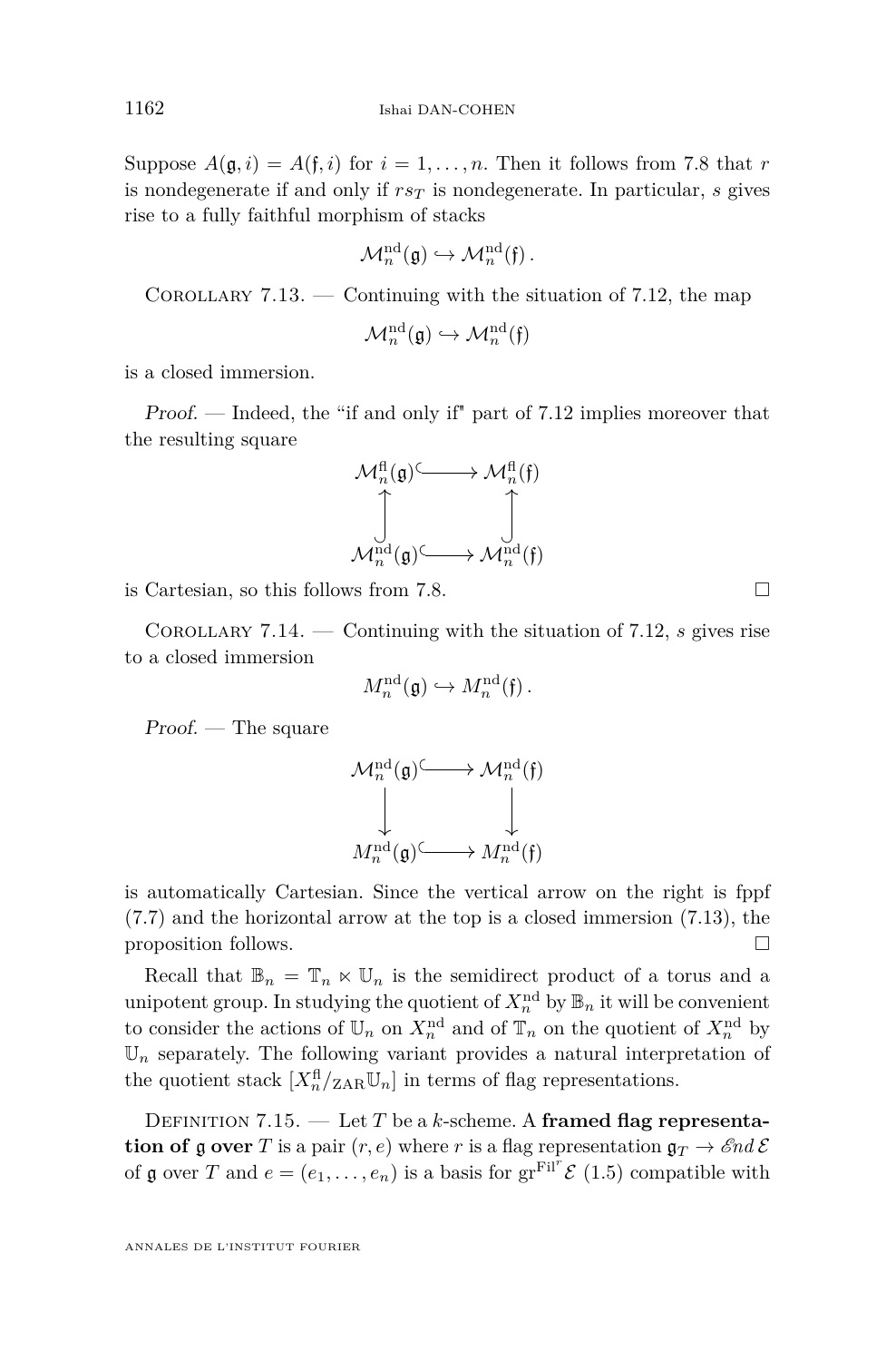<span id="page-41-0"></span>the grading. If  $r, r'$  are framed flag representations, a **framed isomorphism**  $r \to r'$  is an isomorphism  $\phi$  of the underlying flag representations such that  $gr(\phi) : gr \mathcal{E} \to gr \mathcal{E}'$  is the isomorphism determined by the given bases. A framed flag representation is **nondegenerate**, if the underlying flag representation is nondegenerate.

We let  $\mathcal{M}_n^{\text{ff}}(\mathfrak{g})$  denote the fibered category of framed flag representations and we let  $\mathcal{M}_n^{\text{find}}(\mathfrak{g})$  denote the fibered subcategory consisting of framed nondegenerate nilpotent representations.

PROPOSITION 7.16. — The fibered categories  $\mathcal{M}_n^{\text{ff}}(\mathfrak{g})$  and  $\mathcal{M}_n^{\text{fnd}}(\mathfrak{g})$  obey fppf descent.

Proof. — We start with  $\mathcal{M}_n^{\text{ff}}$ . This is a straightforward verification using the fact that  $\mathcal{M}_n^{\text{fl}}$  is an fppf stack [\(7.2\)](#page-36-0). Let *T* be an affine *k*-scheme, *f* :  $T' \to T$  an fppf covering, let  $T'' = T' \times_T T'$  and denote by  $p_1, p_2 : T'' \rightrightarrows T'$ the two projections. Denote by  $\mathcal{M}_n^{\text{ff}}(f)$  the category of descent data relative to *f*. We are to show that the functor

$$
f^{**}: \mathcal{M}_n^{\text{ff}}(T) \to \mathcal{M}_n^{\text{ff}}(f)
$$

is an equivalence. To see that *f* ∗∗ is fully faithful, fix two framed representations

 $(r: \mathfrak{g}_T \to \mathcal{E}nd(\mathcal{E}), e^r)$ 

and

$$
(s:\mathfrak{g}_T\rightarrow \mathscr{E}\!\mathit{nd}(\mathcal{F}),e^s)
$$

over *T*. Let  $\alpha$  denote the induced isomorphism

$$
p_2^* f^* r \to p_1^* f^* r \,,
$$

*β* the induced isomorphism

$$
p_2^* f^* s \to p_1^* f^* s,
$$

and consider a morphism of descent data

$$
\phi': (f^*r, f^*e^r, \alpha) \rightarrow (f^*s, f^*e^s, \beta);
$$

that is, a morphism

$$
\phi': (f^*r, f^*e^r) \rightarrow (f^*s, f^*e^s)
$$

such that the square

$$
p_2^* f^* r \xrightarrow{p_2^* \phi'} p_2^* f^* s
$$
  
\n
$$
\downarrow \qquad \qquad \downarrow \qquad \qquad \downarrow
$$
  
\n
$$
p_1^* f^* r \xrightarrow{p_1^* \phi'} p_1^* f^* s
$$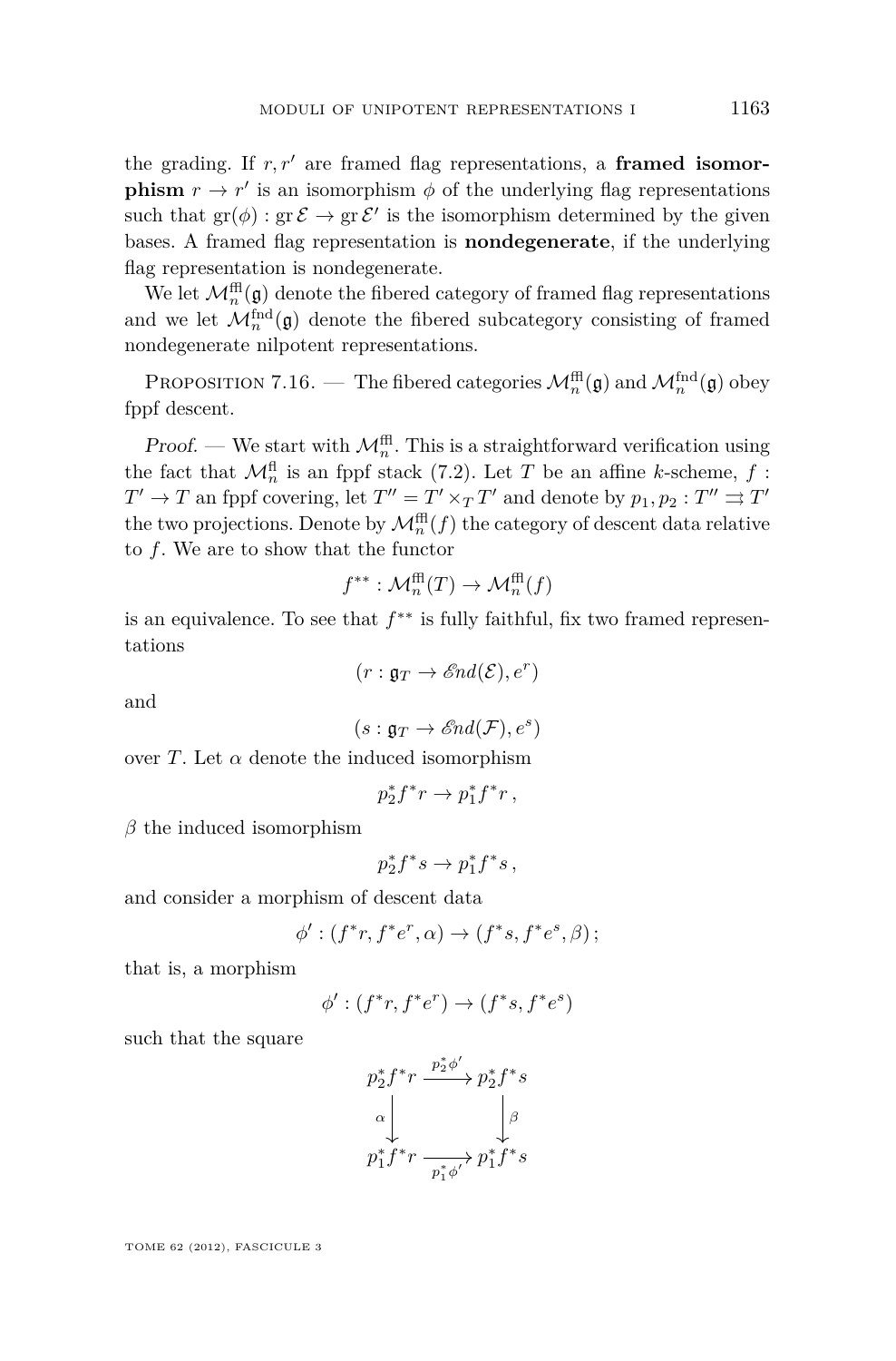commutes. Descent for  $\mathcal{M}_n^{\text{fl}}$  implies that there is a (necessarily unique) morphism of representations

 $\phi: r \to s$ 

such that

 $f^*\phi = \phi'$ ;

on the other hand

$$
f^* \text{gr } \phi = \text{gr } f^* \phi = \text{gr } \phi'
$$

sends  $f^*e^r$  to  $f^*e^s$  which implies that gr  $\phi$  sends  $e^r$  to  $e^s$  since restriction maps along coverings are injective. This establishes the full faithfulness.

To check essential surjectivity, fix a framed flag representation

$$
(r': \mathfrak{g}_{T'} \to \mathscr{E}nd(\mathcal{E}'), e')
$$

and a framed isomorphism

$$
\alpha: (p_2^{*}r', p_2^{*}e') \to (p_1^{*}r', p_1^{*}e')
$$

obeying the cocycle condition. Descent for  $\mathcal{M}_n^{\text{fl}}$  produces a representation  $r: \mathfrak{g}_T \to \mathscr{E}nd(\mathcal{E})$  whose descent data  $(f^*r, \alpha^{\text{can.}})$  relative to  $f$  is isomorphic to  $(r', \alpha)$ . Fixing an isomorphism

$$
\phi: (r', \alpha) \to (f^*r, \alpha^{\text{can.}})
$$

we get a diagram



in which the (small) square at the front and the two trapezoids at the back commute. Since

$$
(\text{gr }\alpha)(p_2^*e'_i) = p_1^*e'_i \,,
$$

it follows that

$$
(\text{gr }\alpha^{\text{can.}})p_2^*(\text{gr }\phi)(e_i')=p_1^*(\text{gr }\phi)(e_i')\,,
$$

hence that  $\{(\text{gr }\phi)(e_i')\}$  descends to a basis  $\{e_i\}$  of  $\text{gr }\mathcal{E}$  making  $(r, e)$  into a framed representation. This shows that  $(r', e', \alpha)$  is in the essential image of *f* <sup>∗</sup> and completes the verification.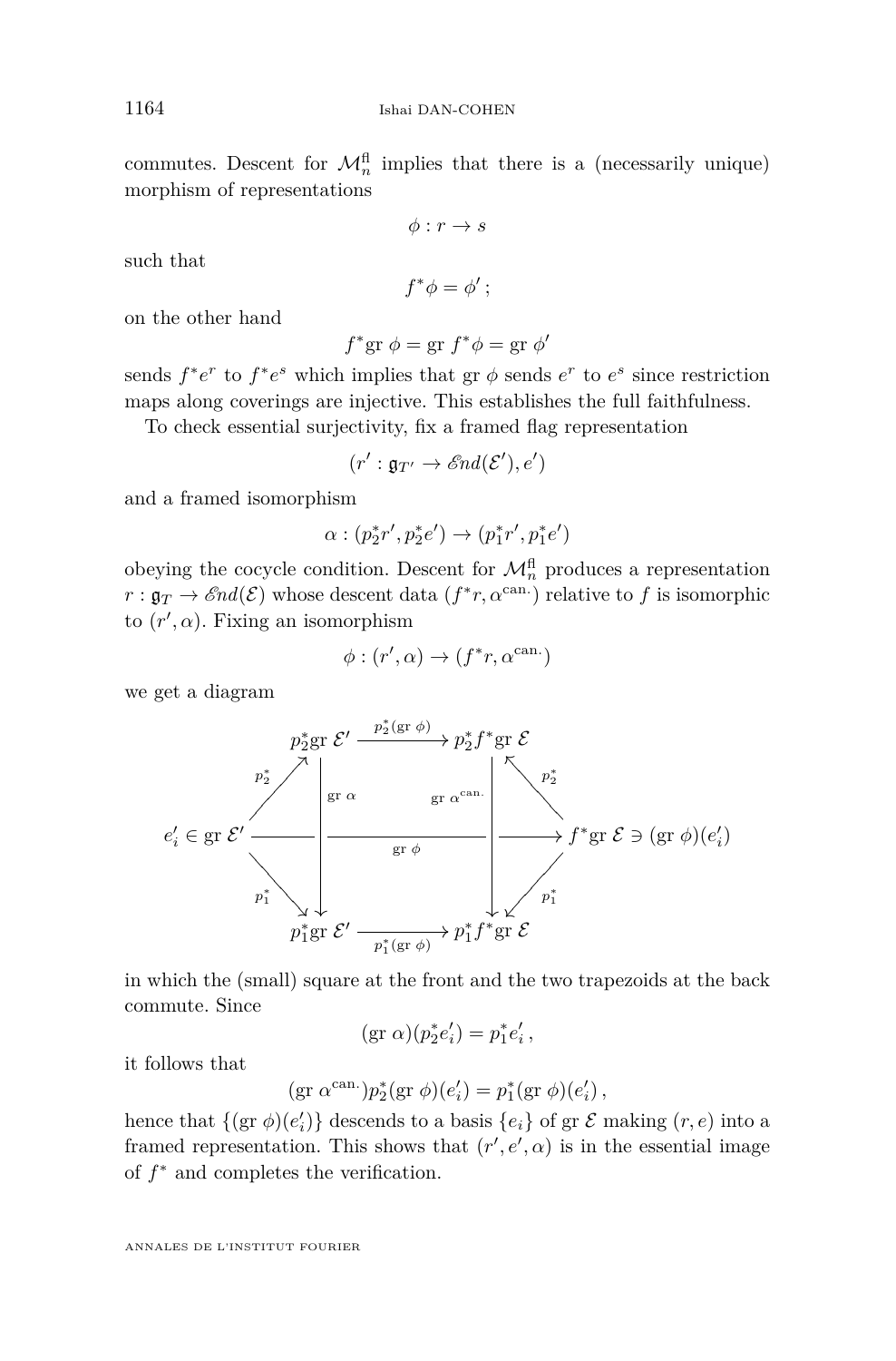Finally, the same argument using the fact that  $\mathcal{M}_n^{\text{nd}}$  is an fppf stack shows that  $\mathcal{M}_n^{\text{find}}$  is an fppf stack.

PROPOSITION 7.17. — Let  $\mathbb{U}_n$  act on  $X_n^{\text{fl}}(\mathfrak{g})$  and on  $X_n^{\text{nd}}(\mathfrak{g})$  by conjugation. Then

 $[X_n^{\text{fl}}/ZAR\mathbb{U}_n] = \mathcal{M}_n^{\text{fll}}(\mathfrak{g})$  and  $[X_n^{\text{nd}}/ZAR\mathbb{U}_n] = \mathcal{M}_n^{\text{fnd}}(\mathfrak{g})$ .

Proof. — Consider the map

$$
[X_n^{\text{fl}}/\mathbb{U}_n] \to \mathcal{M}_n^{\text{fl}}(T)
$$

which sends  $r : \mathfrak{g}_T \to \mathfrak{n}_{n,T}$  to

 $(\mathfrak{g}_T \to \mathfrak{n}_{n,T} \hookrightarrow \mathscr{E}nd \mathcal{O}_T^{(n)}$  $T^{(n)}$ , the standard basis of  $\mathcal{O}_T^{(n)}$  $T^{(n)}$ ).

If  $r, r' \in X_n^{\text{fl}}(T)$ , then an isomorphism of representations  $b : r \to r'$  is in  $\mathbb{U}_n(T)$  if and only if  $\operatorname{gr} b = \operatorname{id}_{\mathcal{O}_T^{(n)}}$ . The same argument applies to  $\mathcal{M}_n^{\text{find}}$ .  $\Box$ 

COROLLARY 7.18. — The stacks  $\mathcal{M}_n^{\text{ffl}}(\mathfrak{g})$  and  $\mathcal{M}_n^{\text{fnd}}(\mathfrak{g})$  are algebraic.

*Proof.* — This is similar to Corollary [7.4.](#page-37-0) Denote  $X_n^{\text{fl}}$  by X, and  $\mathbb{U}_n$  by U for short. The groupoid  $(X, U \times X, s, t, m, e, i)$  in  $\textbf{Aff}(k)$  associated to the action of *U* on *X* is defined as in [7.4.](#page-37-0) Then the fppf stack quotient  $[X/\text{fppf}$ *U*] is equal to the stack associated to  $(X, B \times X, s, t, m, e, i)$  ([\[15,](#page-64-0) 1.2.7]) in the fppf topology. By Artin's theorem on stacks in the flat topology ([\[15,](#page-64-0) Theorem 1.3.2]), the latter is an algebraic stack. On the other hand, by Propositions [7.16](#page-41-0) and 7*.*17,

$$
[X/\mathrm{_{ZAR}}U] = [X/\mathrm{_{fppf}}U]
$$

by which the assertion concerning  $\mathcal{M}_n^{\text{ffl}}$  follows.

The assertion concerning  $\mathcal{M}_n^{\text{find}}$  follows similarly from Proposition [5.10.](#page-29-0)  $\Box$ 

COROLLARY 7.19. — The fppf-sheaf  $\pi_0^{\text{fppf}}\mathcal{M}_n^{\text{fnd}}(\mathfrak{g})$  associated to  $\mathcal{M}_n^{\text{fnd}}(\mathfrak{g})$ is an algebraic space.

Proof. — By construction, the inertia stack of  $\mathcal{M}_n^{\text{fnd}}$  is flat. So this follows from 7.18 by Corollary [6.7.](#page-35-0)

 $\mathrm{DEFINITION}$   $7.20.$  — We define  $M_n^{\mathrm{find}}(\mathfrak{g}),$  the moduli space of framed **nondegenerate nilpotent representations**, by

$$
M_n^{\text{find}}(\mathfrak{g}) = \pi_0^{\text{fppf}} \mathcal{M}_n^{\text{find}}(\mathfrak{g})\,.
$$

Remark 7.21. — According to Corollary [6.7,](#page-35-0) the map  $\mathcal{M}_n^{\text{find}} \to \mathcal{M}_n^{\text{find}}$  is faithfully flat and locally of finite presentation.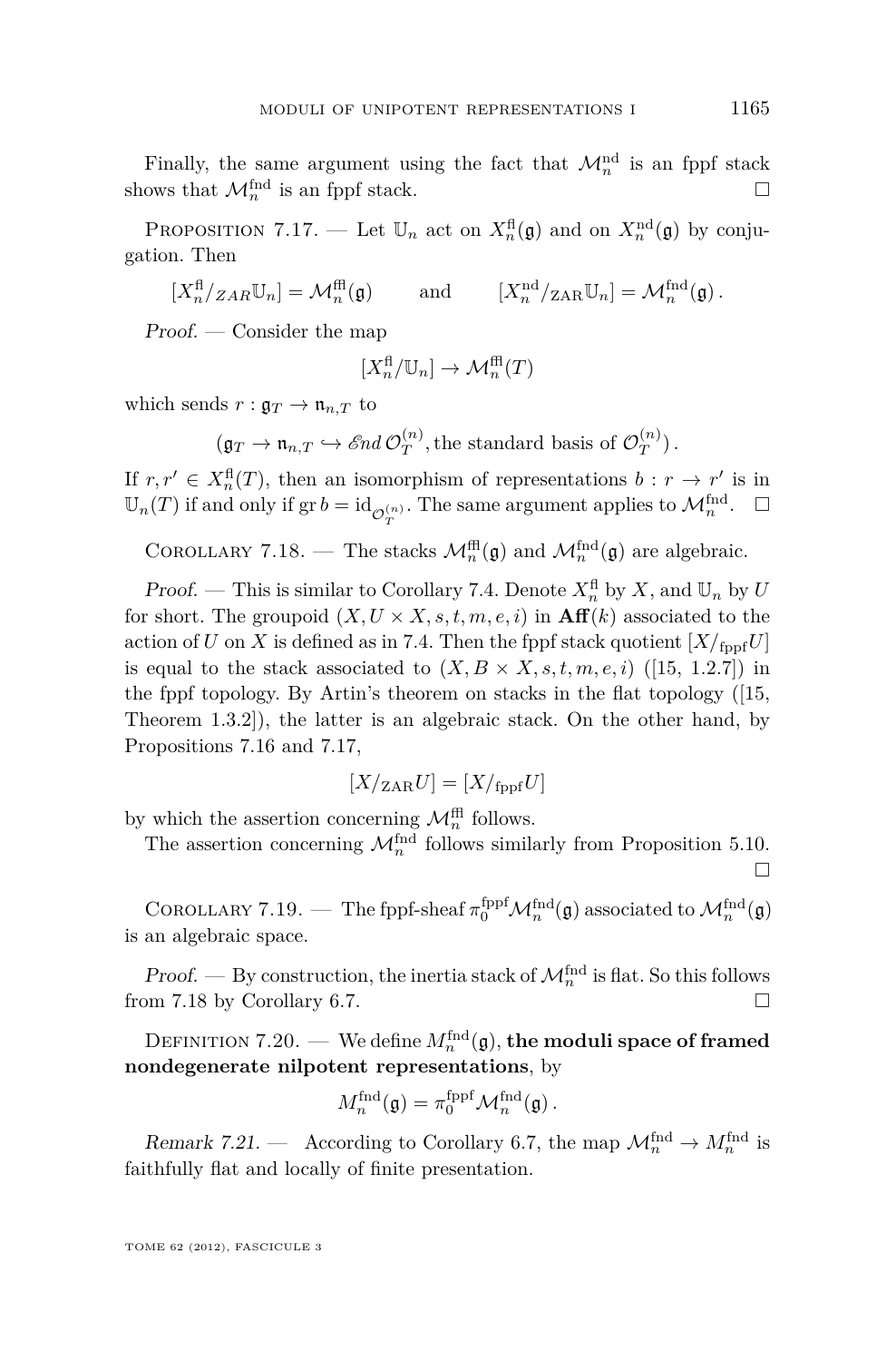<span id="page-44-0"></span>Remark 7.22. — Remark [7.8](#page-38-0) applies without essential change to show that a surjection of Lie algebras

$$
s:\mathfrak{f}\twoheadrightarrow\mathfrak{g}
$$

gives rise to a fully faithful morphism

$$
\mathcal{M}^{\mathrm{ffl}}_n(\mathfrak{g}) \hookrightarrow \mathcal{M}^{\mathrm{ffl}}_n(\mathfrak{f})
$$

of stacks, and the proof of [7.9](#page-39-0) applies without essential change to show that this map is in fact a closed immersion.

Suppose, moreover, that for  $i = 1, \ldots, n$ ,  $A(f, i) = A(g, i)$ . Then paragraphs [7.12–](#page-39-0)[7.14](#page-40-0) apply without essential change to show that *s* gives rise to closed immersions

 $\mathcal{M}^{\text{find}}_n(\mathfrak{g}) \hookrightarrow \mathcal{M}^{\text{find}}_n(\mathfrak{f})$ 

and

$$
M_n^{\text{find}}(\mathfrak{g}) \hookrightarrow M_n^{\text{find}}(\mathfrak{f})\,.
$$

#### **8. Representations of a unipotent group**

In this section we put ourselves in the situation indicated by the title of the paper given by a field *k* of characteristic zero and a unipotent group *G* over *k*. The problem of moduli of representations of *G* is equivalent to the problem studied in the previous sections applied to the case  $g := \mathbf{Lie } G$ . This is in part a matter of reviewing the classical theory. Statements available in the literature, however, focus on representations defined over a field. For our purpose, we need to consider families. It turns out that limiting our investigation to representations on vector bundles is awkward, since this excludes the left regular representation. With a bit more work, we obtain the result we want at the level of arbitrary quasi-coherent representations (Theorem [8.20\)](#page-54-0), as well as a more aesthetically pleasing proof.

8.1. — For proofs of the following facts (as well as a discussion of the definition of a unipotent group), we refer the reader to [\[5,](#page-64-0) IV §2]. Let **UG** denote the category of unipotent groups over *k* and let **NL** denote the category of nilpotent Lie algebras over *k*. The Lie algebra of a unipotent group is nilpotent. Thus **Lie** is a functor  $\mathbf{UG} \to \mathbf{NL}$ . On the other hand, if g is a nilpotent Lie algebra, its covariant total space may be endowed with a product structure  $\star : \mathbb{V} \mathfrak{g}^{\vee} \times \mathbb{V} \mathfrak{g}^{\vee} \to \mathbb{V} \mathfrak{g}^{\vee}$  given by the Baker-Campbell-Hausdorff formula. This makes  $(\mathbb{V}\mathfrak{g}^{\vee},\star)$  into a unipotent group, and defines a functor  $H : NL \rightarrow UG$ . Lie and H are quasi-inverse ([\[5,](#page-64-0) IV §2 4.5]). In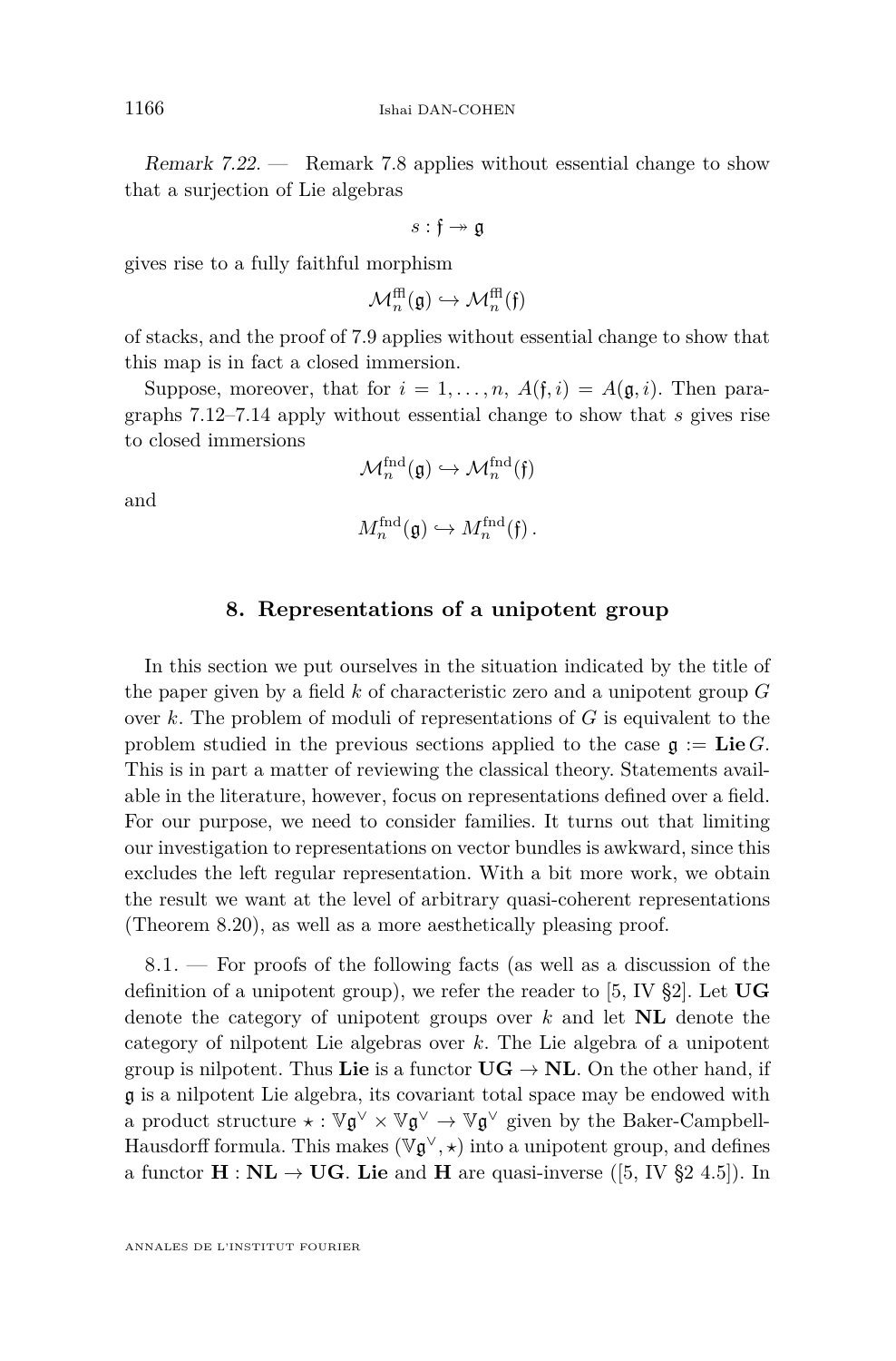<span id="page-45-0"></span>particular, there is a natural isomorphism  $\exp : H \circ Lie \rightarrow id_{\mathbf{UG}}$ , which is called the *exponential map.*

8.2. — For the remainder of this section, we fix a unipotent group *G* over *k* and we let g denote its Lie algebra. Recall that formation of the Lie algebra is compatible with flat base-change, so for any *k*-scheme  $T$ ,  $\mathfrak{g}_T$  fits into a split short exact sequence of (abstract) groups

$$
1 \longrightarrow \Gamma(T, \mathfrak{g}_T) \longrightarrow G(T[\epsilon]) \longrightarrow G(T) \longrightarrow 1.
$$

Here  $T[\epsilon]$  denotes  $\operatorname{spec}_T \mathcal{O}_T[\epsilon]/(\epsilon^2)$ .

We note a few generalities about quasi-coherent representations of a Lie algebra over a general (affine) base (8.3–8.4).

8.3. — Suppose  $T = \text{Spec } B$  is an affine scheme, F is a B-module and  $r : B \otimes \mathfrak{g} \to \text{End}(F)$  is a representation. Then for any *B*-algebra *B'*, *r* defines a representation  $r(B') : B' \otimes \mathfrak{g} \to \text{End}_{B'}(B' \otimes F)$  determined by the commuting square

$$
B \otimes \mathfrak{g} \xrightarrow{r=r(B)} \operatorname{End}_B(F)
$$
  

$$
\downarrow \qquad \qquad \downarrow
$$
  

$$
B' \otimes \mathfrak{g} \xrightarrow[r(B')]{}
$$

$$
\operatorname{End}_{B'}(B' \otimes F)
$$

and the requirement that  $r(B')$  be *B*'-linear. Thus if  $\mathbb{E}nd(F)$  denotes the functor  $B' \mapsto \text{End}_{B'}(B' \otimes F)$ , then *r* extends uniquely to a morphism of Lie  $o_T$ -algebras  $\mathbb{V}\mathfrak{g}_T^{\vee} \to \mathbb{E}{\rm nd}(F)$ , which we denote again by *r*.

8.4. — Continuing with the situation of 8.3, we remark that any vector in the 0-eigenspace of  $r$  is automatically universally in the 0-eigenspace. That is, if  $x \in F$  is such that  $r(v)(x) = 0$  for all  $v \in B \otimes \mathfrak{g}$  then for any *B* algebra  $B'$ , and any  $v' \in B' \otimes \mathfrak{g}$ ,

$$
r(B')(v')(1\otimes x)=0.
$$

Indeed, since g is nilpotent and finitely generated, it is finite dimensional. Let  $v_1, \ldots, v_m$  be a basis and write

$$
v'=\sum_i b_i'\otimes v_i
$$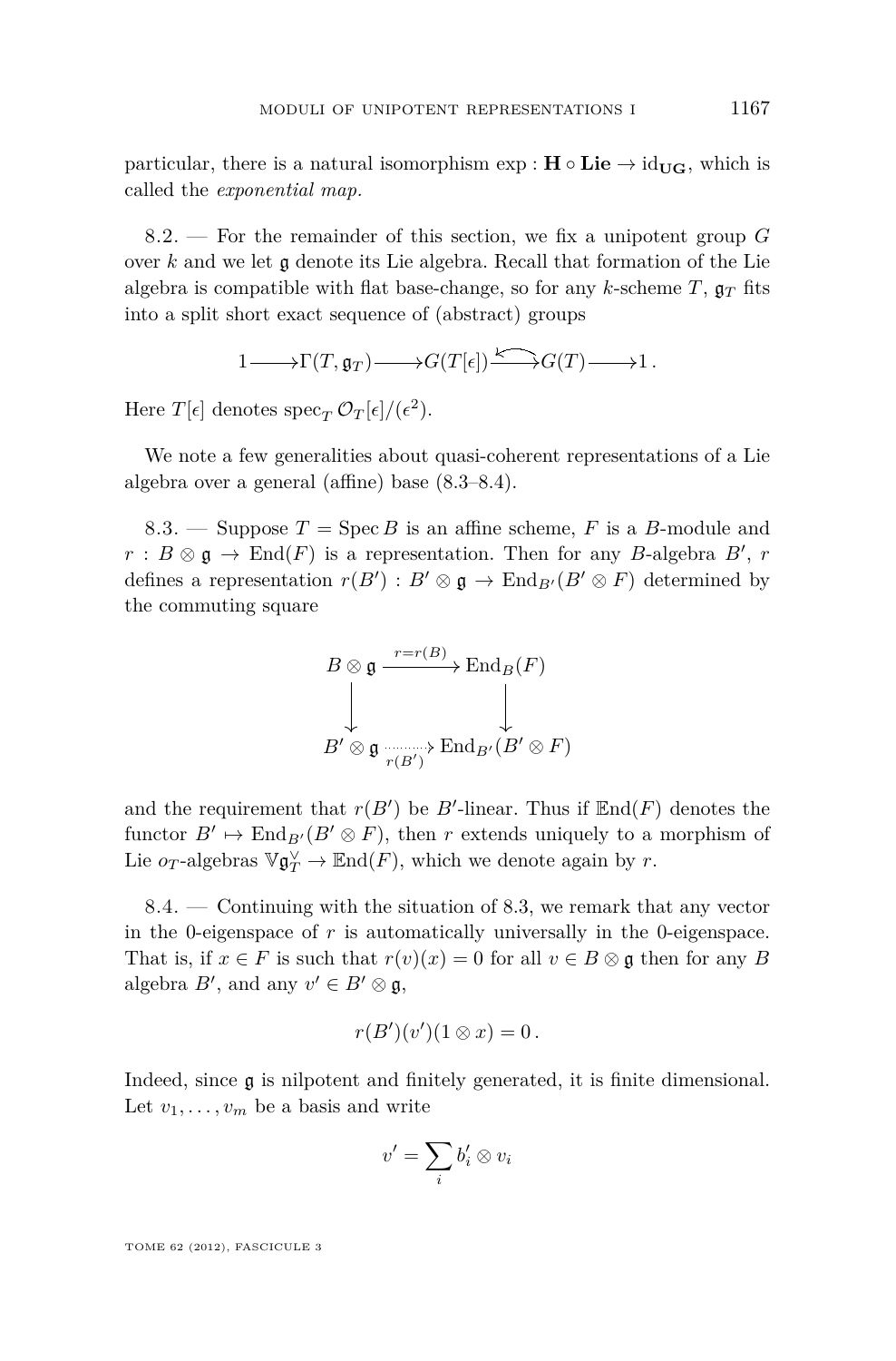<span id="page-46-0"></span>with  $b'_i \in B'$ . Then (identifying  $B' \otimes_k \mathfrak{g}$  with  $B' \otimes_B B \otimes_k \mathfrak{g}$ ) we have

$$
r(B')(v')(1 \otimes_B x) = r(B')(\sum b'_i \otimes_k v_i)(1 \otimes_B x)
$$
  
=  $\sum b'_i r(B')(1_{B'} \otimes_B 1_B \otimes_k v_i)(1_{B'} \otimes_B x)$   
=  $\sum b'_i \otimes_B (r(B)(1_B \otimes_k v_i)(x))$   
=  $\sum b'_i \otimes_B 0$   
= 0.

DEFINITION 8.5. — Let *B* be a *k*-algebra and let  $r : \mathfrak{g}_B \to \text{End}(F)$  be a representation on a *B*-module *F*. Then  $r$  is **locally nilpotent** if  $\text{Fil}^r(1.5)$  $\text{Fil}^r(1.5)$ is exhaustive [\(1.8\)](#page-12-0).

DEFINITION 8.6. — Let *B* be a *k*-algebra and let *F* be a *B*-module. We denote by Aut *F* the group-valued functor

$$
B' \mapsto \mathrm{Aut}_{B'}(B' \otimes F).
$$

A representation  $\rho$  of *G* on *F* (over *T*) is a morphism of group-valued functors

$$
G_T \to \mathbb{A}\mathrm{ut}\, F\, .
$$

The submodule  $F^{G_T} \subset F$  of *invariants* is then defined to be the set of universally fixed elements of *F*, that is, those  $x \in F$  such that for any *B*-algebra *B*<sup> $\prime$ </sup> and any  $u \in G(B')$ ,

$$
\rho(B')(u)(1_{B'} \otimes_B x) = 1_{B'} \otimes_B x.
$$

We associate to  $\rho$  a filtration Fil<sup> $\rho$ </sup> by submodules  $F_0 \subset F_1 \subset F_2 \subset \cdots$ of *F* as for a representation of g by setting  $F_0 = 0$  and defining  $F_{i+1}$  to be the preimage in *F* of  $(F/F_i)^{G_T}$ .

Remark 8.7. — Let  $\rho: G_T \to \text{Aut } \mathcal{F}$  be a representation of *G* on a quasi-coherent sheaf  $\mathcal F$  over an affine *k*-scheme  $T = \text{Spec } B$  with structure morphism  $f : \text{Spec } B \to \text{Spec } k$ . We denote the *B*-module associated to  $\mathcal F$ by *F* as usual. Then we can define an associated representation

$$
f_*\rho:G\to \operatorname{Aut} f_*\mathcal F
$$

of *G* on *f*∗F by forgetting the *B*-linearity of the coaction

$$
F \to (B \otimes_k A) \otimes_B F = B \otimes_k F.
$$

This defines a functor

$$
f_* : \operatorname{\mathbf{Rep}} G_T \rightarrow \operatorname{\mathbf{Rep}} G
$$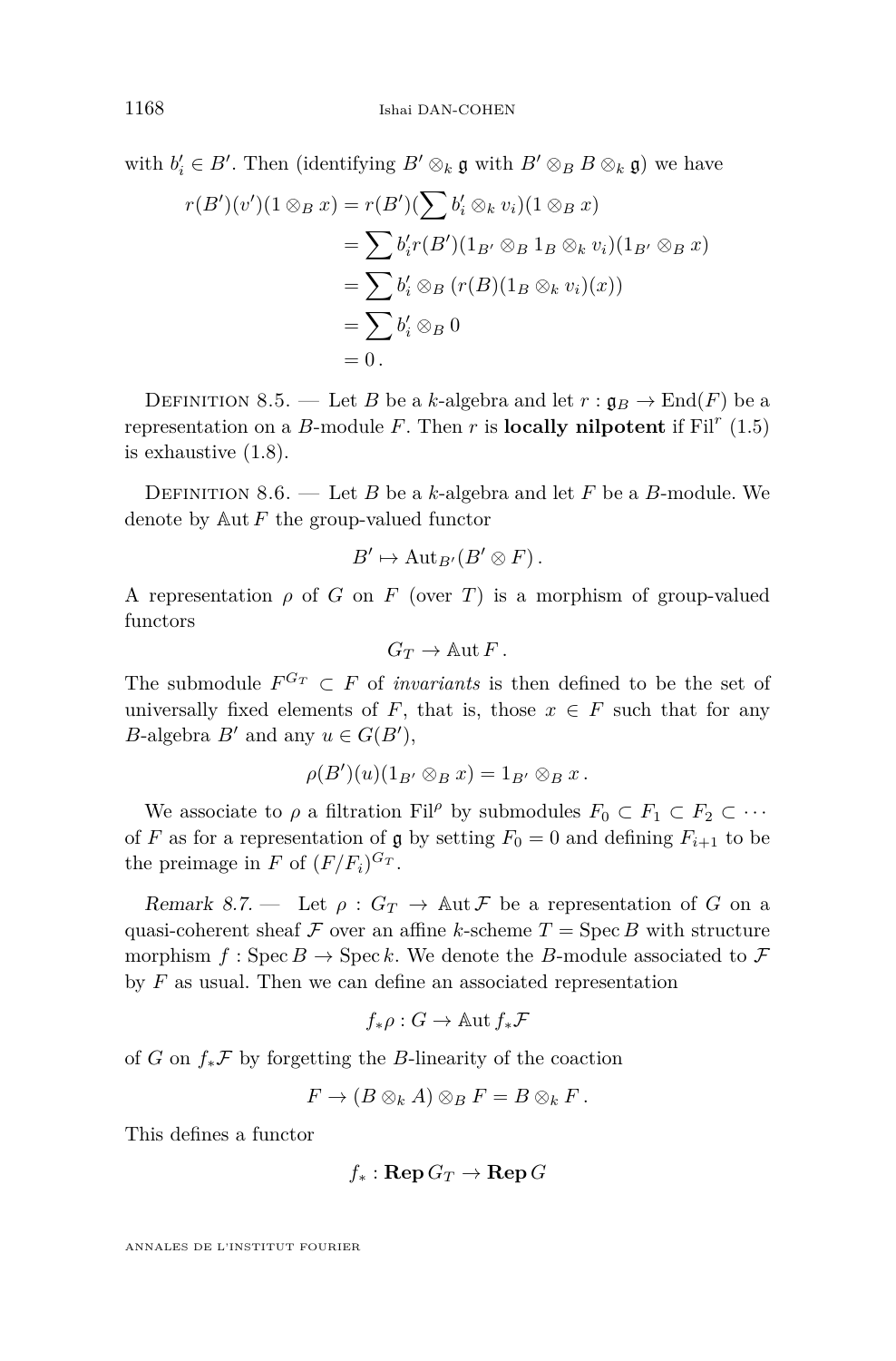<span id="page-47-0"></span>from the category of quasi-coherent representations of  $G_T$  to the category of quasi-coherent representations of *G* which is exact and satisfies

$$
f_*({\mathcal F}^{G_T})=(f_*{\mathcal F})^G.
$$

Indeed, both are equal to the kernel of

$$
\alpha - \pi : F \to B \otimes_k F
$$

where  $\alpha$  is the coaction and  $\pi$  is the projection  $x \mapsto 1_B \otimes_k x$ . Consequently,

$$
\mathrm{Fil}^{\rho} = \mathrm{Fil}^{f_{\ast}\rho}.
$$

PROPOSITION 8.8. — Let  $T = \text{Spec } B$  be an affine *k*-scheme,  $F$  a  $B$ module,  $\rho: G_T \to \mathbb{A}$ ut *F* a representation and Fil $\rho = (F_0 \subset F_1 \subset \cdots)$  the filtration associated to  $\rho$  as in [8.6.](#page-46-0) Then the filtration  $\text{Fil}^{\rho}$  is exhaustive.

Proof. — Formation of the associated filtration is compatible with taking subrepresentations. By [\[16,](#page-64-0) II 2.2.2.2], every element of  $f_*\mathcal{F}$  is contained in a finite dimensional subrepresentation; by [\[5,](#page-64-0) IV 2.5], the filtration associated to a finite dimensional representation over a field is strictly increasing, hence exhaustive.

We recall the definition and a first property of the derivative of a representation:

8.9. — Let  $T = \text{Spec } B$  be an affine *k*-scheme and let  $\rho : G_T \to \text{Aut } F$ be a representation of a unipotent group *G* on a *B*-module *F*. Then  $\text{Lie}(\rho)$ is the representation  $B \otimes \mathfrak{g} \to \text{End}(F)$  of  $\mathfrak{g}$  induced by  $\rho(B)$  and  $\rho(B[\epsilon]),$ forming a morphism of split short exact sequences of abstract groups as in the following diagram.

$$
\begin{array}{ccc}\n1 & \longrightarrow B \otimes \mathfrak{g} & \longrightarrow G(B[\epsilon]/(\epsilon^2) & \longrightarrow G(B) \longrightarrow 1 \\
\downarrow \text{Lie}(\rho) & & \rho(B[\epsilon]/(\epsilon^2)) \downarrow & \rho(B) \downarrow \\
1 & \longrightarrow \text{End}(F) \longrightarrow \text{Aut}(B[\epsilon]/(\epsilon^2) \otimes F) & \longrightarrow \text{Aut}(F) \longrightarrow 1\n\end{array}
$$

Formation of  $\text{Lie}(\rho)$  is compatible with arbitrary base-change; that is, given any *B*-algebra *B'*,  $\text{Lie}(\rho)(B')$  fits into a morphism of split short exact sequences of abstract groups, as follows.

$$
\begin{array}{ccc}\n1 & \longrightarrow B' \otimes \mathfrak{g} & \longrightarrow G(B'[\epsilon]/(\epsilon^2) & \longrightarrow G(B') & \longrightarrow 1 \\
\downarrow \text{Lie}(\rho)(B') & & \rho(B'[\epsilon]/(\epsilon^2)) & & \rho(B') \\
1 & \longrightarrow \text{End}(B' \otimes F) & \longrightarrow \text{Aut}(B'[\epsilon]/(\epsilon^2) \otimes F) & \longrightarrow \text{Aut}(B' \otimes F) & \longrightarrow 1\n\end{array}
$$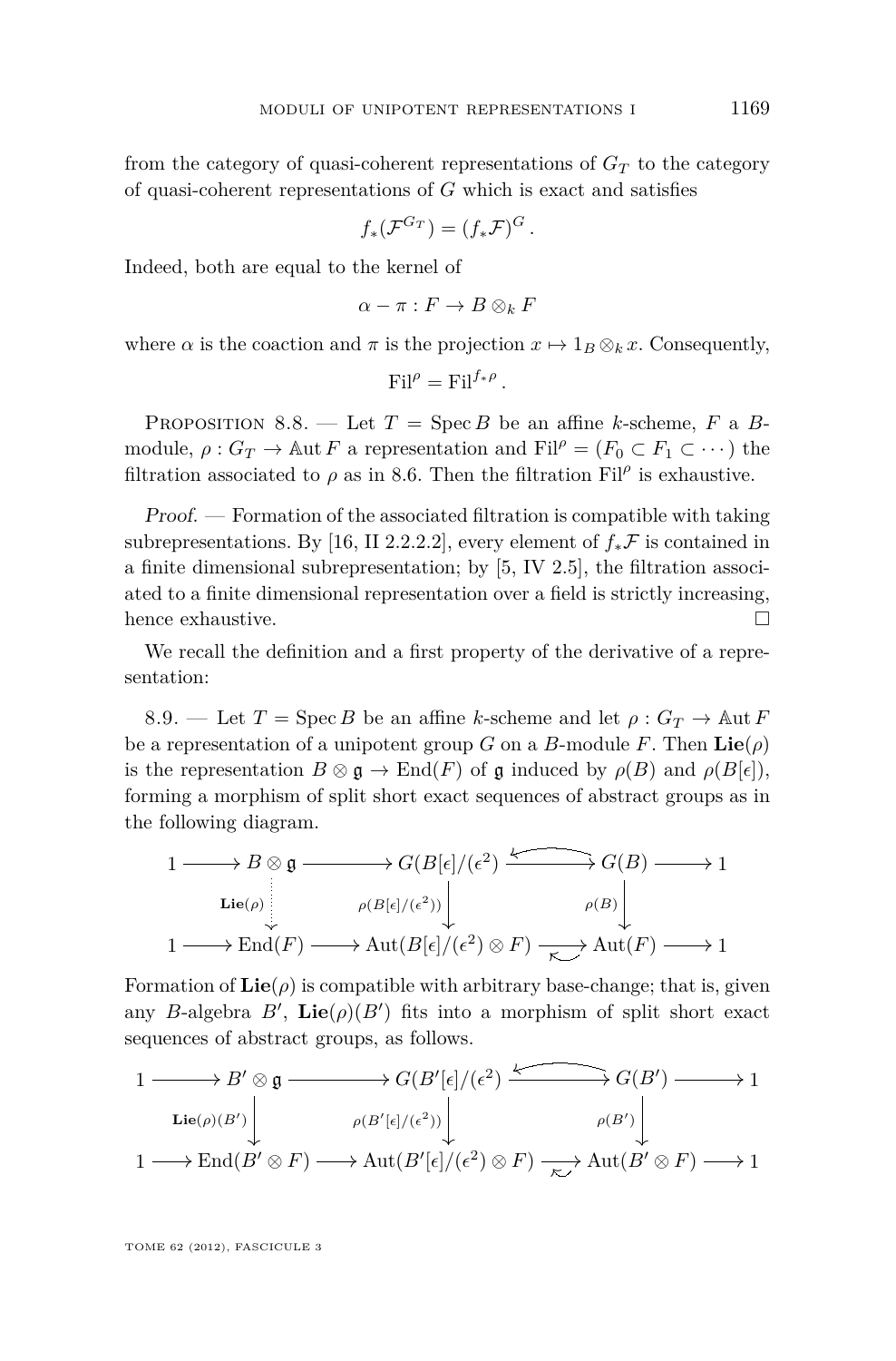<span id="page-48-0"></span>PROPOSITION 8.10. — Let *T* be an affine *k*-scheme,  $\rho: G_T \to \text{Aut } F$ a quasi-coherent representation of a unipotent group  $G, r = \text{Lie}(\rho)$  the associated representation of the Lie algebra g of *G*. As explained in [8.3,](#page-45-0) *r* extends uniquely to a morphism of Lie-algebra-valued functors

$$
\mathbb{V}\mathfrak{g}_T^{\vee} \to \mathbb{E}{\rm nd}(F)\,,
$$

hence corresponds to a point *φ* of

$$
\operatorname{End}(F)(S^{\bullet}\mathfrak{g}_T^{\vee})=\operatorname{End}_{S^{\bullet}\mathfrak{g}_T^{\vee}}(S^{\bullet}\mathfrak{g}_T^{\vee}\otimes F).
$$

On the other hand,

$$
\rho \circ \exp : \mathbb{V}\mathfrak{g}_T^\vee \to G_T \to \mathbb{A}\mathrm{ut}\, F
$$

corresponds to a point

$$
\psi \in \mathrm{Aut}_{S^{\bullet}\mathfrak{g}_T^{\vee}}(S^{\bullet}\mathfrak{g}_T^{\vee} \otimes F).
$$

Then *φ* is locally nilpotent and

$$
\psi = 1 + \phi + \frac{\phi^2}{2} + \frac{\phi^3}{3!} + \cdots
$$

This is standard when *F* is a vector sheaf. The present situation requires a more careful argument since the functors  $\mathbb{A}$ ut *F* and  $\mathbb{U}_{\text{Fil}}F$  may not be representable. The proof follows (8.11[–8.14\)](#page-51-0). We avoid any mention of  $\mathbb{U}_{\text{Fil}}F$ .

LEMMA 8.11. — Let *B* be a ring, *F* a module,  $n \in \mathbb{N}$ . Let  $B_n =$  $B[\tau]/\tau^{n+1}$  and  $C_n = B[\epsilon_1, \ldots, \epsilon_n]/(\epsilon_1^2, \ldots, \epsilon_n^2)$ . Then the map

 $\alpha$ : Aut<sub>*B<sub>n</sub>*</sub> $(B_n \otimes F) \to$  Aut<sub>*C<sub>n</sub>*</sub> $(C_n \otimes F)$ 

induced by

$$
\tau \mapsto \epsilon_1 + \cdots + \epsilon_n
$$

is injective.

Proof. — The map  $B_n \to C_n$  is injective with image the subring of invariants for the action of  $S_n$  which permutes the variables. The Reynolds operator  $(14, Ch. 1, Definition 1.5)$  for this action provides a splitting of the injection regarded as a map of *B*-modules. It is thus universally injective. Now given an automorphism  $\phi$  of  $B_n \otimes F$ ,  $\phi$ ,  $\alpha(\phi)$  form a commuting square

$$
B_n \otimes F \longrightarrow C_n \otimes F
$$
  
\n
$$
\phi \downarrow \qquad \qquad \downarrow \alpha(\phi)
$$
  
\n
$$
B_n \otimes F \longrightarrow C_n \otimes F
$$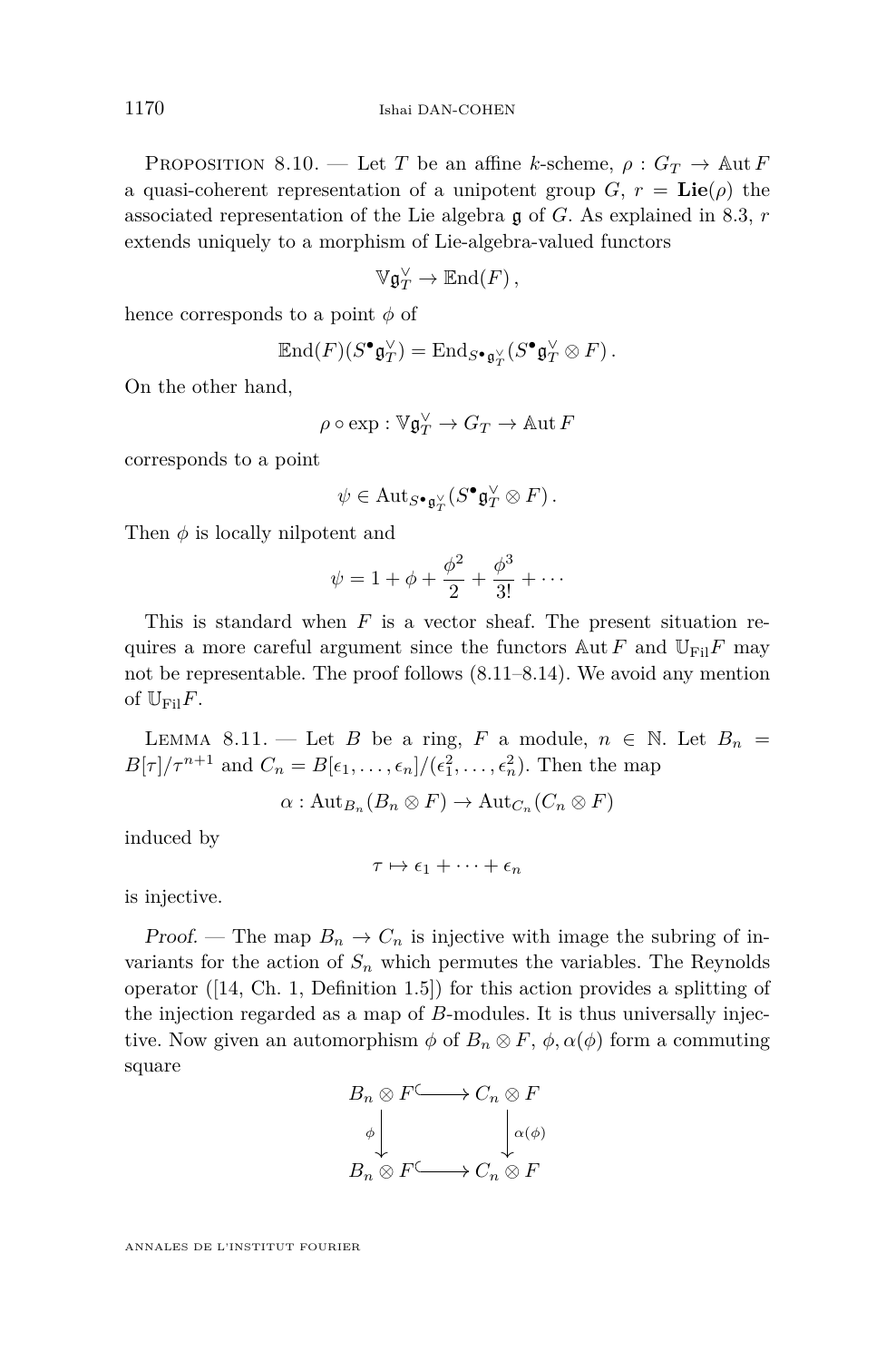<span id="page-49-0"></span>in which the horizontal maps are injective, from which it follows that  $\phi$  is uniquely determined by  $\alpha(\phi)$ .

8.12. — Let *B* be a ring containing  $\mathbb{Q}$ ,  $G = \text{Spec } A$  an algebraic group over *B*, and let g denote the Lie algebra of *G*. We let *exp* denote the formal exponential map

$$
\mathfrak{g} \to G(B[[\tau]])
$$

as defined in [\[5,](#page-64-0) II §6 no. 3]. Following [\[5\]](#page-64-0), we denote  $exp(v)$  by  $e^{\tau v}$  and given a map  $B[[\tau]] \to B'$  sending  $\tau \mapsto t \in B'$ , we denote the image of  $e^{\tau v}$ in  $G(B')$  by  $e^{tv}$ . We recall that  $exp$  satisfies the following two properties:

(1) the element  $e^{\epsilon v}$  of  $G(B[\epsilon]/(\epsilon^2))$  determined by the map  $\tau \mapsto \epsilon$  is also the image of *v* under

$$
\mathfrak{g} \to G(B[\epsilon]/(\epsilon^2));
$$

and (2)  $e^{(\tau+\tau')v} = e^{\tau v} e^{\tau' v}$  in  $G(B[[\tau,\tau']]).$ 

LEMMA  $8.13.$  — Continuing with the notation and the situation of  $8.12$ , let  $\rho: G \to \text{Aut } F$  be a quasi-coherent representation over  $T = \text{Spec } B$  and  $r = \mathbf{Lie}(\rho) : \mathfrak{g} \to \text{End}(F)$  its derivative. Fix a vector  $v \in \mathfrak{g}$  and write

$$
\phi := r(v),
$$
  

$$
\psi := \rho(B[[\tau]])(e^{\tau v}).
$$

Then

$$
\psi = \sum \frac{\tau^i \phi^i}{i!} \, .
$$

 $Proof.$  — The map

$$
End(F) \to Aut(B[\epsilon]/(\epsilon^2) \otimes F)
$$

defined by

$$
\sigma\mapsto 1+\epsilon\sigma
$$

is injective with cokernel equal to  $Aut(F)$ . Since r is defined by the map of short exact sequences

$$
0 \longrightarrow^{\mathcal{V}} \mathfrak{g} \longrightarrow G(B[\epsilon]/(\epsilon^2)) \longrightarrow G(B) \longrightarrow 0
$$
  
\n
$$
\downarrow^r \qquad \qquad \downarrow^{\rho(B[\epsilon]/(\epsilon^2))} \qquad \qquad \downarrow^{\rho(B)}
$$
  
\n
$$
0 \longrightarrow \text{End}(F) \longrightarrow \text{Aut}(B[\epsilon]/(\epsilon^2) \otimes F) \longrightarrow \text{Aut}(F) \longrightarrow 0
$$
  
\n
$$
\phi \longmapsto 1 + \epsilon \phi
$$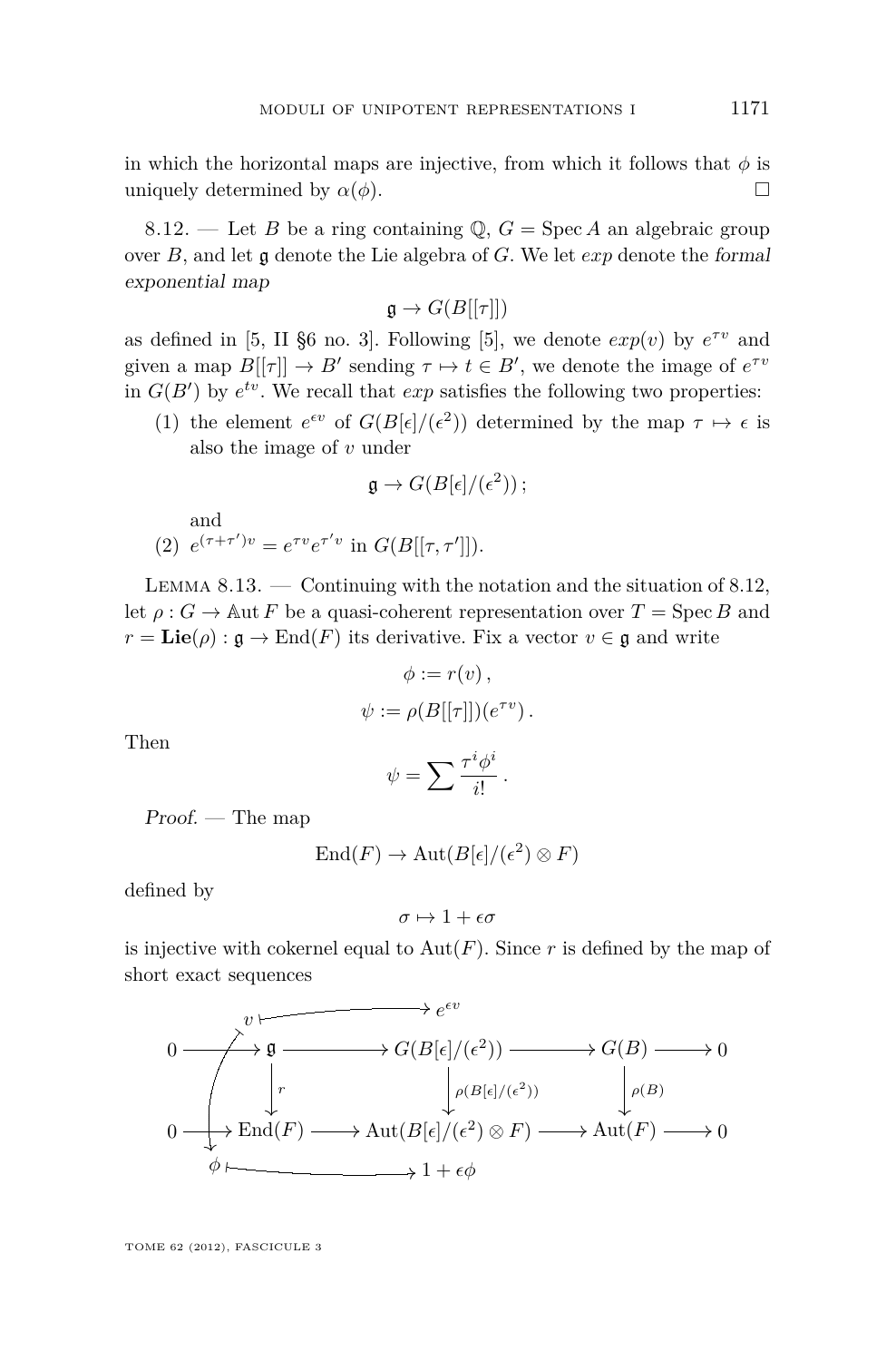induced by  $\rho$ , it follows that

$$
\rho(B[\epsilon]/(\epsilon^2))(e^{\epsilon v}) = 1 + \epsilon \phi.
$$

Notation as in [8.11,](#page-48-0) the map

$$
B[\epsilon]/(\epsilon^2) \to C_n
$$
 defined by  $\epsilon \mapsto \epsilon_i$ 

gives rise to a commuting square

$$
\begin{array}{ccc}\n e^{\epsilon v} & & \longrightarrow & 1 + \epsilon \phi \\
 \left[ G(B[\epsilon]/(\epsilon^2)) & \longrightarrow & \text{Aut}(B[\epsilon]/(\epsilon^2) \otimes F) \\
 & & \downarrow & \\
 e^{\epsilon_i v} & G(C_n) & \longrightarrow & \text{Aut}(C_n \otimes F) \\
 & & 1 + \epsilon_i \phi\n \end{array}
$$

from which it now follows that  $\rho(C_n)(e^{\epsilon_i v}) = 1 + \epsilon_i \phi$ .

Property (2) of  $exp$  implies that given nilpotent elements  $t, t'$  in a  $B$ algebra  $B'$ ,

$$
e^{(t+t')v} = e^{tv}e^{t'v}.
$$

So the map

$$
\tau \mapsto \epsilon_1 + \cdots + \epsilon_n
$$

gives rise to a commuting square

$$
e^{\tau v} \longrightarrow \psi
$$
  
\n
$$
G(B[[\tau]]) \longrightarrow \text{Aut}(B[[\tau]] \otimes F)
$$
  
\n
$$
\downarrow \qquad \qquad \downarrow
$$
  
\n
$$
G(C_n) \longrightarrow \text{Aut}(C_n \otimes F)
$$
  
\n
$$
e^{\epsilon_1 v} \cdots e^{\epsilon_n v} \longmapsto (1 + \epsilon_1 \phi) \cdots (1 + \epsilon_n \phi)
$$

in which  $e^{\tau v}$  maps to  $\psi$  on the upper right and to  $(1 + \epsilon_1 \phi) \cdots (1 + \epsilon_n \phi)$  on the lower right as shown. On the other hand, in the notation of [8.11,](#page-48-0) the vertical map on the right factors through

$$
Aut(B_n \otimes F) \to Aut(C_n \otimes F).
$$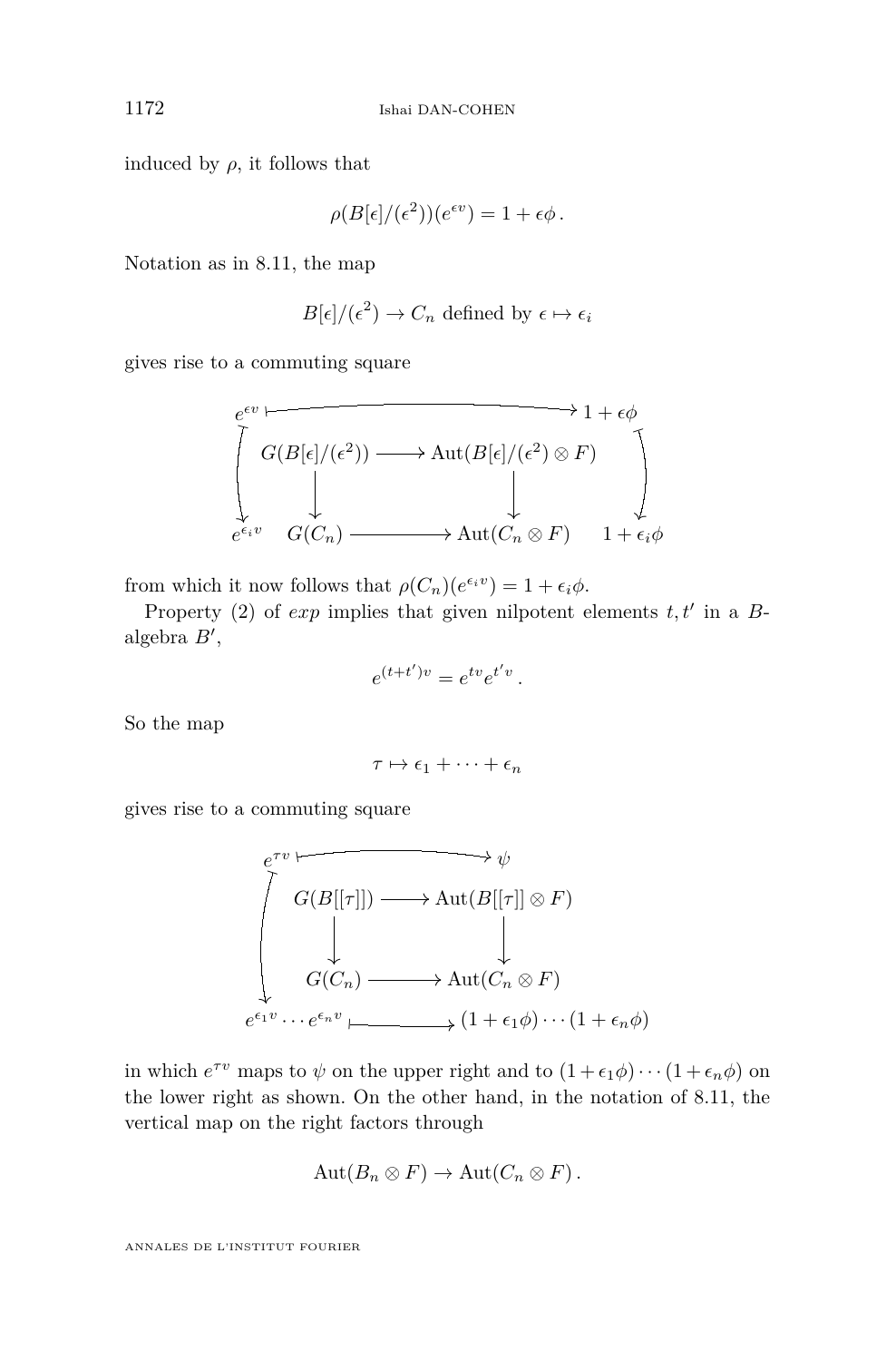<span id="page-51-0"></span>By [8.11,](#page-48-0) this map is injective. Since in Aut $(C_n \otimes F)$ ,

$$
(1 + \epsilon_1 \phi) \cdots (1 + \epsilon_n \phi)
$$
  
=  $\sum_i (\text{sum of } i \text{--fold products of distinct } \epsilon_j \text{'s}) \phi^i$   

$$
(8.13.1) \qquad \qquad = \sum_i \frac{(\epsilon_1 \cdots \epsilon_n)^i}{i!} \phi^i
$$

this map sends

$$
\sum \frac{\tau^i \phi^i}{i!} \text{ to } (1 + \epsilon_1 \phi) \cdots (1 + \epsilon_n \phi).
$$

It follows that  $\psi$  maps to  $\sum \frac{\tau^i \phi^i}{i!}$  $\frac{\varphi}{i!}$  in  $\mathrm{Aut}(B_n \otimes F)$  which concludes the proof of the lemma.  $\hfill \square$ 

8.14. — Returning to the situation of the proposition, let

$$
B':=B\otimes S^\bullet\mathfrak{g}^\vee
$$

and let  $v \in \mathfrak{g}_{B}$  be the universal section. Then  $r(B')(v) = \phi$  as defined in the proposition. By [8.13,](#page-49-0)

$$
\rho(B'[[\tau]])(e^{\tau v}) = \sum \frac{\tau^i \phi^i}{i!}.
$$

By [\[5,](#page-64-0) IV §2 4.1],

$$
exp: \mathfrak{g}_{B'} \to G(B'[[\tau]])
$$

factors through  $G(B'[\tau])$ . The situation is summarized in the following diagram.

<sup>g</sup>*B*<sup>0</sup> / *v* End(*B*<sup>0</sup> ⊗ *F*) *φ G*(*B*<sup>0</sup> [*<sup>τ</sup>* ]) / Aut(*B*<sup>0</sup> [*τ* ] ⊗ *F*) *G*(*B*<sup>0</sup> [[*t*]]) / *e τ v* Aut(*B*<sup>0</sup> [[*τ* ]] ⊗ *F*) P *<sup>τ</sup> iφ i i*! % - Q 0

This implies that  $\sum \frac{\tau^i \phi^i}{i!}$  $\frac{f^* \phi^*}{i!}$  is in Aut $(B'[\tau] \otimes F)$  and in particular that  $\phi$  is locally nilpotent. Let exp denote the global exponential map

$$
\mathbb{V}\mathfrak{g}^{\vee}_B \to G_B\,.
$$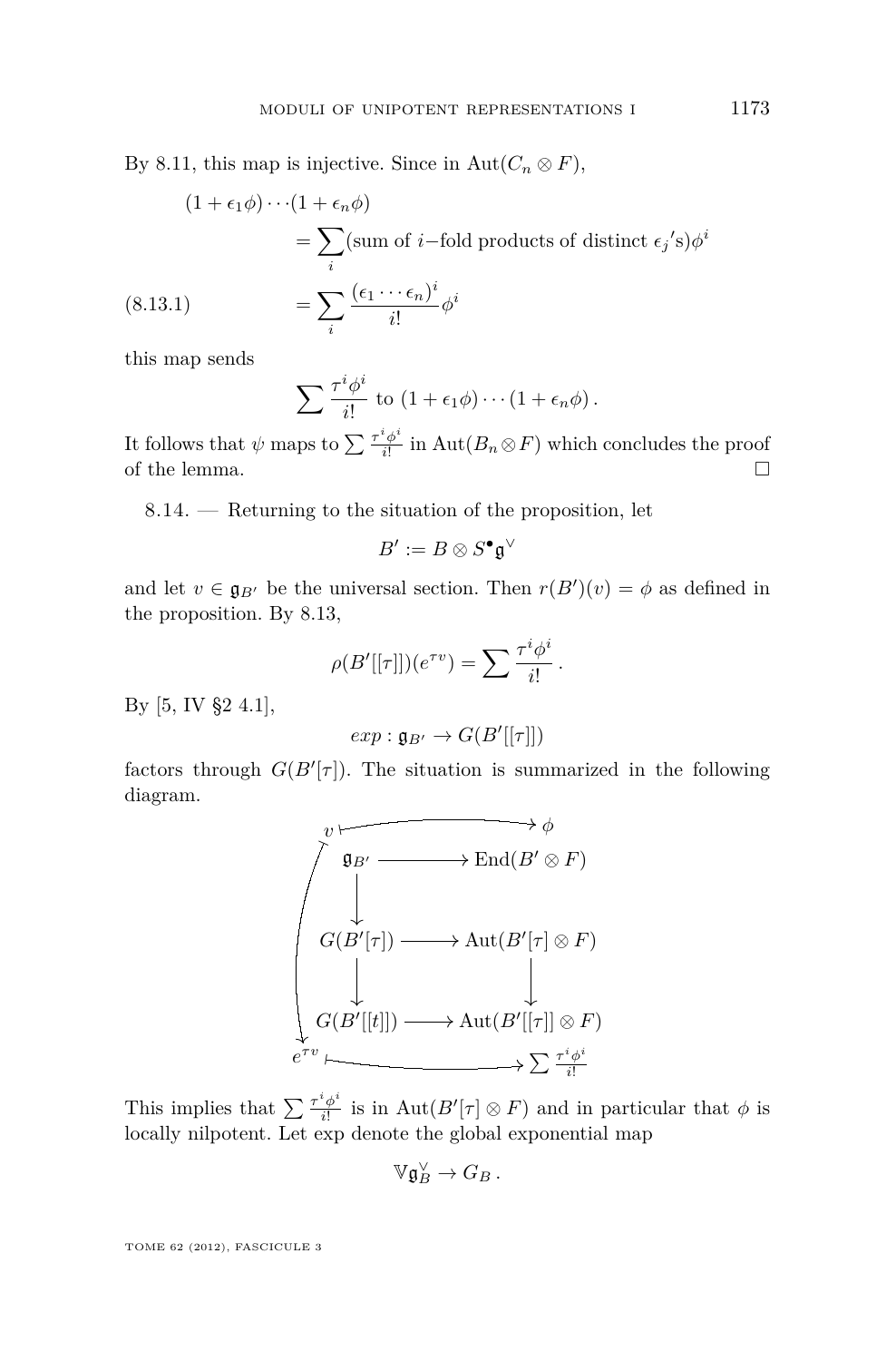<span id="page-52-0"></span>Then by definition,  $\exp(B')$  is the composite below.

$$
\mathfrak{g}_{B'} \longrightarrow G(B'[\tau]) \longrightarrow G(B')
$$
  

$$
\tau \longmapsto 1
$$

Finally,  $\psi$ , as defined in the proposition, equals  $\rho(B')(\exp(B')(v))$ . So we consider the commuting square

$$
\begin{array}{ccc}\n e^{\tau v} & \xrightarrow{\tau^i \phi^i} & \sum \frac{\tau^i \phi^i}{i!} \\
 & G(B'[\tau]) \longrightarrow \text{Aut}(B'[\tau] \otimes F) & \uparrow \\
 & & \downarrow & \downarrow \\
 & G(B') \longrightarrow \text{Aut}(B' \otimes F) & 1 \\
 & e^v \longmapsto \psi & \end{array}
$$

from which it follows that

$$
\psi = \sum \frac{\phi^i}{i!}
$$

as claimed.

COROLLARY 8.15. — Let  $T = \text{Spec } B$  be an affine *k*-scheme,  $\rho : G_T \rightarrow$ Aut *F* a quasi-coherent representation,  $r = \text{Lie}(\rho)$ . Let  $F^{G_T}$  denote the module of invariants of  $\rho$  [\(8.6\)](#page-46-0) and let  $F^0$  denote the 0-eigenspace of  $r$ [\(1.4\)](#page-10-0). Then

$$
F^{G_T}=F^0.
$$

The proof follows (8.16[–8.17\)](#page-53-0).

LEMMA 8.16. — Let *B* be a ring, *F* a *B*-module,  $\phi \in \text{End}(F)$  and suppose  $\phi$  is locally nilpotent. Let  $\psi = \sum \frac{\phi^i}{i!}$  $\frac{\partial^2}{\partial t^2}$  and let  $x \in F$ . Then  $\phi x = 0$ if and only if  $\psi x = x$ .

Proof. — If  $\phi x = 0$  then

$$
\psi x = x + \phi(x) + \frac{\phi^2(x)}{2} + \cdots
$$
  
= x.

If  $\psi(x) = x$  then

$$
\phi x = (\log \psi)x
$$
  
=  $(\log(1 + (\psi - 1)))x$   
=  $((\psi - 1) - \frac{(\psi - 1)^2}{2} + \frac{(\psi - 1)^3}{3} - \cdots)x$   
= 0.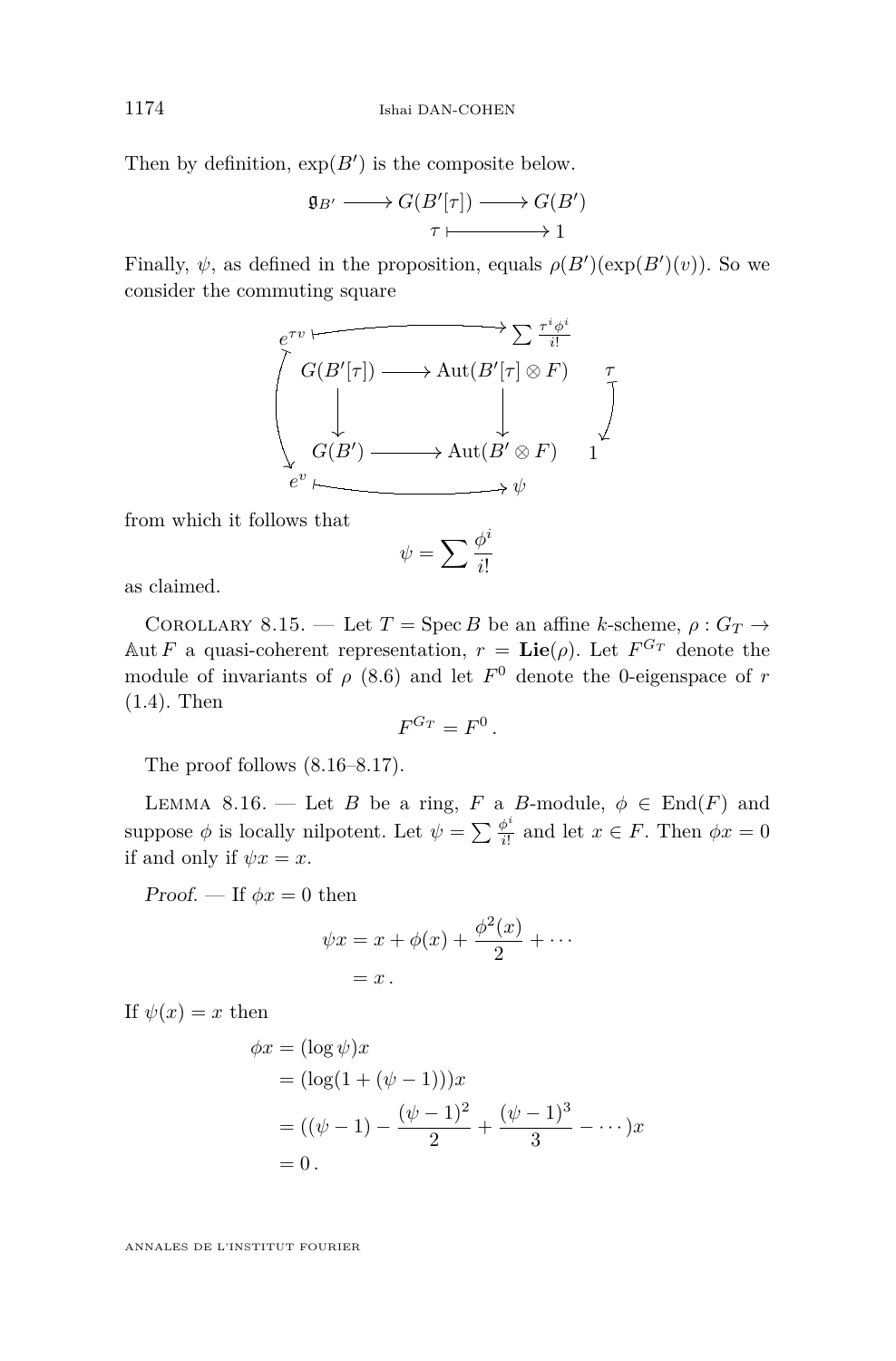<span id="page-53-0"></span>8.17. — Returning to the proof of the corollary, suppose  $x \in F^{G_T}$ , let  $v \in B \otimes \mathfrak{g}$  and let  $u = \exp(B)(v) \in G(B)$ . Then

$$
\rho(B)(u)(x) = x
$$

and

so

$$
\rho(B)(u) = \sum \frac{r(v)^i}{i!}
$$

 $r(v)(x) = 0$ 

by the lemma.

Conversely, suppose  $x \in F^0$ , let *B*<sup>*i*</sup> be a *B*-algebra, let  $u \in G(B')$  and let  $v = \log(B')(u) \in B' \otimes \mathfrak{g}$ . As explained in [8.8,](#page-47-0)  $r(B')(v)(x) = 0$ . Thus

$$
\rho(B')(u)(x) = \sum \frac{r(B')(v)^i}{i!}(x)
$$

$$
= x.
$$

COROLLARY 8.18. — Let *T* be an affine *k*-scheme,  $\rho: G_T \to \text{Aut } F$  a quasi-coherent representation,  $r = \text{Lie}(\rho)$ . Then *r* is locally nilpotent.

Proof. — It follows from the fact that **Lie** is exact, from [8.8](#page-47-0) and from [8.15](#page-52-0) that the canonical filtration associated to  $\rho$  witnesses the local nilpotence of  $r$ .

DEFINITION 8.19. — Let  $\mathbb{R}\mathbb{E}\mathbb{P}(G)$  denote the full stack of quasi-coherent representations over the category of affine *k*-schemes. Thus an object is a triple  $(T, F, \rho)$ ,  $T = \text{Spec } B$  an affine *k*-scheme, *F* a *B*-module,  $\rho : G_T \rightarrow$ Aut  $F$  a representation; and a morphism

$$
(T', F', \rho') \to (T, F, \rho)
$$

is a pair  $(f, \phi)$ , *f* a morphism  $T' \to T$  and  $\phi$  a morphism of representations  $f^*\rho \to \rho'$ .

Let  $\mathbb{R}\mathbb{E}\mathbb{P}^{\text{nil}}(\mathfrak{g})$  denote the fibered category of locally nilpotent representations of  $\mathfrak g$ : an object is a triple  $(T, F, r)$  with  $T = \operatorname{Spec} B$  an affine *k*-scheme, *F* a *B*-module,  $r : B \otimes \mathfrak{g} \to \text{End}(F)$  a locally nilpotent representation; and a morphism

$$
(T', F', r') \to (T, F, r)
$$

is a pair  $(f, \phi)$ ,  $f: T' \to T$  a morphism of *k*-schemes and  $\phi: f^*r \to r'$  a morphism of representations.

TOME 62 (2012), FASCICULE 3

 $\Box$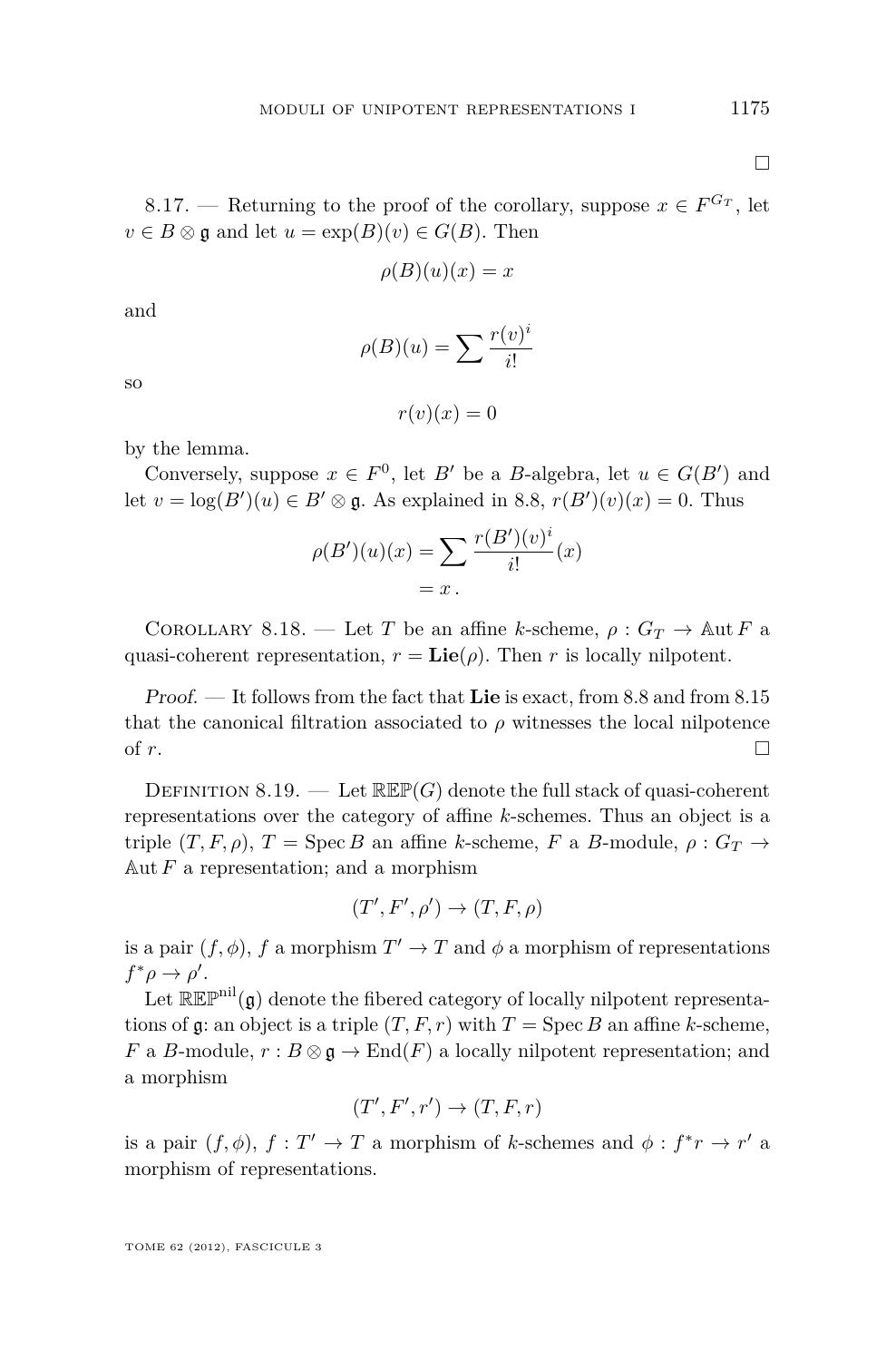THEOREM  $8.20.$  – The functor

 $\mathbf{Lie} : \mathbb{R}\mathbb{E}\mathbb{P}(G) \to \mathbb{R}\mathbb{E}\mathbb{P}^{\text{nil}}(\mathfrak{a})$ 

sending a representation to its derivative at the identity is an isomorphism of fibered categories.

The proof is in paragraphs 8.21[-8.23.](#page-55-0)

 $8.21.$  — Compatibility with Cartesian morphisms is clear; so it is enough to fix an affine *k*-scheme  $T = \text{Spec } B$  and show that

 $\text{Lie}(T) : \mathbb{R}\mathbb{E}\mathbb{P}(G)(T) \to \mathbb{R}\mathbb{E}\mathbb{P}^{\text{nil}}(\mathfrak{g})(T)$ 

is an isomorphism. We begin by constructing an inverse

$$
\Psi: \mathrm{Ob}(\mathbb{R}\mathbb{E}\mathbb{P}^{\mathrm{nil}}(\mathfrak{g})(T)) \to \mathrm{Ob}(\mathbb{R}\mathbb{E}\mathbb{P}(G)(T))
$$

to  $Ob(\mathbf{Lie}(T))$ .

Let Fil be an exhaustive increasing filtration indexed by N on a *B*-module *F* and let  $\mathfrak{n}_{\text{Fil}}(F)$  denote the submodule of End(*F*) consisting of those endomorphisms which preserve the filtration and induce 0 on the associated graded. (Note, however, that if *F* is not finitely presented, formation of  $\mathfrak{n}_{\text{Fil}}(F)$  may not be compatible with flat base-change; so it is better not to think of it as a quasi-coherent sheaf.) Given  $v_1, v_2 \in \mathfrak{n}_{\text{Fil}}(F)$  and  $s \in \mathbb{N}$ , all but finitely many terms of  $v_1 \star v_2$  are in  $(\mathfrak{n}_{\text{Fil}}(F))^{(s)}$ ; hence  $v_1 \star v_2$  is a locally finite sum. Moreover,

(8.21.2) 
$$
\sum \frac{(v_1 \star v_2)^i}{i!} = (\sum \frac{v_1^i}{i!}) (\sum \frac{v_2^i}{i!})
$$

 $([3, §6.4]).$  $([3, §6.4]).$  $([3, §6.4]).$ 

8.22. — Let  $r : \mathfrak{g}_T \to \text{End}(F)$  be a locally nilpotent representation on a *B*-module *F* and let  $T' = \text{Spec } B'$  be an arbitrary affine *T*-scheme. Then by 8.[3,](#page-45-0)  $r(T')$  is locally nilpotent. Let  $Fil(B')$  denote the associated filtration on  $B' \otimes F$ . There is thus a factorization of  $r(T')$  as

$$
B' \otimes \mathfrak{g} \to \mathfrak{n}_{\text{Fil}(B')} (B' \otimes F) \subset \text{End}_{B'}(B' \otimes F).
$$

Now given  $u \in G(B')$ , define

$$
\Psi(r): G_T \to \mathbb{A} \text{ut } F
$$

by

$$
\Psi(r)(B')(u) = \sum_{i} \frac{(r(B') \log(B')(u))^i}{i!}
$$

*.*

By 8.21,  $\Psi(r)$  is a morphism of group-valued functors. To check that

$$
\mathbf{Lie}(T) \circ \Psi = \mathrm{id}_{\mathrm{Ob}(\mathbb{R}\mathbb{E}\mathbb{P}^{\mathrm{nil}}(\mathfrak{g})(T))}
$$

<span id="page-54-0"></span>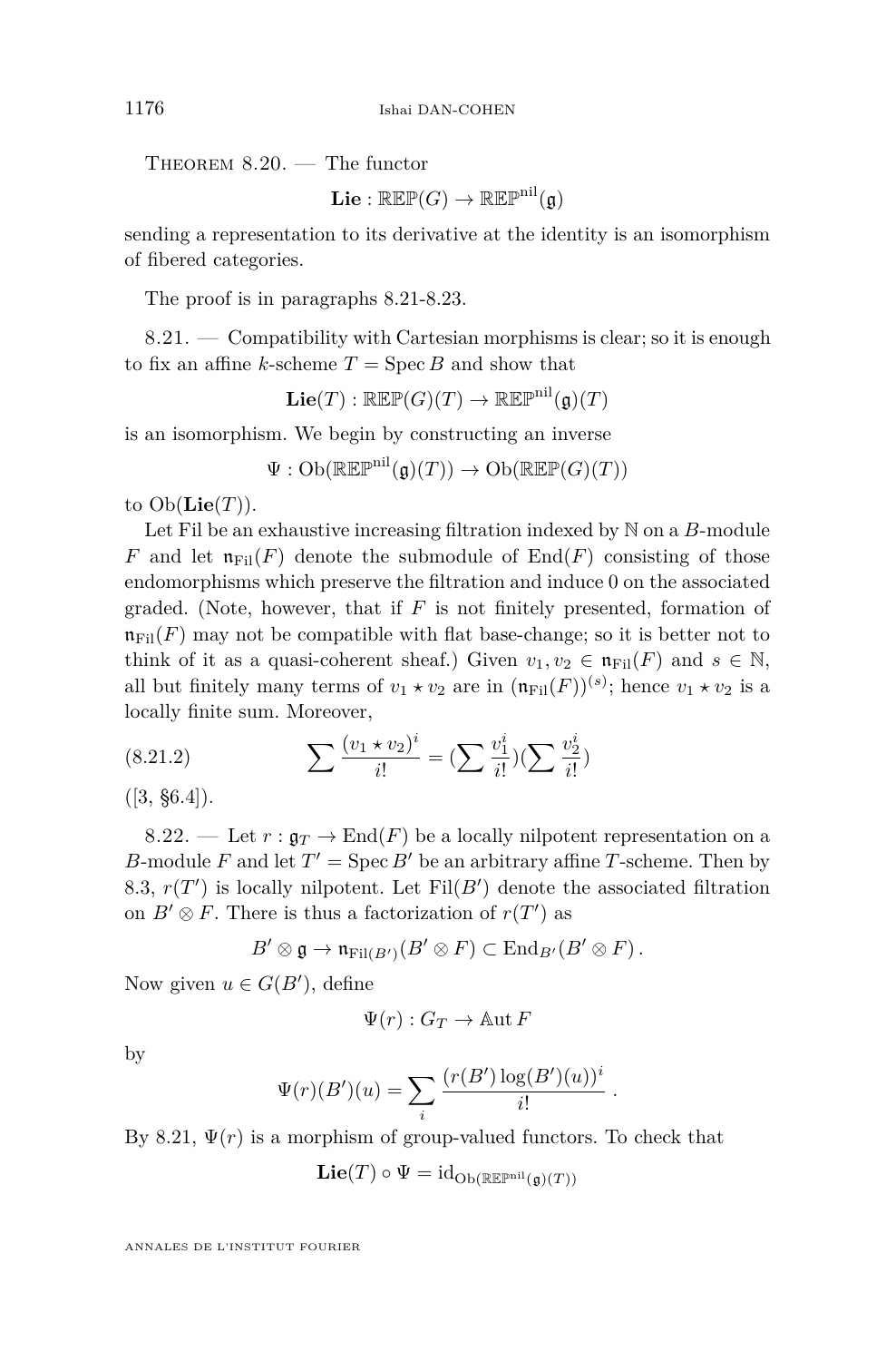<span id="page-55-0"></span>fix a locally nilpotent representation  $r : \mathfrak{g}_T \to \text{End}(F)$  and consider the following diagram.

$$
\begin{array}{ccc}\n & & \downarrow e^{\epsilon v} \\
 & \downarrow e^{\epsilon v} \\
 & \downarrow r & \downarrow \psi(r)(B[\epsilon]) \\
0 & \downarrow e^{\epsilon v} \\
 & \downarrow e^{\epsilon v} \\
 & \downarrow e^{\epsilon v}(B) & \downarrow e^{\epsilon v} \\
 & \downarrow e^{\epsilon v}(B) & \downarrow e^{\epsilon v}(B) \\
 & \downarrow e^{\epsilon v}(B) & \downarrow e^{\epsilon v}(B) \\
 & \downarrow e^{\epsilon v}(B) & \downarrow e^{\epsilon v}(B) \\
 & \downarrow e^{\epsilon v}(B) & \downarrow e^{\epsilon v}(B) \\
 & \downarrow e^{\epsilon v}(B) & \downarrow e^{\epsilon v}(B) \\
 & \downarrow e^{\epsilon v}(B) & \downarrow e^{\epsilon v}(B) \\
 & \downarrow e^{\epsilon v}(B) & \downarrow e^{\epsilon v}(B) & \downarrow e^{\epsilon v}(B) \\
 & \downarrow e^{\epsilon v}(B) & \downarrow e^{\epsilon v}(B) & \downarrow e^{\epsilon v}(B) & \downarrow e^{\epsilon v}(B) \\
 & \downarrow e^{\epsilon v}(B) & \downarrow e^{\epsilon v}(B) & \downarrow e^{\epsilon v}(B) & \downarrow e^{\epsilon v}(B) & \downarrow e^{\epsilon v}(B) & \downarrow e^{\epsilon v}(B) \\
 & \downarrow e^{\epsilon v}(B) & \downarrow e^{\epsilon v}(B) & \downarrow e^{\epsilon v}(B) & \downarrow e^{\epsilon v}(B) & \downarrow e^{\epsilon v}(B) & \downarrow e^{\epsilon v}(B) & \downarrow e^{\epsilon v}(B) & \downarrow e^{\epsilon v}(B) & \downarrow e^{\epsilon v}(B) & \downarrow e^{\epsilon v}(B) & \downarrow e^{\epsilon v}(B) & \downarrow e^{\epsilon v}(B) & \downarrow e^{\epsilon v}(B) & \downarrow e^{\epsilon v}(B) & \downarrow e^{\epsilon v}(B) & \downarrow e^{\epsilon v}(B) & \downarrow e^{\epsilon v}(B) & \downarrow e^{\epsilon v}(B) & \downarrow e^{\epsilon v}(B) & \downarrow e^{\epsilon v}(B) & \downarrow e^{\epsilon v}(B) & \downarrow e^{\epsilon v}(B) & \downarrow e^{\epsilon v}(B) & \downarrow e^{\epsilon v}(B) & \downarrow e^{\epsilon v}(B) & \downarrow e^{\epsilon v}(B) & \downarrow e^{\epsilon v}(B) & \downarrow e^{\epsilon v}(B) & \downarrow e^{\epsilon v}(B) & \downarrow e^{\epsilon
$$

Our goal being to check that the square on the left commutes, we compute:

$$
\sum \frac{(r(B[\epsilon])(\log(B[\epsilon])(e^{\epsilon v}))^i)}{i!} = \sum \frac{(\epsilon r(B)(v))^i}{i!} = 1 + \epsilon r(v).
$$

To check that

$$
\Psi \circ \mathbf{Lie}(T) = \mathrm{id}_{\mathrm{Ob}(\mathbb{R}\mathbb{E}\mathbb{P}(G)(T))},
$$

fix a representation  $\rho: G_T \to \text{Aut } F$ , an affine *T*-scheme  $T' = \text{Spec } B'$  and a point  $u \in G(B')$ . We then have

$$
\Psi(\mathbf{Lie}(T)(\rho))(T')(u) = \sum \frac{((\mathbf{Lie}\ \rho)(B')\log(B')(u))^i}{i!} = \rho(T')(u)
$$

by [8.10.](#page-48-0)

8.23. — Let inv denote the functor which takes a quasi-coherent representation of *G* to its module of invariants [\(8.6\)](#page-46-0), and let null denote the functor which takes a locally nilpotent quasi coherent representation [\(8.5\)](#page-46-0) of  $\frak{g}$  to its 0-eigenspace [\(1.4\)](#page-10-0). Let  $T = \text{Spec } B$  denote an arbitrary affine *k*-scheme, as above, and let  $\mathbb{QCOH}(T)$  denote the category of *B*-modules. Then in the notation of [8.19,](#page-53-0) Corollary [8.15](#page-52-0) states that the triangle of functors



commutes. We've shown that the map of object classes  $Ob(\mathbf{Lie}(T))$  admits an inverse. Finally, note that if one fixes a particular construction of duals and tensor products inside the category of quasi-coherent sheaves on *T*, it makes sense to say that  $Ob(\mathbf{Lie}(T))$  respects duals and tensor products.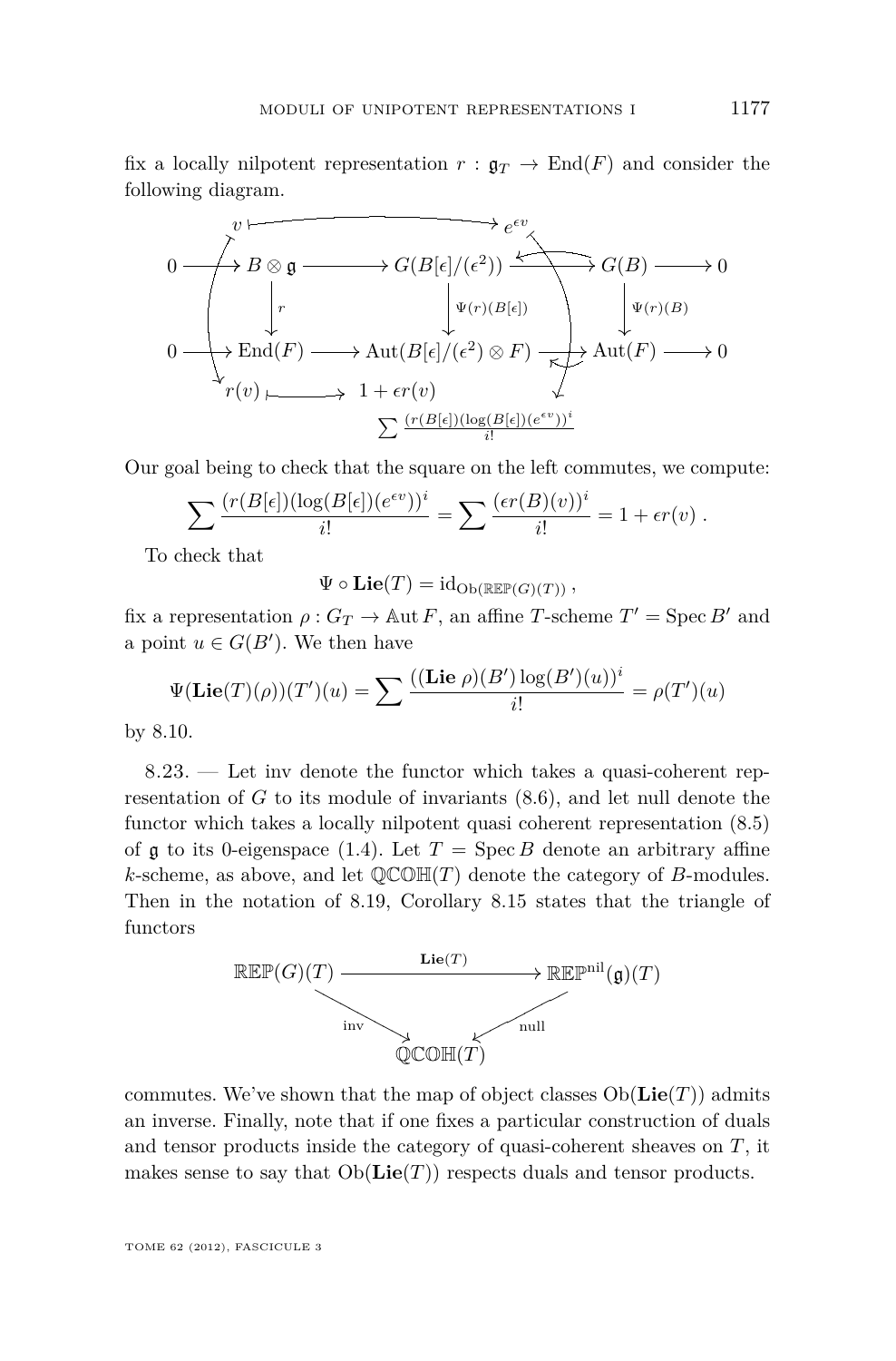<span id="page-56-0"></span>This gives us, for each  $\rho, \rho'$ , an equality of sets

$$
Hom(\rho, \rho') = (\rho^{\vee} \otimes \rho')^{G_T}
$$
  
= Lie( $\rho^{\vee} \otimes \rho'$ )<sup>0</sup>  
= ((Lie  $\rho$ )<sup>V</sup>  $\otimes$  Lie  $\rho'$ )<sup>0</sup>  
= Hom(Lie  $\rho$ , Lie  $\rho'$ )

compatible with identity elements and composition, hence an isomorphism of categories as claimed.

#### **9. Glueing of flag representations**

The  $(n+1)$ <sup>st</sup> moduli space  $M_{n+1}^{\text{nd}}$  is naturally fibered over a certain closed subscheme  $M_n^{\text{end}}$  of  $M_n^{\text{nd}} \times_{p_2, M_{n-1}, p_1} M_n^{\text{nd}}$ . In this section we give a construction as well as a modular interpretation of  $M_n^{\text{cnd}}$ .

We work over a field *k* of characteristic zero and work interchangeably with representations of a fixed unipotent group *G* and with nilpotent representations of its Lie algebra g.

9.1. — There are two natural maps

$$
p_1, p_2: \mathcal{M}_n^{\text{fl}} \rightrightarrows \mathcal{M}_{n-1}^{\text{fl}}
$$

given by

$$
p_1(r) = r_{n-1}, \ p_2(r) = r^1.
$$

Recall that

$$
\mathcal{M}^{\text{fl}}_{n} \underset{p_2, \mathcal{M}^{\text{fl}}_{n-1}, p_1}{\times} \mathcal{M}^{\text{fl}}_{n}
$$

may be described as the stack whose objects are 4-ples  $(T, r, r', \phi)$ , *T* and affine *k*-scheme,  $r, r'$  flag representations  $\mathfrak{g}_T \to \mathcal{E}nd\mathcal{E}, \phi$  an isomorphism  $r^1 \to r'_{n-1}$ . A morphism

$$
(U, s, s', \chi) \to (T, r, r', \phi)
$$

consists of a morphism  $f: U \to T$  and isomorphisms  $f^*r \to s, f^*r' \to s'$ such that the square

$$
f^*(r^1) \xrightarrow{f^*(r^1)} (f^*r)^1 \xrightarrow{g^1} s^1
$$
  

$$
f^*\phi \downarrow \qquad \qquad \downarrow x
$$
  

$$
f^*(r'_{n-1}) \xrightarrow{f^*(r'_{n-1})} (f^*r')_{n-1} \xrightarrow{g'_{n-1}}
$$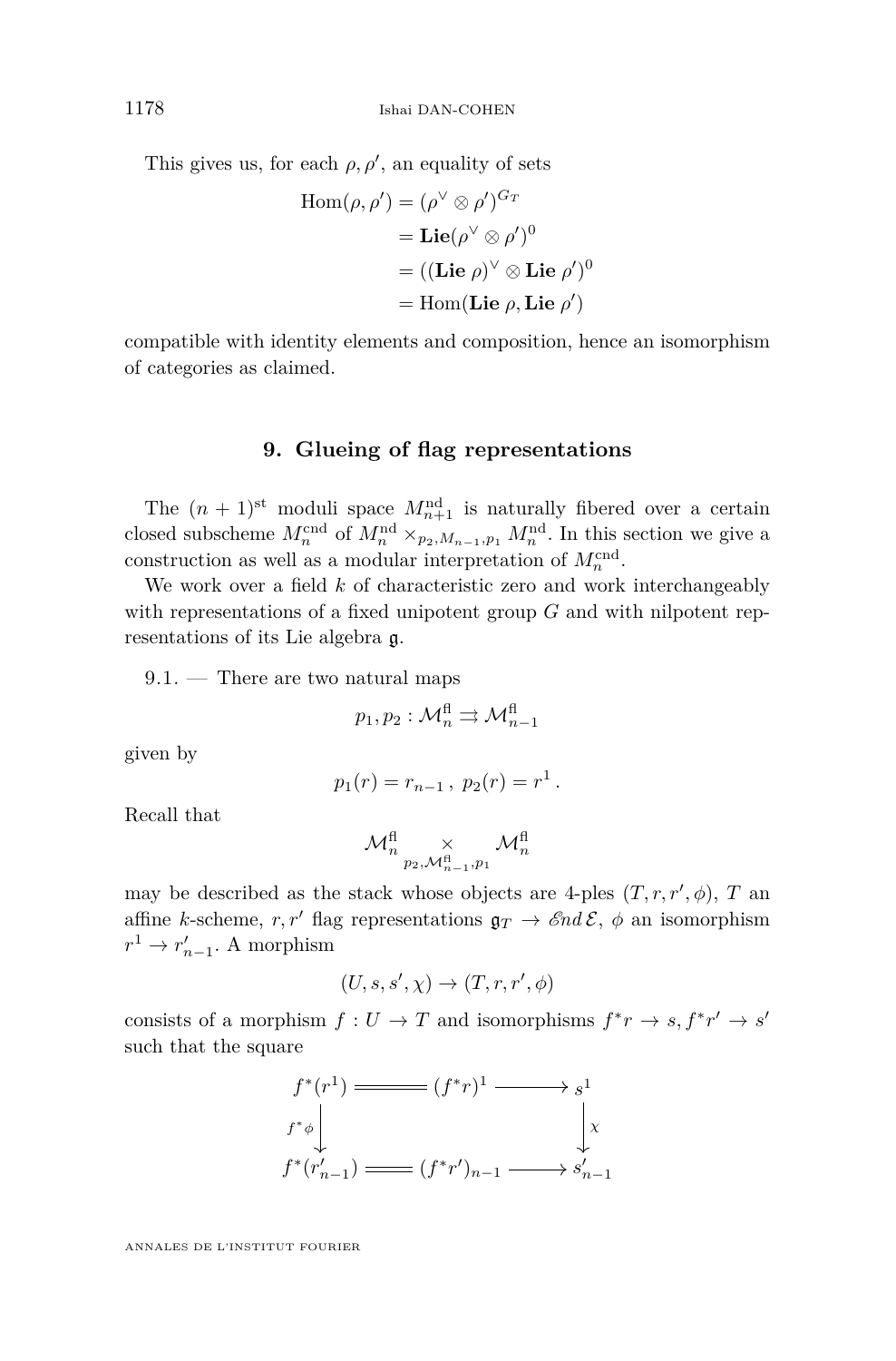<span id="page-57-0"></span>commutes. Then there is a natural map

$$
p = (p_1, p_2) : \mathcal{M}^{\text{fl}}_{n+1} \to \mathcal{M}^{\text{fl}}_{n} \underset{\mathcal{M}^{\text{fl}}_{n-1}}{\times} \mathcal{M}^{\text{fl}}_{n}
$$

sending *r* over *T* to  $(T, r_n, r^1, \phi)$  where  $\phi$  is the canonical isomorphism  $(r_n)^1 \to (r^1)_{n-1}.$ 

DEFINITION-PROPOSITION  $9.2.$  — In the notation of [9.1,](#page-56-0) the image of *p* is the same in the indiscrete and fppf topologies, and is a closed substack of  $\mathcal{M}_n^{\text{fl}} \times_{\mathcal{M}_{n-1}^{\text{fl}}} \mathcal{M}_n^{\text{fl}}$ . Denote it by  $\mathcal{M}_n^{\text{cl}}$ . We call an object in the essential image of *p a compatible pair of flag representations*.

The proof is in paragraphs 9.3[–9.6.](#page-59-0)

9.3. — Consider first the indiscrete topology in which the image is just the essential image of the functor. An object  $(T, r, r', \phi)$  of  $\mathcal{M}^{\text{fl}}_n \times_{\mathcal{M}^{\text{fl}}_{n-1}} \mathcal{M}^{\text{fl}}_n$ gives rise to a two step extension

$$
0 \to r_1 \to r \to r' \to r'^{n-1} \to 0
$$

hence to a class  $o(T, r, r', \phi) \in \text{Ext}_{\text{Rep } G_T}^2(r'^{n-1}, r_1)$ . Then  $(T, r, r', \phi)$  is in the essential image of *p* if and only if  $o(T, r, r', \phi) = 0$ . Indeed,  $(T, r, r', \phi)$  is in the essential image of *p* if and only if there exists a quasi-coherent (necessarily  $n+1$ -dimensional, flag) representation  $r''$  over  $T$  and isomorphisms  $\alpha: r \to r''_n, \beta: r''^1 \to r'$  forming a commuting pentagon:

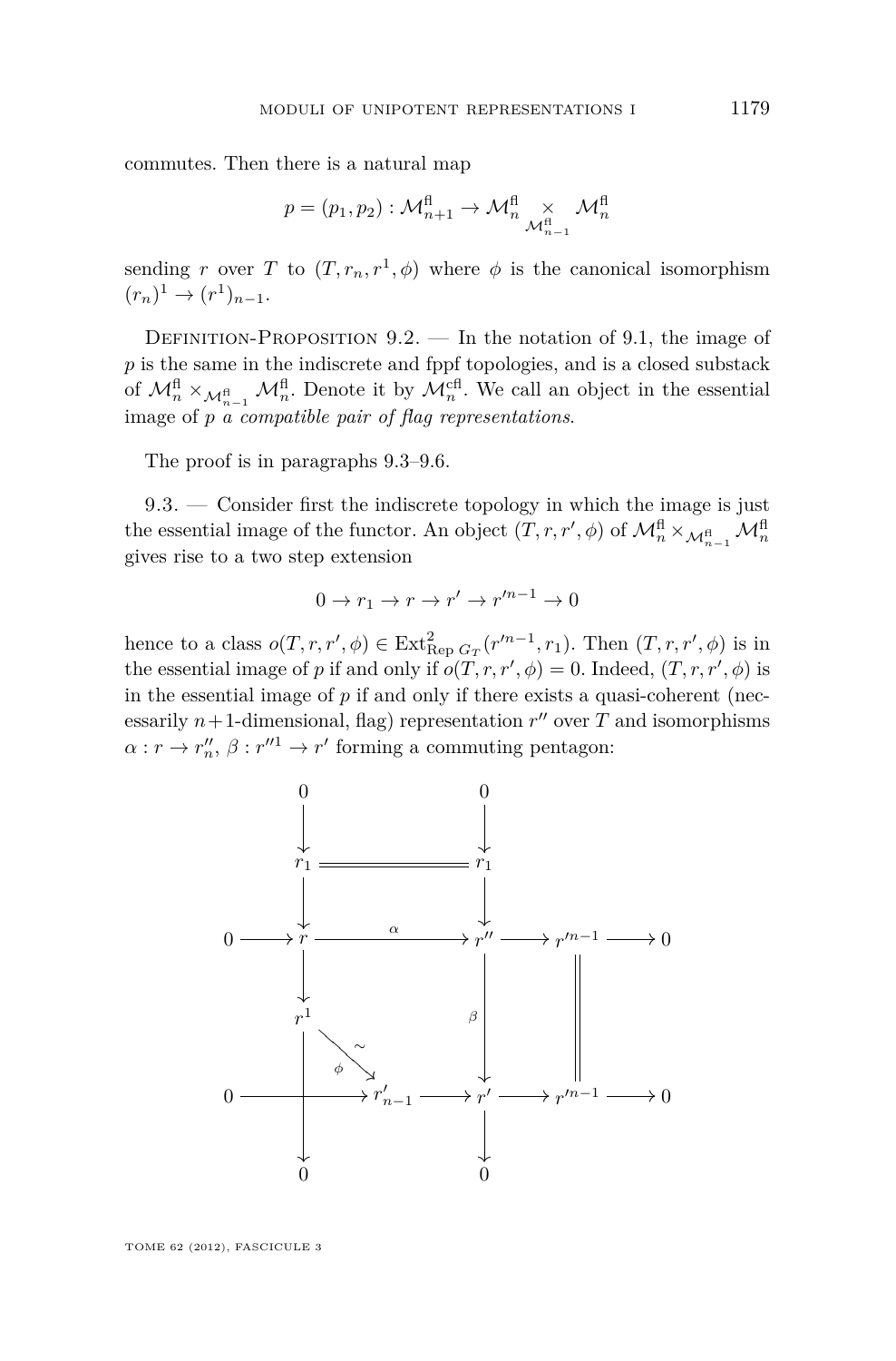(by which the rest of the (commutative) diagram is uniquely determined). The vertical extension on the left gives rise to a long exact sequence

$$
\cdots \to \text{Ext}^1(r'^{n-1}, r) \xrightarrow{\pi_*} \text{Ext}^1(r'^{n-1}, r^1) \xrightarrow{\delta} \text{Ext}^2(r'^{n-1}, r_1) \to \cdots
$$

Under  $\pi_*$  followed by  $\delta$  the class of

$$
0 \to r \to r'' \to r'^{n-1} \to 0
$$

goes to

$$
0 \to r^1 \to r' \to r'^{n-1} \to 0
$$

goes to

$$
0 \to r_1 \to r \to r' \to r'^{n-1} \to 0.
$$

Thus  $(r'', \alpha, \beta)$  as above exists if and only if the class of the two-step extension is zero.

9.4. — Suppose now that  $(r, r', \phi) \in (\mathcal{M}^{\text{fl}}_n \times_{\mathcal{M}^{\text{fl}}_{n-1}} \mathcal{M}^{\text{fl}}_n)(T)$  is fppf-locally in the essential image of *p*. Then there is an fppf map  $f: U \to T$  such that  $f^*(r, r', \phi)$  is compatible. Hence the class of

$$
0 \to (f^*r)_1 \to f^*r \to f^*r' \to (f^*r')^{n-1} \to 0
$$

in  $\text{Ext}^2((f^*r')^{n-1}, (f^*r)_1)$  is zero. This corresponds to the class of

$$
0 \to f^*(r_1) \to f^*r \to f^*r' \to f^*(r'^{n-1}) \to 0
$$

in  $\text{Ext}^2(f^*(r'^{n-1}), f^*(r_1))$  which is the image of  $o(r, r', \phi)$  under

$$
\text{Ext}^2(f^*(r'^{n-1}), f^*(r_1)) \xleftarrow{\cong} f^* \text{Ext}^2(r'^{n-1}, r_1) \leftarrow \text{Ext}^2(r'^{n-1}, r_1) .
$$

It follows that  $o(r, r', \phi) = 0$ , hence that  $(T, r, r', \phi)$  is in the essential image of *p* by [9.3.](#page-57-0) This shows that the image is the same in the indiscrete and fppf topologies.

9.5. — Suppose  $(r, r', \phi) \in (\mathcal{M}_n^{\text{fl}} \times_{\mathcal{M}_{n-1}^{\text{fl}}} \mathcal{M}_n^{\text{fl}})(T)$  and denote by  $L'_n, L_1$ the line sheaves corresponding to  $r'^{n-1}$ ,  $r_1$  respectively. We claim that

$$
Ext2(r'n-1,r1) = H2(G,k) \otimes L'n \otimes L1.
$$

Proof. — We denote by  $\text{inv}_{*}$  the functor which takes a quasi-coherent representation to its sheaf of invariants, and by inv<sup>∗</sup> the functor which endows a quasi-coherent sheaf with the trivial group action. We have

$$
Ext^{2}(r'^{n-1}, r_{1}) = H^{2}(G_{T}, (r'^{n-1})^{\vee} \otimes r_{1})
$$
  
=  $R^{2}inv_{*}inv^{*}(L''_{n} \otimes L_{1})$ 

<span id="page-58-0"></span>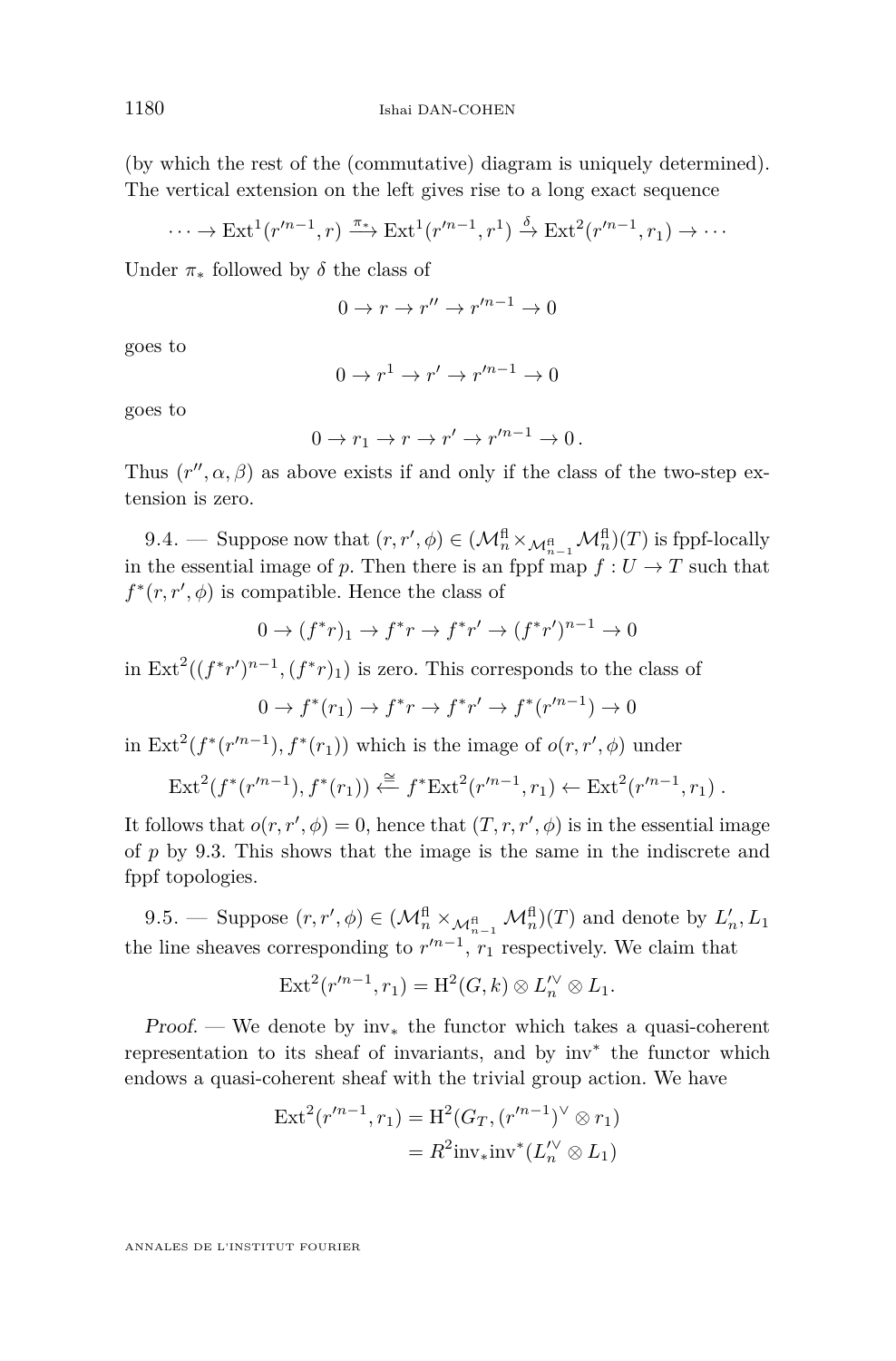<span id="page-59-0"></span>since both representations are trivial

$$
=R^2\text{inv}_*(1_T)\otimes L_n^{\prime\vee}\otimes L_1
$$

by the projection formula (here  $1_T$  denotes the trivial representation on  $\mathcal{O}_T$ )

$$
= \mathrm{H}^2(G,k) \otimes L_n^{\prime\vee} \otimes L_1
$$

by compatibility with flat base change.  $\Box$ 

9.6. — We continue to work with an arbitrary affine *k*-scheme  $T =$ Spec *B* and an object  $(r, r', \phi)$  of  $\mathcal{M}_n^{\text{fl}} \times_{\mathcal{M}_{n-1}^{\text{fl}}} \mathcal{M}_n^{\text{fl}}(T)$  as above. By [9.5,](#page-58-0)  $\text{Ext}^2(r^{n-1}, r_1)$  is locally free of finite rank. So we can apply [7.10](#page-39-0) to the map of *B*-modules  $B \to \text{Ext}^2(r^{m-1}, r_1)$  given by  $1 \mapsto o(T, r, r', \phi)$  to obtain a closed subscheme  $Z \subset T$  representing the vanishing locus of  $o(T, r, r', \phi)$ . We claim that there is a Cartesian square as follows.



Indeed, given  $f: T' \to T$ ,  $f^*(r, r', \phi)$  forms a compatible pair if and only if

$$
0 = o(f^*(r, r', \phi)) = f^*(o(r, r', \phi))
$$

if and only if *f* factors through *Z*. We've shown that the pullback of our map  $\mathcal{M}_n^{\text{cf}} \to \mathcal{M}_n^{\text{fi}} \times_{\mathcal{M}_{n-1}^{\text{fi}}} \mathcal{M}_n^{\text{fi}}$  along an arbitrary morphism  $T \to \mathcal{M}_n^{\text{fi}} \times_{\mathcal{M}_{n-1}^{\text{fi}}} \mathcal{M}_n^{\text{fi}}$ from an affine *k*-scheme is a closed immersion. It follows that the former is itself a closed immersion, which completes the proof of [9.2.](#page-57-0)

DEFINITION 9.7. — We define  $\mathcal{M}_n^{\text{cnd}}$ , the stack of compatible pairs **of nondegenerate nilpotent representations of dimension** *n*, by the Cartesian square below.

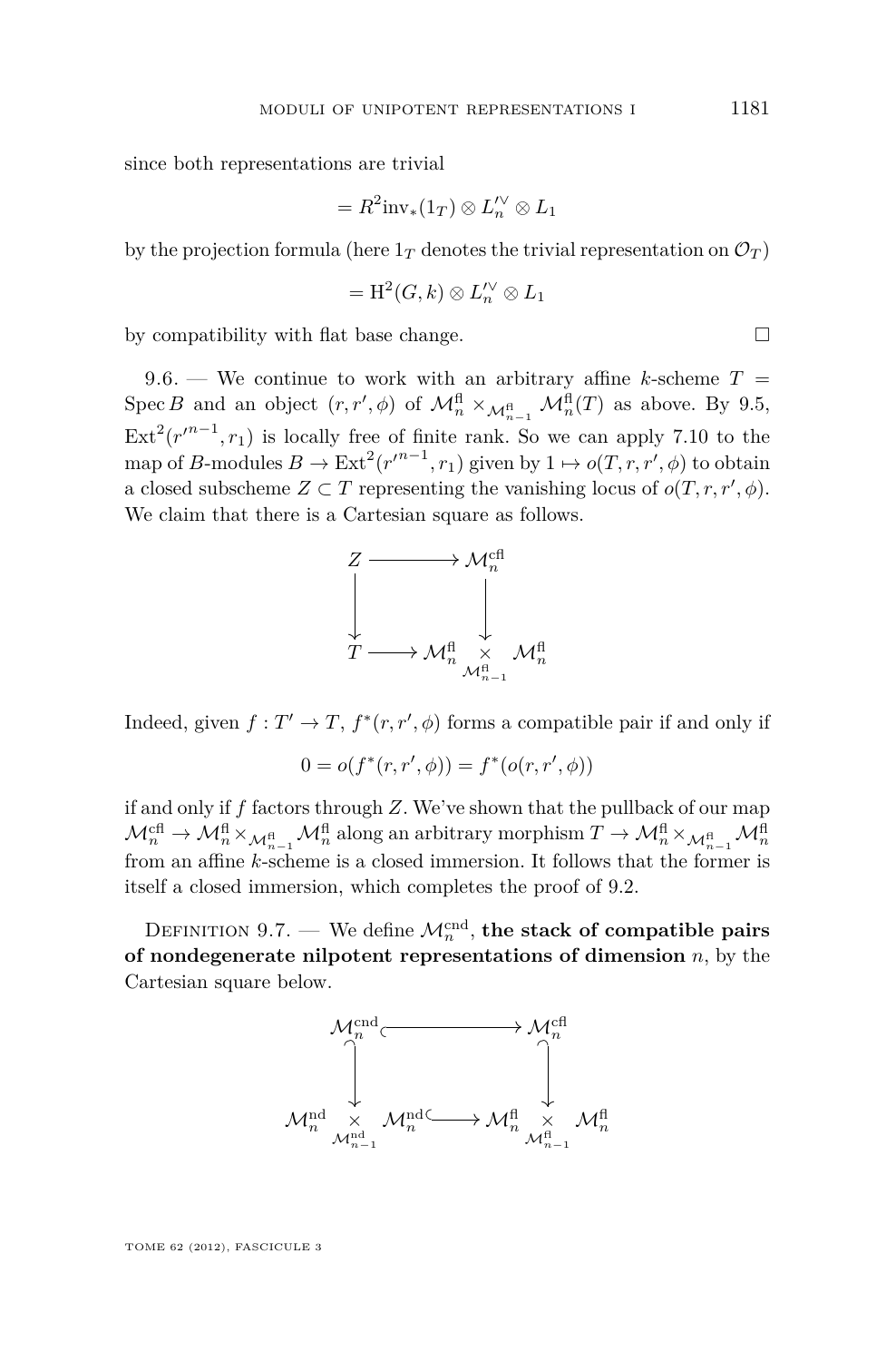We define  $M_n^{\text{cnd}}$ , the moduli space of compatible pairs of nondegen**erate nilpotent representations of dimension** *n*, to be the subfunctor of  $M_n^{\text{nd}} \times_{M_{n-1}^{\text{nd}}} M_n^{\text{nd}}$  whose *T*-valued points are those pairs  $(r, r')$  such that given any square as follows,



 $(s, s', \phi)$  is in (the essential image of)  $\mathcal{M}_n^{\text{cnd}}$ .

PROPOSITION 9.8. — The functor  $M_n^{\text{end}}$  is a closed algebraic subspace of  $M_n^{\text{nd}} \times_{M_{n-1}^{\text{nd}}} M_n^{\text{nd}}$ . The natural map  $M_{n+1}^{\text{nd}} \to M_n^{\text{nd}} \times_{M_{n-1}^{\text{nd}}} M_n^{\text{nd}}$  factors through  $M_n^{\text{cnd}}$  as shown.

$$
\begin{array}{ccc}M_{n+1}^{\mathrm{nd}} & & \\ & & \\ & & \\ M_n^{\mathrm{end}} & \longrightarrow M_n^{\mathrm{nd}} & \times & M_n^{\mathrm{nd}} \\ & & M_{n-1}^{\mathrm{end}} & \end{array}
$$

The proof follows (9.9[–9.12\)](#page-64-0)

9.9. — The morphism

$$
\mathcal{M}^{\mathrm{nd}}_n \times_{\mathcal{M}^{\mathrm{nd}}_{n-1}} \mathcal{M}^{\mathrm{nd}}_n \to \mathcal{M}^{\mathrm{nd}}_n \times_{M^{\mathrm{nd}}_{n-1}} \mathcal{M}^{\mathrm{nd}}_n
$$

is represented by  $\mathbb{I}$ som $(r^1, r'_{n-1})$ . That is, suppose  $T \to \mathcal{M}_n^{\text{nd}} \times_{M_{n-1}^{\text{nd}}} \mathcal{M}_n^{\text{nd}}$ corresponds to the pair of representations  $(r, r')$  with  $r<sup>1</sup>, r'<sub>n-1</sub>$  fppf-locally isomorphic and consider the fibered product below.

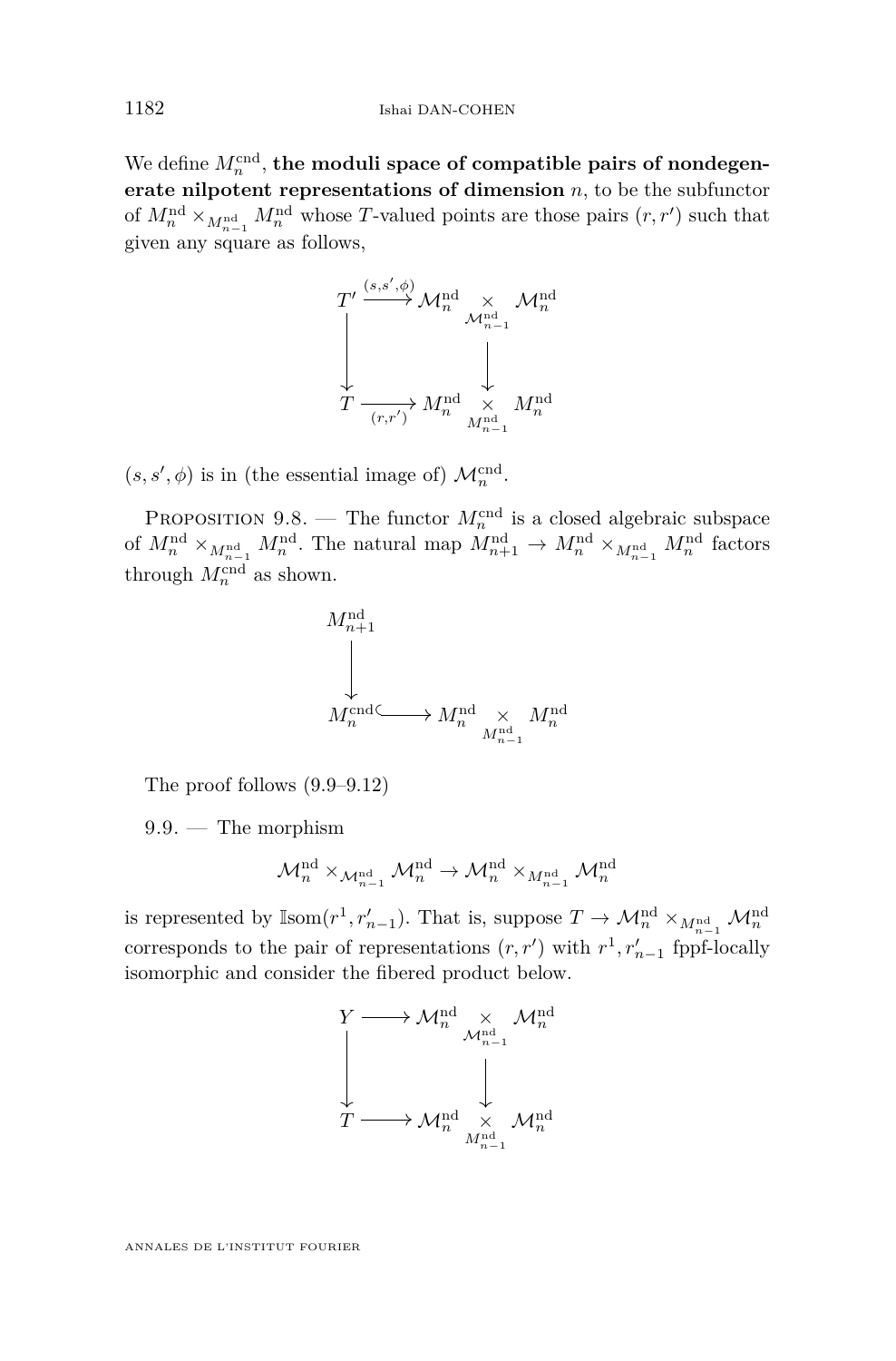Objects of *Y* are 6-tuples  $(T', f, s, s', \phi, \psi)$ , *T'* a *k*-scheme, *f* a map  $T' \to T$ ,  $(s, s', \phi) \in (\mathcal{M}_n^{\text{nd}} \times_{\mathcal{M}_{n-1}^{\text{nd}}} \mathcal{M}_n^{\text{nd}})(T')$  and  $\psi$  an isomorphism  $f^*(r, r') \to (s, s').$ Given two objects

$$
a_1 = (T', f_1, s_1, s_1', \phi_1, \psi_1), \ a_2 = (T', f_2, s_2, s_2', \phi_2, \psi_2)
$$

over *T'*, there is exactly one isomorphism  $a_2 \to a_1$  over  $\mathrm{id}_{T'}$  if  $f_1 = f_2$  and the induced isomorphism

$$
(s_2,s_2')\rightarrow (s_1,s_1')
$$

respects  $\phi_1, \phi_2$  and no isomorphisms otherwise. Then, on the one hand, *Y* is equivalent to the full subcategory consisting of those objects such that

$$
(s, s') = f^*(r, r')
$$
 and  $\phi = id_{f^*(r, r')}$ ,

which, on the other hand, is clearly equivalent to  $\mathbb{Isom}_{T'}(r^1, r'_{n-1})$ .

Since  $r^1, r'_{n-1}$  are fppf-locally isomorphic,  $\mathbb{I}^{\text{som}}(r^1, r'_{n-1})$  is an fppftorsor under Aut *r* 1 . Hence, in particular, the morphism

$$
\mathcal{M}^{\mathrm{nd}}_n \times_{\mathcal{M}^{\mathrm{nd}}_{n-1}} \mathcal{M}^{\mathrm{nd}}_n \to \mathcal{M}^{\mathrm{nd}}_n \times_{M^{\mathrm{nd}}_{n-1}} \mathcal{M}^{\mathrm{nd}}_n
$$

is flat and locally of finite presentation.

9.10. — The inertia stack of  $\mathcal{M}^{\text{nd}}_{n} \times_{M^{\text{nd}}_{n-1}} \mathcal{M}^{\text{nd}}_{n}$  is flat and locally of finite presentation. Indeed, if  $(r, r') \in (\mathcal{M}_n^{\text{nd}} \times_{M_{n-1}^{\text{nd}}} \mathcal{M}_n^{\text{nd}})(T)$  then

$$
Aut(r, r') = Aut r \times_T Aut r'
$$

is flat and locally of finite presentation. Moreover,

$$
M_n^{\mathrm{nd}}\times_{M_{n-1}^{\mathrm{nd}}}M_n^{\mathrm{nd}}=\pi_0^\mathrm{fppf}(\mathcal{M}_n^{\mathrm{nd}}\underset{M_{n-1}^{\mathrm{nd}}} \times \mathcal{M}_n^{\mathrm{nd}})\,.
$$

It follows from Corollary [6.7](#page-35-0) that the map

$$
\mathcal{M}^{\mathrm{nd}}_n \times_{M^{\mathrm{nd}}_{n-1}} \mathcal{M}^{\mathrm{nd}}_n \to M^{\mathrm{nd}}_n \times_{M^{\mathrm{nd}}_{n-1}} M^{\mathrm{nd}}_n
$$

is flat and locally of finite presentation.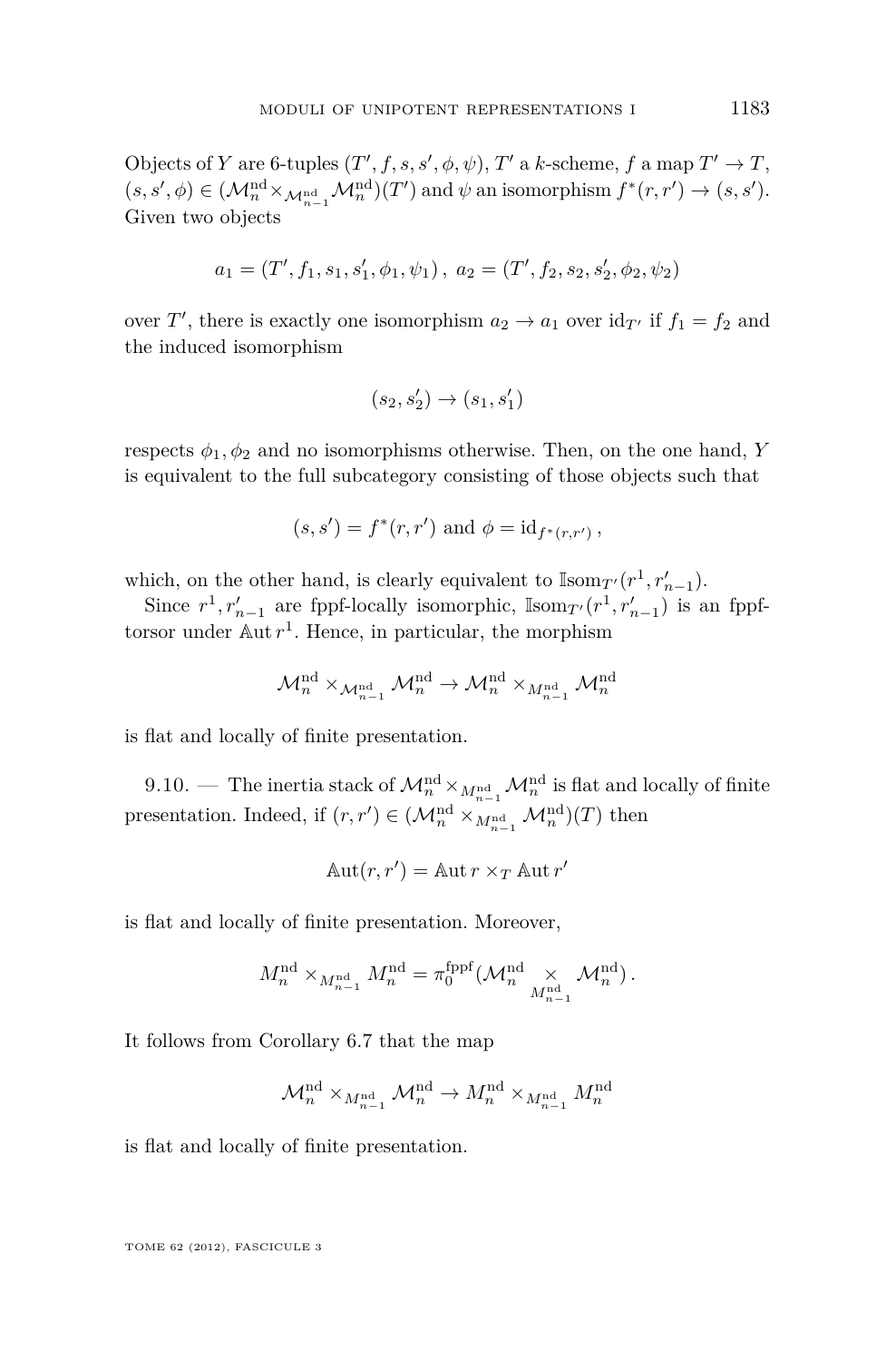CLAIM 9.11. — There exists a map  $\mathcal{M}_n^{\text{cnd}} \to M_n^{\text{cnd}}$  which forms a Cartesian square as follows.



Proof.  $\mathcal{L} = \text{Let } \mathcal{Y}$  denote the fibered product below.



 $\mathcal{Y}$  is the full subcategory of  $\mathcal{M}^{\text{nd}}_{n} \times_{\mathcal{M}^{\text{nd}}_{n-1}} \mathcal{M}^{\text{nd}}_{n}$  consisting of those objects whose image in  $M_n^{\text{nd}} \times_{M_{n-1}^{\text{nd}}} M_n^{\text{nd}}$  lies in  $M_n^{\text{cnd}}$ . Thus  $\mathcal{M}_n^{\text{cnd}}$ ,  $\mathcal{Y}$  are both full subcategories, and we claim that they are in fact equal, the inclusion  $\mathcal{Y} \subset \mathcal{M}_n^{\text{cnd}}$  being clear.

For the reverse inclusion we are to consider a square



and to show that  $(s, s', \chi) \in \mathcal{M}_n^{\text{cnd}}(T')$ . After possibly replacing  $T'$  by an fppf cover, we may assume  $s \cong r, s' \cong r'$ . Fixing isomorphisms as in the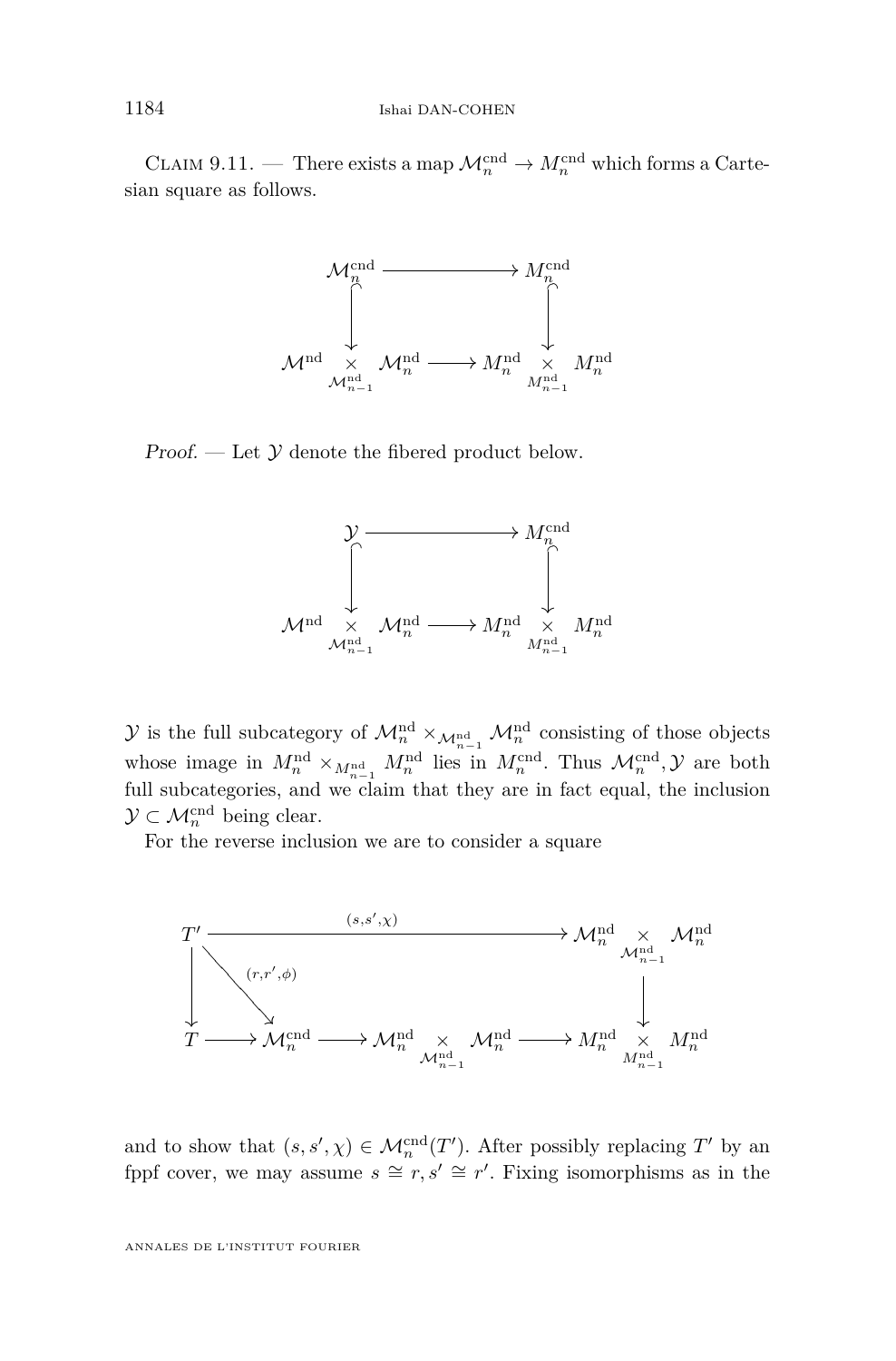diagram below,



we claim that  $(s, s', s^1 \to r^1 \to r'_{n-1} \to s'_{n-1})$  is a compatible pair. Indeed, the square

$$
\operatorname{Ext}^1(s'^{n-1}, r^1) \xrightarrow{\cong} \operatorname{Ext}^1(r'^{n-1}, r^1)
$$

$$
\begin{array}{c} \uparrow \\ \downarrow \\ \operatorname{Ext}^2(s'^{n-1}, r_1) \xrightarrow{\cong} \operatorname{Ext}^2(r'^{n-1}, r_1) \end{array}
$$

commutes and the arrow at the top sends the class of

$$
0 \to r^1 \to s' \to s'^{n-1} \to 0
$$

to the class of

$$
0 \to r^1 \to r' \to r'_{n-1} \to 0
$$

from which it follows that  $(r, s', r^1 \rightarrow r'_{n-1} \rightarrow s'_{n-1})$  is a compatible pair; the next step follows similarly from commutativity of the square below.

$$
\operatorname{Ext}^1(s'^{n-1}, s^1) \xrightarrow{\cong} \operatorname{Ext}^1(s'^{n-1}, r^1)
$$
  
\n
$$
\downarrow \qquad \qquad \downarrow
$$
\n
$$
\operatorname{Ext}^2(s'^{n-1}, s_1) \xrightarrow{\cong} \operatorname{Ext}^2(s'^{n-1}, r_1)
$$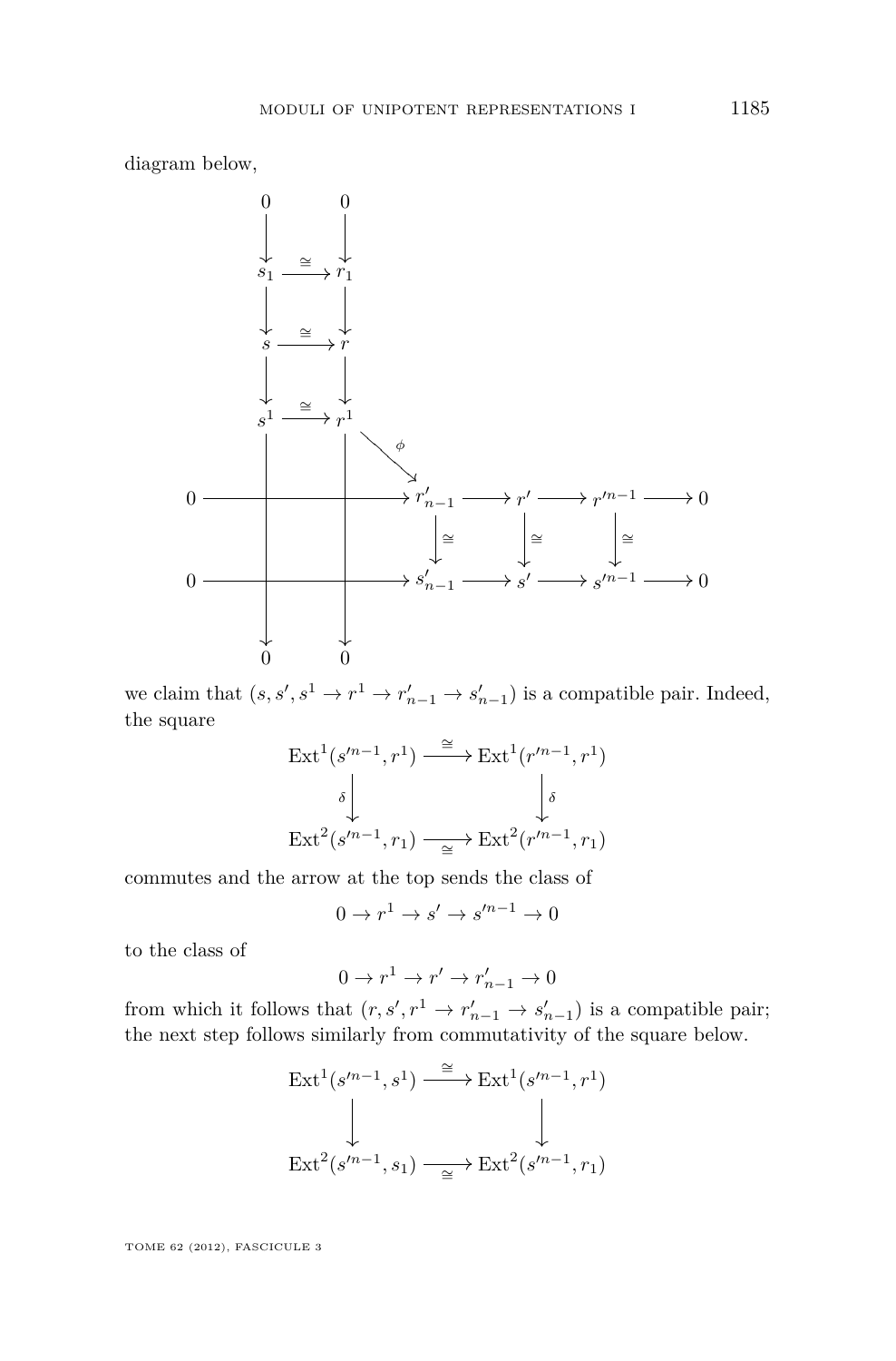<span id="page-64-0"></span>Finally,  $s^1 \to r^1 \to r'_{n-1} \to s'_{s-1}$  differs from  $\chi$  by an automorphism of  $s<sup>1</sup>$  from which it follows that  $(s, s', \chi)$  is compatible, again by a similar  $\Box$ argument.

9.12. — We've shown that the inclusion

$$
M_n^{\text{cnd}} \hookrightarrow M_n^{\text{nd}} \times_{M_{n-1}^{\text{nd}}} M_n^{\text{nd}}
$$

is a closed immersion by checking fppf locally on the target. Finally, the factorization follows from the universal mapping property of the fppf sheaf associated to a stack.

#### BIBLIOGRAPHY

- [1] M. Artin, "Versal deformations and algebraic stacks", Inventiones Mathematicae (1974), no. 27, p. 165-189.
- [2] A. ASOK & B. DORAN, "On unipotent quotients of some  $\mathbb{A}^1$ -contractible smooth schemes", International Mathematics Research Papers (2007), no. 2, p. 51.
- [3] N. Bourbaki, Eléments de mathématique. Fasc. XXXVII. Groupes et algèbres de Lie. Chapitre II: Algèbres de Lie libres., Actualités Scientifiques et Industrielle, no. 1349, Hermann, Paris, 1972.
- [4] I. DAN-COHEN, "Moduli of unipotent representations II: wide representations and the width", Preprint, available online.
- [5] M. Demazure & P. Gabriel, Groupes algébriques. Tome I: Géometrie algébrique, généralités, groupes commutatifs, Masson & Cie, Paris, 1970.
- [6] B. Doran & F. Kirwan, "Towards non-reductive geometric invariant theory", Pure and Applied Mathematics Quarterly (2007), no. 3, p. 61-105.
- [7] D. EISENBUD, Commutative algebra with a view toward algebraic geometry, Graduate Texts in Mathematics, no. 150, Springer-Verlag, Berlin and New York, 1995.
- [8] A. Grothendieck, "Eléments de géométrie algébrique. II. Etude globale élémentaire de quelques classes de morphismes", Publications Mathématique de l'IHÉS (1961), no. 8, p. 5-222.
- [9] ——— , "Eléments de géométrie algébrique. IV. Étude locale de schémas et des morphismes de schémas. III", Publications Mathématique de l'IHÉS (1966), no. 28, p. 5-255.
- [10] ——— , Revêtements étales et groupe fondamental (SGA I), Documents Mathématique, no. 3, Société Matheématique de France, Paris, 2003.
- [11] S. Keel & S. Mori, "Quotients by groupoids", Annals of Mathematics Second Series (1997), no. 145, p. 193-213.
- [12] A. W. Knapp, Lie groups beyond an introduction, Birkhäuser, Basel, 1996.
- [13] G. Laumon & L. Moret-Bailly, Champs algébriques, Ergebnisse der Mathematik und ihrer Grenzgebiete, 3. Folge, no. 39, Springer-Verlag, Berlin, 2000.
- [14] D. Mumford, J. Fogarty & F. Kirwan, Geometric invariant theory, third enlarged edition, Ergebnisse der Mathematik und ihrer Grenzgebiete, no. 34, Springer-Verlag, Berlin, 2002.
- [15] M. Olsson, Compactifying moduli spaces for abelian varieties, Lecture Notes in Mathematics, no. 1958, Springer-Verlag, Berlin and New York, 2008.
- [16] N. S. Rivano, Catégories Tannakiennes, Lecture Notes in Mathematics, no. 265, Springer-Verlag, Berlin and New York, 1972.